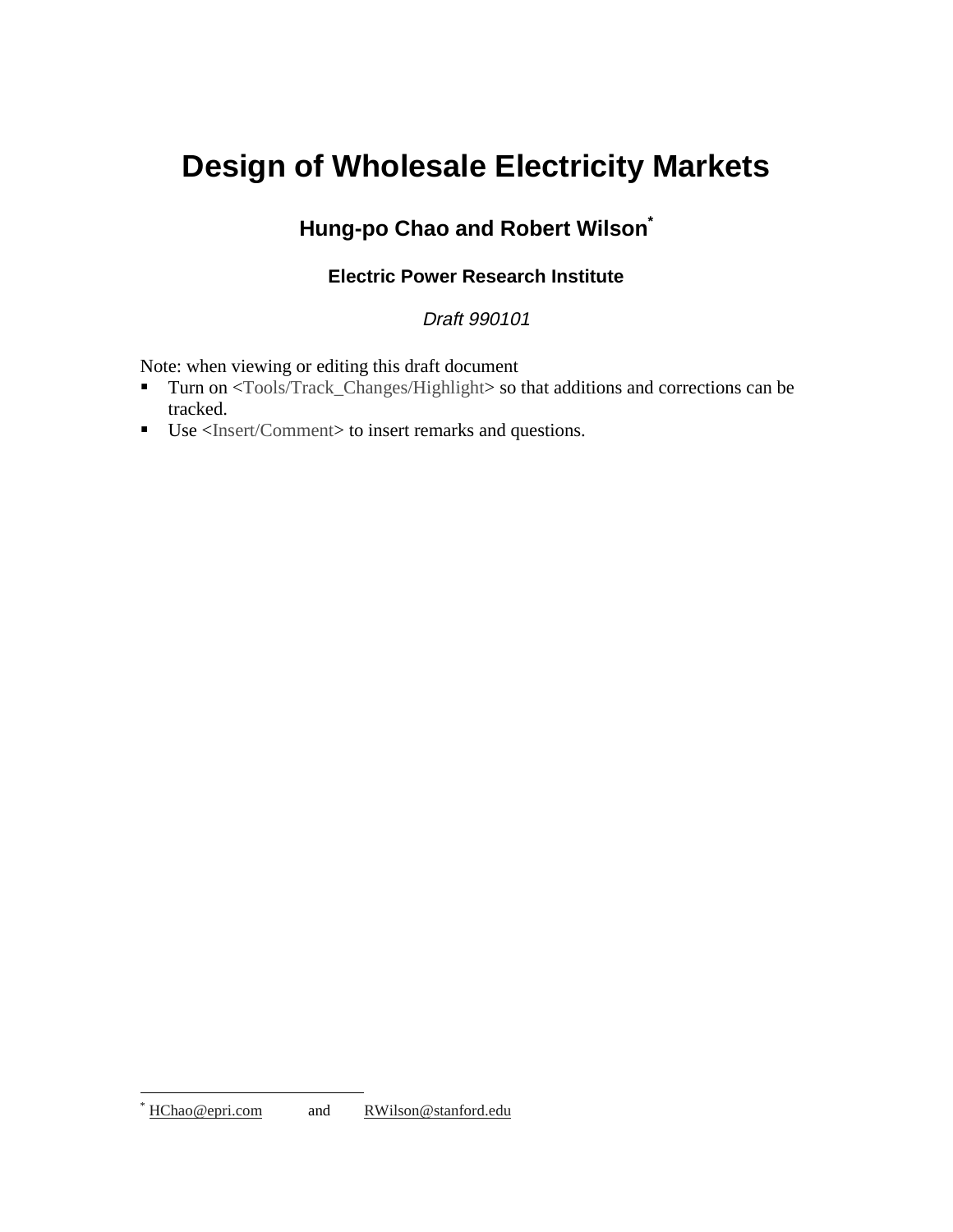# **Design of Wholesale Electricity Markets**<br>Hung-po Chao and Robert Wilson

## **Contents**

| The Process of Market Clearing and the Mode of Competition48 |  |
|--------------------------------------------------------------|--|
|                                                              |  |
|                                                              |  |
|                                                              |  |
|                                                              |  |
|                                                              |  |
|                                                              |  |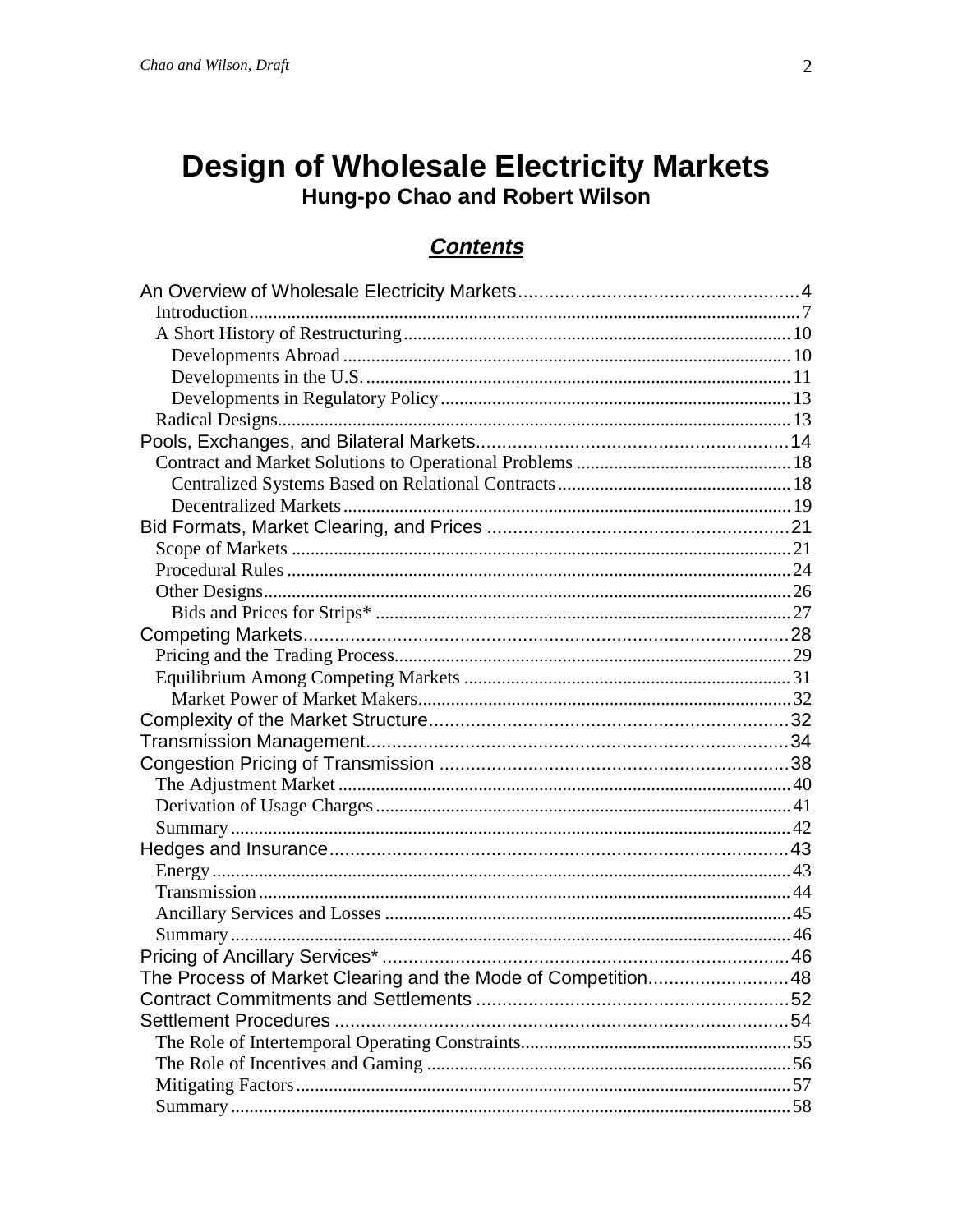| Appendix C: Effects of Market Structure on Reliability Management85 |  |
|---------------------------------------------------------------------|--|
|                                                                     |  |
|                                                                     |  |
|                                                                     |  |
|                                                                     |  |
|                                                                     |  |
|                                                                     |  |
|                                                                     |  |
|                                                                     |  |
|                                                                     |  |
|                                                                     |  |
|                                                                     |  |
|                                                                     |  |
|                                                                     |  |
|                                                                     |  |
|                                                                     |  |
|                                                                     |  |
|                                                                     |  |
|                                                                     |  |
|                                                                     |  |
|                                                                     |  |
|                                                                     |  |
|                                                                     |  |
|                                                                     |  |

- An asterisk  $*$  indicates an unfinished section.
- Appendix E needs to add: (a) Chile, (b) new Amsterdam Bourse for electricity trading, (c) implications of new European Common Market requirements for each country to deregulate/restructure its infra-structure markets, (d) expansion of NordPool to include Denmark and Finland, (e) dramatic new developments in UK, see July 1998 reports by Offer and DTI.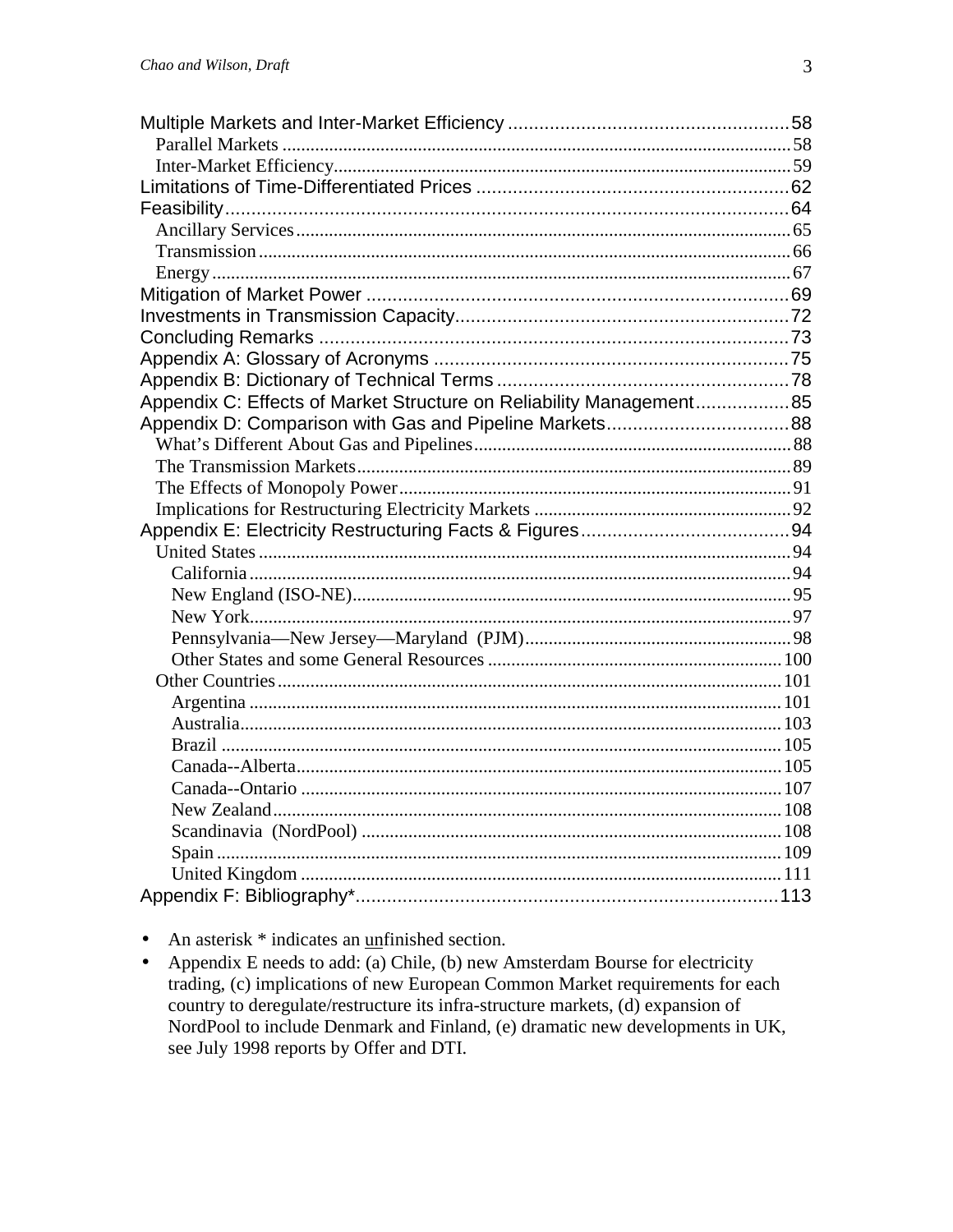# **Design of Wholesale Electricity Markets**

#### **Hung-po Chao and Robert Wilson**

## **An Overview of Wholesale Electricity Markets**

The purpose of this chapter is to provide a functional description of the tasks accomplished by wholesale electricity markets. These markets are organized differently in various jurisdictions, and procedural rules tend to differ markedly even between systems that are decentralized to the same degree, but the basic tasks remain the same. The description here supposes a decentralized design in order to isolate the separate components. To simplify we focus mainly on the supply side, with the understanding that many tasks have analogs on the demand side; e.g., the analog of incremental generation is demand curtailment. We omit the longer-term issues of planning investments in new generation and transmission capacity.

The technology of electricity generation and transmission requires that the primary task is physical control of the system. Control has three main components.

- Energy. Allocation of energy generation among suppliers and among demanders.
- Transmission. Allocation of transmission capacity among suppliers and demanders.
- Reserves. Provision of reserve capacities for generation and transmission to meet contingencies and to ensure the reliability and security of the system. The provision of reserves is often called ancillary services.

Each component has an important time dimension that differentiates between forward planning and real-time operations. Forward plans distinguish between long-term and short-term, with the short-term identified by "day-ahead" plans for the next day's operating cycle and "hour-ahead" plans for the next few hours – often 1, 2, or 4 hours. Real-time operations are conducted on a time frame that ranges from 1 hour down to 5 minutes ahead of actual dispatch, and even 1 second in the case of following variations in the load.

The ultimate authority for physical control is invariably assigned to a system operator (SO) charged with responsibility for managing the transmission system. This authority includes invoking supplementary generation and reserves as needed to follow variations in the load and to maintain the stability of the transmission system. The SO's authority is virtually complete in real-time operations, but jurisdictions assign different degrees of authority over forward planning. More latitude is allowed for decentralized markets to establish plans as the time horizon increases. In highly centralized systems the SO optimizes the allocations of generation and transmission, whereas in decentralized systems the allocation is done by markets for energy and transmission that may be managed by the SO or by independent entities. In most jurisdictions the SO acquires reserves in markets that it conducts itself, although some allow participants in energy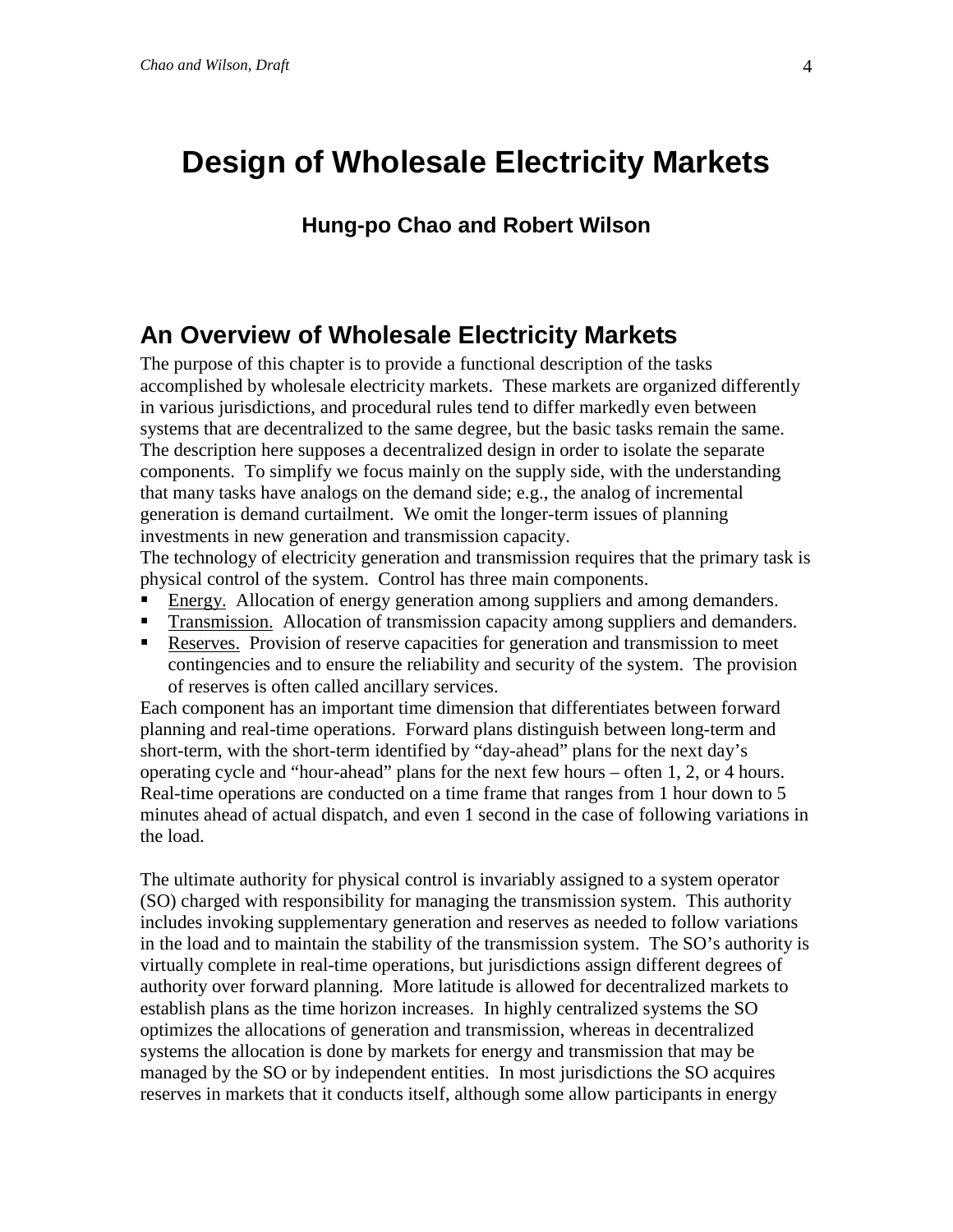markets to self-provide reserves. Some of the SO's operating procedures regarding scheduling, and its standards for reserves and other ingredients affecting system security and reliability, are specified by regional coordinating councils (e.g., WSCC for the western states) and the North American Electric Reliability Council (NERC). It is important to realize that the markets for transmission and reserves are both extensions of the energy market. As will be described later, excess demand for transmission is eliminated by altering the spatial pattern of generation; similarly, reserves are provided by allocating a portion of generation capacity to stand-by status or to the job of load following on a short time scale. Transmission and reserves can also be interpreted as derived demands. A scarcity of transmission capacity is revealed by initial plans for energy generation, which then requires adjustments in the spatial distribution to alleviate congestion. The quantity of reserves is usually specified as a percentage of the load, differentiated by function and time frame; e.g.,

- A percentage (e.g., 3.5% in California) is required as "spinning" reserve, defined as generation capacity that can be fully available (subject to limitations on ramping rates for thermal generators) within ten minutes and sustained for two hours. This is interpreted as incremental generation, but some systems also require a reserve of generation that can be decremented.
- An additional percentage (again 3.5% in California) is required as "non-spinning" reserve available within thirty minutes, and a further percentage is required as "replacement" reserve that can be activated to replace spinning and non-spinning reserves as these are used up.
- Additional generation capacity is required to have "black start" capabilities so that the system can be revived after a collapse.

The category of ancillary services also includes two key functions called "regulation." One is "VAR?" that provides reactive energy at key locations to maintain the phase angle of alternating current systems. The other is automatic generation control (AGC) provided by units equipped with electronic control devices that increase or decrease generation on a second-by-second basis to follow the load.

The distinction between energy and transmission markets disappears as the time scale shrinks. In real-time operations the SO relies first on units assigned to VAR and AGC services to meet small variations in load, then markets for supplementary energy to meet larger variations on longer time scales, and when these are exhausted, draws on spinning and non-spinning reserves. A fully decentralized market for supplementary energy consists of offers to increment or decrement generation, called "incs" and "decs." The SO calls on these as needed, based first on the required location, and then accepting those offered at the lowest prices. In contrast, the SO running a centralized system issues instructions for these alternations in generation patterns.

On the time scale of day-ahead planning the distinctions among energy, transmission, and reserves is stronger. In a fully centralized system the SO optimizes these components in a single joint plan, but decentralized systems tend to address them in sequence. Typically there are markets for long-term bilateral contracts as well as day-ahead markets for trades of energy deliverable in each of the hours of the next day. The aggregate of these transactions identifies the derived demands for transmission and reserves. If the demand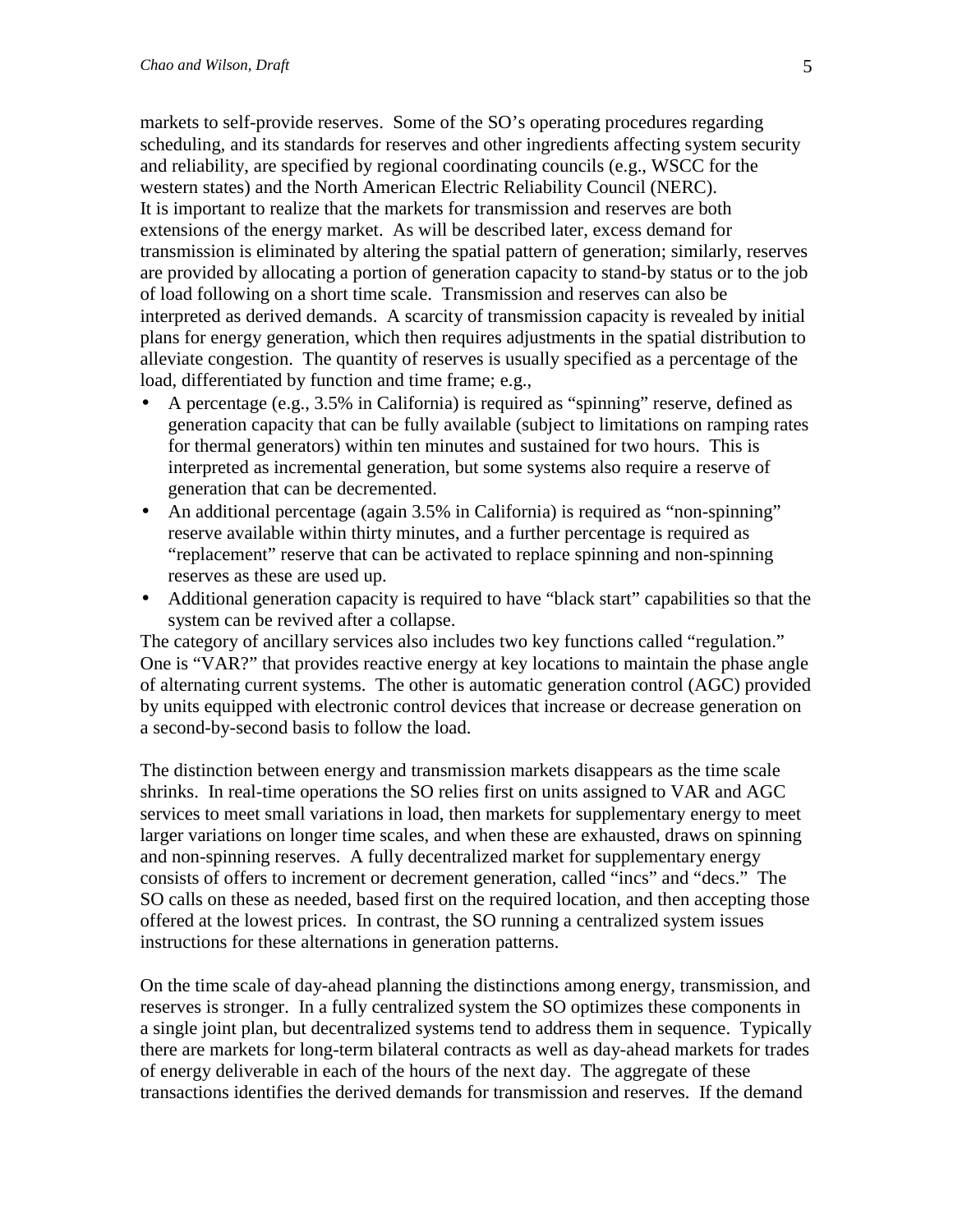exceeds the available transmission capacity (as specified by the SO) on any major line or interface then the line is said to be congested. When there is congestion the SO conducts a market to allocate the scarce transmission capacity among the users competing for access, and in any case the SO conducts auction markets in which it purchases reserves sufficient to maintain its reliability standards.

As mentioned, the transmission market is an extension of the energy market in which the spatial pattern of generation is altered to alleviate congestion. Some systems do not price transmission access on a spot basis, relying instead on directives from the SO that specify which generators must increment or decrement their output (called "constrained on" or "constrained off"). Those that use "congestion pricing" of transmission establish a usage charge based on the marginal cost of alleviating congestion, either on a nodal basis specific to each location, or on a zonal basis in which only congestion between major zones is priced explicitly. In a zonal system the SO uses offered bids for increments and decrements to compute the least costly way of alleviating congestion. For example, if transmission is congested between an export zone and an import zone then the SO sets the usage charge for transmission between them as the difference between its marginal cost of incrementing generation in the import zone and its marginal revenue from decrementing generation in the export zone. (An incremental bid requires payment from the SO whereas a decremental bid requires payment from the supplier.) The SO's revenue from usage charges is usually conveyed to the owners of the transmission assets.

The market for reserves is also an extension of the energy market. For example, those generation units assigned to AGC are among those whose bids were accepted in the energy market and therefore are scheduled to operate during the next day. Spinning and non-spinning reserves are typically provided by units whose bids accepted in the energy market did not fully exhaust their productive capacity. Some sources, such as hydro and fast-start turbines, can provide spinning reserves even if not scheduled beforehand. The auction markets for reserves are unusual in their reliance on two bid prices, one for reserved capacity and one for actual generation when activated by the SO. The simplest scheme, say for spinning reserve, accepts bids solely on the basis of the offered price for reserving capacity, and pays for actual generation at the real-time spot price, using the offered energy bid only as a reservation price indicating the least price at which the owner wants to be called to generate.

The forward markets for energy and transmission are best interpreted as financial markets. The physical aspect is important, because the planned scheduling of units is based on the transactions in these markets, but in practice the physical commitment of resources is indicative rather than binding. In fact some systems settle all transactions at the real-time price, and even in those that settle day-ahead trades at the day-ahead prices it is still true that a supplier can deviate from its day-ahead schedule by paying the hourahead or real-time energy price for the deviation. The purely financial aspect is especially strong in the case of bilateral contracts, since often these are structured as "contracts for differences" in which the parties insure each other against differences between the real-time price and their agreed-on price, and physical differences are settled at the real-time price.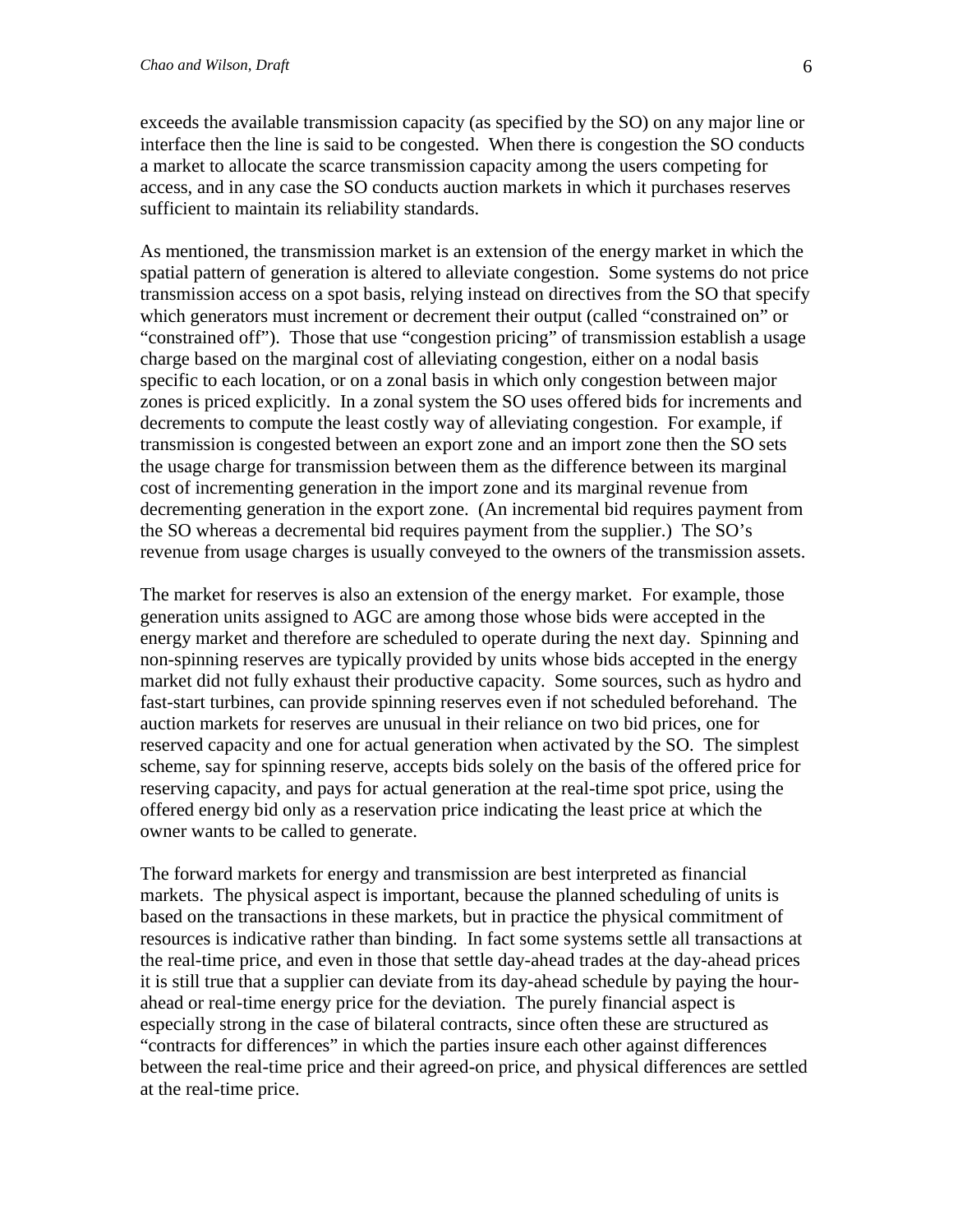In some jurisdictions, such as Alberta and the U.K., participation in the market conducted by the SO is mandatory. Even so, bilateral trades can be accomplished privately via contracts for differences from the SO's price. In thoroughly decentralized markets the only mandatory aspect is the requirement that the SO is advised of schedules. Energy trading takes many forms, ranging from bilateral contracting mediated by brokers and dealers, to exchanges that establish clearing prices to match supply and demand. Parallel markets compete for customers based on the comparative advantages of different contracts and price-formation procedures. Those exchanges organized as public-benefit corporations are limited by their charters to market-clearing, whereas other market makers are private profit-making enterprises with considerable latitude to Competition among market makers:

Supplementary markets: FTRs, hedges, options, ETCs, entitlements [what next?] Anything on governance, regulation (PUC, FERC), market power

The Introduction lays out some background and issues that motivate the subsequent discussion. The following sections consider the general architecture of wholesale markets for electricity. The first examines the choice among forms of organization, such as bilateral contracting or multilateral trading, and in the latter, the choice between a market-clearing exchange or a tight pool with centrally optimized scheduling. The second examines the transmission market in some detail, and the third examines the energy market similarly. The final two sections examine linkages among multiple markets in decentralized designs, focusing on the role of contractual commitments and the requirements for inter-market efficiency.

#### **Introduction**

To establish a point of departure: the current restructuring of electricity markets is consistent with the analysis by Joskow and Schmalensee in Markets for Power, 1983. They foresaw competitive markets for generation, transmission facilities operated on an open-access nondiscriminatory common-carrier basis, and retail competition among power marketers that rely on regulated utility distribution companies for delivery. Regulation of the wholesale and retail energy markets would be reduced to structural requirements and operational guidelines and monitoring, while retaining substantial regulation of the "wires" markets for transmission and distribution. These changes entail unbundling energy from T&D, thereby reversing the vertical integration of utilities.

The current issues that we address here concern mainly the organization of the wholesale markets for energy and transmission, interpreted as including ancillary services and other requirements for system reliability and security. The examination of these issues in U.S. jurisdictions can benefit from the history of restructuring in the Canadian provinces, such as Alberta and Ontario, other countries such as Britain, Australia, New Zealand, and Norway, newly implemented designs in countries such as Spain, and current developments in several states in the U.S that have already implemented new market  $designs.<sup>1</sup>$ 

<sup>&</sup>lt;sup>1</sup> Two useful surveys are those prepared by Putnam, Hayes and Bartlett for the Ontario Market Design Committee, and by London Economics for the California Trust for Power Industry Restructuring.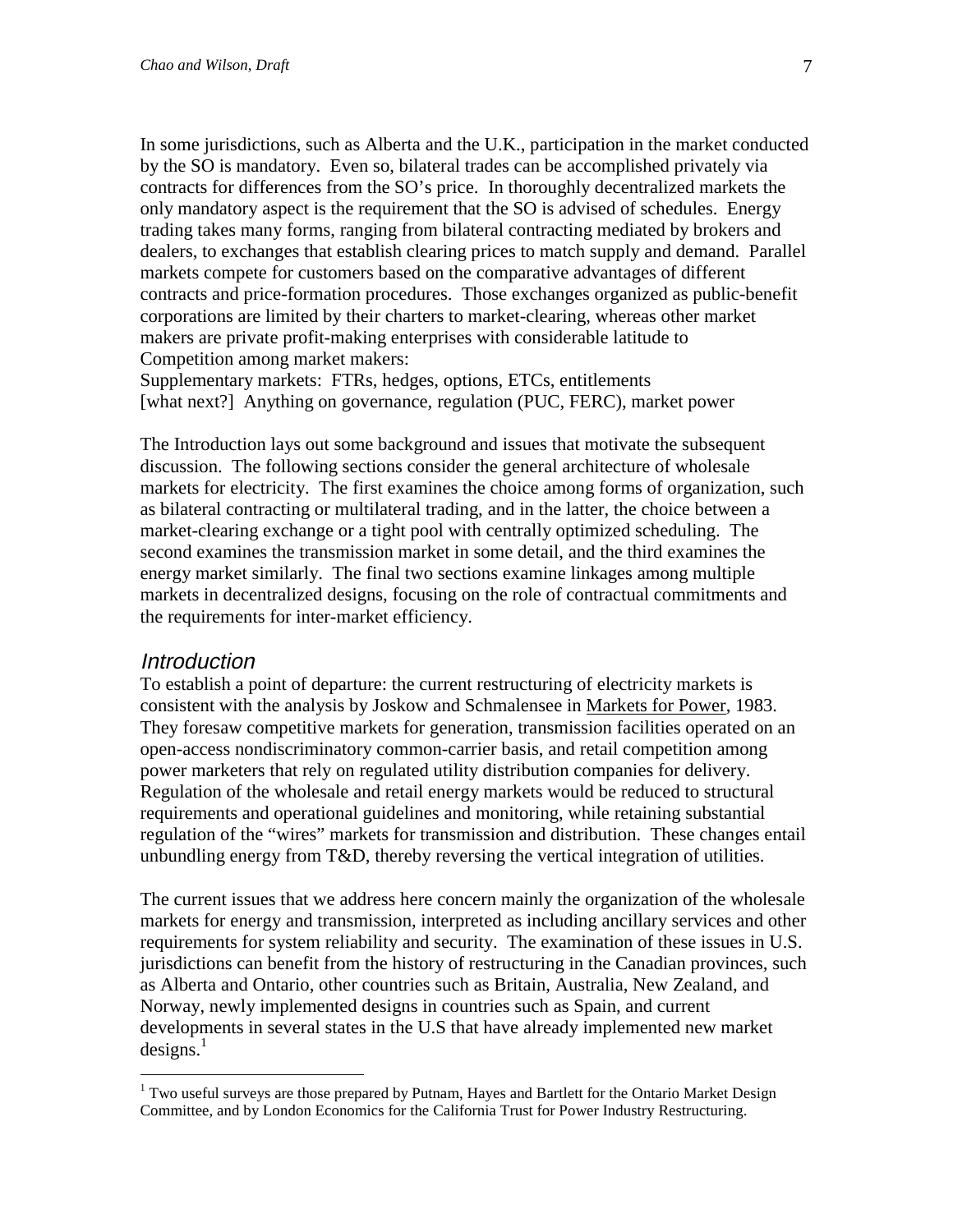The peculiar features of the electricity industry that must be considered include temporal and stochastic variability of demands and supplies, accentuated by the non-storability of power, multiple technologies with varying sensitivities to capital and fuel costs and environmental and siting restrictions, and dependence on a reliable and secure transmission system. The economic problems include substantial non-convexities (immobility of generation and transmission facilities, scale economies in generation, nonlinearities in transmission), and externalities (mainly in transmission). As regards generation these problems have eased sufficiently in recent decades to enable competitive energy markets, but they remain important considerations in designing these markets.

The criteria for selecting among market designs include efficiency over the long term, including incentives for investment in facilities for generation and transmission. However, our exposition focuses on short-term efficiency, since this is the immediate concrete problem, and it is required for long-term efficiency. We emphasize the implications of the general principles of market design based on ideas from economics and game theory.

To motivate the subsequent sections, we describe three parts of the overall problem of market design. The basic design choice is the architecture of the market. There are many contending options.<sup>2</sup> The market can be centralized or decentralized; it can be based on bilateral contracting, a centralized exchange, or a tightly controlled pool; trades can be physical or financial obligations, and they can be forward or spot contracts; the market can include financial hedges or not; the "official" market can be mandatory or optional, and encourage or discourage secondary markets. As will be evident, our opinion is that on most dimensions, the purported advantage of one extreme or the other is illusory. We favor designs that mix the two extremes to capture some of the advantages of each from parallel operations. For instance, for the three time frames of long-term, day-ahead, and real-time, there are corresponding advantages from bilateral contracting, a central exchange, and tightly controlled dispatch.

After the market architecture is established, a host of details must be specified. We do not address operational aspects here. Procedural rules must be constructed carefully to suppress gaming and promote efficiency. It is not only a matter of closing all loopholes; rather, the procedural rules must solve some basic economic problems, such as effective price discovery that enables more efficient decisions by suppliers. All this presupposes that the market will be sufficiently competitive to produce an efficient outcome, so if not, then further measures are required to diminish the market power of dominant incumbents and to promote entry by newcomers. The fact that we focus on the market architecture as the basic structural decision does not mean that it should be decided first. Parallel consideration of several designs and their implementation is useful in the early stages so that their merits can be compared in light of stakeholders' interests.

<sup>&</sup>lt;sup>2</sup> A balanced and useful view of these options is presented in Issue Paper 3 of the Ontario Market Design Committee, March 1998.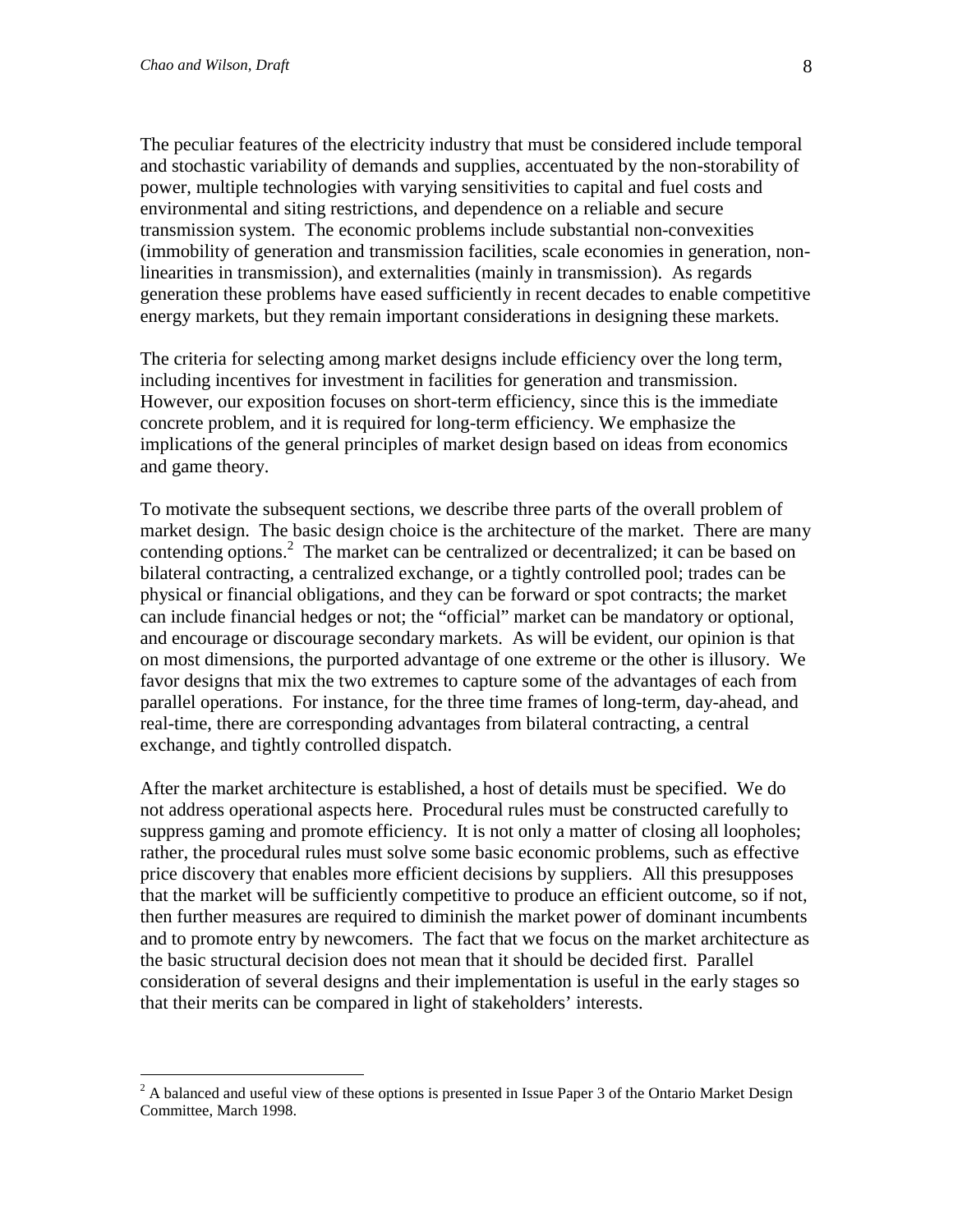Our perspective is conditioned by an emphasis on strategic behavior. This seems paradoxical, since the aim is to construct a design that suppresses gaming or renders it ineffective in favor of greater efficiency. The principle, however, is to treat the market design as establishing a mode of competition among the traders. The key is to select a mode of competition that is most effective in realizing the potential gains from trade. To illustrate, we describe a common fallacy. It is deceptively easy to conclude that a mandatory pool based on a centralized optimization of all generation, transmission, ancillary services, etc.  $-$  as in the U.K. or PJM – can realize the full productive potential of the system. This view does not recognize that the schedules derived from an optimization program are no better than its inputs. In fact, suppliers can and do treat the program as a device whose outputs can be manipulated by the inputs they provide in the form of purported cost functions, availabilities, etc.<sup>3</sup> Thus, the mode of competition consists of contending efforts to influence the "bottom-line" results from the program, such as dispatched quantities and prices for energy, transmission, and ancillary services. In terms of economic theory: reliance on an optimization affects the form and strength of traders' incentives at various points in the process, but it does not obviate the role of incentives. A central design problem is to identify the best locus of incentives and competitive forces.

In addition to our strategic perspective, we appreciate that traders have practical motivations that are not included in standard economic theory. For instance, suppliers are typically skeptical of designs that make their financial viability dependent on prices derived as shadow prices on system constraints included in the formulation of an optimization program, and centrally planned operating schedules that are several steps removed from the cost data they submit. They prefer market-clearing prices derived directly from the terms they offer, and they prefer to devise their own operating schedules to fulfill offers accepted in the market. Similarly, they are leery of intrusions by the transmission system operator (SO) into the energy markets, fearing that the SO's extraordinary powers could bias the competitive process. We see two sources of these preferences. One is informational: submitted cost data is never sufficient to describe the full range of considerations relevant to a supplier. The other pertains to governance: the SO is usually described as the ISO, emphasizing its independence and adherence to operating standards derived from principles of power engineering, but few designs address the basic problem of incentives for the SO. For example, the SO is not liable for the financial consequences to traders of strict security standards that are motivated more by avoidance of any chance of mishap than an economic tradeoff between reliability and energy costs. Current designs rely on standards of transmission management inherited from the era when it was internalized within utilities who owned and operated transmission facilities for their native loads, but as this inheritance decays it will be useful to re-examine the issues of governance and incentives for the SO.

<sup>&</sup>lt;sup>3</sup> Expositions that address these issues include Mark Armstrong, Simon Cowan, and John Vickers, *Regulatory Reform: Economic Analysis and British Experience* (MIT Press, 1994, Chapter 9); Michael Einhorn (ed.), *From Regulation to Competition: New Frontiers in Electricity Markets* (Kluwer, 1994, Chapters 2-7); and Nils-Henrik von der Fehr and David Harbord, "Competition in Electricity Spot Markets: Economic Theory and International Experience" (ISBN 82-570-9166-9, Economics Dept., University of Oslo, Norway, January 1998).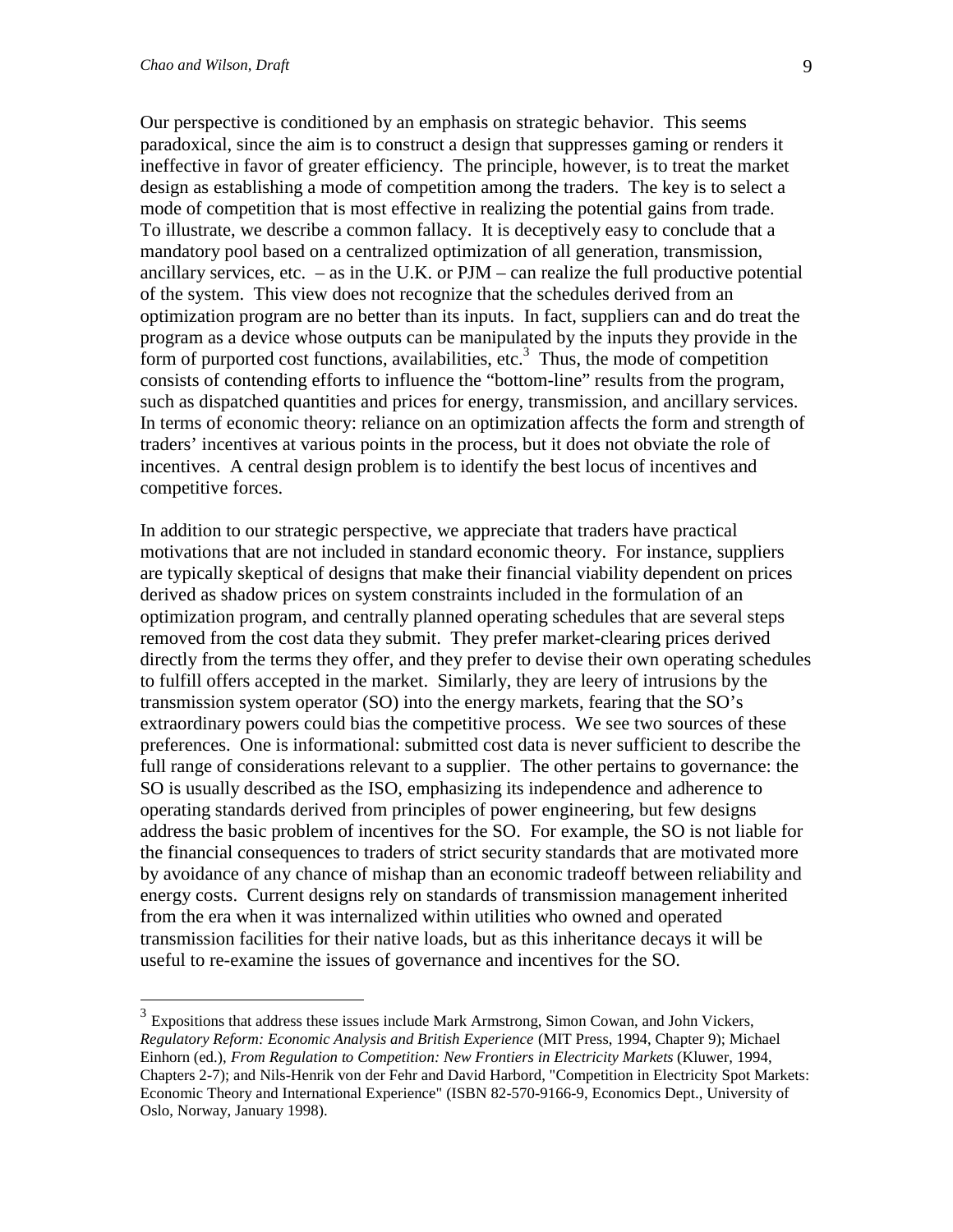## **A Short History of Restructuring**

As late as 1978 when the Public Utilities Regulatory Policies Act (PURPA) was passed the central role of regulated utilities was taken for granted. Even though this legislation enabled entry of independent power producers (IPP) and encouraged co-generation and renewable energy sources by imposing obligations on utilities to procure supplies from qualified facilities (QFs), it also assumed continuation of the utilities' vertical integration and monopoly franchises. Besides the evident motivations for centralized control of transmission and distribution, generation was assumed to be effectively a natural monopoly because at the time the efficient scale of a coal-fired generator, the economical technology at the time, was on the order of 1000 MW. Virtually no attention was given to retail competition as a viable option, even though a major effect of the Act was to enable major industrial customers to bypass their local utilities by purchasing from IPPs and especially from co-generators.

Five years later, Joskow and Schmalensee's book, *Markets for Power*, envisioned competitive markets for electricity, both wholesale and retail, by separating these businesses from the "wires" businesses of transmission and distribution. They foresaw presciently that the era in which scale economics justified utility monopolies in generation was passing. In the ensuing years the minimum scale of gas-fired plants declined to approximately 200 MW and efficiency increased greatly, while natural gas prices declined and wellhead prices were deregulated. From an economic viewpoint, the justification for vertical integration disappeared. On the other hand, progress on designs of efficient markets for electricity proceeded slowly and fitfully. The motive for creation of market mechanisms was strongest in those jurisdictions with high retail prices due to utilities' heavy obligations for payment of interest and principle on debt incurred in the 1970s for large nuclear and coal-fired plants, and purchases of energy from QFs under long-term contracts at prices above subsequent market prices. In California in particular the wholesale price at the California-Oregon border was usually under \$20/MWh in a period when retail prices averaged \$120 and even industrial sales exceeded \$65.

#### Developments Abroad

The first changes occurred elsewhere, initially in Chile and Argentina [?], and most importantly in 1989 when the U.K. implemented an energy market for its England-Wales system. These privatizations of government enterprises were modeled on extensions of existing power pools, similar to those already in operation in various U.S. jurisdictions such as New England (NEPool), NY, and PJM. Their central features were a day-ahead optimization of unit commitments and scheduling, subject to system constraints such as transmission (although transmission was not priced on a congestion basis), based on detailed cost data submitted daily, and a uniform price for energy transactions. The U.K. design was imitated in Alberta, but not in others initiated soon after in Norway (NordPool) and Victoria (VicPool).

Norway's system had evolved slowly over two decades. Because generation came almost entirely from hydro sources there were no deep concerns about unit commitments and scheduling, nor ancillary services, so the focus was on transmission: the important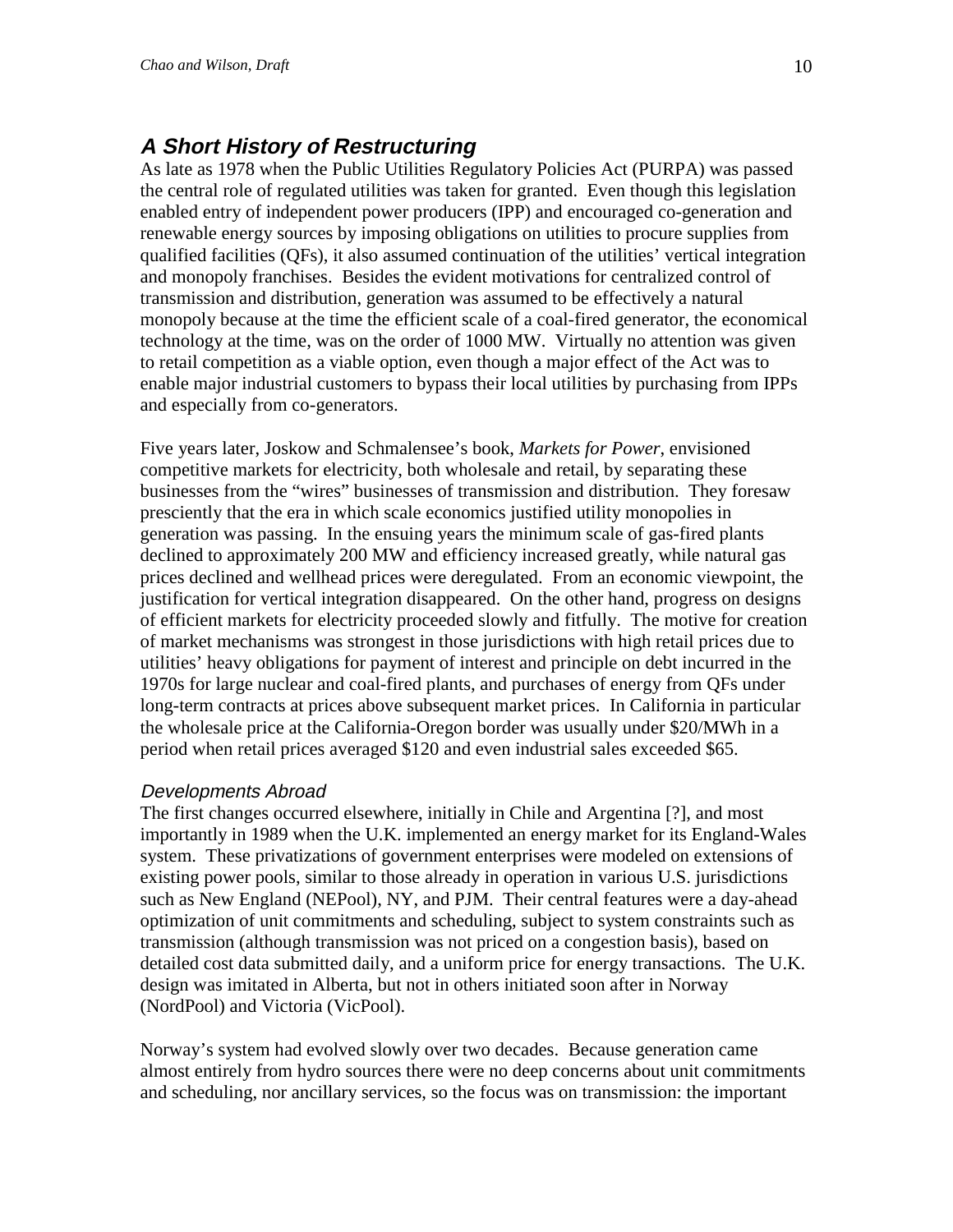innovation was an initial day-ahead energy market followed by adjustments to alleviate interzonal congestion. Subsequent integration with Sweden extended the system to include the key transmission line between the two countries, and enabled inter-country price equalization when congestion was absent, but for some years Sweden's heavily thermal system operated independently as regards scheduling, and transmission within its zone was managed by energy trading conducted by the system operator at its own expense. The eventual design of the California system incorporated various aspects: as in Norway, self-scheduling of generation and day-ahead transmission management via congestion pricing derived from the costs of adjustments; and as in Sweden, real-time load following and intra-zonal transmission management conducted by the system operator using offered incs and decs stacked in merit order. The system in Finland developed quite differently as a market for financial hedges against spot energy prices in negotiated transactions; it can be interpreted as a forerunner of bilateral markets based on contracts for differences (CFDs).

The Victoria design, implemented in stages (VicPool I, VicPool II, etc.) at roughly 2 year intervals, was an equally important model for the U.S., as were the subsequent extensions to South Australia and New South Wales and eventually the overall design for the Australian national grid (ANG) system finally implemented in late 1998. The VicPool design also relied on day-ahead markets with self-scheduling and congestion pricing of a few key inter-regional lines [?], followed by real-time markets for deviations. Like NordPool and eventually California, a key feature was multi-settlements in the sense that transactions in forward markets were settled at the market clearing prices in those markets. It seems to be the first with separate markets for ancillary services rather than reliance on reserves scheduled by the system operator.

 [[Need further description; refer also to Ontario's design process. Include descriptions of new markets in New Zealand, Spain, the Amsterdam Bourse. The re-design of the Alberta system; the proposed re-design of the U.K. system. 1

#### Developments in the U.S.

The prospect that wholesale electricity markets, like other infrastructure markets for transport and communications, would be deregulated was evident in the U.S., anticipated by the Energy Policy Act of 1992, formalized in FERC Orders 888 and 889 in 1994 that established standards and rules for interstate commerce, especially transmission, and contemplated in California's 1993 inquiry called the Yellow Book that outlined options for new regulatory procedures, including various schemes for light-handed regulation of generation. The hiatus ended with California's April 1994 Blue Book that announced the CPUC's intention to restructure fundamentally the California markets. Although it expressed an intention to make initial decisions with a few months, it was not until December 1996 that its basic decisions were declared after legislation, mainly in the statute AB1890, provided enabling provisions. These included a four year transition period in which a non-bypassable "competitive transition charge" (CTC) was imposed to pay off the overhanging obligations of utilities for prior investments, grandfathering of PURPA-mandated contracts with QFs, basic standards for competitive energy markets (e.g., uniform hourly transaction prices for energy), management of transmission (other than those that municipal utilities chose to retain) by a system operator, and formation of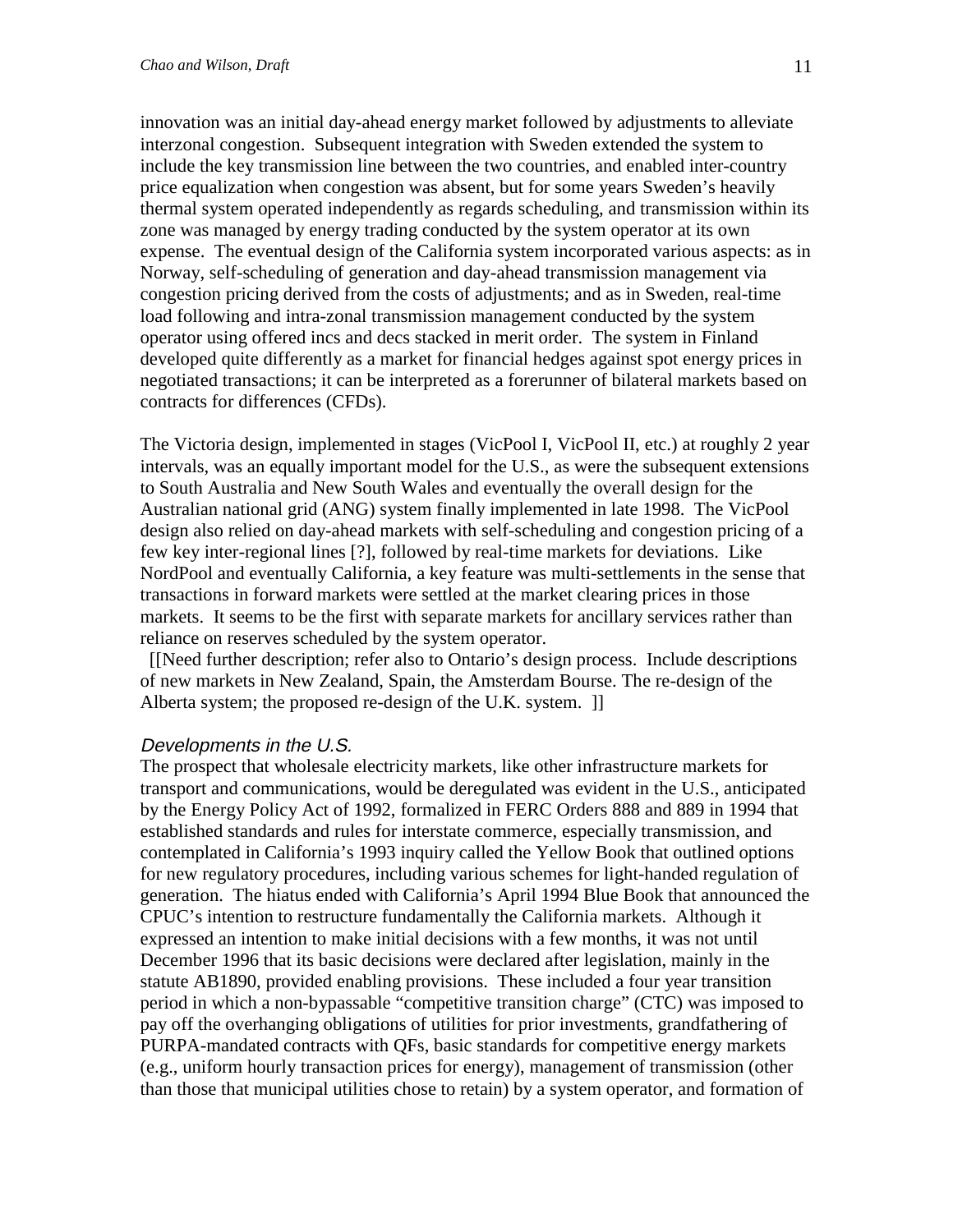the Trusts for Power Industry Restructuring to design the new system that was then to be conveyed to new public-benefit corporations – the California Power Exchange (PX) and the California Independent System Operator (ISO). These began operations in April 1998, but only after a lengthy process of approvals by FERC of governance, market designs and tariffs, complicated by a major debate among stakeholders about the designs. Until November 1996 the prototype was the U.K. system, modeled on a tight power pool with optimized scheduling and prices derived from shadow prices, but this was shelved in favor of a highly decentralized design that was assembled in the few months before the filing date of 31 March 1997 imposed by FERC. The radical features of the California design included competing energy markets, of which the PX was to be treated comparably by the ISO to all others, a separate day-ahead market for alleviating interzonal congestion using adjustment bids, separate day-ahead markets for ancillary services based on submitted offers, and a real-time market for load-following and residual intra-zonal balancing of transmission. Unsolved problems, such as contracting for reliability-must-run (RMR) units, details of the ancillary services markets, and auctions of firm transmission rights (FTRs) meeting FERC's requirements for "price certainty," continued even past the start of operations. Contracts for software were not finalized until shortly before the filing to FERC, which finally approved the basic designs and tariffs in October 1998, shortly before the intended start date of 1 January 1998 (deferred 3 months due to software problems).

In contrast, PJM began operations on schedule on 1 January 1998 using a design derived from the former tight power pool there. Its radical feature was complete unification of energy and transmission markets in a system of day-ahead nodal pricing, applied to over 2000 nodes. Initial complaints about the volatility of the nodal prices, exacerbated by a major line failure in New Jersey during a heat wave in early April and complicated by the long-standing practice of specifying contracts that allowed suppliers to inject power at nodes of their choosing, eventually subsided as the market stabilized, helped by financial markets such as the NYMEX futures markets for delivery at major hubs. $4$  Nevertheless, throughout 1998 suppliers in PJM remained constrained to bid on the basis of actual costs due to FERC's continued concern about local market power at key nodes in the transmission system.

In New England, NEPool proposed establishment of a seemingly similar system operator (ISO-NE) derived from its tight power pool, although without any congestion pricing of transmission and no demand-side bidding.<sup>5</sup> It had the familiar ingredients of mandatory participation (including tradable obligations for sufficient installed and operable capacity), optimized unit commitments and scheduling and provisions for reserves, all settlements at the real-time price, and obligations for all suppliers to be callable for reserves and real-time operations (unless a "short-notice-transaction" such as an export to NY was submitted and accepted). Bids, however, were purely for energy so that suppliers were expected to internalize fixed-cost components, and could not be altered

<sup>&</sup>lt;sup>4</sup> PJM has considered conversion of the nodal pricing system to one closer to zonal pricing by setting nodal pricing at only a few major hubs.<br><sup>5</sup> ISO-NE absorbed the cost of out-of-merit bids to alleviate congestion, and the optimization was to be

based on forecasts of hourly loads.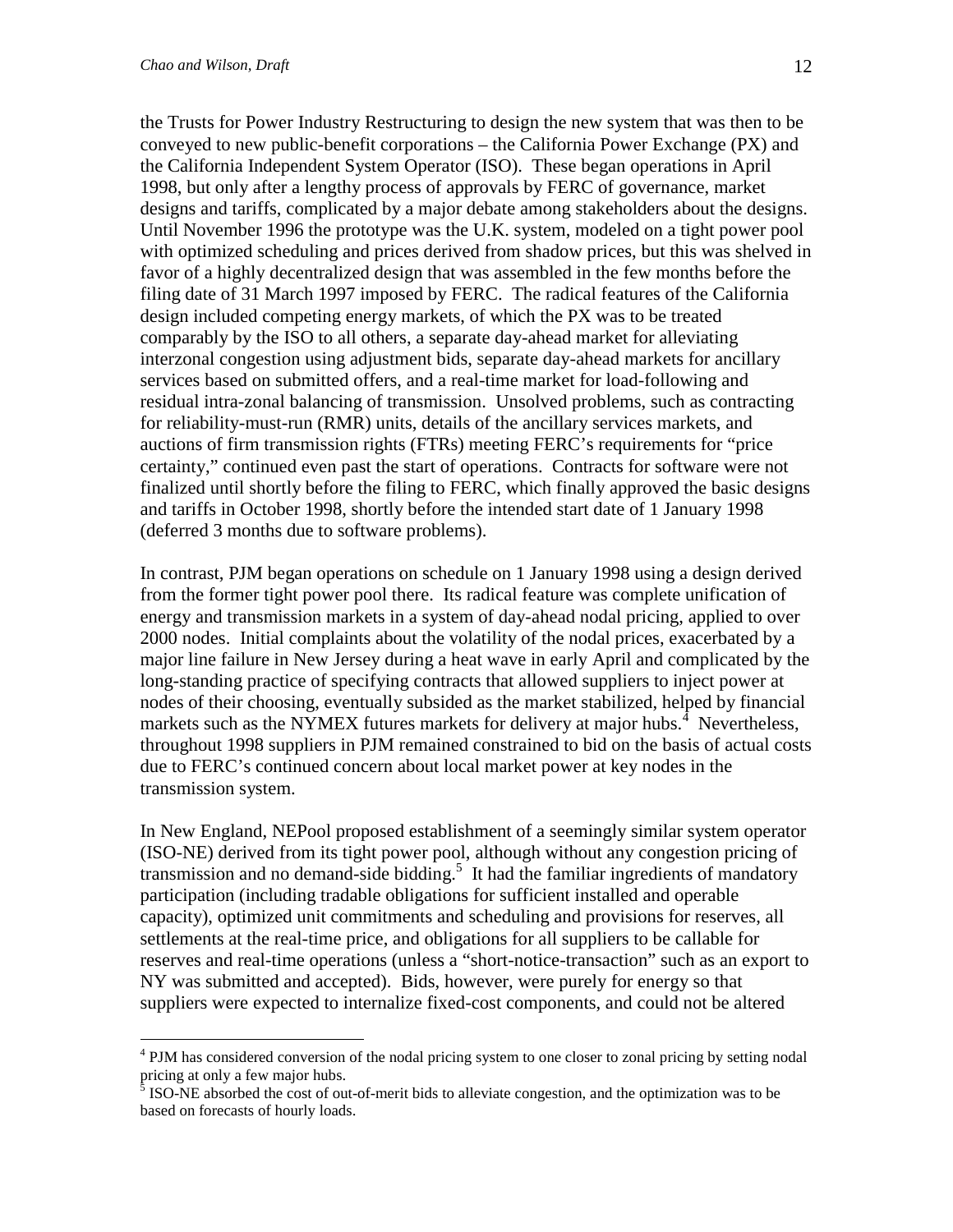between the day-ahead submission and the real-time market. This initial hybrid changed before FERC's final approval in December 1998 for operations to begin in April 1999. Subsequent additions included multi-settlements, options to redeclare the costs of inc/dec adjustments before the real-time market and plans for demand-side bidding and congestion pricing of transmission, probably on a zonal basis and especially for imports and exports to adjacent control areas. These changes brought the design closer to California's except for the unified markets for energy and transmission, retention of the ISO's optimization rather than reliance on market clearing, and continuation of all suppliers' obligations to be callable for real-time operations.

[[ NY, Texas, Montana, others. The crisis in the midwest in summer of 1998. Collapse of Indigo. The peculiar Midwest ISO with each utility managing its own transmission. Resistance to restructuring in some states, such as Oregon and Washington, who apparently fear equalization of their low prices with the higher prices prevailing in California. The CA auction of FTRs; PJM's issuance of TCCs. [1]

#### Developments in Regulatory Policy

Besides operating approvals by FERC of the designs in California, PJM, and New England (the only ones approved at this writing?), the chief development in the regulatory area in 1998 was FERC's initiation of an inquiry into whether it will require system operators (now termed regional transmission operators, or RTOs) and set uniform standards, rules, and procedures.

 [[Also, it removed price caps for ancillary services in CA; approved redesigned contracts and procedures for RMR units; etc.]]

 [[ Need here to include the substantially revised policies in U.K. ECC mandates for deregulation of infrastructure markets in the Common Market area. Changes in NordPool and its expansion. ]]

## Radical Designs

Because the subsequent sections concentrate on designs that are close to current norms, we first mention radical designs that are excluded. One version stems from the view that the historical importance of system reliability may be less critical with the advent of computer controlled operations. For example, the airline industry has many similarities to the electricity industry but it is organized quite differently, and the reason may be that failures or errors in a transmission grid have enormous external effects throughout the system.<sup>6</sup> It might be that a decade from now the best designs are more decentralized, like the airline industry, because the reliability of the transmission system can be assured without the centralized operations inherited from vertically integrated utilities. In particular, the vulnerability of the transmission system stems presently from weak monitoring and controls on injections and withdrawals, and primitive metering devices, all of which could be eliminated by technological advances. An extreme variant

<sup>&</sup>lt;sup>6</sup> The similarities include economic importance and external effects, stochastic demand, capital and fuel intensity, wastage of unused capacity (because inventories are impossible), importance for efficiency of optimal scheduling, injection (i.e., takeoff and landing) charges for use of the system, the necessity of a traffic control system for safety and reliability, the high costs of failures or errors, dependence on advanced technology, etc. This analogy is due to Severin Borenstein.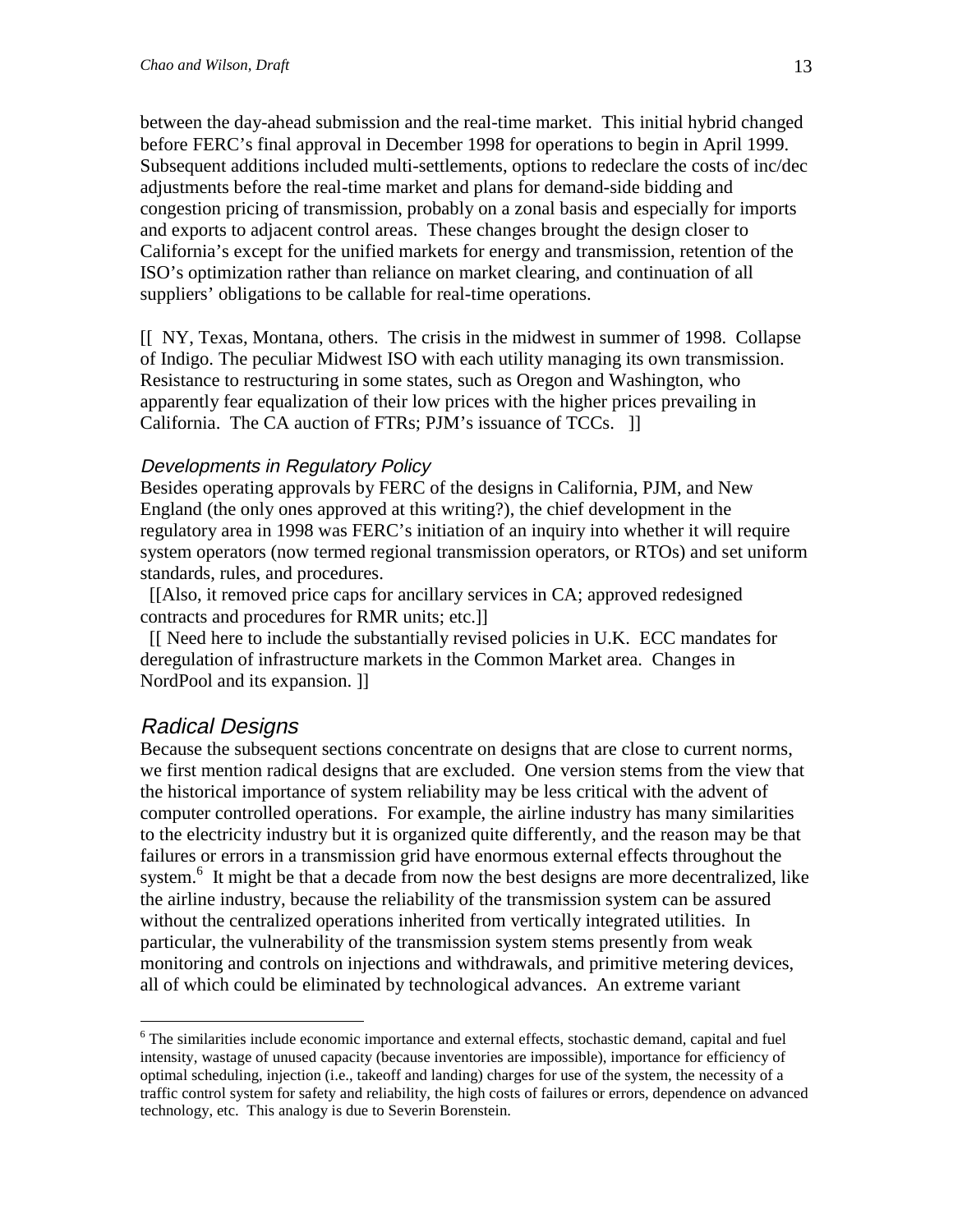imagines that the functions of the system operator could as well be managed as a franchise, provided the firm managing operations has appropriate incentives, such as liability for costs imposed on energy traders who rely on the transmission system.

Another view is that the current system designs are residues from the era of regulation in which there were inadequate incentives for product differentiation; e.g., power service differentiated by priorities or incentives for voluntary or automatic curtailment in peak periods could reduce the reliance on supply-side controls and enable more efficient investment in base-load generation facilities.

A third view is that the only unique feature of the power industry is that an optimal pricing scheme is based on congestion charges for over-demanded transmission lines, which is complicated by the implications of Kirchhoff's Laws. Organizing the entire system around this consideration seems a high cost to pay, and some argue that it would suffice to use "postage-stamp" charges for transmission, presumably differentiated by service priority, or to rely on secondary markets for trading of firm transmission rights, or even to build a transmission system sufficient to reduce congestion to a trivial minimum. This view depends on a judgment that the gains from a thoroughly optimized system for transmission and ancillary services are small compared to the gains from vigorous competition in energy markets, and in particular, avoidance of the inefficient investments (with hindsight) in generation capacity that have plagued the electricity industry over the past quarter-century.

We assume that these radical departures from current designs are not immediately relevant, if only because they imply electricity markets that are more decentralized and privately managed than is likely soon. So we focus on those design aspects that are closer to established practice.

# **Pools, Exchanges, and Bilateral Markets**

The structural feature of broadest significance is the organization of the market. Among the myriad of possible forms, the ones most common in commodities markets are bilateral exchanges. Those organized as "rings" or "pits" depend on oral outcry of bids and asks (usually by brokers acting for traders), whereas others use computerized bulletin boards to post offers. Those that depend on market makers to establish prices are conducted by specialists who clear orders from a book or dealers who post bid and ask prices. Market makers are usual where it is important to sustain inter-temporal continuity of prices and reduce volatility, and typically they trade for their own accounts and maintain inventories. Market makers in the energy industries often play an important role reconciling differences among short and long term contracts, and more generally, providing a variety of contract forms and auxiliary services.

Compared to the other organizational forms discussed below, the most salient distinction of bilateral markets is the continual process of trading, with prices unique to each transaction. The experimental and empirical evidence indicates that in general bilateral markets are not less competitive or efficient than exchanges or pools. Among those with market makers, further distinctions are the "product differentiation" represented by the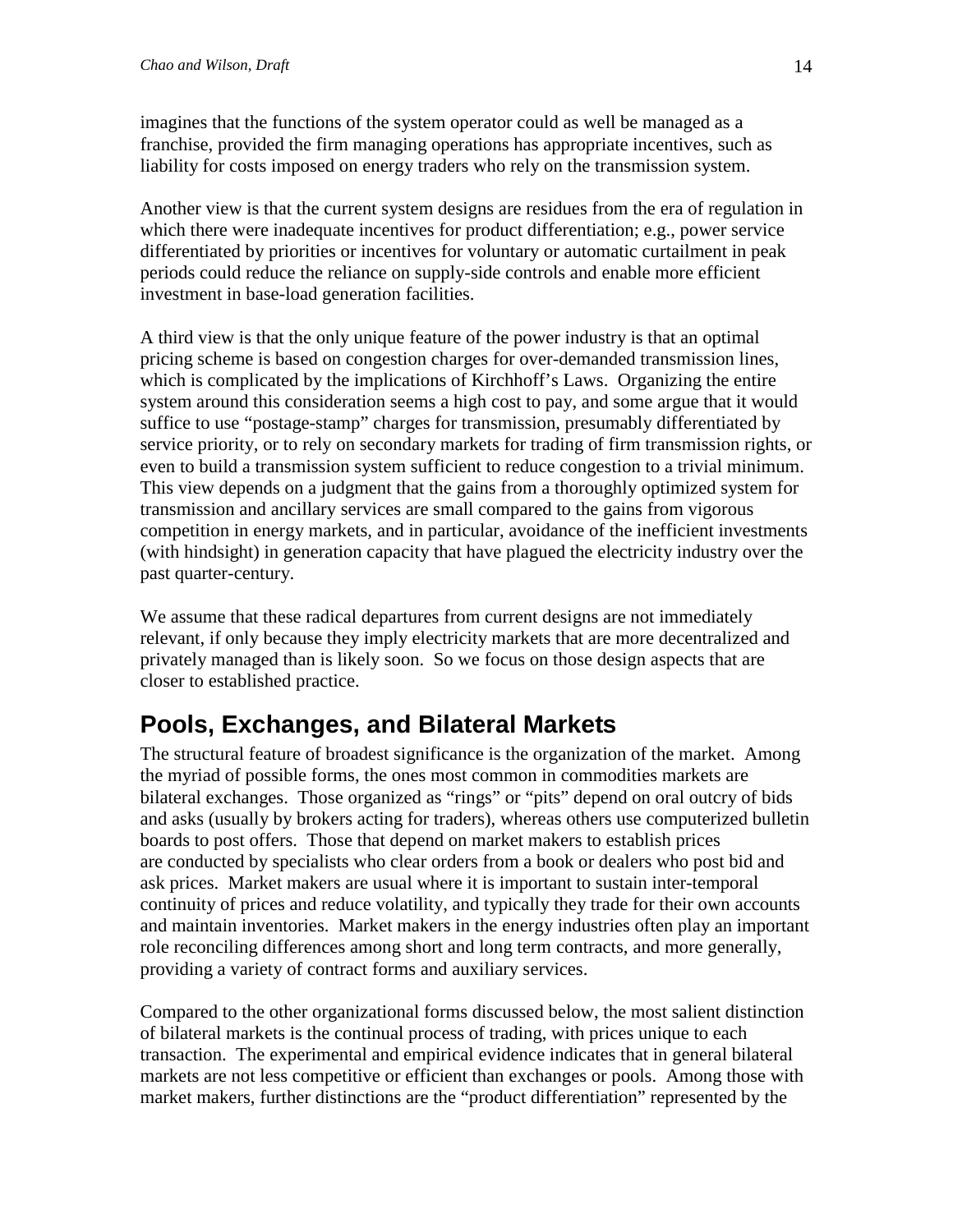variety of contracts and terms tailored to individual customers, and the maintenance of some degree of price continuity.

On the other hand, bilateral markets encounter a fundamental problem maintaining efficiency in related markets for transmission and reserves. The demands for transportation and reserves are "derived" demands. For example, for each bilateral transaction the associated demand value for transmission to fulfill the contract is the sum of the two parties' gains from trade in that transaction. When parties are matched somewhat randomly into pairs for bilateral transactions, their gains from trade are also random, and thus in the aggregate express inaccurately the actual demand value of transportation. When transportation is scarce or expensive, as in the case of power transmission, market makers face a substantial task in utilizing transmission facilities efficiently. They might accomplish this by aggregating transmission demands, or by brokering transmission services, but we know of no viable theory that assures the outcome is likely to be fully efficient, taking account of the inherent externalities. Thus, on matters of efficiency in transmission, faith in purely bilateral markets requires confidence in the ingenuity of market makers. This is not necessarily an argument against bilateral markets, however, since bilateral markets can operate alongside exchanges and the system operator's market for transmission that carry more of the responsibility at the margin for insuring efficient utilization of transmission facilities.<sup>7</sup> The California design includes this feature, and in Scandinavia the NordPool exchange accounts for less than 20% of the market.

Exchanges and pools offer several advantages and also bring some disadvantages compared to bilateral markets. One advantage is a central market that establishes a uniform clearing price for standardized contractual commitments, and more accurately expresses the derived demand for transmission. The uniform clearing price has some minor potential to realize the last iota of the gains from trade, but often the motives are more practical.<sup>8</sup> For a critical commodity like electricity there is also a perceived advantage in establishing an "official" exchange with minimal transactions costs, unhindered access for all traders, transparency to enable regulatory and public scrutiny, and countervailing power against the emergence of private market makers with sufficient market power to extract some portion of the potential rents. The disadvantages lie in the reliance on restrictive contract forms and inflexible procedural rules, and if the governance structure is inadequate, some potential to dictate restrictive procedures that are more convenient for administrators than traders. In addition, most pools and exchanges rely on private bilateral markets for auxiliary services such as financial contracts to hedge prices. Attempts to maintain pools and exchanges for contracts with

 $<sup>7</sup>$  As emphasized in the Ontario Market Design Committee's Issue Paper 3, March 1998, this depends on</sup> thorough comparability in the treatment of bilateral contracts and exchange trades as regards charges for transmission and ancillary services.

<sup>&</sup>lt;sup>8</sup> For instance, in California the Power Exchange's price is used to settle grandfathered contracts, and affects payments for recovery of stranded costs. Requiring the incumbent utilities to trade through the PX also makes it easier to monitor market power. In the U.K. initially and in Alberta still, hedging contracts used to mitigate the incentives of incumbents with substantial market power are based on the exchange price.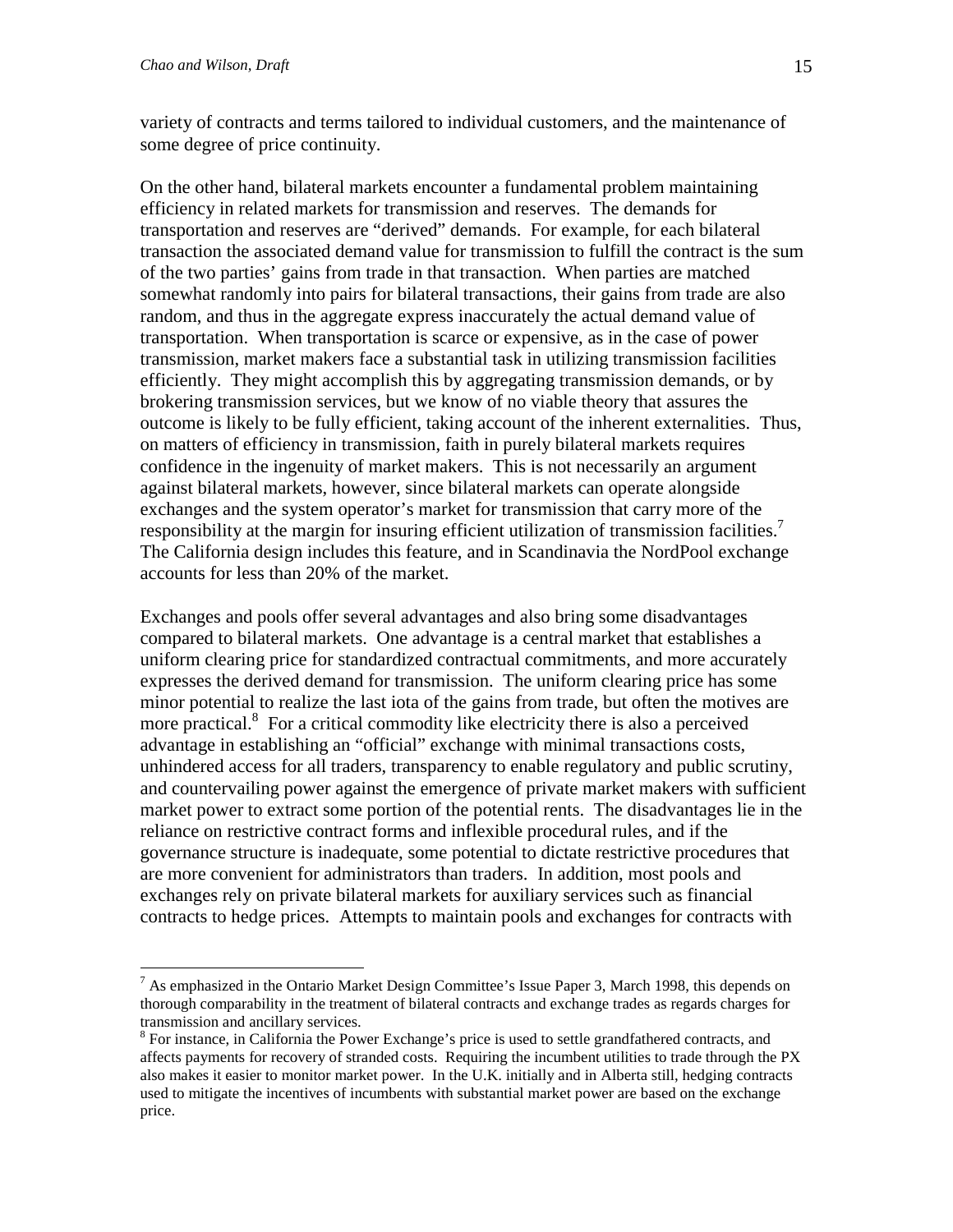longer terms than a day ahead have mostly failed due to lack of depth and liquidity, so typically they are confined to short-forward and spot transactions.

Here we use the term exchange for a simple market clearing system for energy. Typical examples are the exchanges in Alberta and California whose functions are confined almost entirely to establishing prices for each hour that clear the forward markets for dayahead and hour-ahead trading. Closely related are their real-time markets conducted by the system operator, who selects among those bids offered for increments and decrements in supply and demand to manage the transmission system. Exchanges can minimize transaction costs (as evident in Alberta where transaction charges are quite small) and largely preserve traders' prerogatives to determine their own scheduling. A disadvantage of an exchange confined solely to sales and purchases of energy is its separation from the transmission market. For example, in California the day-ahead energy market in the Power Exchange (PX) clears before the transmission market opens, so traders must rely on predictions about the transmission charges they will encounter later, and transmission management relies on traders' offers of incremental and decremental adjustment bids to alleviate congestion on inter-zonal lines. In some cases the exchange might be only a "pretend" market as in Alberta in its early years, where the generation and distribution subsidiaries of the major firms were so heavily hedged via mutual contracts that the exchange price was little more than a transfer price.

We use the term pool to describe a system in which participation is mandatory and the "market" includes substantial intervention into unit commitment and scheduling. Pools are carried over from the operational procedures of vertically integrated utilities who entirely managed their own generation and transmission systems to serve their native loads, for which they had regulated monopolies, and in some cases, regional "tight" power pools with full control of scheduling. Typical examples today are in the U.K. and in the northeastern U.S. (New England, New York, and Pennsylvania-New Jersey-Maryland). Pools are distinguished from exchanges by the thorough integration of the energy, transmission, and ancillary services markets, and most significantly, by a centralized optimization of unit schedules that takes account of operational considerations – not just energy generation but also capacity availability, minimum generation requirements, ramping rates, etc. – for both day-ahead scheduling and real-time operations. At the heart of such a system is a massive computer program that decides nearly all aspects of unit commitment and scheduling, usually on both a day-ahead basis and then again in real-time operations using a rolling horizon. This program is not just an OPF for energy flows but rather includes (mixed-integer, nonlinear) optimization of unit commitments schedules subject to system and security constraints.  $9 \overline{A}$  price in such a system is not a market clearing price in the usual sense that it equates demand and supply. Rather, it is obtained as the shadow price on a system constraint in an optimization program whose inputs include detailed operating specifications and bids or purported cost data. Although these prices are used for settlements *ex post* as in an exchange, they do not represent prices offered by traders.

<sup>&</sup>lt;sup>9</sup><br>
<sup>9</sup> Due to the inherent complexity of this centralized optimization, such programs rely on many ad hoc techniques, so the optimization is best interpreted as an approximation.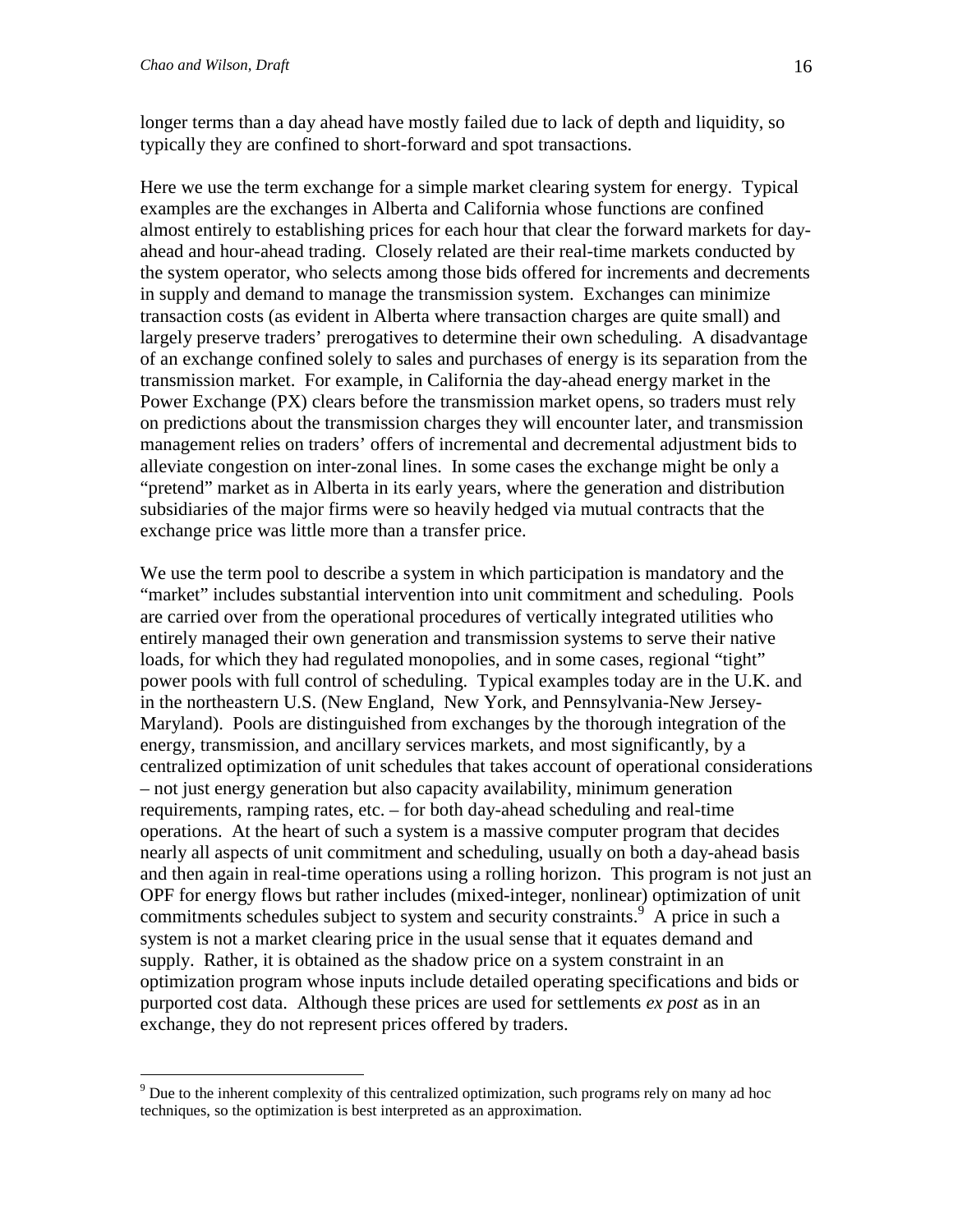The advantage of a pool is the tight integration of all aspects of system operations, which might enable more productive efficiency, and it is less vulnerable to imperfect links among the prices in a sequence of energy and transmission markets. Its disadvantages lie in the consequences of complete centralization, since it requires mandated participation and compliance with specified operating schedules. Suppliers (especially entrants) are often reluctant to assign the prerogatives of scheduling and some are leery of prices obtained from a computer program rather than submitted bids; indeed, they may see the program as a black box whose outputs can be affected by the cost data they submit.<sup>10</sup> The obligations (and penalties for noncompliance) of a supplier are substantial; e.g., acceptance of a bid in the day-ahead market implies unit commitments that typically entail availability for real-time reserve whether scheduled for reserve or not.<sup>11</sup> Further obligations in New England, for example, include maintenance of operable and installed capacity sufficient to cover expected loads. These may affect those pools that allow scheduling of bilateral contracts without comparable obligations; e.g., New England allows bilateral contracts to be scheduled as inflexible units, which effectively protects them from obligations to be available for reserves. Mandatory participation is a fundamental problem. It hinders development of competing markets, either exchanges or bilateral, that might prove superior or bring innovations.<sup>12</sup> More importantly, the rigid standards imposed to qualify for acceptance into the pool can deter or block entry of new suppliers. These standards served an important role in the regulated era but in restructured markets they could be used to maintain the dominance of incumbents.

A point to be emphasized is that the choices among these basic organizational forms are not mutually exclusive. A system that mixes forms is feasible, such as an exchange that complements a bilateral market for forward trades, followed by real-time operations managed like a pool. One justification for a mixed system recognizes the role of timing. A pool is inherently a market for physical transactions, which is appropriate and even necessary on a short time frame such as real-time operations. Exchanges and bilateral markets are essentially forward markets for financial transactions, since physical deficiencies are inconsequential and ordinarily they are settled at the subsequent spot price. Hence, the longer time frame of forward markets increases the appeal of these organizational forms.<sup>13</sup> It is important to recognize too that local preferences are important: the New England pool is a direct extension of the familiar tight power pool that has had operating authority there for many years, whereas in California which has never had a tight power pool the initial design based on a pool was ultimately discarded

<sup>&</sup>lt;sup>10</sup> The prices themselves are problematic when they include, besides energy prices, subsidy payments for capacity or availability that are more easily manipulated (as purportedly has been the case in the U.K.) and that depend on arbitrary parameters such as the assigned value of lost load and an assessed probability of lost load.

 $11$  In New England, after the day-ahead scheduling a supplier can redeclare its bids for incs and decs, or opt out of the real-time stack of bids in merit order by submitting a short-notice transaction, if approved by the ISO, but in general all committed units are considerable available for real-time adjustments.

<sup>&</sup>lt;sup>12</sup> Sources of superiority could be lower transaction costs, longer-term contracts or contracts better tailored to traders' needs, provision of auxiliary services, or differentiated products such as curtailable service or price hedges or firm transmission rights.

<sup>&</sup>lt;sup>13</sup> Issue Paper 3 of the Ontario Market Design Committee, March 1998, reflects a growing consensus that a mixed system takes best advantage of the differing features of long-term bilateral contracting, forward exchange, and real-time spot markets.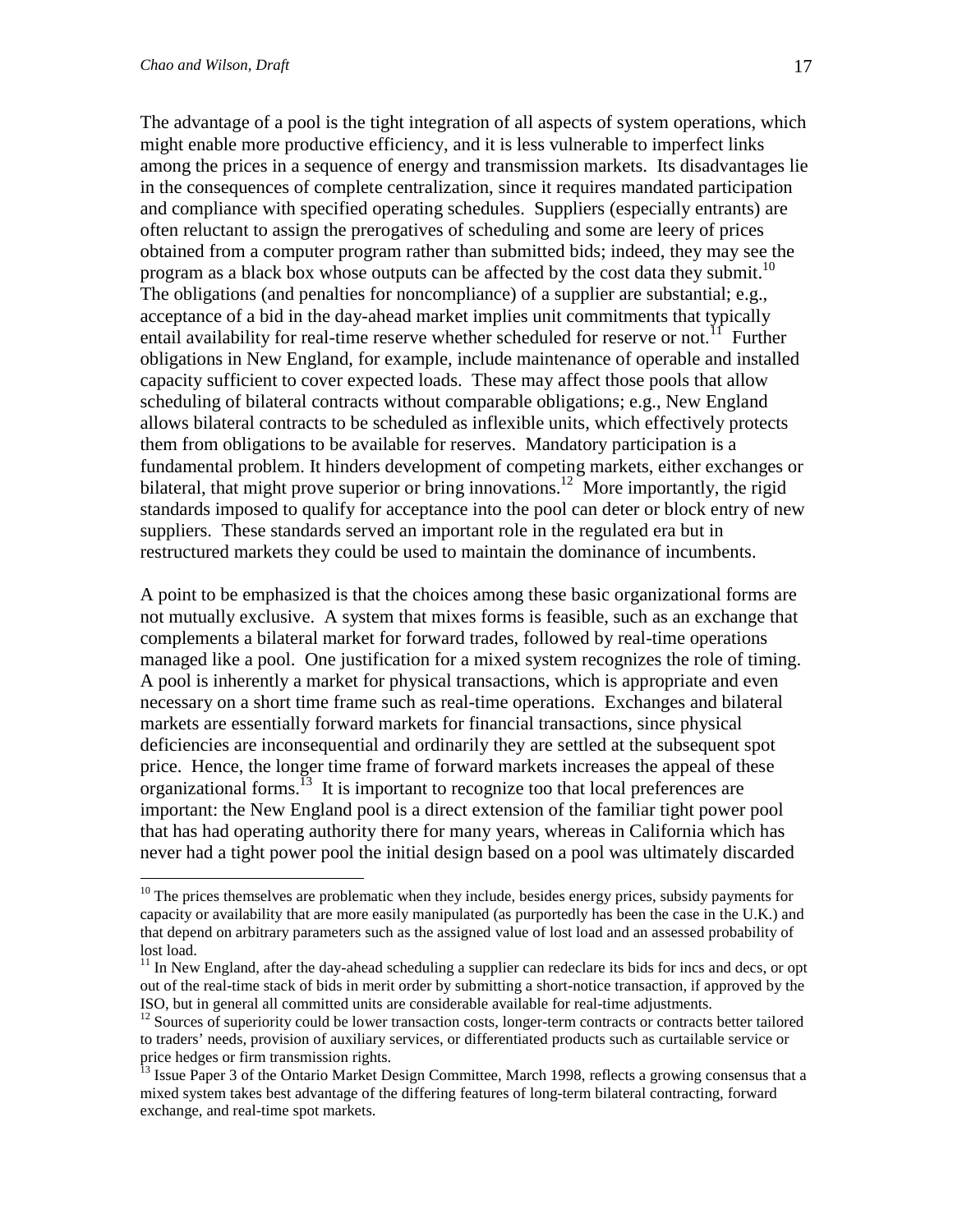in favor of a more decentralized organization.<sup>14</sup> And of course those parties eager to profit as market makers are advocates of bilateral markets and reluctant to compete with an exchange whose transaction costs are likely to be low.

## **Contract and Market Solutions to Operational Problems**

It is useful to realize that differences among organizational forms stem primarily from differences in contracts and pricing. A supplier's contract with a pool is allencompassing, comprising a bundle of long-term benefits and obligations. With an exchange the standard contract comprises only some procedural rules and short-term commitments for energy delivery at the market prices: there are few or no obligations beyond those bid for and contracted explicitly at the clearing prices in the daily and spot markets for energy, transmission, and ancillary services. And of course a bilateral contract can be customized as the parties see fit. Bidding and pricing are equally diverse. Prices set by a pool are shadow prices on system constraints and ramping limits resulting from a comprehensive optimization based on submitted bids, which may even be multipart bids that include fixed-cost components. An energy price in an exchange merely equates demand and supply for the designated commodity, leaving to subsequent markets the determination of transmission adjustments and usage charges and reserve commitments for ancillary services. These differences reflect different methods of addressing the operational problems of electrical systems.

#### Centralized Systems Based on Relational Contracts

System operators established as pools are descendants of producer cooperatives run as tight power pools. Like them, pools are organized on the principles of a long-run joint venture. In addition to the usual FERC-approved forms such as tariffs, the central document is an enabling contract to which all participants subscribe. This contract specifies participants' rights and privileges as well as obligations, sanctions, and penalties. The chief obligation is assignment of operating authority to the system operator (SO). This authority is circumscribed by procedural rules and by specifications of the methods for determining prices and quantity allocations. Nevertheless, the central fact is that the SO is defined as an agent assigned the task of implementing the contract among the participants, and its objective is to serve the collective interests of the pool members. The pool membership is necessarily broader than in a producer cooperative, including demanders as well as suppliers, and more diffuse in the absence of vertically integrated utilities, so collective interests are presumably served more by efficiency than by promoting the interests of suppliers.

The pure form of a pool as solely a private contract among its participants is used in New Zealand. There, the Market Surveillance Committee (MSC) is a judicial body created by the enabling contract to enforce its terms and rules, to arbitrate disputes, and to impose penalties and sanctions. Like a supreme court, its powers extend to interpretation of the contract, establishment of precedents, and issuance of orders; and these judicial powers apply equally to the legislative branch (the pool members) and the executive branch (the

<sup>&</sup>lt;sup>14</sup> Rebellious stakeholders in California occasionally referred to the pool design as Gosplan, alluding to the central plan in the former Soviet Union, whereas those in New England apparently view their tight pool as an obvious convenience.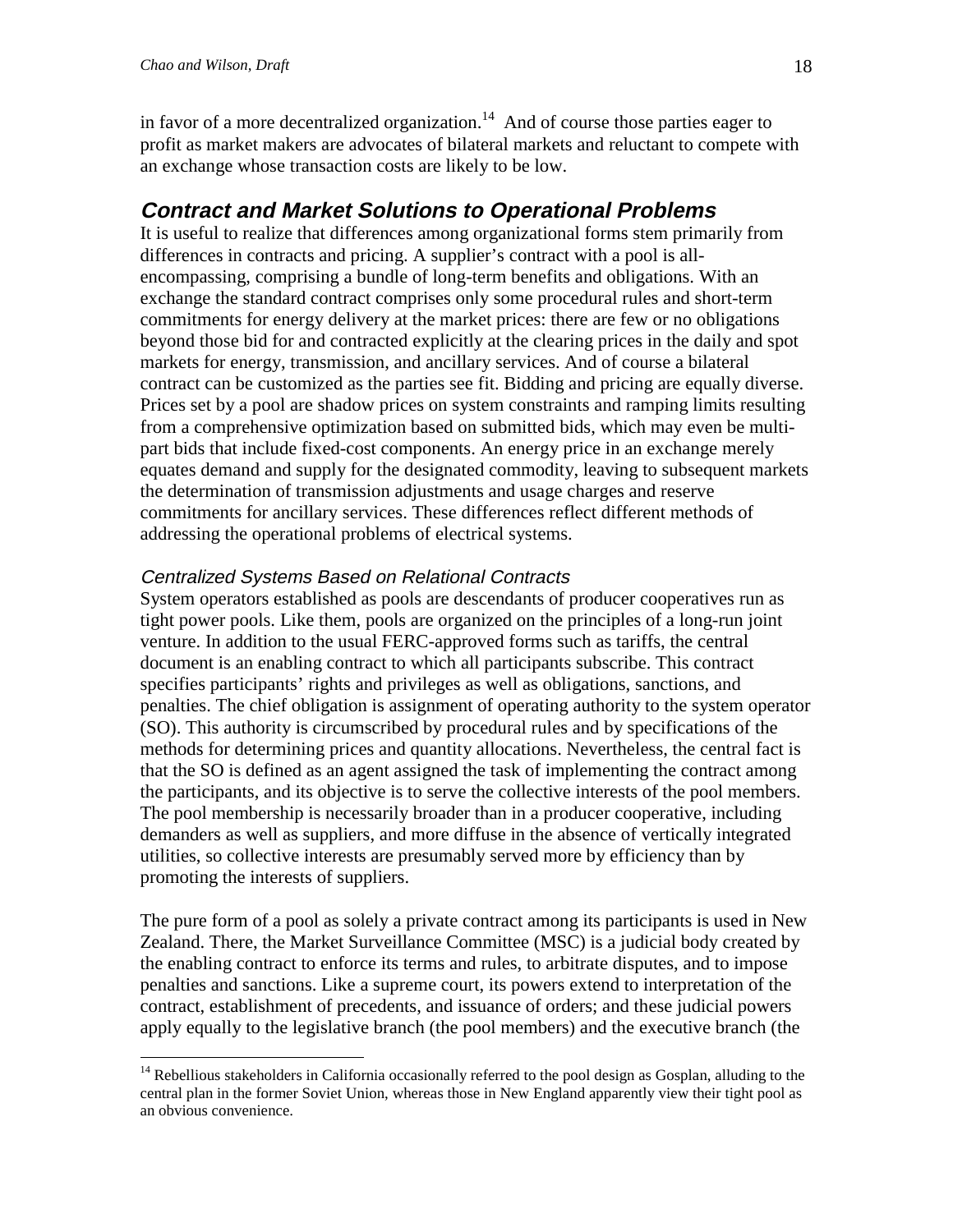SO).15 The regulatory authority of the national Competition Commission is applied to monitoring the conduct of the pool to prevent abuses of market power, rather than prescribing policies to which the pool must adhere or requiring approvals of policies proposed by the pool.

Pools in the U.S. are subject to legislation and the authority of FERC to regulate interstate commerce in energy, especially transmission. They are therefore constrained by regulatory policies and orders that take precedence over contractual arrangements among the pool's members. FERC's authority is so pervasive that most of the contractual provisions must be embodied in tariffs approved by FERC. Even so, the long-term contractual relationship among the pool members remains the dominant feature, evident most clearly in the continuing obligations that membership entails. In New England, for instance, the ISO was created by NEPool, which also proposed its procedures and rules. Suppliers must meet requirements for "integration" (essentially, adequate transmission, full dispatchability, etc.), must provide sufficient installed capacity and daily operable capacity, must bid-in their entire operable capacity, and are liable for called generation whether or not assigned to and paid for reserve status – to name just a few of the obligations.<sup>16</sup> For a member, the features of a pool – mandatory daily participation, adherence to the SO's day-ahead unit commitments and schedules, presumed availability for reserves – are unavoidable consequences of subscribing to the pool's basic contract.

The pool organization is inherited from cooperatives among suppliers and vertically integrated utilities with much weaker conflicts of interest among members than may be the case in restructured markets. The differing interests of suppliers and demanders in competitive markets, especially as regards transmission, will likely put greater stress on the processes of governance than was usual previously. These stresses could be exacerbated if a large fraction of trades are contracted through bilateral markets: because pools such as New England allow submission of bilateral contracts for scheduling on an as-is basis without the obligations that accompany other bids, some participants can effectively opt out by choosing to trade bilaterally, leaving others to bear the burdens. So far, however, there is little evidence from which to judge the long-term viability of organizing wholesale markets as a pool.

#### Decentralized Markets

 $\overline{a}$ 

A nearly opposite organizational form is used in those systems that rely on decentralized markets. The SO manages the transmission grid to ensure reliable operations, including scheduling of transactions concluded in energy markets, but it buys whatever resources it needs via market purchases. Rather than invoking members' obligations as in a pool, these systems operate on the principle that essentially every service provided to the SO is priced explicitly in a market. There are no obligations beyond those contracted explicitly in a voluntary market transaction and paid for at the market prices. FERC-approved tariffs establish the basic rules of these markets, but they do not establish any long-term

 $15$  In keeping with this judicial role, the MSC's chairman is a retired judge and proceedings resemble those in a civil case in a court of law.

<sup>&</sup>lt;sup>16</sup> These obligations are so extensive that reportedly the application of a new member must be approved by upwards of twelve committees of NEPool.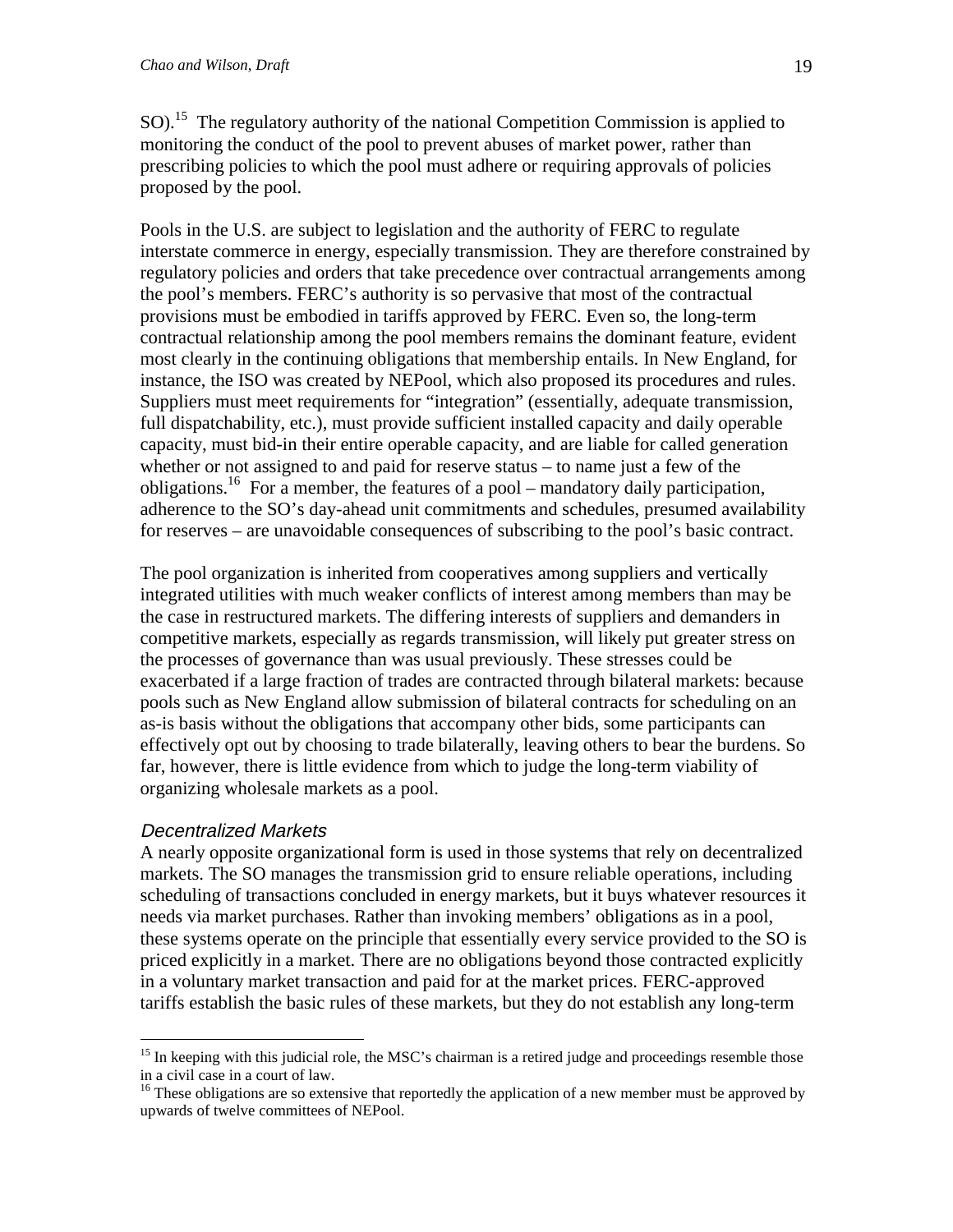contractual relationship among the participants other than the terms of their daily transactions 'with the market'.

The chief example of a highly decentralized system is California. The various energy markets operate independently of the SO, and further, the Power Exchange must compete with other private exchanges and markets for bilateral contracts. The SO conducts dayahead auction markets for adjustment bids used to alleviate transmission congestion, and for offers to provide various ancillary services. Long-term contracts are used to acquire resources needed for localized reliability needs. Even the real-time balancing market relies on voluntary adjustment bids (incs and decs) to meet contingencies, and if these are insufficient then the SO draws upon the reserves obtained in the ancillary services markets. Unlike a pool, the SO cannot invoke additional obligations except in an emergency.

The SO's job in a decentralized system can be fraught with anxiety that there will be insufficient bids. In California the SO obtained approval from FERC to impose a default usage charge when the day-ahead market for interzonal transmission adjustment bids fails; that is, when there are insufficient adjustments offered to alleviate congestion. Market failure can also occur for ancillary services, and the SO's demands for ancillary services tend to be larger to protect against failure of the real-time market. In each case, market failure is due to "bid insufficiency" as it is called in California, meaning insufficient bids offered at any price to solve the SO's operational problems. Market failure was a problem mainly in the initial months until the markets were wellestablished, but in the meantime a variety of devices were employed to avoid crises. The default usage charge of \$250 was so onerous that the PX responded by requiring its participants to provide adjustment bids for the entire range of each unit. For a while the SO hedged against insufficient real-time offers by contracting day-ahead with importers to provide supplies if called; and it relied on large purchases of automatic generation control (AGC) for load following in shoulder hours. The SO substituted lower-priced faster-response reserves for those with insufficient or expensive bids. And to avoid reliance on decremental bids in the real-time market to offset energy from reliabilitymust-run units, it called these units before the opening of the PX and essentially required the supplied energy to be matched with loads contracted in the PX or bilateral markets.

Concern about the rocky start of the California system declined after the markets stabilized. Nevertheless, the experience made clear that the advantages of a decentralized system are partially offset by the risks of bid insufficiency, and by the extra costs incurred by the SO to obtain sufficient reserves to protect the reliability of the grid. The advantages are typically seen as deriving from competition among the energy market makers, and from the preference of suppliers to manage their own unit commitments and scheduling, both of which are enabled by confining the SO's role to grid management. Not enough attention is paid, however, to the hazards of market failure and the increased difficulties of grid management when the SO cannot invoke a blanket obligation of each participant to be available for contingencies encountered in real-time. The locus of the problem is the stack of adjustment bids on which the SO can draw for real-time load following and transmission balancing: in California this stack consists only of the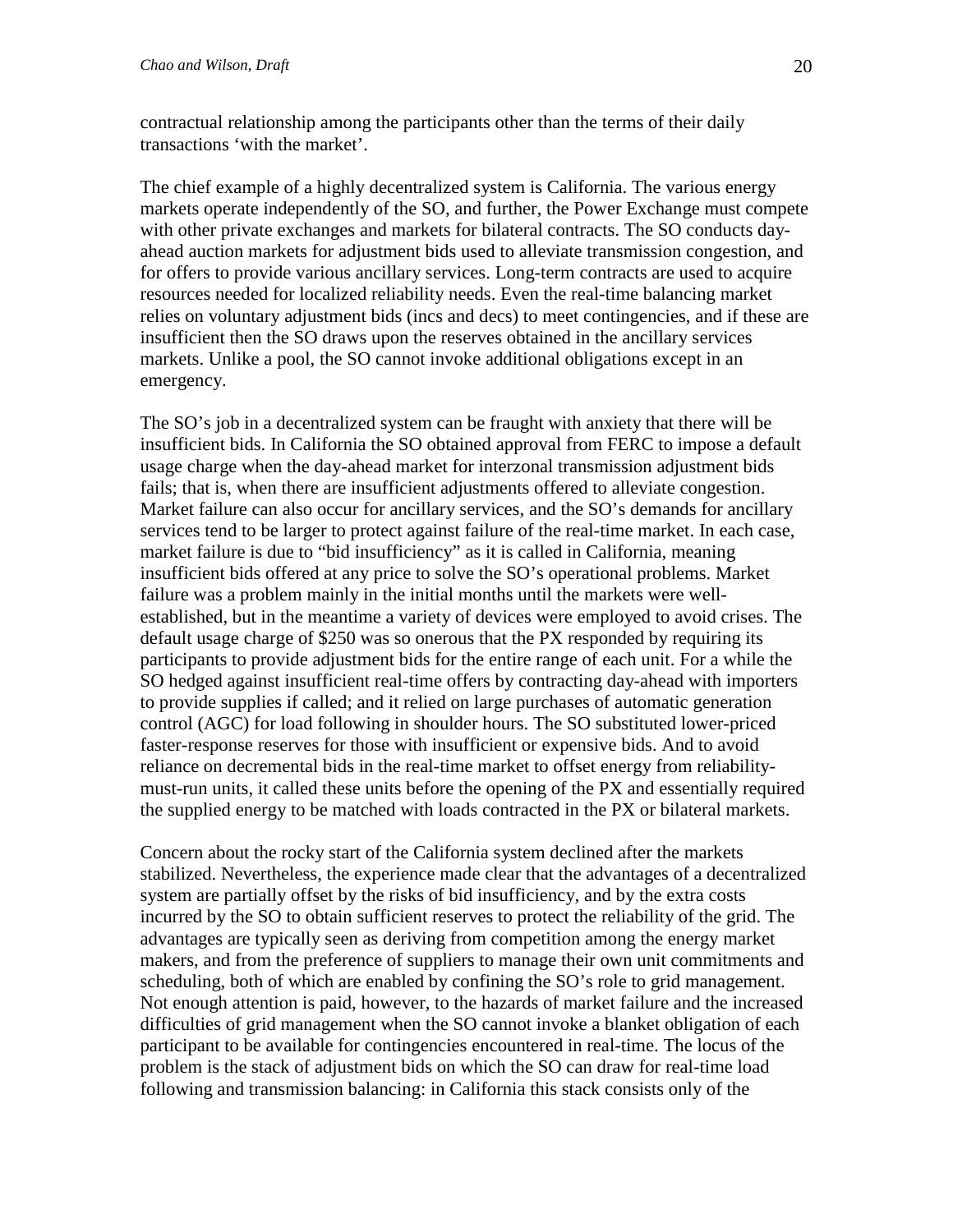voluntary "supplemental energy bids" and those reserves purchased day-ahead, whereas in New England the stack includes for each unit the entire range of feasible adjustments.

# **Bid Formats, Market Clearing, and Prices**

The economic significance of the prices obtained from an energy market derives from the format in which bids are submitted and the rules for market clearing. Several of the schemes used in practice are described in this chapter. As will be seen, none is perfect. We begin by reviewing some broad issues. We then list some schemes that have been implemented, and conclude by examining innovative proposals. We focus on the supply side, but analogs on the demand-side are similar.

# **Scope of Markets**

A primary consideration in interpreting market prices is the scope of the market. Spatial and temporal dimensions are part, but also relevant are the definition of the commodity traded and the obligations and privileges inherent in transactions.

Spatial. In many cases, a market sets a price that equates energy supply and demand in a region, usually coincident with the system operator's control area, including imports and exports, sometimes excluding municipal utilities. Examples are the initial designs in England-Wales, California, and New England. This poses two main problems, both associated with transmission.

- If transmission congestion is priced explicitly then the ultimate effect of transmission usage charges is to establish different prices for final settlements in different locations. Some systems, such as PJM establish include transmission considerations by setting a price initially at each node or hub in the grid. Others such as the California PX establish an "uncongested" day-ahead price initially and then later impose the ISO's usage charges on inter-zonal transfers to establish prices in each zone for settlements. The significance of the uncongested price is problematic, since it bears only an approximate relationship to the zonal prices used for settlements.<sup>17</sup>
- PJM's system of nodal prices is vulnerable to market power in localities with isolated by transmission congestion; indeed, throughout 1998 suppliers were constrained by FERC to bid on a purely cost basis, partly to prevent such market power. A similar problem occurs in California where transmission reliability requires generation from plants in particular locations. This problem is addressed by obligating such reliability-must-run plants to supply energy under long-term contracts, and beginning in 1999, the portion of this energy bid into the PX is offered on a must-take basis. The initial implementation in New England does not use congestion pricing so it relies on paying above-market bids to alleviate congestion – and the initial design makes no provisions to mitigate local market power.

The PJM system conforms to the established engineering theory of an electrical network in which the price at each node is imputed from the shadow prices on constraints in an optimized dispatch. However, the experience in both PJM and California indicate that the application of this theory must be modified in practice to address the pervasive

 $\overline{a}$  $17$  After its initial year of operations, the California PX plans to redefine the PX day-ahead clearing price to be the price in a particular zone.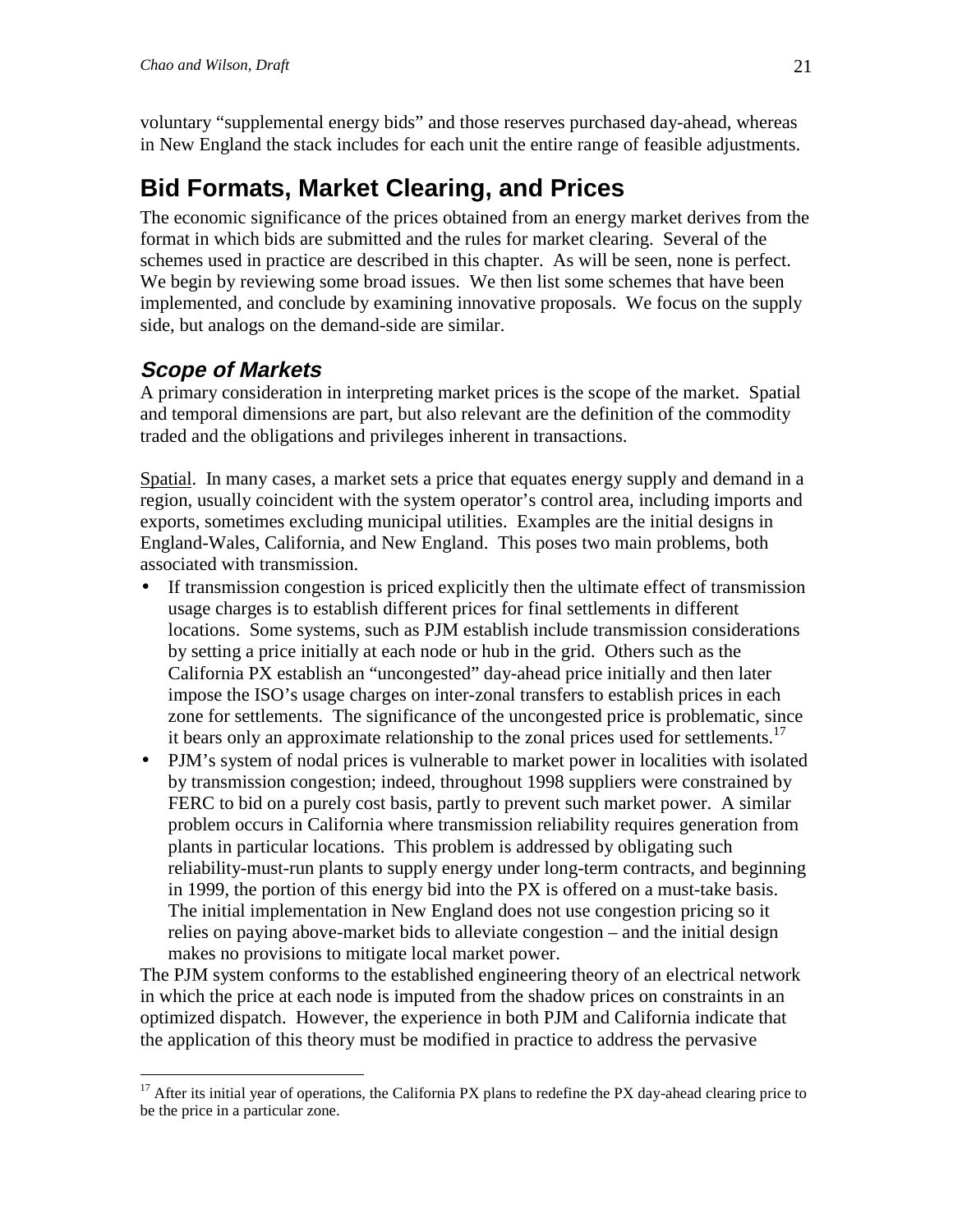problems of local market power. It remains to be seen whether the New England system can replicate the operations of the previous power pool, NEPool, in which no congestion pricing is used and no protection against market power is imposed.

Temporal. The distinction between forward and spot markets is fundamental. A related aspect is the degree to which the market is a residual after previous transactions. A typical sequence consists of continual privately-run markets for bilateral contracts with negotiated prices, a day-ahead and/or hour-ahead market that sets clearing prices, and finally a real-time market that sets spot prices every few minutes. Often each market in the sequence is mainly a residual market for trading deviations from the transactions in the prior markets. Even if a bilateral contract passes through the day-ahead market the clearing price is irrelevant if the contract is written as a contract for differences (CFD). The significance of each price in the sequence depends heavily on the commitments made then.

If the day-ahead price is used only to establish day-ahead schedules and settlements are based on the spot price, as in Alberta and the initial design in New England, then its significance is hardly more than a rough predictor of the subsequent price used for settling transactions. Systems such as California settle day-ahead transactions at the dayahead price, so the price represents accurately the financial commitments made then, and the physical commitments such as startup and ramping.18 Nevertheless, as a forward price, it must be interpreted in terms of opportunity costs rather than actual costs, since each supplier takes account of opportunities to bid resources not committed in the dayahead market into subsequent markets for adjustments to alleviate transmission congestion, ancillary services, the hour-ahead market, and the real-time market.

The interpretation of the spot market price depends on the market design. In California the spot market is a near-instantaneous market for residual balancing in which offers of incs and decs are accepted by the ISO to maintain the reliability of the transmission system and to follow the load – and if transmission between zones is congested, separate spot prices are established in each. In contrast, in New England an optimized dispatch for the next 24 hours is repeated every 5 minutes, so the spot price reflects ramping and startup considerations over a longer horizon looking forward. In the initial design, the startup and ramping effects over the previous hours, which affected the day-ahead price, are ignored in settlements, since they are based on only on the spot price.

Commodity Definition. The definition of the commodity traded affects the interpretation of market prices. As in the spatial and temporal dimensions described above, two basic distinctions are the place and time of delivery. Financial instruments, such as futures contracts, always make these distinctions, but it is worth remembering that, e.g., the "uncongested" day-ahead price in the initial California PX design has no spatial definition, and the day-ahead price in the initial Alberta and New England designs have little financial significance since settlements are based on later spot prices. Several other terms and conditions are relevant:

<sup>&</sup>lt;sup>18</sup> California allows portfolio bidding so the actual unit commitments are not made until after the close of the market.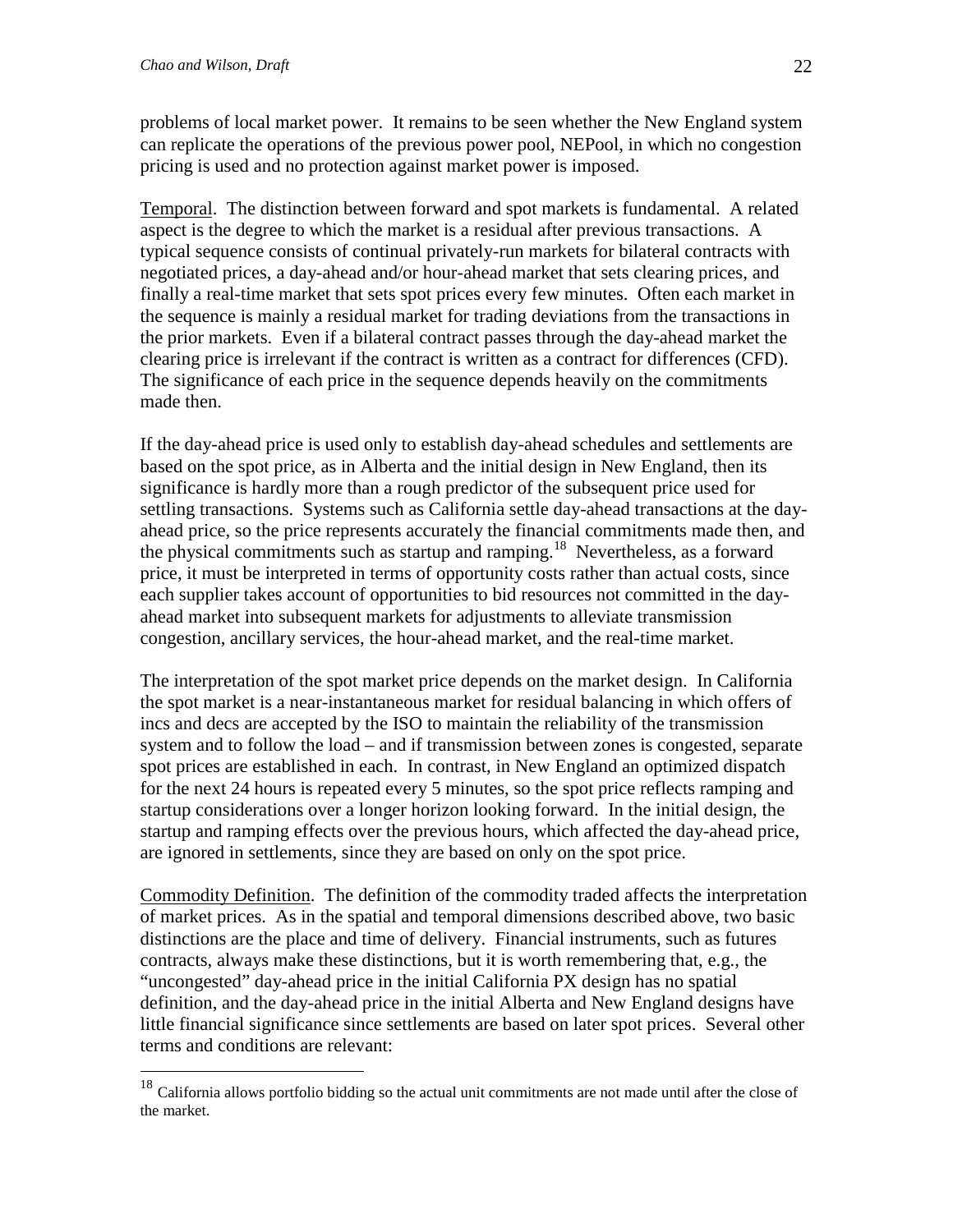- Is an allowance for transmission losses included and how is it paid for? California began operations without including its "generation meter multipliers" to account for losses. Some systems include charges for losses in the general uplift charge, others charge demanders for losses. Some use a linear formula for losses, others use a quadratic formula.
- Are transmission charges included or are they imposed as surcharges later? PJM includes transmission charges in its construction of nodal prices. The California PX imposes usage fees for inter-zonal transmission as a later surcharge to construct zonal prices, and the costs of intra-zonal congestion are absorbed by the ISO, as they are in the initial New England design. Indeed, due to portfolio bidding, the California PX's uncongested price reflects no specific information about the inter-zonal flows resulting from the subsequent unit commitments, and because the PX competes with other energy markets its own flows are not the final determinants of congestion.
- Does the price reflect inclusion of ancillary services in the initial dispatch? New England schedules units day-ahead with specified allowances for reserves, which may include startups solely for this purpose. In contrast, California defers the markets for ancillary services until after the day-ahead energy and transmission markets. Customers of the ISO can pay for ancillary services or self-provide them, whereas the costs of reliability-must-run contracts are included in the uplift charge.

These are just a few of the ways in which seemingly analogous prices actually differ among jurisdictions.

Obligations and Privileges. Transactions in different jurisdictions are accompanied by substantially different terms and conditions. Penalties for noncompliance differ substantially. And compliance means different things: in California a day-ahead transaction is a financial contract, since deviations are simply charged at the spot price, whereas in New England a unit that is scheduled day-ahead is obliged to be available for real-time dispatch whether or not it is scheduled and paid for reserve status.<sup>19</sup> The California PX obligates traders to provide adjustment bids for alleviating transmission congestion but some other exchanges do not. Counter-party risk is inherent in bilateral markets, but largely absent from exchanges in which all transactions are between the exchange and a trader. Privileges vary: Alberta allows schedule adjustments up to a few hours before real-time, California's portfolio bids enable a supplier to defer unit commitments until after the day-ahead market, New England allows "short notice transactions" that enable a supplier to opt out of the real-time market, and those scheduled day-ahead are assured of operating at or above their lower operating limits (LOLs).

These categories suffice to indicate that the interpretations of prices in different jurisdictions differ appreciably depending on how the scope of market transactions is defined along several dimensions. Now we turn to the more specific effects of the procedural rules of the market.

 $19$  If the ISO approves, a supplier can remove all or a portion of a unit from reserve availability by submitting a "short-notice transaction" such as an export or shutdown.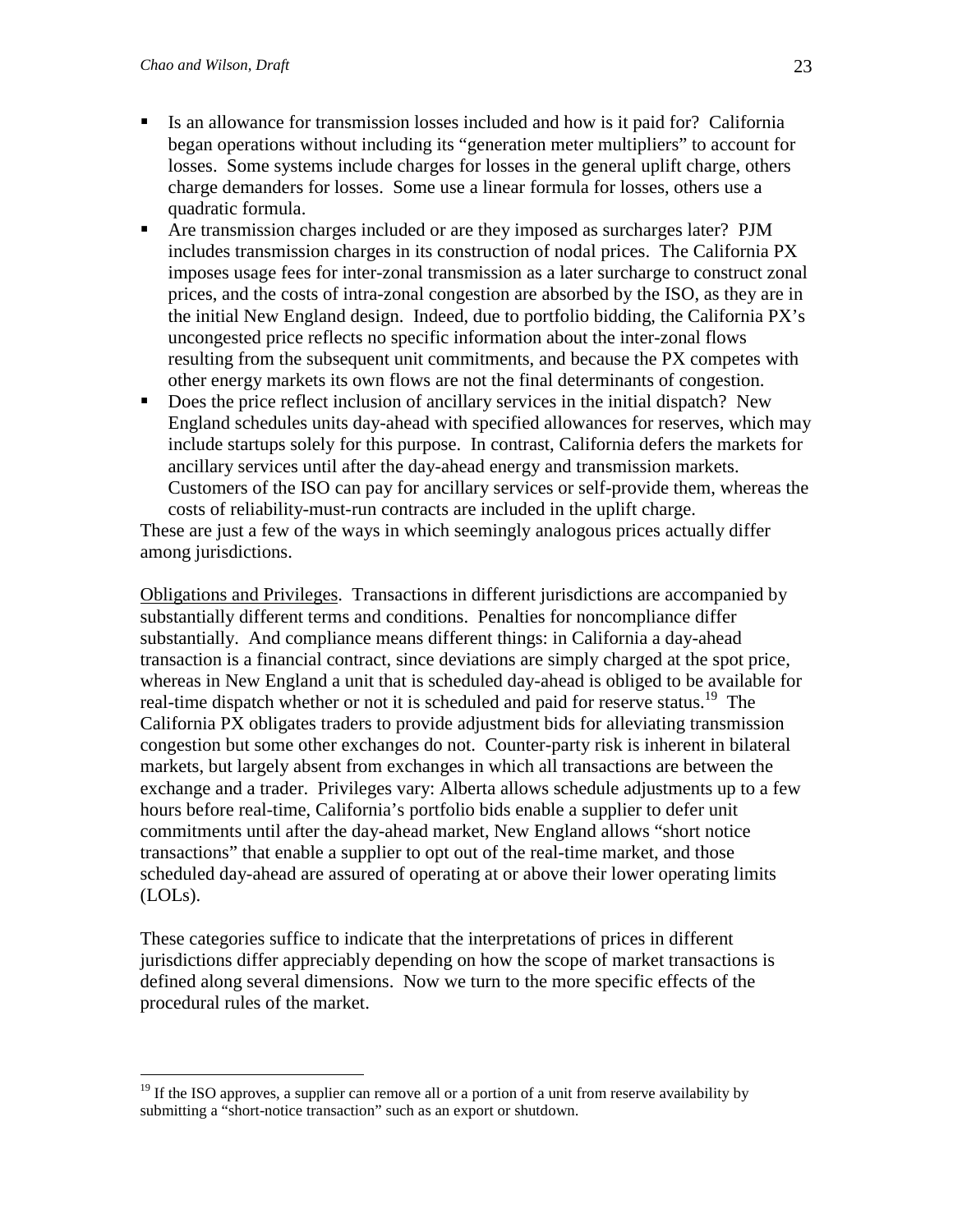#### **Procedural Rules**

Some markets are little affected by procedural rules. It is possible to structure a bilateral market with rules that govern bids, offers, and transactions in an electronic bulletin-board (EBB) market for standard contracts, such as peak and off-peak strips. In fact, however, most bilateral markets rely on unstructured, private negotiations of prices and other terms. At the other extreme are tight power pools that require suppliers to submit elaborate cost and operating data and then optimize scheduling and dispatch to meet the load at the minimum cost overall. Prices have quite different meanings: the shadow prices obtained from optimized dispatch need not bear much relation to prices negotiated bilaterally. Between these extremes are the procedural rules of organized exchanges.

Power exchanges trade standardized contracts for energy at uniform prices determined by equality of aggregate supply and demand. The exchange is the counter-party to each contract and also serves as the clearinghouse to settle transactions. In a few jurisdictions such as California and England-Wales the power exchange is separate from the operator of the transmission grid, but in others the system operator runs the energy market. Each price and the traded quantities are calculated by an explicit procedure from bids submitted in a standard format. However, the bid format and the computational procedure differ markedly among jurisdictions.

Optimized Schedules. Those exchanges run by the system operator (SO) typically integrate the energy, transmission, and ancillary services markets. Based on submitted bids and operating constraints, the entire system is optimized day-ahead and/or hourahead to determine tentative schedules that include specific dispatch instructions regarding unit commitments and ramping, and then again in real-time on a continuing basis. The exchange is interpreted as a residual market net of bilateral contracts, whose balanced schedules are accepted as is. Few have implemented demand-side bidding and most rely on point predictions of demand, so the optimization aims to minimize the total cost of serving the predicted demand net of the portion included in bilateral contracts. Central to the optimization is the presumption that the submitted bids represent actual costs. In practice, of course, the pretense of optimization does not alter the incentives of suppliers to manipulate the outcome: in England-Wales and Alberta the evidence is clear that the submitted data from large suppliers with market power deviates significantly from their actual costs and operating constraints. PJM differed during 1998 in that major suppliers were required to bid on the basis of cost estimates carried over from the era of regulation.

There are two basic bid formats for energy. In the classic England-Wales version a supplier provides a "multi-part" bid for each unit that includes – besides capacity availability (such as lower and upper operating limits) and operating and ramping constraints – startup costs, no-load costs, and a piecewise-linear schedule of marginal operating costs. This plethora of data (reportedly 51 numbers for each unit in the England-Wales system) is used in the optimization to decide which units to commit, the hours in which they operate, and their time-profile of operating rates. Newer versions such as New England omit startup and no-load costs, taking the view that suppliers can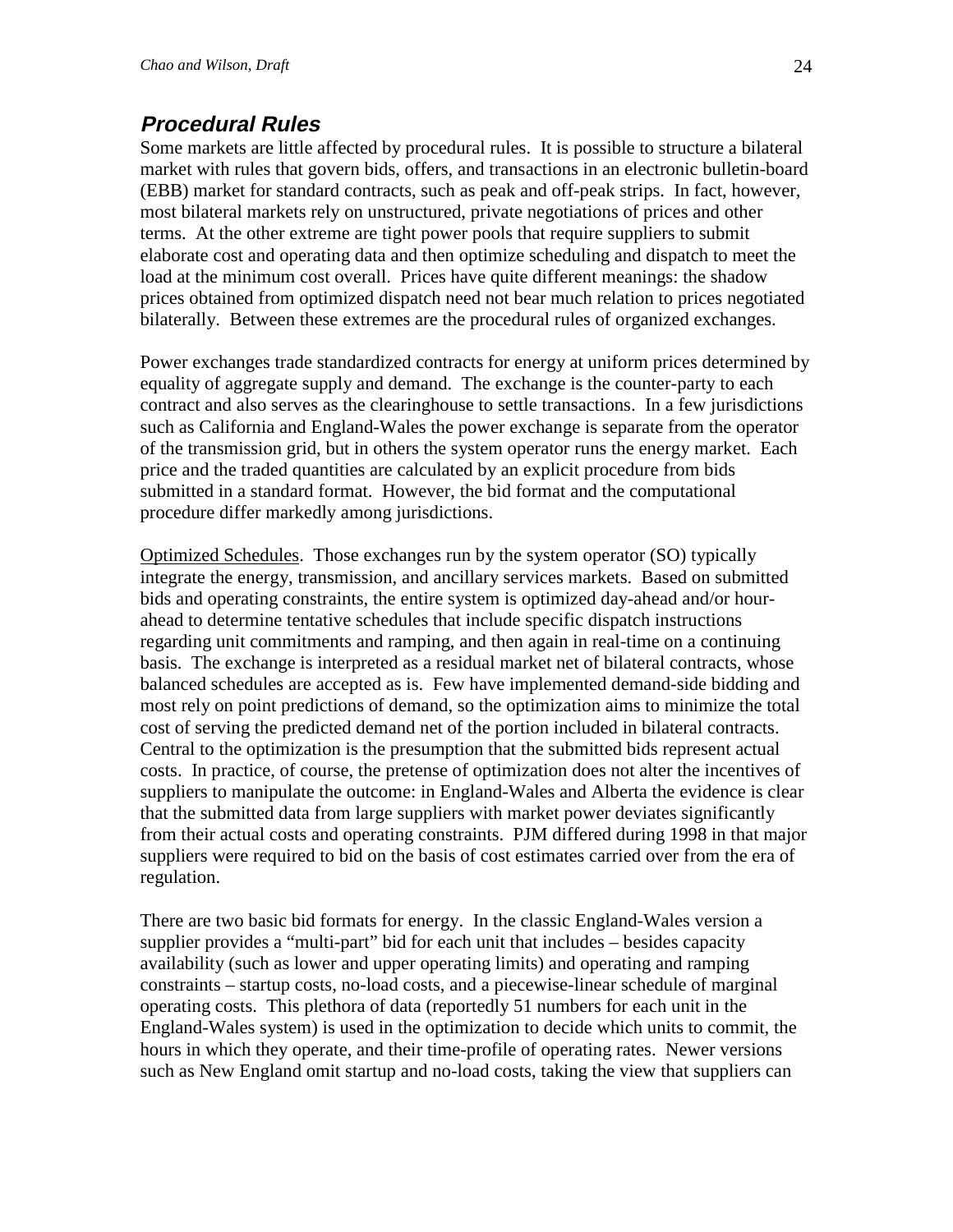internalize these costs in their bids, although operating limits and ramping rates are still included in the optimization.

For price determination, the important consequence of optimization is that day-ahead prices in all hours are determined simultaneously, taking account of intertemporal constraints on startup and ramping.<sup>20</sup> In the actual calculation, the energy price in each hour is obtained from the shadow price on the supply = demand constraint for that hour. (In the jargon of linear programming, the primal problem of cost minimization is solved to obtain the unit schedules, and then the shadow prices are obtained are the associated dual variables.) If the submitted data were actual costs, the shadow price has the interpretation that it is the marginal social cost of supplying an additional unit of demand. Similarly, when transmission constraints are included, the nodal shadow price on the supply = demand constraint net of transmission flows, would be the marginal social cost of an additional unit of demand at that location.

Typically, these prices were not offered as bids by any supplier, since they incorporate the effects of system constraints and intertemporal constraints such as ramping rates. Some information about demand elasticity is implicit to the extent that curtailable demands are treated as dispatchable supply units. In a later chapter we describe in more detail the effects in real-time markets of basing peak-period prices only on a forwardlooking optimization that ignores the prior costs of startup and ramping to reach the current supply configuration.

Market Clearing. Other exchanges such as California and NordPool operate on the principles of self-scheduling and market clearing. A supply bid is simply an offer to supply energy at any price at or above the bid price, and similarly a demand bid is an offer to take energy at any price at or below the bid price. With this interpretation, the market clearing price (MCP) is the one that equates supply and demand. No system optimization is involved, and it is each supplier's responsibility to schedule its own plants optimally to provide the energy sold. Settlements are made at the MCP in each market, so a supplier can deviate from its day-ahead schedule by trading the difference in the hour-ahead market or the real-time market.

This simplicity hides considerable complexity, however.

- In the day-ahead market, the price for each hour of delivery the next day is determined independently of the others. No account is taken of intertemporal constraints at the system level. Startup and ramping are chosen by each supplier individually. Similarly, spatial factors such as local generation required by the system operator for grid reliability are ignored in the energy exchange; the system operator obtains assurance that it can call on the requisite resources via long-term contracts.
- Transmission constraints are ignored in the exchange's initial market clearing. Congestion is alleviated by selecting among offered adjustment bids (incs and decs) in a separate after-market run by the system operator. NordPool uses the original

 $\overline{a}$  $20$  No implementation has attempted a similar simultaneity on the demand side. Predicted demands are specified for each hour separately with no accounting for inter-hour dependencies or correlations.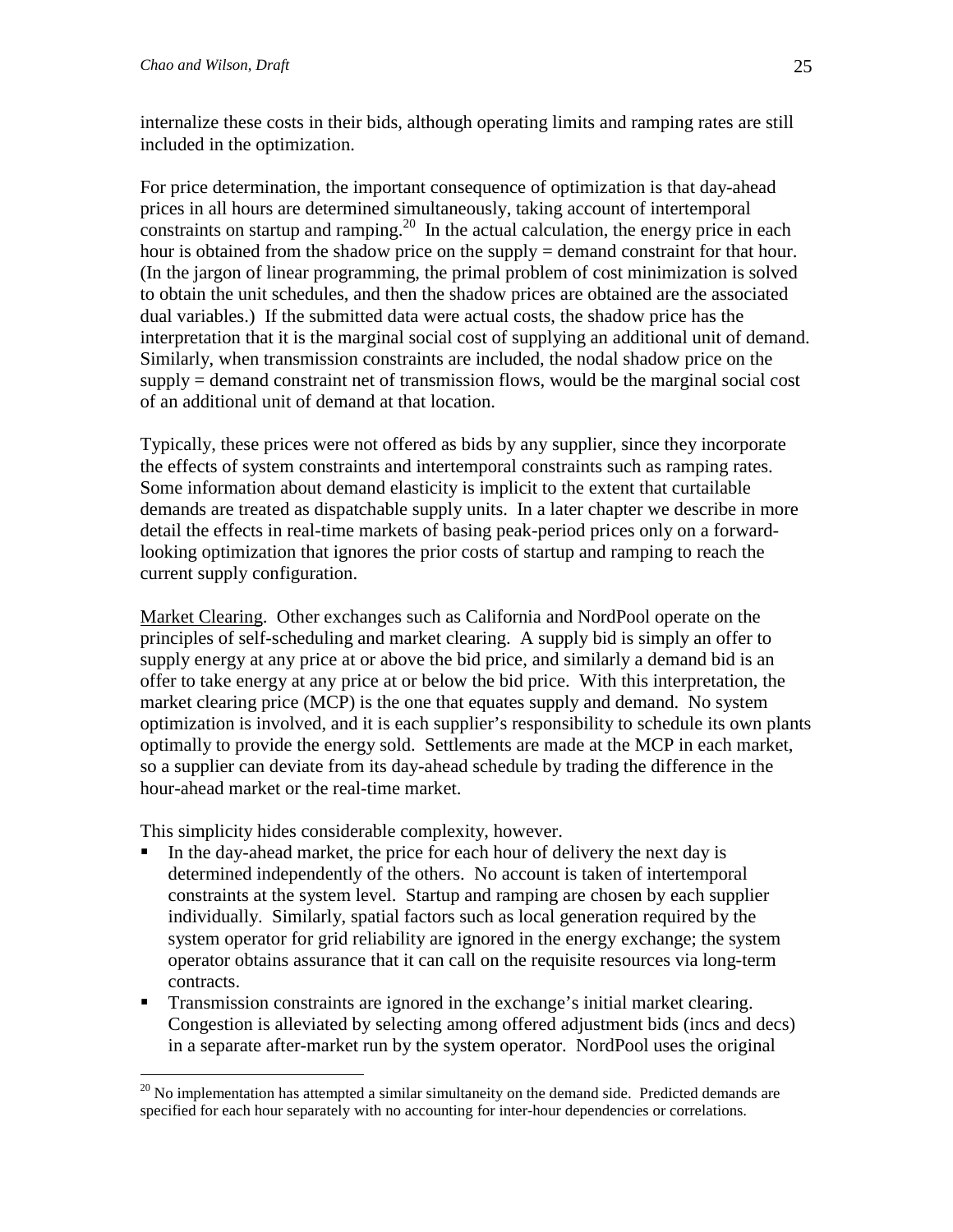energy bids as mandatory adjustment bids but California allows separate adjustment bids. Both confine day-ahead congestion management to inter-zonal transmission, and impose the marginal cost of the incs and decs exercised as transmission-usage surcharges on energy transactions. The system operator absorbs the cost of intrazonal congestion management conducted in real-time using supplemental incs and decs offered on short notice. In California the motive for this separation is explicit: in order to encourage competing energy markets, the system operator is precluded from overt participation in the forward energy markets and conducts only the markets for transmission, ancillary services, and real-time balancing.

 Ancillary services are also ignored initially. The system operator conducts separate markets for the various reserve services, but also each exchange has the option to self-provide reserves.

From these three aspects omitted from the market clearing it is evident that the design of such exchanges is intended to isolate the energy markets as much as possible from the others. The day-ahead markets for transmission adjustments and ancillary services are conducted separately by the system operator after the close of the energy markets. Only the residual energy market for real-time balancing and load following is conducted directly by the system operator. One motive is to encourage competing energy markets, including multiple exchanges and bilateral contracting markets, and other motives include preferences for self-scheduling and self-provision of reserves. Implicit is an aversion to energy prices derived as shadow prices from an optimization based on purported costs and that depends on intertemporal constraints on startups and ramping that suppliers think they can manage on their own.

For the system operator, the challenge of maintaining the reliability and security of the transmission grid are obviously more severe, as described in other chapters.

# **Other Designs**

The evolution of wholesale electricity markets continues to bring innovations. For example:

- Spain's new energy exchange allows suppliers to express daily fixed-cost components such as startup and no-load costs by specifying a minimum revenue constraint. Bids whose revenue requirements are not met are automatically withdrawn until prices rise high enough to meet the revenue requirements of all remaining accepted bids.
- To address similar concerns about fixed costs, the California PX's original design (described in more detail in chapter ?) for its day-ahead market included allowance for several iterations in which, by observing the tentative clearing prices in the early iterations, suppliers with thermal units could become increasingly sure of the pattern of prices across the hours of the next day and withdraw from some or all hours if these prices did not justify startup, and suppliers with hydro units could optimize the time pattern of spills while taking account of their daily total energy constraints. This provision has not been implemented because the hour-ahead and real-time markets have provided ample flexibility.
- Recent proposals in England-Wales would completely privatize energy trading by dispensing with any central pool or exchange. Bilateral contracts would be accepted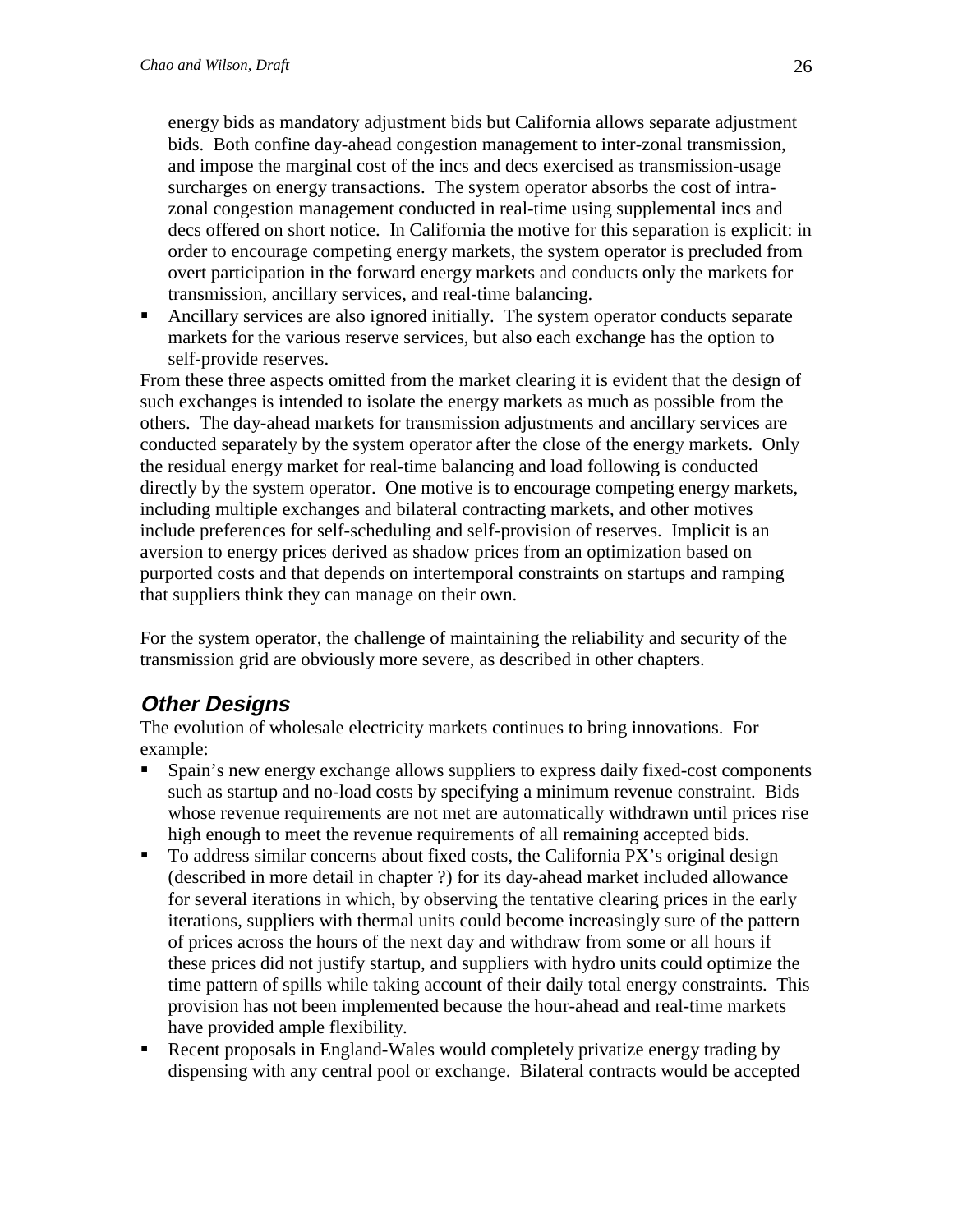for scheduling up to four hours ahead of delivery, after which the system operator would alleviate congestion and purchase ancillary services.

 Recent proposals in Australia would rely entirely on the real-time market to meet contingencies, and dispense with reserved capacity to provide ancillary services other than AGC.

One can expect that other new designs will bring additional innovations. We conclude by describing an innovative bid format.<sup>21</sup>

#### Bids and Prices for Strips\*

Every power exchange sets a forward-market clearing price for each time interval, usually an hour or shorter. This time-of-day pricing of energy is adapted to the typical daily cycle of energy demand.<sup>22</sup> The time scale is coarser than the 5 or 10 minute intervals in which spot prices are set, but the principle that prices are differentiated by time of delivery is the same. A substantial portion of the longer-term forward contracts traded in bilateral markets use a coarser time scale that divides the day between peak and off-peak. One version used in California specifies a 16 hour peak period and an 8 hour off-peak period, and for week, a peak-period contract includes 5 weekdays of 16 hours each. Such contracts are called "strips" to connote the consecutive hours of delivery. They are standardized to increase the depth and liquidity of the market.

The key feature of strips is that they recognize the total daily costs of supplying energy from thermal generators, which incur startup and no-load costs and are constrained by lower and upper operating limits and limits on ramping rates – and ramping stresses the equipment. Therefore, economical operation requires that they operate at nearly constant rates over consecutive hours. The hours of operation during the day are immaterial; what matters is the duration of the run and the constancy of the production rate. These considerations are taken into account to some extent by optimized schedules but exchanges that set independent hourly clearing prices provide no direct means for suppliers to express their daily fixed costs and ramping limitations in their bids. As mentioned above, jurisdictions such as Spain (which allows a minimum revenue requirement to be specified in the bid) and the California PX (which initially considered a design with an iterative auction) have made some explicit allowance for these considerations; further, California's reliance on portfolio bids and self-scheduling by suppliers enables decentralized optimization of each supplier's unit commitments. But the basic fact remains that the bid format, the market clearing procedures, and the temporal pricing structure all work against easy inclusion of daily fixed costs in the bids, and therefore in the prices and trades.

<sup>&</sup>lt;sup>21</sup> See Wedad Elmagraby (sp?), "...," Energy Institute, University of California, Berkeley, 1998.  $^{22}$  Tariffs and wholesale pricing in the U.S. are traditionally based on the time of day, partly reflecting the (erroneous) view of regulatory agencies that temporally differentiated prices provide stronger incentives for curtailing peak loads. In Europe and especially France it is more common to use Wright tariffs in which customers face prices that reflect long-term supply costs. A Wright tariff charges a fixed fee for each successive kW used during the year and a variable fee that is a function of the duration (number of hours) that kW is used during the year. These charges mimic the capital and operating costs of supplying energy to meet the demand represented by an annual load-duration curve. See R. Wilson, *Nonlinear Pricing*, Electrical Power Research Institute and Oxford University Press, 1993.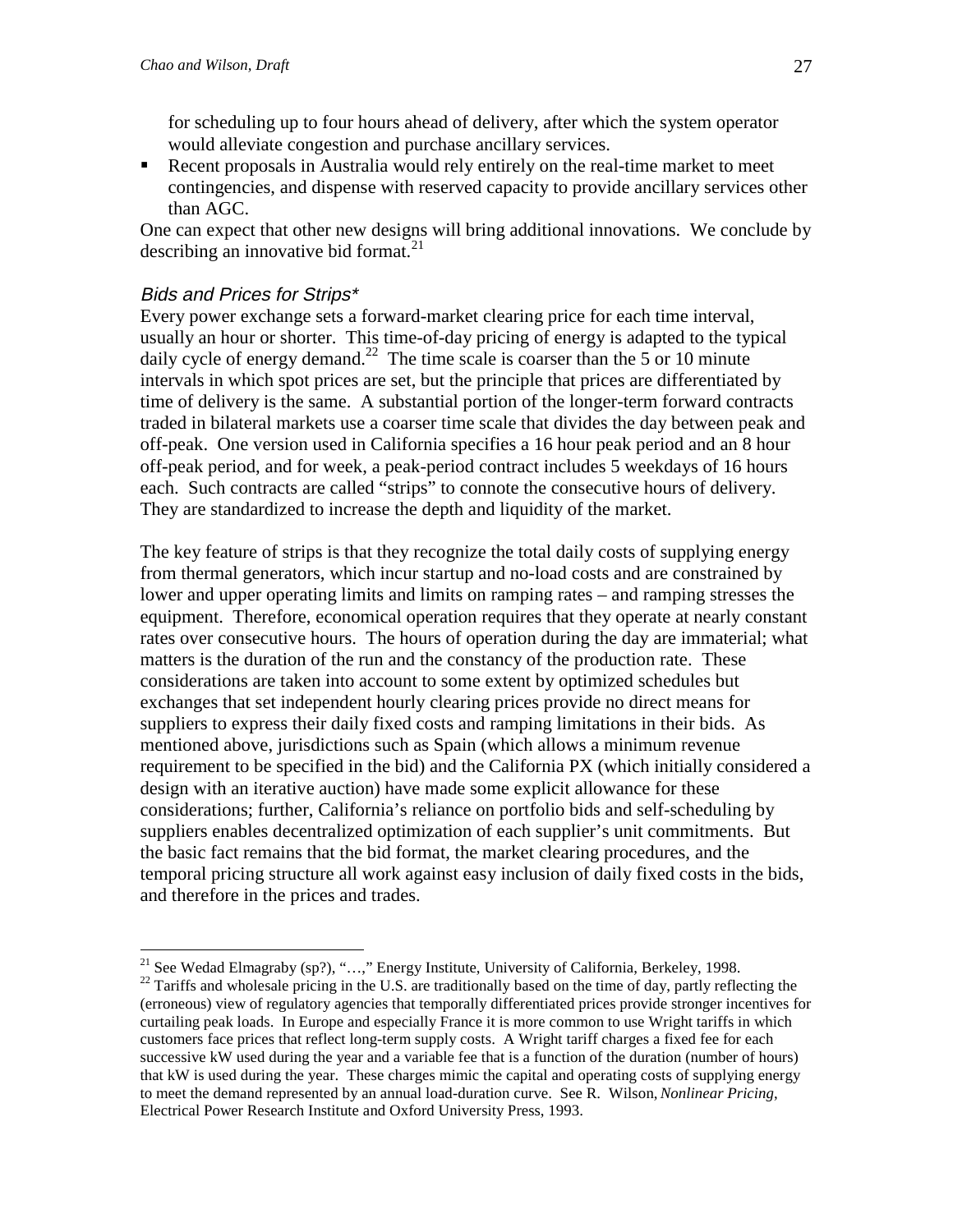In principle, a well-designed market uses bid formats that enable each supplier to express through its bids its relevant costs and operating constraints. This principle is represented explicitly in the multi-part bids used for optimized schedules, but omitted in the bid formats of exchanges such as California and NordPool that allow only bids that state an offered price for each quantity in each hour, with no means of expressing intertemporal considerations such as the length of the production run. But this limitation is not necessary, as we describe below.

Consider a market in which two bid formats are allowed. One format enables bids by time of day, while a second format enables bids for strips.

- As is done currently, a supplier can submit for each hour a supply function specifying the minimum price at which it is willing to provide each quantity of energy, and similarly for demanders. Suppliers with flexible resources (hydro, combustion turbines) may prefer this format, as will demanders with time-of-day loads to serve.
- The bid format for strips consists of minimum and maximum operating rates and, for each MW of power, a supply function specifying the minimum price as a function of the duration of the run. This format is adapted to cycled thermal generators. The demand-side analog may be preferred by industrial loads requiring consecutive hours of supply.

[[ Go on to describe the market clearing process and determination of prices. Or put all this in an appendix?]]

# **Competing Markets**

The more decentralized the design the more latitude is allowed for private market-makers to compete for customers. A salient aspect of wholesale electricity markets is that different market-makers offer different types of contracts and trading arrangements; that is, they offer differentiated products. Early designs, such as the U.K., were so centralized that product differentiation was inhibited, but later designs reduce the system operator's monopoly in favor of decentralized energy markets in which competition among marketmakers plays a significant role.

The markets in which competition can occur include all three of the main components. Reliability generally and ancillary services in particular are invariably managed by the system operator (SO), but often the participants or market-makers can self-provide regulation and/or reserves rather than relying on purchases from the auction market conducted by the SO. Similarly, the SO retains management of the transmission system, and might use adjustment bids to establish congestion prices on a day-ahead or real-time basis, but when firm transmission rights (TCCs or FTRs) are issued part of the forward market for adjustments is supplanted by the secondary markets where these are traded.<sup>23</sup>

Here we focus on competing markets for energy trades. These markets differ along several dimensions.

 $\overline{a}$  $23$  System operators use other tactics, such as constraining generators on or off to meet transmission constraints, or making market purchases and sales as in Sweden. Even so, to the extent that FTRs are issued the role of these interventions is transferred proportionately to the secondary markets.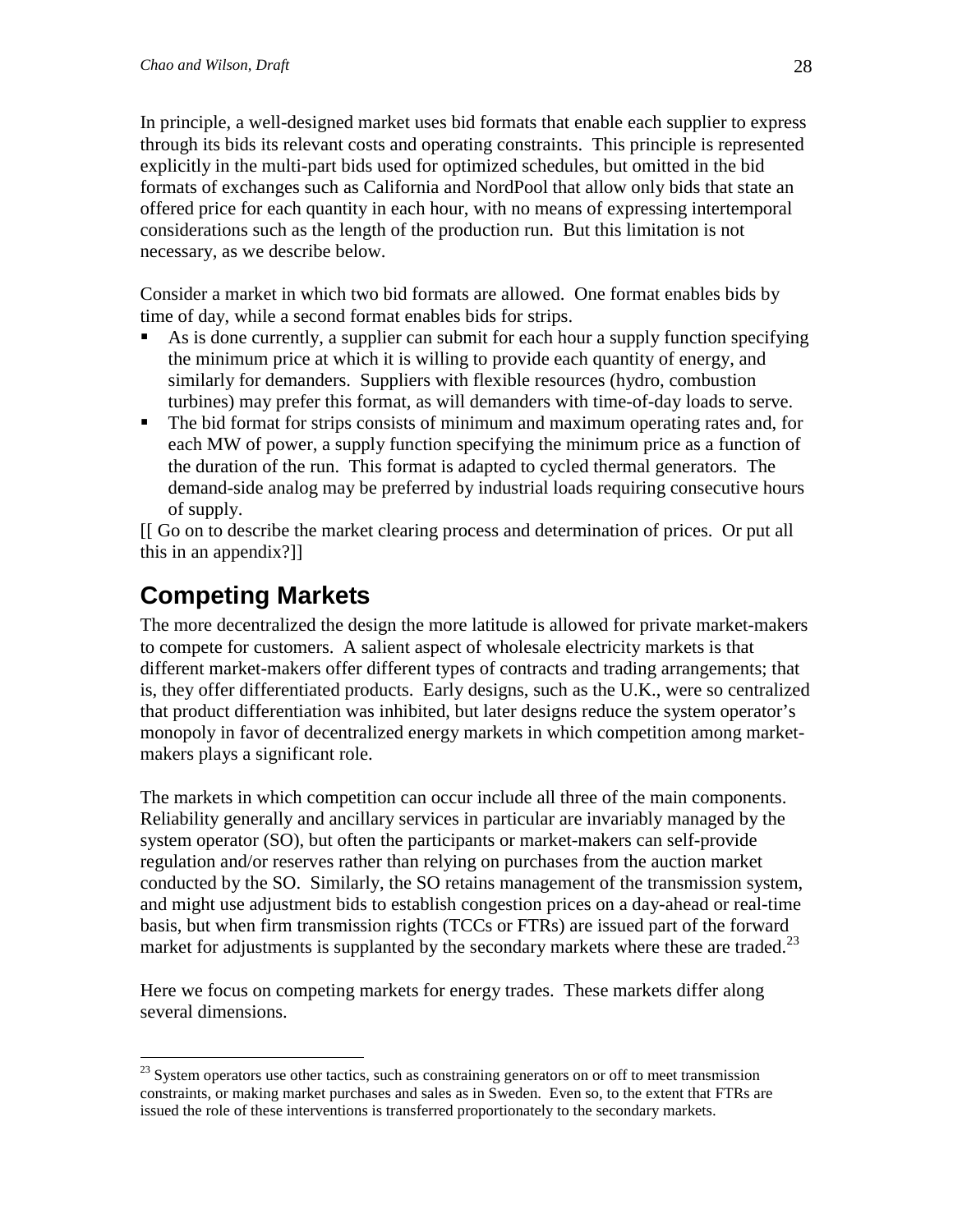## Pricing and the Trading Process

A fundamental distinction can be drawn between markets that establish uniform clearing prices for standard transactions, and others that allow the terms and price of each bilateral trade to be negotiated separately. Power exchanges in all jurisdictions clear the aggregates of supply offers and demand bids at a single price for each time of delivery.<sup>24</sup> In multi-settlement systems this price for energy applies uniformly to all transactions in that market; later deviations are charged the price in a subsequent market. Other charges might be added, such as injection or usage charges for transmission access (often paid only by suppliers), charges for energy losses from transmission (…demanders), and a share of the cost of ancillary services (…demanders), but the basic principle remains that the energy price is determined by equating supply and demand in the aggregate. Several other features result from this key requirement.

- Often the power exchange has an official status specified by legislation or regulations, is organized as a non-profit corporation to serve the public interest, and is supervised by a governing board with representation from a wide spectrum of stakeholders. This feature is not uniform; e.g., in California the Automated Power Exchange (APX) is a private company with somewhat different operating procedures.
- The exchange is the counter-party to each sale or purchase, and the exchange manages a system for settling accounts and reconciling differences between transactions and metered quantities.
- The contracts are standardized and simple. A typical contract specifies only the quantity of energy to be injected or extracted in a specified hour at a particular location or zone. The contract is solely for energy, with no bundling of other aspects such as transmission, although there is an implied liability for additional charges for transmission, losses, and ancillary services. Via self-scheduling, participants assume responsibility for unit commitments and scheduling to meet physical feasibility requirements such as limitations on ramping rates.

These features typify public markets for standard contracts for delivery on a short forward basis, usually an hour of the next or current day. They have four elementary motivations and a fifth that is fundamental.

- One is to provide equal access on non-discriminatory terms, reinforced by a governance structure that represents the interests of both participants and the public.
- A second is to minimize transaction costs, and indeed exchanges such as Alberta charge as little as \$.05/MWh.
- A third is to ensure a transparent market in which abuses of market power can be prevented or detected.
- Sometimes a fourth is to establish a standard price that can be used for other purposes, such as payments for deliveries under grandfathered contracts held by QFs or for other regulatory provisions.

The most fundamental motivation is to establish a market with the greatest possible liquidity, that is, a substantial volume of bids, offers, and transactions at relatively stable prices that reflect system-wide supply and demand conditions.

 $24$  A few primitive systems exclude demand bids and rely on the predicted quantity of aggregate demand, represented as insensitive to price. Price-sensitive interruptible loads are sometimes included as offers of negative supplies.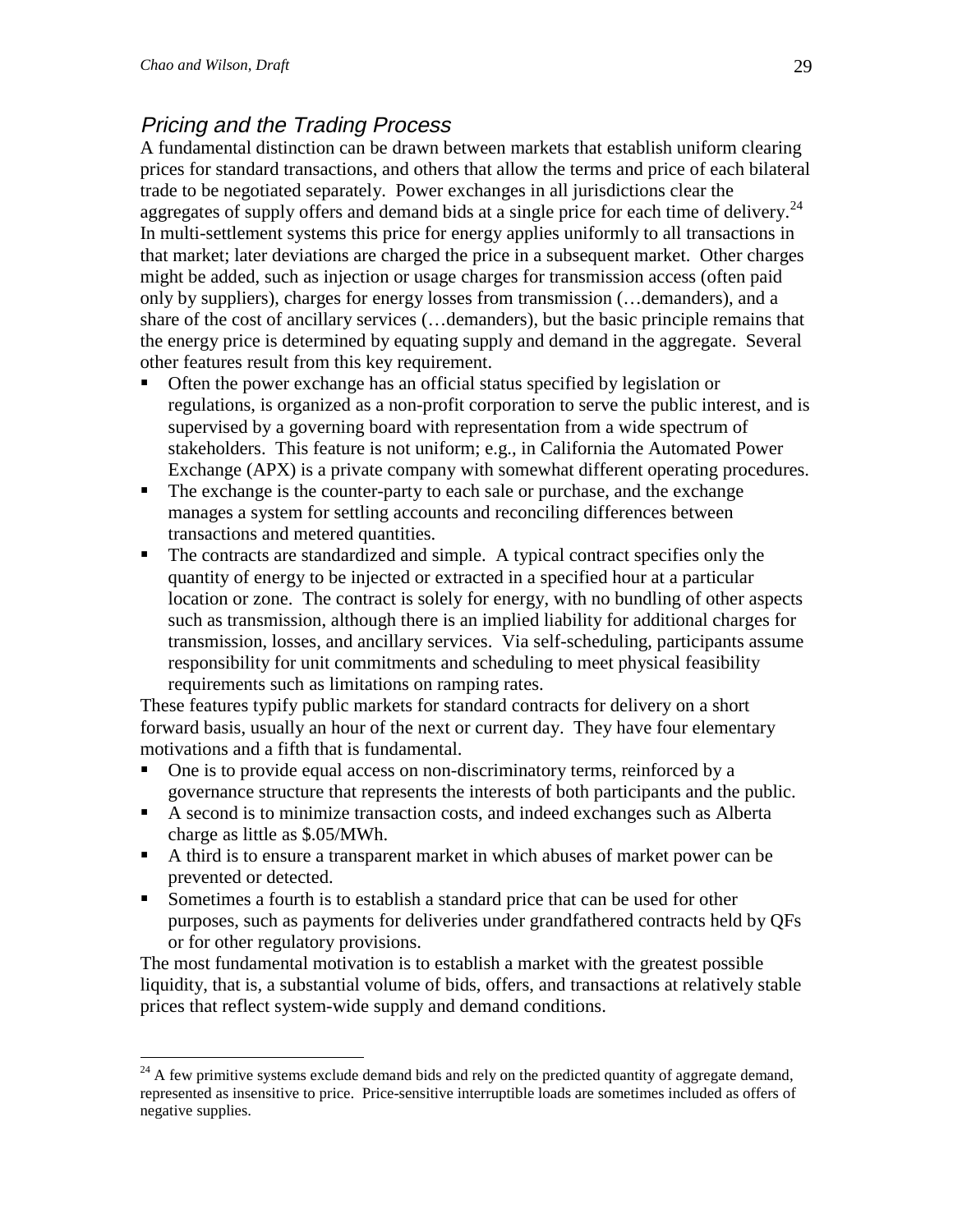The key to liquidity is to conduct the market at the points in time when there is the strongest demand for transactions. In electricity markets these times are usually a day ahead of dispatch, an hour or two ahead, and real-time, ordered in terms of the volume of trade. Markets for longer-forward contracts, such as a month or week ahead, are often too thin to enable a liquid market and are therefore based on bilateral negotiations. Even though some suppliers and demanders plan their operations on a longer time horizon, the key fact is that most operations can be scheduled adequately on a day-ahead basis or shorter, and this shorter time frame allows much better information on which to predict the quantities and prices that will prevail in real-time. On the other hand, the wide spatial scope of a system-wide exchange brings problems, such as needs for some generators in critical locations to operate to ensure reliability of the transmission grid; the services of such reliability-must-run (RMR) generators are usually contracted long-term outside the general market for energy.

Exchanges usually compete with other energy markets that are organized quite differently. One kind competes by providing trades of standard contracts that differ from those traded in the exchange. In the U.S. the NYMEX commodity exchange maintains a market for futures contracts based on delivery at several key points, including the Oregon and Arizona borders in California and the western hub in PJM. In California there is a private market, conducted via posted bid and ask prices, for trading contracts for baseload power that are differentiated only by a peak period and an off-peak period; and some brokers arrange swaps.

Another kind is called a bilateral market because trades are negotiated directly between buyers and sellers at mutually agreed prices for customized contracts tailored to the needs of the parties. The contracts are often for long terms, involve price guarantees (such as payment for the difference between the exchange's spot price and the contracted price), and bundle other services such as transmission and ancillary services. The managers of these markets include brokers who solicit or arrange trades, possibly as simply as maintaining a bulletin board of posted bids and offers; and dealers who take positions to facilitate trades and may be counter-parties to contracts, in which case they also provide some settlement services.

Bilateral contracts account for the major share of electricity supply and demand, except in those few jurisdictions like California where the distribution companies are required to trade through the PX for the first few years. Recognizing this, the system operator's procedures allow bilateral contracts to be submitted on a non-discriminatory basis for scheduling of transmission and ancillary services.<sup>25</sup> Indeed, the exchange markets for short-forward contracts are best interpreted as markets for residual trades after accounting for the bulk of the trades that have been arranged bilaterally.<sup>26</sup> For instance, the percentage of trades through the exchange is reportedly about 16% in Norway, 8% in

<sup>&</sup>lt;sup>25</sup> Among the exceptions are pools like New England that allow bilateral contracts to opt out of availability as reserve for real-time dispatch, whereas other traders are required to make committed units available. <sup>26</sup> In jurisdictions where the system operator optimizes dispatch, bilateral contracts are purely financial (e.g.

contracts for differences), since the SO musters all resources to meet the aggregate load. In tight power pools such as NEPool, the financial profit from the SO's re-optimization is distributed among all suppliers.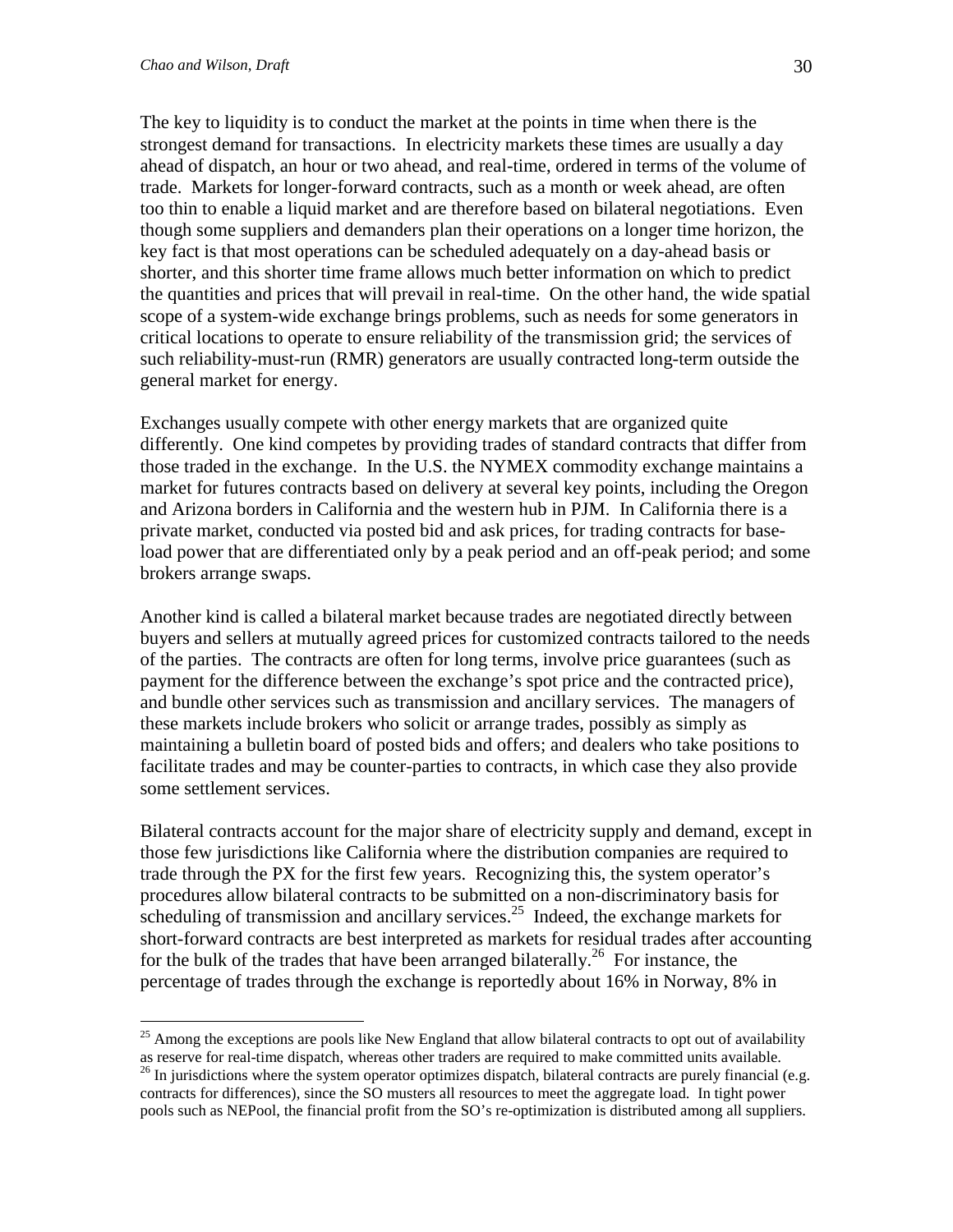Sweden, and 5% in Victoria, with the complementary percentages accounted for by longer term bilateral contracts.

## Equilibrium Among Competing Markets

A persistent difficulty in designing electricity markets is to predict the outcome of competition among different types of markets. A first impression is that there is an equilibrium determined by participants' preferences for the different types of contracts and pricing arrangements. For example, a small supplier with inflexible plant or binding financial requirements may prefer to contract far ahead at fixed prices, whereas a larger supplier with several plants, greater flexibility, and financial resources sufficient to tolerate the volatility of spot prices may see greater profits from daily bidding in the power exchange. There seem in fact to be natural divisions of the market according to the times before dispatch. Because markets for long-term contracts are thin and trades are sporadic, they are best organized by brokers and dealers who facilitate bilateral negotiations and transactions. In contrast, the volume of trading in short-forward contracts is sufficient to justify an organized exchange with standard contracts and uniform prices. And real-time trading at the spot price is best managed by the system operator, who uses these resources to follow the load and maintain the stability of the transmission system. Designs like California's are based on the explicit premise that competition among the various energy markets will eventually establish a stable division of the markets according to the comparative advantages of the different styles of organization – as indeed seems already seems to have been established in older markets such as NordPool and Victoria.

This impression is misleading, however, because vigorous debates focus on the issue of whether the various kinds of energy markets compete "on a level playing field," and whether the overall design enables market makers to capture rents that an ideal design would eliminate. For example, the system operator is typically enjoined to treat all energy markets comparably, and to ensure that charges for transmission and ancillary services do not favor one kind or another. The strongest injunction is in California, where the power exchange is not managed by the CA-ISO; rather, the CA-PX is an entirely separate corporate entity with no closer formal ties to the CA-ISO than any other market maker. Private market makers naturally want to prevent ties that would strengthen the CA-PX's competitive position through tighter coordination with the CA-ISO, and equally, proponents of the power exchange see its restrictions as encumbrances that impair efficiency and enlarge the shares of the other energy markets. These restrictions are significant, since the CA-PX must clear all transactions at a uniform price for standard contracts, cannot take a position like a dealer can, cannot conduct arbitrage in others' markets but they can in its market, etc. But one can also argue that these are inherent restrictions on a pure market-clearing mechanism.

Theoretical considerations suggest that these debates in the design phase will moderate over time as the comparative advantages of different market styles define their appropriate niches within the overall system. It is important to realize, however, that this evolution is strongly conditioned by other factors. One, of course, is whether the system operator has a monopoly on both the short-forward and real-time markets, as it does in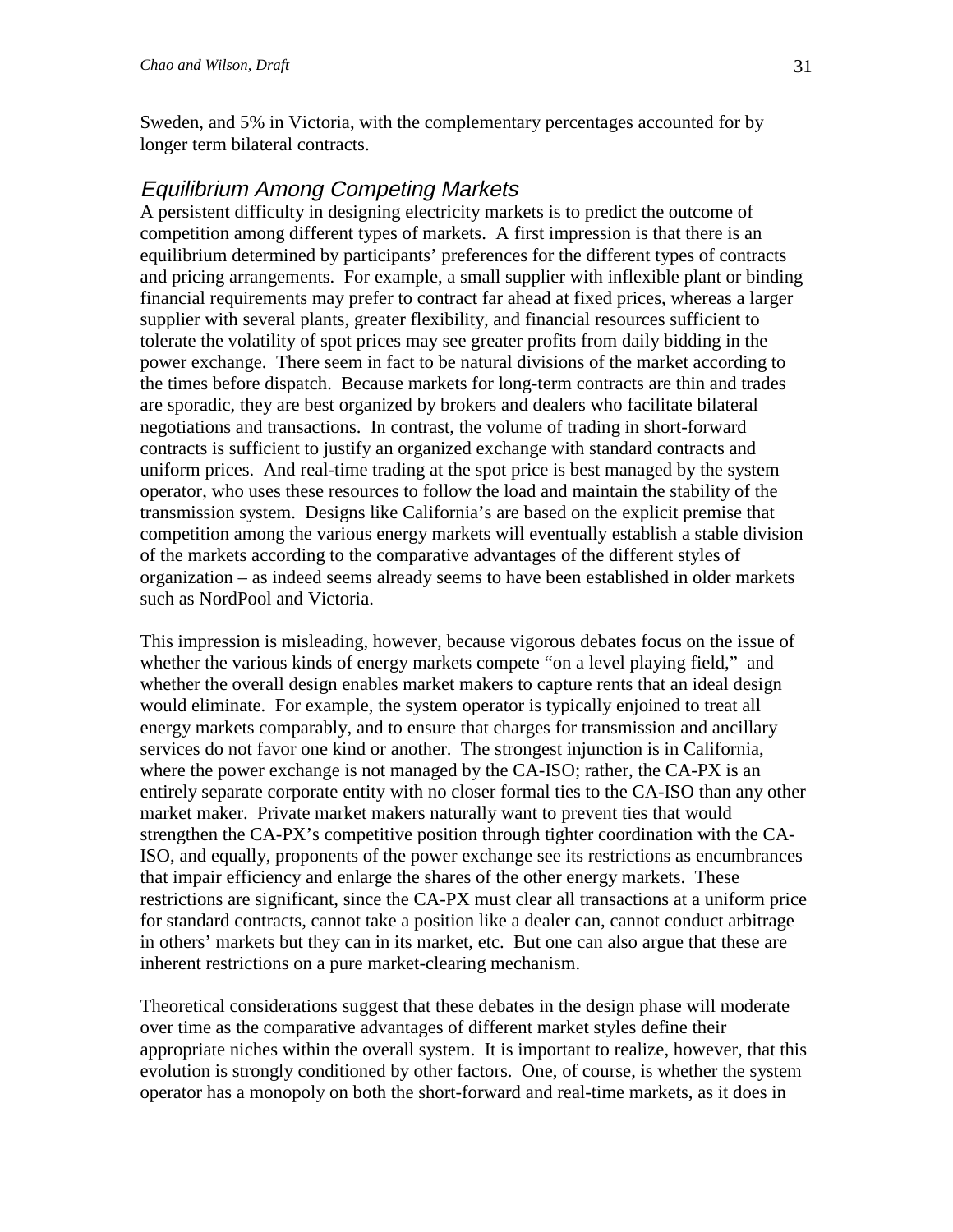essentially all designs other than California. This trend is likely to continue since other jurisdictions contemplating restructuring view California's separation of the CA-ISO and the CA-PX as an unnecessary complication and a possible source of inefficiencies – contrary to California's view that separation enables competing energy markets that ultimately improve efficiency. Another key factor is the evolution of the transmission market. To the extent that the SO issues long-term rights for firm transmission (FTRs), or rebates of congestion charges via TCCs, bilateral markets can be organized around bundled contracts for both energy and transmission in ways unavailable to a power exchange. It seems clear that eventually the power exchange must be able to offer comparable bundling if it is to compete successfully, at least in catering to the segment that prefers insurance or hedges against transmission charges and energy adjustments. Most power exchanges are based on fairly tight coordination with the SO's transmission market, since energy trades are based on either direct usage charges for transmission, or expected surcharges imposed after an adjustment market, imposed by the SO to alleviate congestion. If the importance of this coordination diminishes, and secondary markets for FTRs accomplish most of the forward allocation of transmission capacity, it seems likely that the comparative advantage of the power exchange will diminish too.

An alternative scenario is possible, as evidenced by the steady expansion of the California PX into other markets, including a secondary market for FTRs and a bulletinboard market for monthly and weekly trades, written as contracts for differences against the PX day-ahead price, of peak and off-peak strips.

#### Market Power of Market Makers

The demise of the public exchanges for short-forward trading need not be regretted if the other markets are sufficiently competitive and therefore presumably efficient. One concern, however, is that monitoring the market power of large suppliers is difficult in bilateral markets because the contracts and prices are not public and the process is not transparent. A further concern is that some market maker could acquire such a dominant role as to jeopardize the public interest in a critical commodity, but the easy contestability of bilateral markets is generally viewed as sufficient assurance that this outcome is unlikely.

# **Complexity of the Market Structure**

A significant consideration in restructured electricity markets is the complexity of the task. For the system operator the additional complexity stems from incomplete control of the generation units, as compared with dispatch operations in a vertically integrated utility. Restructured markets also use transmission more for imports and exports. For market administrators there are entirely new tasks of clearing markets, establishing prices, and settling transactions. And when market makers compete for business, as in California directly and partially in other jurisdictions, marketing and product design become important. This section, however, takes the viewpoint of participants, especially suppliers, marketers, and distribution utilities who trade energy through the markets.

The simplest structure from the viewpoint of a supplier is a centralized market conducted by a system operator, who optimizes schedules and dispatches units. This design carries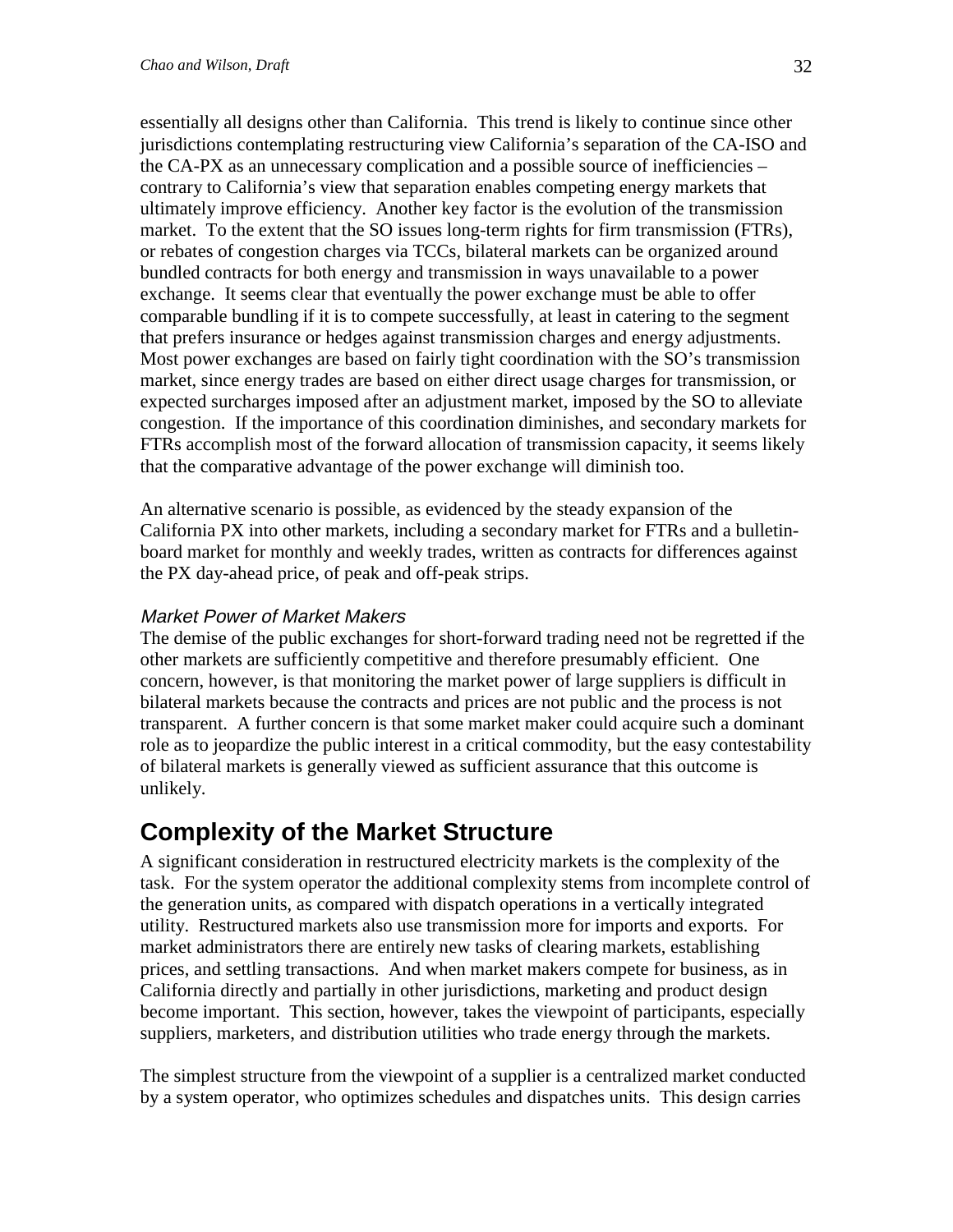over the features of a tight power pool in a regulated industry. A typical example was the New England power pool (NEPool), which fathered the subsequent system operator, ISO-New England (ISO-NE). In NEPool, suppliers submitted cost data and the system operator determined schedules to meet the predicted load, based on a linear program that optimized operations over a 24 hour rolling horizon. The schedules were comprehensive, including consideration of transmission constraints, and providing ancillary services such as regulation and reserves. ISO-NE inherited this structure, with the main exception that suppliers provide bids for energy that internalize start-up, no-load, and to some extent ramping costs and constraints. The simplicity of NEPool participation can be seen from the fact that a seller and a buyer could agree on the financial terms of a bilateral contract, knowing that in actual operations the SO would re-optimize the entire system to meet the predicted loads at least total cost for generation and ancillary services subject to all system constraints; thus, a bilateral contract was fundamentally a contract for differences between the agreed price and the system spot price. The transition to ISO-NE removed two functions from the SO: now the provisions of a bilateral contract are not reoptimized, and participants trading in the SO's residual energy markets day-ahead and real-time must internalize such costs as startup in their bids.

Fully decentralized markets like California's impose larger burdens on participants. The chief source of complexity is the number of separate markets. A "portfolio bidder," one with several generation sources, must typically prepare bids for one or more of the competing day-ahead energy markets, unit commitments and schedules based on the energy market outcome, adjustment bids (incs and decs) for the day-ahead transmission market, and bids for several of the ancillary services markets. All of this is repeated on an hour-ahead basis, and then finally there is a real-time balancing market for which supplemental energy bids (again incs and decs) might be submitted. Besides the complexity of the physical scheduling of units to fulfill sales in the energy market, a supplier must deal with different and sometimes volatile prices for settlements in each of the day-ahead, hour-ahead, and real-time markets. If the proposed iterative format for the day-ahead energy auction were implemented by the PX, the complexity would escalate further since revised bids might be submitted every twenty minutes for several hours. Coping with all this requires a professional staff of engineers and trading specialists as well as considerable software support.

A predictable consequence of this complexity is that smaller suppliers may prefer to conclude long-term contracts, in effect paying a dealer or the manager of a market for bilateral contracts for participating in the various short-term markets conducted by the ISO. This became easier after January 1999(?) when the California ISO auctioned firm transmission rights (FTRs) that include both insurance against inter-zonal usage charges and scheduling priority whenever the adjustment market fails. In particular, it enables bilateral and dealer contracts to bundle energy and transmission into a single transaction. Those markets like the Power Exchange (PX) and APX that operate as market-clearing houses are vulnerable to defections because as presently structured they depend on active daily participation of each customer in at least the day-ahead energy and transmission markets. To compete in the long run the PX may also need to offer a market for longer-term bilateral trades of contracts for energy *cum* transmission.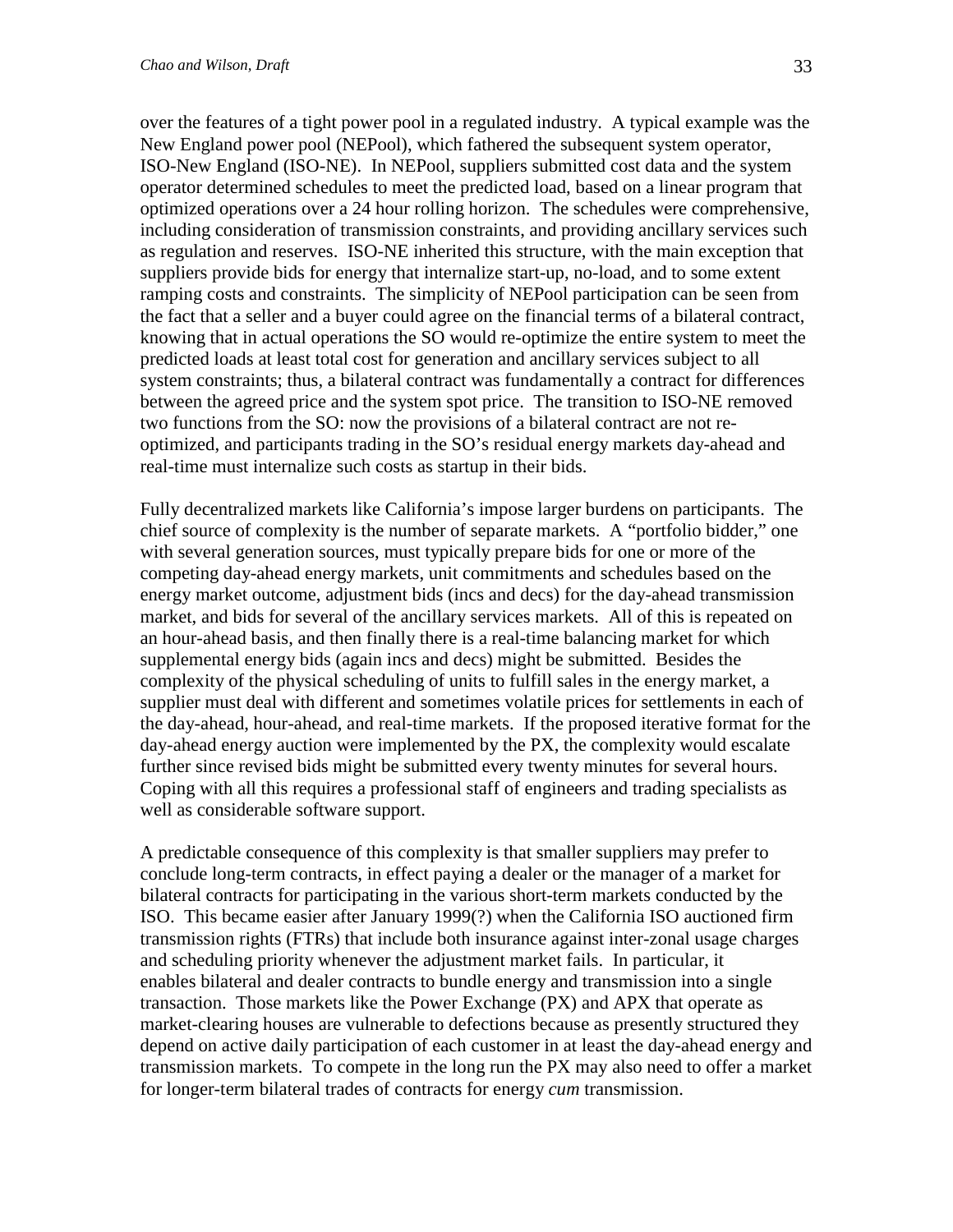The complexity of the ISO's transmission markets that operate via voluntary adjustment bids will likely also change dramatically. If and when FTRs are auctioned for 100% of the inter-zonal capacity, as preferred by FERC, this market will be largely supplanted by secondary markets for trading FTRs.

# **Transmission Management**

Except in tight power pools, there is usually some separation between the markets for energy and transmission. This is partly a functional separation that isolates the complexity of transmission management from the simplicity of energy trading. It also reflects the fact that, unlike the private-good character of energy, transmission has substantial public-good aspects, pervasive externalities, and highly nonlinear behavior described by Kirchhoff's Laws. These features of transmission make the market design highly dependent on how property rights are defined.

If there were no scarcity of transmission capacity then energy markets could be conducted like other commodity markets. The fundamental problem in transmission is that real-time balancing and security requires control by a single authority that can draw on resources offered on a spot basis, or failing that, ancillary services held in reserve. Thus, real-time operations are invariably managed by a system operator  $(SO)^{27}$  The design problem is therefore focused on how far to extend the authority of the SO, and in doing so, how much to rely on market processes.

One dimension is the extent of forward balancing. NordPool and California are representative of designs in which the SO clears a forward market for transmission on a day-ahead basis (and in California, also hour-ahead). Both clear on an inter-zonal basis and rely on adjustment bids (incs and decs) to alleviate congestion, imitating the procedures used by vertically integrated utilities. For the adjustment bids NordPool uses bids carried over from the energy market, whereas in California adjustment bids are voluntary and need not bear much relation to bids in the energy market.<sup>28</sup> Just as there is a sequence of energy prices at which transactions in the day-ahead, hour-ahead, and realtime markets are settled, so too there is a sequence of binding usage charges for transmission that apply to these transactions. Alternative schemes defer full resolution of congestion management closer to dispatch, as in recent proposals in Alberta that would defer declarations to two hours before dispatch.

Even though it is the SO who conducts the day-ahead transmission market, one motive for this market is to minimize the interventions of the  $SO<sup>29</sup>$  That is, the aim is to enable a market for adjustment bids, seen as an extension of the day-ahead energy markets, to

 $27$  There is a distinction between the SO as the manager of a control area and the manager of the transmission system. When some assets or entitlements are owned by parties, such as municipal utilities, for whom the SO's transmission management is optional, the SO accepts the schedules they provide and they are immune to measures to alleviate congestion and immune to usage charges.

 $28$  To avoid problems at startup, the PX initially mandates adjustment bids, but this is a temporary measure. <sup>29</sup> Another evidence of this motive is the provision that traders in the energy markets need not rely on the ancillary services acquired by the system operator, but instead can provide these themselves.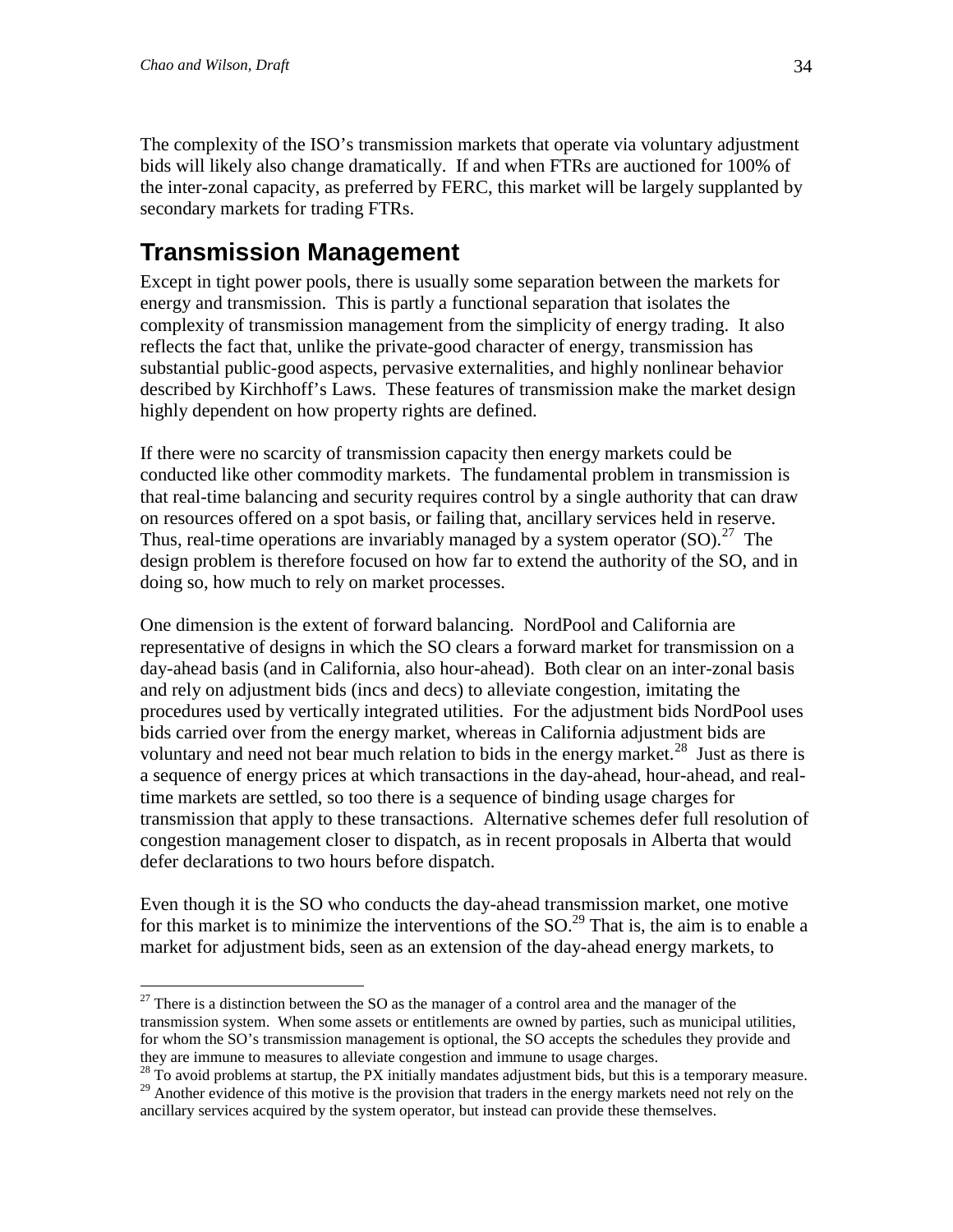handle most transmission management by achieving inter-zonal balance before moving into same-day operations where the SO has tighter control on all aspects. This leaves the SO with what in California is called intra-zonal balancing, although in fact on short time frames it is managing the entire transmission system, as well as generation to follow loads. If the link between the day-ahead and real-time markets is sufficiently tight then the forward prices in the day-ahead markets can be expected to approximate the real-time prices, while providing a sufficient planning horizon for suppliers to schedule their units optimally.

The California system is also motivated substantially by the desire to enable competing forward markets for energy, so they must also compete equally in a forward market for transmission. This is carried to an extreme in the provision that the SO must retain the energy balance of each scheduling coordinator (SC) conducting an energy market; e.g., each inc/dec pair selected to alleviate congestion must come from the same SC. This runs some risk of short-run economic inefficiency because it does not assure equalization of the SCs' energy prices. This risk is viewed by some stakeholders as necessary to realize the longer-term benefits of vigorous competition among the SCs' energy markets, but it has been widely criticized because it lacks a clear economic justification. The partial remedy provided in California is allowance for inter-SC trades of adjustment bids, although due to its limited role as a pure market-clearing exchange the PX cannot easily participate in these trades.

At the other extreme from the NordPool and California forward markets are the designs that provide one form or another of transmission "rights" in the form of reservations, priorities, or insurance. These designs minimize the SO's role by auctioning reservations for most transmission capacity far in advance, such as six months or a year, and rely on trading in secondary markets to achieve an efficient reallocation for each hour. Those that provide physical rights encounter two fundamental problems. One is how to define and allocate rights in advance of the actual circumstances, such as loop flow that restricts capacity, or residual transfer capability enabled by the actual pattern of injections and withdrawals that occurs. The second is how long before dispatch to require release of a reservation if it is not scheduled, and setting penalties for noncompliance: if release is too close to dispatch then hoarding by a holder of an unused reservation could impair efficiency or enable one with market power to corner the market. For instance, if release can be deferred until after the day-ahead market then forward trades in that market can be impaired by hoarding of transmission capacity. If releases are frequent and substantial then the SO winds up managing transmission on a real-time basis, which can be precarious. And there is the practical difficulty that physical rights require the SO to monitor the allocation of rights to verify that submitted schedules conform to the entitlements owned. These considerations indicate that financial rights are preferable unless stringent controls on physical rights can ensure non-discriminatory open access to transmission.

Those systems that provide insurance or hedges issue transmission congestion contracts (TCCs) that reimburse the holder for the SO's transmission usage charge, or contracts for differences (CFDs) that achieve the same effect. In principle, private markets could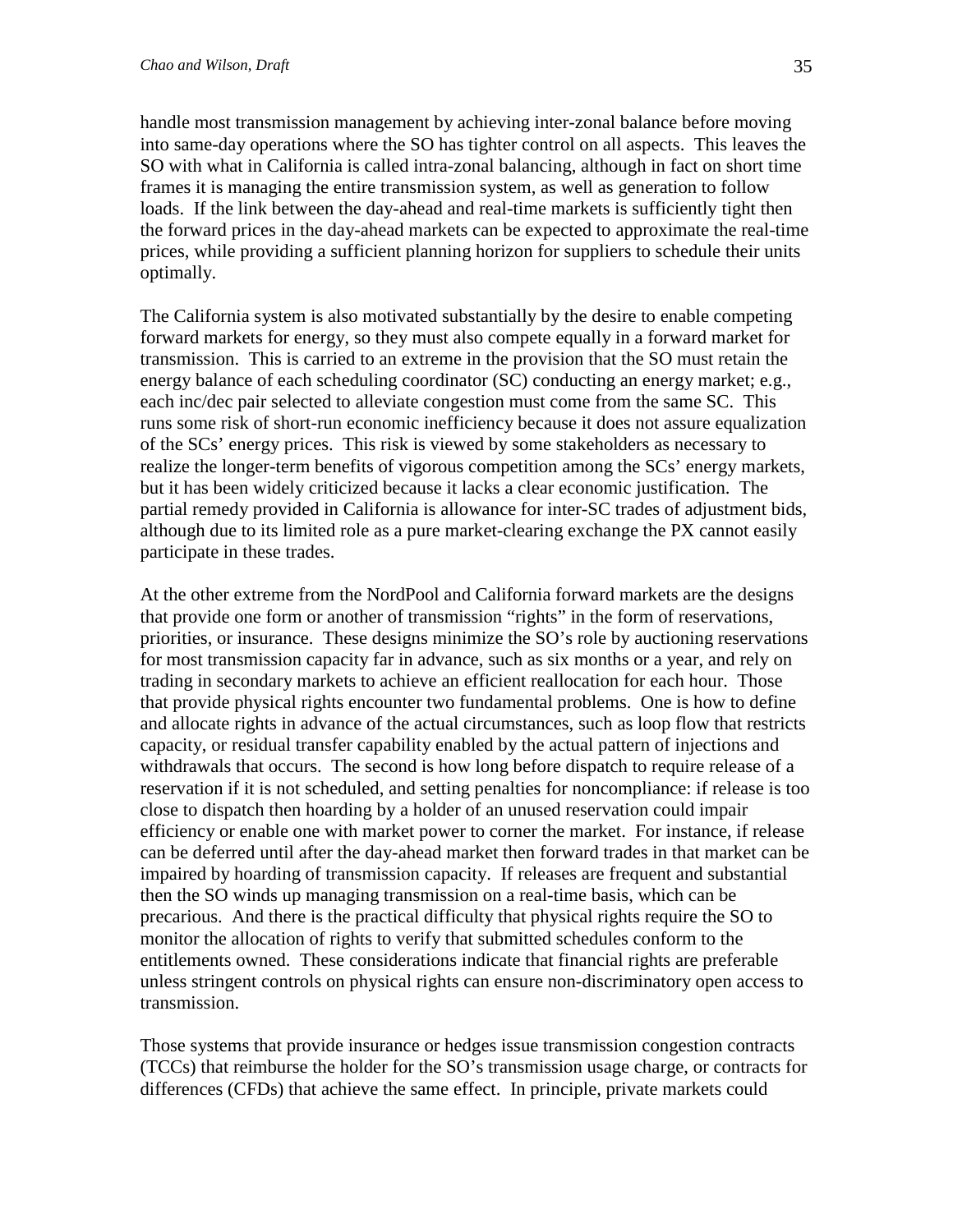provide such financial instruments, and so far the California design assumes they will, but other systems such as NY and PJM propose to rely on TCCs to allocate financiallyfirm transmission rights. A contentious issue is whether holders of TCCs should be accorded priority in scheduling when there are insufficient adjustment bids to clear the forward market for transmission. Insufficiency is seen as a possible problem because traders who are fully insured by TCCs or CFDs might have reduced incentives to provide voluntary adjustment bids, so the SO might not be able to clear the day-ahead inter-zonal market with the adjustment bids it receives, implying that inter-zonal spillovers must be alleviated in real-time by attracting sufficient resources into the (supposedly intra-zonal) imbalance market. A TCC supplemented by scheduling priority is the same as a firm transmission right for most practical purposes.

All systems that rely on voluntary forward markets for adjustments to resolve congestion are vulnerable to insufficient participation by traders, with resulting spillovers into the real-time market that might be of much larger magnitudes than this market is intended to handle. Among the measures that can mitigate this problem is a high default usage charge when the adjustment market fails to clear – a price high enough to ensure that ample resources are submitted to the real-time market. An alternative is to require adjustment bids, but this can be fruitless unless there is some assurance that they reflect accurately the traders' opportunity costs; e.g., the practice in NordPool of re-using the bids in the energy market as the adjustment bids provides stronger assurance than California's design in which the submission of adjustment bids is entirely voluntary (although a high default price when the market fails provides a strong incentive to submit bids sufficient to enable the market to clear). On the other hand, the California design enables suppliers to account for their inter-temporal operating constraints via their adjustment bids. At the heart of the California design is a free-rider problem, in the sense that each trader or market-maker can take the view that it is others' responsibility to provide sufficient adjustments to clear the market for transmission. There will be preliminary evidence about whether this problem is severe when the California market begins operations in April 1998.

A major design feature of transmission markets is the price determination process, which is closely linked to the definition of property rights. As mentioned, those systems that allocate firm transmission rights or priorities (FTRs) in advance use an auction to establish initial prices that are then updated continually in secondary markets. Such systems require the auxiliary services of a SO to establish real-time prices that exhaust the residual transfer capacity of the transmission system, but the intent nevertheless is to enable secondary markets for FTRs to allocate most of the capacity. Similarly, those that provide TCCs or CFDs to hedge transmission charges still rely on a SO for real-time operations that include setting usage charges.

In its purest form, real-time congestion pricing of scarce transmission capacity sets a usage charge for each directional link in the system, or equivalently (using Kirchhoff's Laws) an injection charge at each node. The choice between these is often based on practical considerations: there may be many more links than nodes, thereby favoring nodal pricing, but perhaps only a few links are congested recurrently, in which case link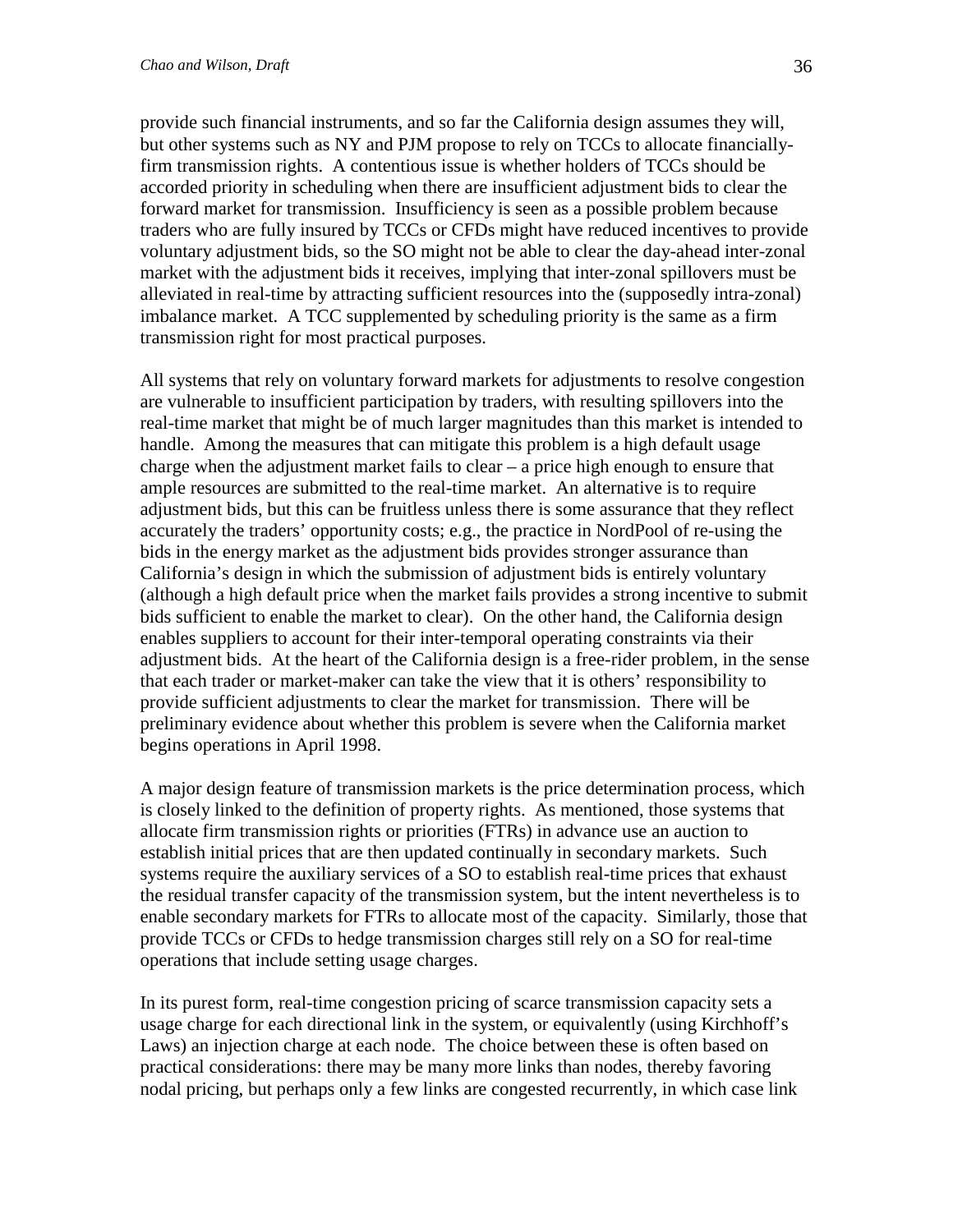pricing is simpler.<sup>30</sup> More frequently, only a few major links or nodes are priced explicitly, and for forward markets it is sufficient to establish injection charges only for nodal hubs or for large zones, or usage charges for major inter-zonal interfaces as in NordPool and California.<sup>31</sup> These practices have important implications for the specification of rights and hedges; e.g., secondary markets are illiquid or inactive if the FTRs or TCCs are specified in point-to-point terms rather than zone-to-zone. In principle TCCs are required for every nodal or zonal pair but in practice it suffices to consider only those nominated by traders, and then issue a subset consistent with the system capacity and security constraints. Due to loop flow, a TCC can have a negative value and require the holder to pay rather than receive a usage charge; if this is impractical then the SO must absorb the cost, whereas link prices are always nonnegative.

In a competitive market, injection or usage charges are derived from the costs of alleviating congestion, not a tariff or "postage stamp" based on embedded cost. In an optimized pool the charge represents the shadow price on capacity, but in decentralized markets it represents the difference at the margin between the cost to the SO of accepting an inc (say, of supply in an import zone) and the revenue from a dec (of supply in an export zone), or the reverse in the case of a demand inc/dec pair. For example, in a twozone situation the usage charge for the inter-zonal interface is typically the difference in terms of \$/MWh between the most expensive inc in the import zone and the least profitable dec in the export zone, among those accepted by the SO. When the configuration is more complicated the SO uses an OPF program to select the bids that are accepted, taking account of loop flow and security constraints. Congestion pricing in this fashion is based on the principle that the transmission system is an open-access public facility in which (non-discriminatory) charges are imposed only to alleviate congestion on over-demanded interfaces. In particular, the owners of transmission assets cannot withhold capacity nor affect prices.<sup>32</sup>

Judging from systems in the U.S., where most transmission assets are privately owned, the typical flow of funds can be traced as follows. The SO sends the invoice for usage charges to the traders directly in the case of a pool, or to the management of an exchange (such as a scheduling coordinator (SC) in California) which then bills the traders, perhaps on a *pro rata* basis as in the PX. The payments to the SO are then conveyed to the holders of TCCs, if any, or to the owners of transmission assets to offset their revenue requirement for capital recovery. Revenue from auctions of FTRs or TCCs are similarly passed to the asset owners. In either case, the allocation among owners depends on an approximation of their revenue shares.

These schemes provide no incentives for owners to strengthen their transmission lines, which would reduce congestion rents, so the longer-term problem of congestion remains

 $30$  When only a few links have positive prices it is still true that nearly all nodes have nonzero injection charges.

 $31$  In these systems the SO operator absorbs the cost of real-time intra-zonal balancing via the imbalance market.

 $32$  An exception in the U.S. is that some owners of transmission assets or grandfathered entitlements, such as municipal utilities, can opt whether to assign their capacity to the SO for transmission management. If they choose not to do so, then the SO accepts their schedules without any pricing of congestion.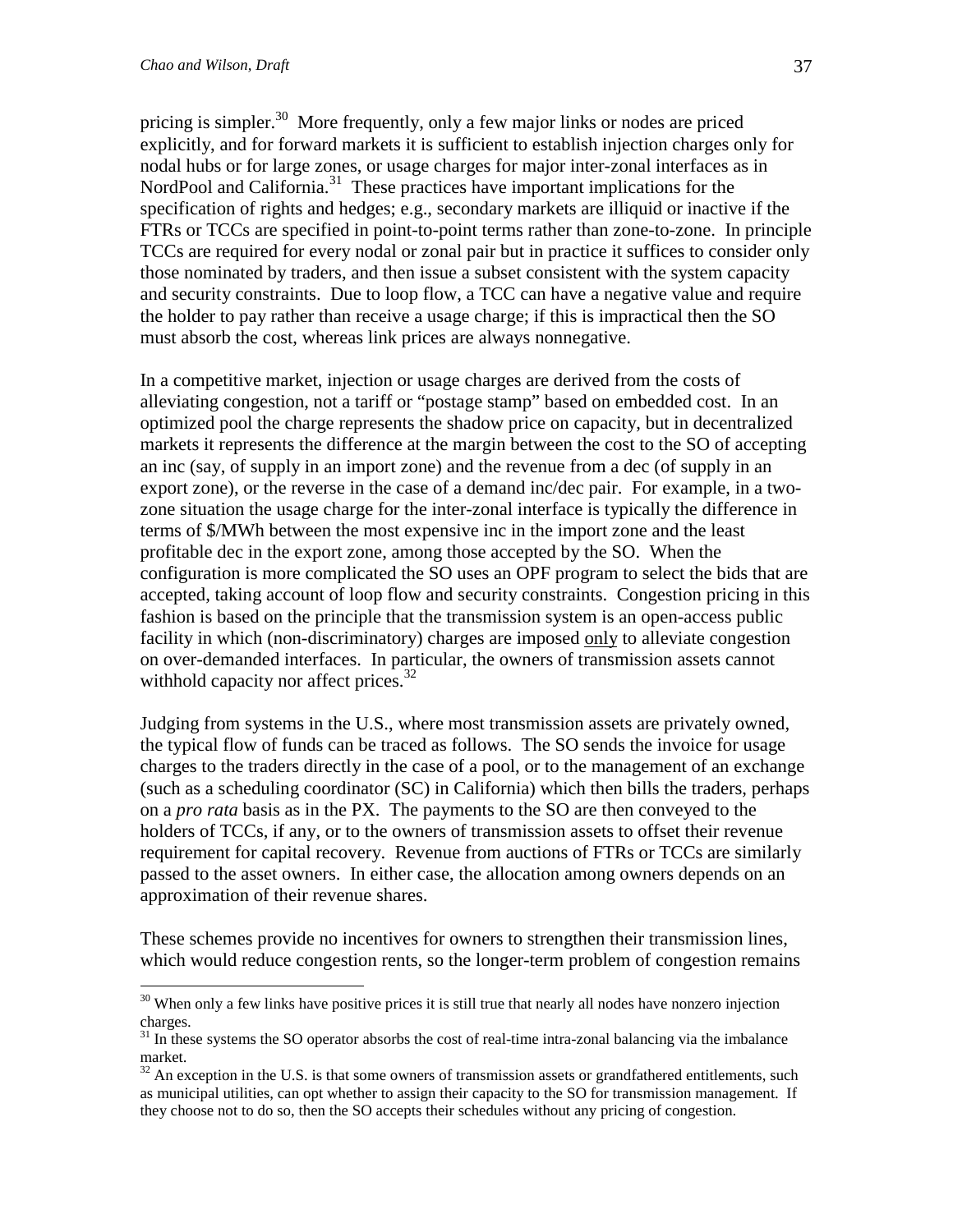unsolved. Further, if the governance structure of the SO allows incumbent suppliers to veto expansion proposals, then they can foreclose opportunities to improve the competitiveness, or more accurately the contestability, of the market; indeed, it can be that all suppliers within a control area are reluctant to strengthen inter-ties that could increase imports. We know of no design presently that addresses fully the longer-term (and, due to the complex externalities and nonlinear features of transmission networks, theoretically unsolved) problem of creating incentives for efficient strengthening or expansion of the transmission system, or that collects surcharges reserved to pay for future expansion. One partial measure is that traders who build a new link to ease congestion are entitled to receive usage charges, perhaps in the form of TCCs.

Lastly, we mention a problem with transmission markets based on congestion prices. When usage charges are derived solely from the costs of alleviating congestion, traders can opt to "self-manage" congestion by curtailing their proposed power transfers sufficiently to eliminate usage charges. This is unlikely at the level of a small individual trader unless charges are imposed at the level of injection nodes or particular links. But even with large zones, market makers conducting exchanges or bilateral contracting that account for large fractions of transmission demand can self-manage in an explicit attempt to capture the congestion rents.<sup>33</sup> The California design encourages self-management, and indeed there is no concern about who captures the rents provided congestion is alleviated one way or another. In contrast, it is fundamental to the justification for optimized pools that all congestion rents are captured via usage charges. This depends on a naïve view of incentives and strategic behavior unless market power is so dispersed that price-taking prevails. More likely, the opportunity to capture congestion rents encourages concerted efforts to capture them.<sup>34</sup>

## **Congestion Pricing of Transmission**

Pricing scarce transmission capacity in terms of the marginal cost of alleviating congestion seems mysterious to those unfamiliar with how it is done, because few other transport industries use similar methods.<sup>35</sup> Here we describe this technique for allocating capacity and explain its economic justification.

The rationale for congestion pricing stems from the absence of property rights; that is, the transmission system is interpreted as a public facility, akin to a highway or sea-lane, whose use is allocated on an open-access, non-discriminatory basis according to the principles of common carriage. However, unlike a bridge or road with posted tolls or tariffs, transmission access is priced on a spot basis using the minimum charges sufficient to keep demand within the limits of the capacity available. The determination of these

 $\overline{a}$  $33$  This is not necessarily easy to do, since there is a significant free-rider problem engendered by each exchange's preference that others bear the greater share of the burden in curtailing their aggregate transmission demands. The game is repeated daily, however, so implicit collusion is potentially feasible.

<sup>&</sup>lt;sup>34</sup> Theoretical models as well as experimental results indicate that energy traders capture some portion of congestion rents, and We recall that empirical studies of the U.K. market confirm this prediction.

<sup>&</sup>lt;sup>35</sup> The system operators of gas pipeline networks in Victoria, Australia, and the U.K. use congestion pricing, but it is not used in North America.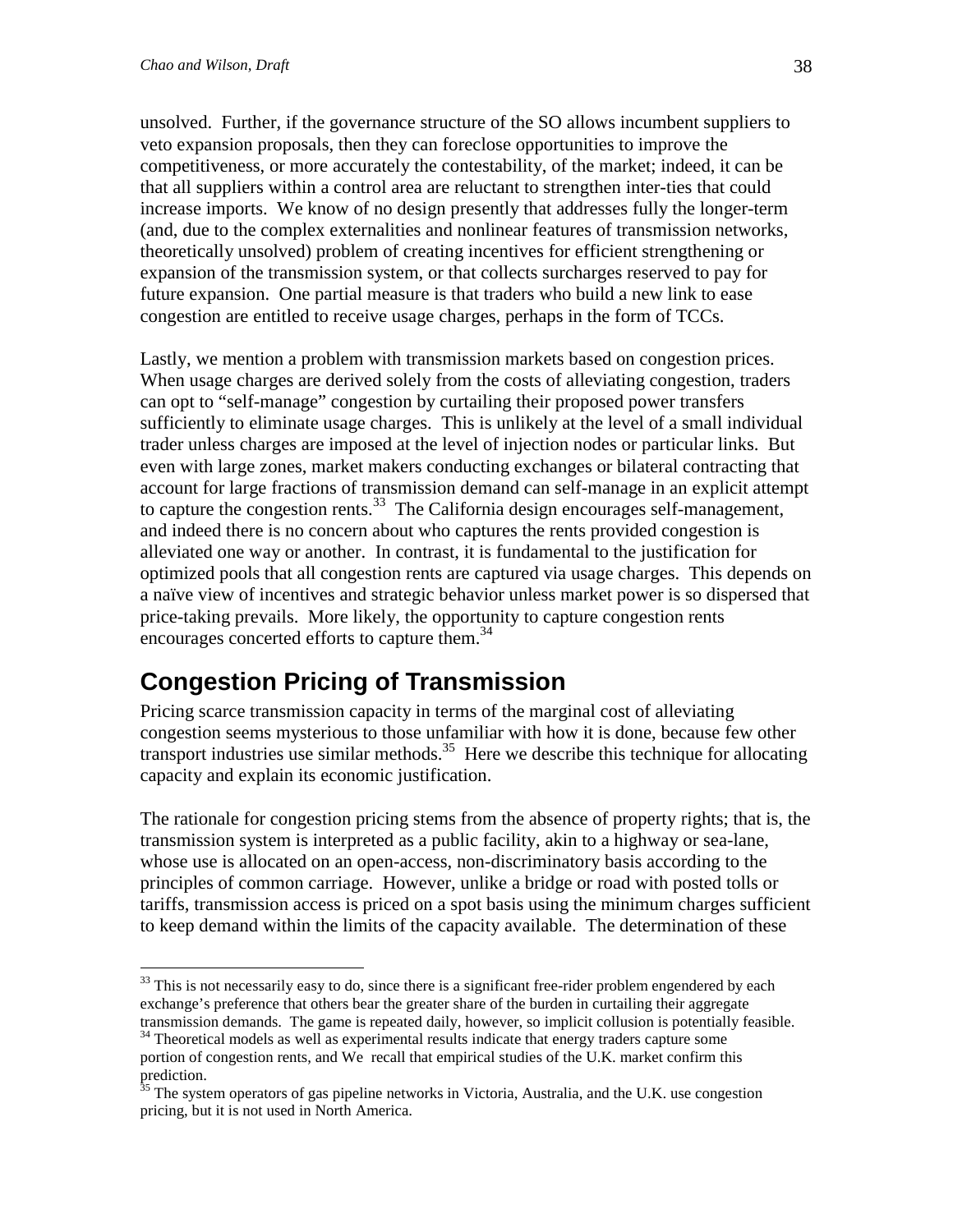prices is more complicated than point-to-point transportation, moreover, because Kirchhoff's Laws dictate that energy flows cannot be directed.

First a few words about capacity. Transmission lines have nominal capacities based on various standard rating methods. Although these methods take account of thermal limits and stability requirements as well as a safety margin, they do not measure capacity exactly in any particular instance. In general the risk of damage increases steadily as the load increases, and in each circumstance the usable capacity is affected by environmental factors such as temperature and wind, and uncontrollable "loop flows." Moreover, because the failure of a line anywhere in the system increases flows on other lines, overall flows must be limited so that the system can withstand failure of any one line. In practice, therefore, the system operator makes predictions and judgments that establish the usable capacity of each line. Because this usable capacity depends on the entire pattern of flows in the system, it is determined by an optimal power flow (OPF) optimization program using all submitted schedules, and by a subsequent security analysis to assure that single-line failures can be sustained without harm to the remainder of the system. It is noteworthy that a line's available capacity can differ between the two directions, and further, counter-flows in one direction offset flows in the other. The fact that transmission capacity is variable and even ill-defined, and not easily divisible into shares, provides one explanation of why property rights are not always used to allocate capacity.<sup>36</sup> Nevertheless, to establish a standard of comparison it is worthwhile to begin by noting how systems with property rights function.

Centralized systems, such as tight power pools, operate essentially as supplier cooperatives that own or control transmission assets collectively. The system operator manages dispatch, transmission, and reserves to make best use of the resources available. For example, a typical stated objective is to minimize the aggregate cost of serving the load – meaning the predicted load day-ahead and the actual load in real-time. Some decentralized systems rely explicitly on well-defined property rights, such as firm transmission rights on specific interfaces, that are tradable in secondary markets; examples are California and PJM. Necessarily these rights are subject to curtailment by the system operator whenever transmission must be limited further for security reasons. More elaborate implementations have been proposed. For example, Chao and Peck (1990s papers) advocate a decentralized in market in which each transaction must be accompanied by purchases of capacity shares on all lines in accordance with the distribution of the flows from the injection point to the extraction point. An alternative system, called nodal pricing, implemented in PJM and proposed in NY establishes an injection/extraction charge at each point that is derived from the imputed shadow prices of line capacities and the distribution of flows across lines – the difference between these charges at the injection and extraction points is the charge imposed for the transaction. A third class of approximate pricing systems establishes prices only for a few key congested lines and from these derives the injection charges at all nodes; or sets nodal prices at a few hubs; or as in California establishes prices only for the interfaces between major zones.

 $36$  In contrast, gas pipeline capacity is fairly well-defined and stable, and correspondingly it is allocated via property rights, as described in Appendix D.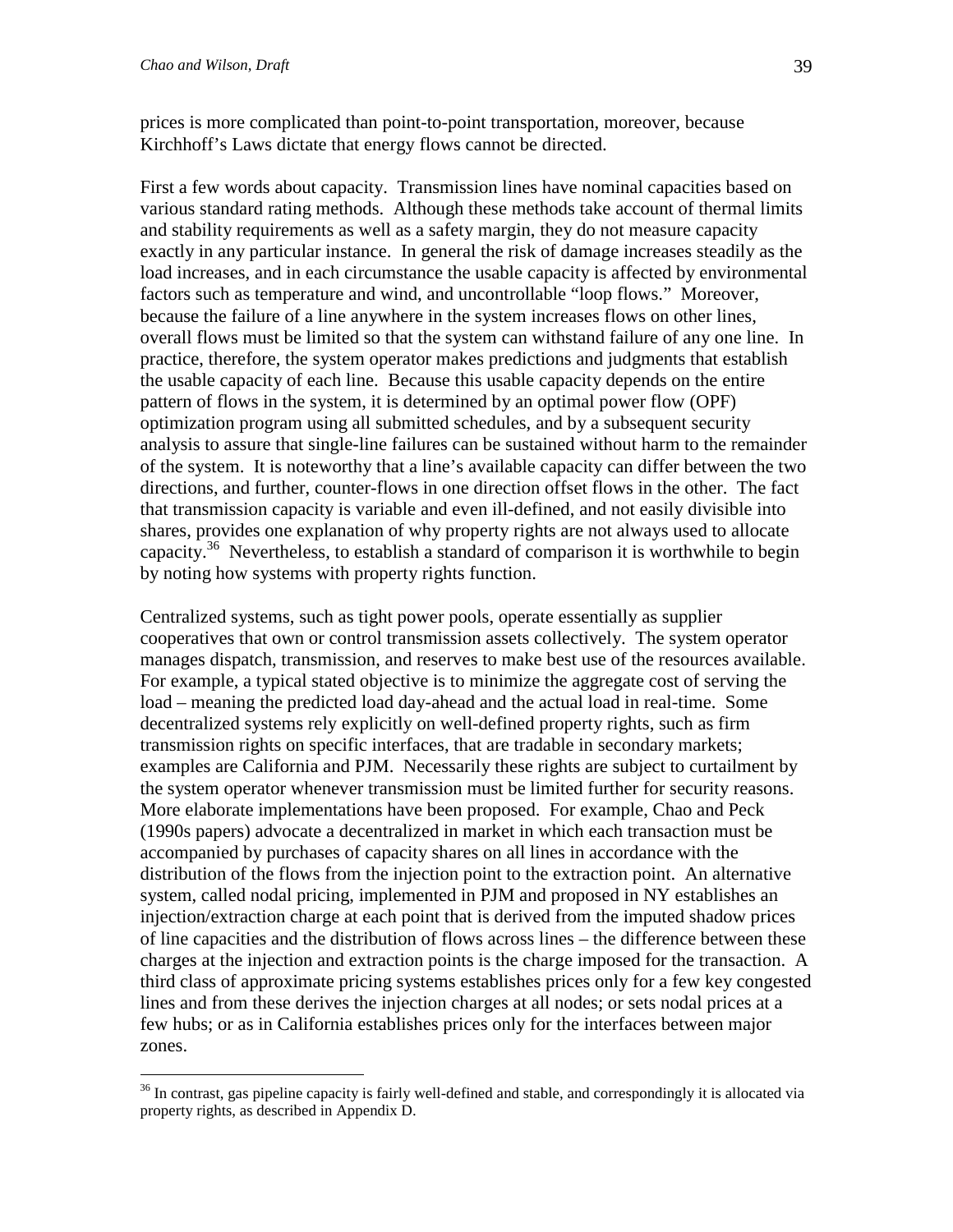Here we focus on those decentralized systems that rely on "adjustments" to establish prices for transmission. Typical examples are those in Norway and California that use this procedure for day-ahead allocation of the transmission capacity between large zones. They differ mainly in that in Norway adjustment bids are derived from energy bids whereas in California they are separate bids and voluntary, and in Norway the zones are redefined continually to match the pattern of congestion whereas in California the zones are revised rarely. Both methods are derived from the procedures previously used in some vertically integrated utilities. The key feature is that congestion management is implemented as an extension of the energy market. That is, congestion is eliminated by altering the pattern of energy injections and withdrawals so that inter-zonal flows remain within the capacities available. California allows its customers (called scheduling coordinators) to self-manage congestion but failing that it is managed by the system operator.

### **The Adjustment Market**

 $\overline{a}$ 

To be specific we describe the system used in California. The first step is collection of day-ahead preferred hourly schedules from participants. Using these hourly schedules, the system operator (CA-ISO) identifies whether there is excess demand for transmission across any zonal interface. If not then the preferred schedules are accepted for dispatch, but if excess demand is present then the congestion management process is implemented. This process relies on adjustment bids that were collected from participants along with their preferred schedules. Each adjustment bid is classified according to its location, and according to whether it pertains to a supply injection or a demand extraction, and further, according to whether it offers an increment or a decrement to the preferred schedule. To simplify here we describe only supply increments and decrements, noting that demand decrements and increments play analogous roles. A supply incremental bid (inc) states a range of incremental adjustment (MW over an hour) and a price (\$/MWh) for a particular generator, and similarly a supply decremental bid (dec) states a range of decremental adjustment and a price for a particular generator. Note that an inc requires a payment from the SO whereas a dec offers a payment to the SO, because each is interpreted as a deviation from the energy supply commitment contracted in the prior energy market.

Using the entire collection of offered adjustments, the system operator runs an OPF optimization program designed to find the least cost way of eliminating all excess demands for transmission. The result is an "advisory re-dispatch" that recommends modifications of the participants' preferred schedules by incrementing some generators and decrementing others. A typical pattern is that in an importing zone some generators are incremented and in an exporting zone some generators are decremented.<sup>37</sup> In keeping with California's principle of allowing self-management of congestion, the advisory schedules can be accepted, rejected in favor of the preferred schedule, or replaced by a new schedule. In any case, whatever the responses the system operator conducts a final optimization that fixes the set of adjustments required to eliminate congestion. These

 $37$  The California system actually uses only matched pairs, consisting of a dec on the exporting side and an inc on the importing side of a congested interface, both from the same participant, which is one of the energy markets called "scheduling coordinators" in California.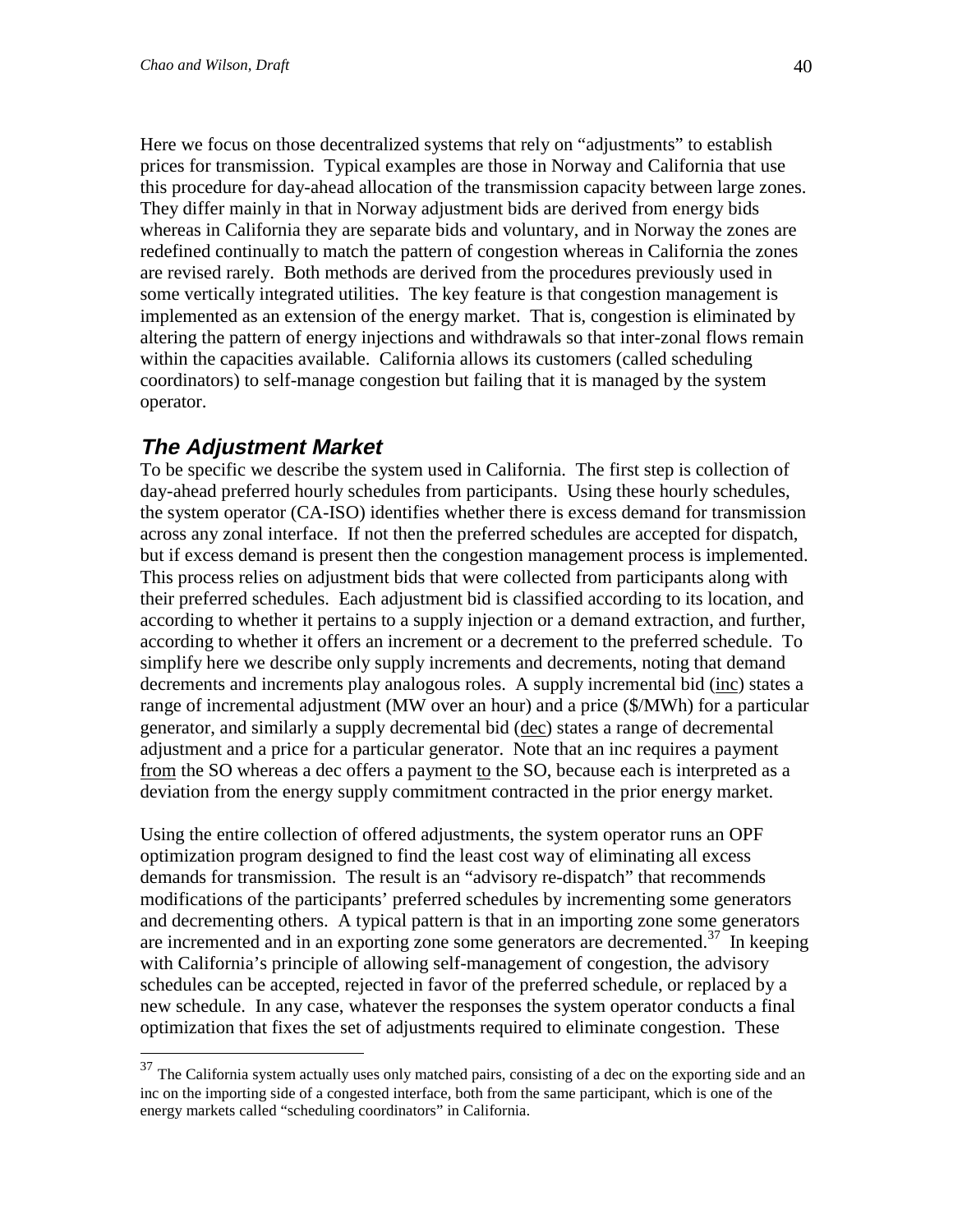adjustments are still voluntary, since the participants remain free to remedy deficiencies in the hour-ahead and real-time markets, but the usage charges derived from this optimization are not – they are imposed regardless, due and payable to the SO who then conveys them to the owners of transmission assets.

### **Derivation of Usage Charges**

The usage charges, or congestion prices, are calculated as follows. For each congested interface, in the importing zone on one side there is a most expensive MWh of incremented generation, and in the exporting zone on the other side there is a least profitable MWh of decremented generation. The difference between these identifies the marginal cost to the SO of eliminating the last MWh of excess demand across that interface. This marginal cost of alleviating congestion is the usage charge imposed by the SO for all transmission across that interface. For instance, if the marginal inc accepted in the import zone is \$40/MWh and the marginal dec accepted in the export zone is \$30/MWh, then the usage charge is the difference  $$40 - $30 = $10$  /MWh.

As mentioned, the Norwegian system differs in two respects, one being that the zones are defined each day from an examination of the flows implied by the preferred schedules, and other being that the original bids in the energy market are also used as the adjustment bids. The latter feature is markedly different than in California, where occasionally the supply of adjustment bids has been insufficient to eliminate congestion. In this case the adjustment market is declared to have failed and the SO imposes a default usage charge that is sufficiently high to remind participants that adjustment bids are needed.<sup>38</sup> Although FERC has allowed this default charge to be as high as \$250/MWh, it need not be interpreted as punitive since it reflects the magnitude of the costs that might be incurred by the SO if day-ahead inter-zonal congestion that spills over into the real-time markets on a large scale must alleviated in the smaller balancing market intended only for intra-zonal congestion management and load following.

The adjustment markets in Norway and California can be interpreted as market mechanisms for accomplishing the task done by centralized systems such as New England and PJM. The net effect of the inter-zonal usage charges in California is to establish zone-specific prices for energy *cum* transmission that differ between an import zone and an export zone by the amount of the usage charge, whereas in PJM the dispatch optimization establishes an analogous location-specific price of energy *cum* transmission that is computed as a shadow price, or opportunity cost, of injections at that location.<sup>39</sup> PJM is actually closer to Norway in that energy bids implicitly provide the offered adjustments, and there is no fixed set of zones that limit the role of congestion pricing.

<sup>&</sup>lt;sup>38</sup> For a supplier in an exporting zone who failed to provide decremental adjustment bids, it must be a shock when the zonal price net of the default usage charge is negative, as has happened occasionally in exterior zones exporting into California. To minimize these events the PX requires its participants to submit adjustment bids for the entire range of feasible generation of each committed generator.

<sup>&</sup>lt;sup>39</sup> Not all scheduling coordinators impose the ISO's usage charge. To establish its zonal prices, the PX substitutes its own usage charge imputed from the most expensive inc-dec pair exercised among those it submitted. The PX has considered self-management of congestion but no action has been taken.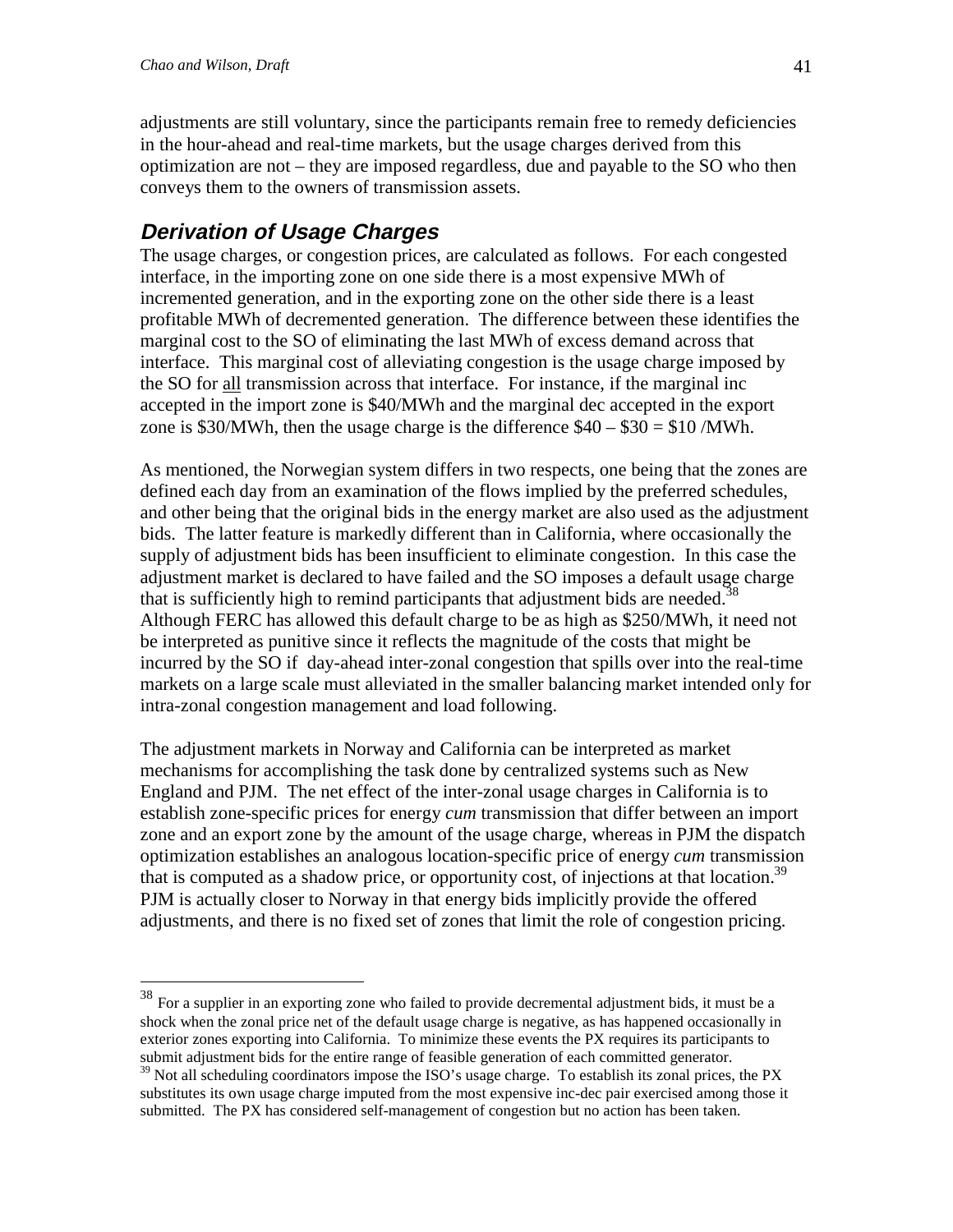A further peculiarity of the California system is that the power exchange (CA-PX) and the system operator (CA-ISO) are separate. This requires that the invoice from the ISO for the usage charges must be allocated by the PX among its participants. This is done by imposing surcharges on energy transactions sufficient to pay the invoice from the ISO. For example, if the initial clearing price in the energy market was \$20 and the usage charge is \$5 then the resulting zonal prices at which transactions are settled must entail a \$5 difference between the prices in the import and export zones. There are many ways this can be done, provided the allocation rule is known beforehand by participants. To illustrate, suppose that the southern zone is designated as the reference zone, meaning that it is immune to all usage charges. Then the zonal price for settling transactions in the southern zone is invariably \$20, while the zonal price in the northern zone is either \$20 –  $$5 = $15$  if it is exporting, or  $$20 + $5 = $25$  if it is importing. Clearly, traders must know beforehand which zone is the reference zone so that they can anticipate the financial consequences of inter-zonal congestion. Note further that in the northern zone the \$5 surcharge when it is exporting is paid by suppliers to the PX, whereas demanders receive from the PX this amount, so that the net revenue of the PX (\$5 times the difference between supply and demand in the northern zone, which is the amount exported to the southern zone) is exactly sufficient pay the invoice from the ISO.<sup>40</sup>

#### **Summary**

 $\overline{a}$ 

Congestion pricing imposes a transmission usage charge on each zonal interface derived from the net cost of the marginal pair of incs and decs selected to alleviate congestion. The usage charge is directional, so in effect a counter-flow receives a credit. NordPool uses the submitted bids for energy whereas California accepts adjustment bids that may differ from the energy bids and allows self-management of congestion. The rule for allocating usage charges results in a net energy *cum* transmission price in each zone.

Systems like PJM that use nodal pricing obtain the analogous result, albeit at the finer level of nodes rather than zones, from a direct optimization of dispatch that imputes shadow prices on all transmission links, from which energy *cum* injection charges at each node are derived. Rather than the 52 usage charges in California (2 directions times 26 interfaces) and 26 zonal prices, there are over 2000 nodal prices in PJM, and they are considerably more volatile.<sup>41</sup> As described in the next chapter, PJM provides financial instruments called TCCs that enable suppliers to hedge against this volatility. In contrast, California provides a kind of mutual insurance by aggregating nodes into large zones (or hubs) for day-ahead congestion management, the ISO absorbs the cost of intra-zonal balancing in real-time operations, and further, the ISO issues firm transmission rights (TCCs plus scheduling priority) for a portion of its inter-zonal transmission capacity.

<sup>&</sup>lt;sup>40</sup> California's requirement for matching pairs of incs and decs from each scheduling coordinator have the further consequence that the marginal cost of alleviating congestion can differ among scheduling coordinators. Consequently, the PC can occasionally earn a "merchandizing surplus" when its own imputed usage charge is less than the one invoiced by the ISO. This occurs when the marginal pair selected by the ISO is from some other scheduling coordinator.

<sup>&</sup>lt;sup>41</sup> For this reason PJM has considered converting to a system that establishes nodal prices at only a few key hubs, as few as five.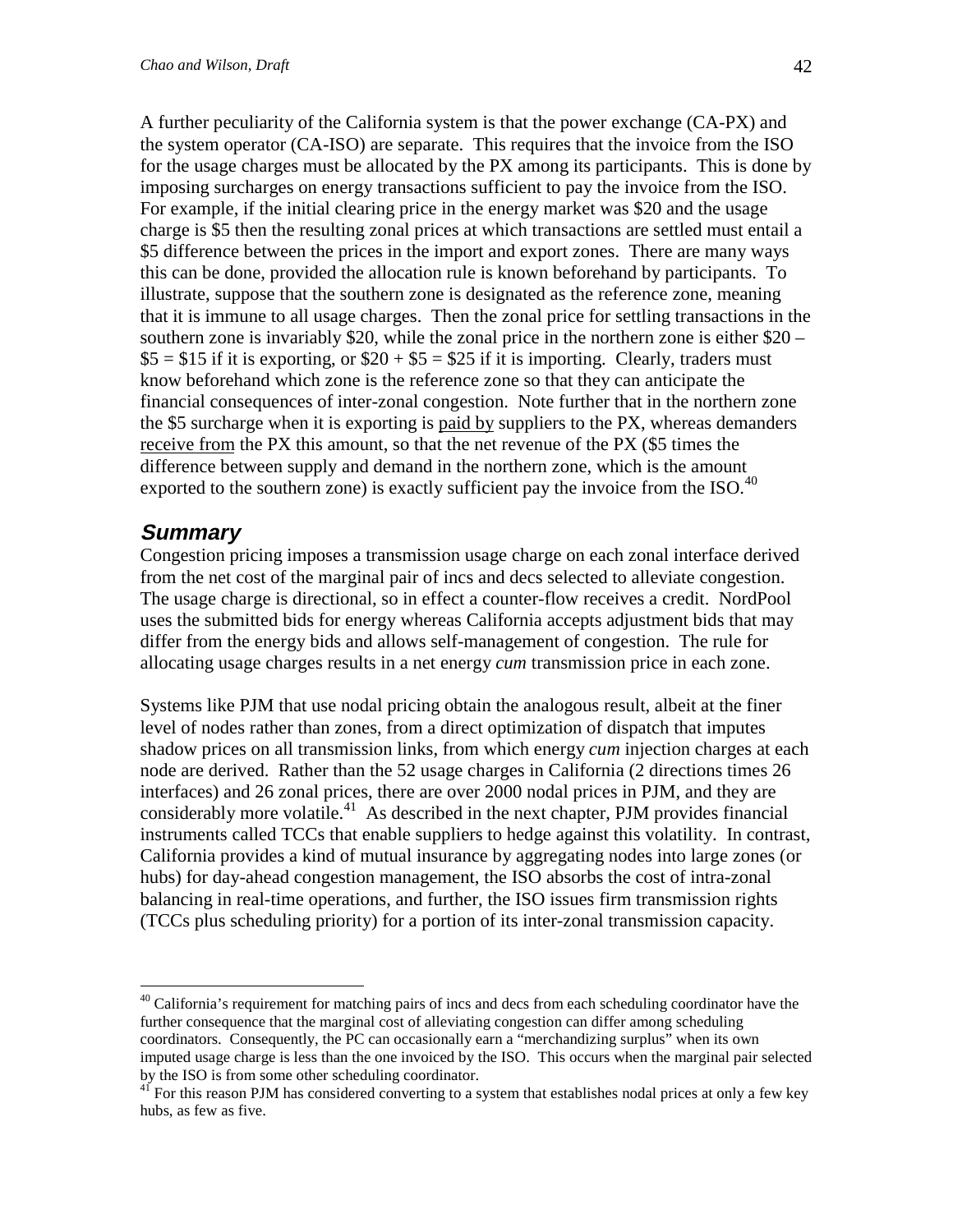## **Hedges and Insurance**

Various forms of insurance against price volatility play an important role in electricity markets. In some respects this is a carryover from the era of regulation in which utilities (and IPPs operating as QFs under PURPA regulations) were essentially immune to price risks. Indeed, one interpretation of the regulatory compact was that it essentially insured firms against all but imprudent actions in exchange for service obligations and supervision of investments. As firms learn to carry normal commercial risks, and recognize that annual rather than daily profit matters, the demand for insurance provisions will likely decline. It is important to recognize that pervasive insurance can severely impair efficiency by muting incentives. This is the so-called "moral hazard problem" that firms' incentives to use resources efficiently are reduced to the extent that they are protected against adverse outcomes. Transmission markets are most susceptible to moral hazard; e.g., firms insured against the usage charges imposed to alleviate congestion have few motives to provide adjustments for managing transmission. Nevertheless, the demand for insurance, especially price hedges, is pervasive and is reflected in nearly all market designs.

We distinguish here between private markets for hedges and those provisions incorporated into the market design. The private markets include energy futures contracts traded on commercial exchanges such as NYMEX, swaps and other contracts that avoid transmission charges, and privately issued transmission congestion contracts (TCCs) that provide insurance against usage charges. Private markets do not present such severe problems of moral hazard because usually the issuers of such financial instruments include safeguards; e.g., private TCCs are often restricted to actual transmission, as opposed to scheduled transmission, and therefore discourage overscheduling of transmission that tends to drive up the day-ahead usage charges. Another important mode of insurance is long-term bilateral contracting, often in the form of a contract for differences between the contracted and actual spot prices; in effect, bilateral contracts provide mutual insurance between the seller and buyer.

There are many insurance provisions incorporated into market designs, and often they are implicit rather than explicit. Regulated rates of return for transmission owners insure them against volatile revenues and assure users of adequate investment in public-access facilities; inter-zonal transmission usage charges provide mutual insurance among those participants in the same zone; day-ahead energy markets provide insurance against realtime prices; and provision of ancillary services provides insurance against extreme spot prices. In jurisdictions such as California the system operator absorbs the net cost of realtime load-following and intra-zonal balancing. Frequently, some form of uplift distributes shared costs among all the participants, in the form of a surcharge on the price of energy. A few examples are detailed below.

### Energy

The most common forms of explicit insurance against energy prices included in market designs are legislated hedges that assure fixed prices for some portion of the generation of major incumbents. These hedges are justified by their tendency to mitigate market power, since the higher hedged price discourages withholding of output that would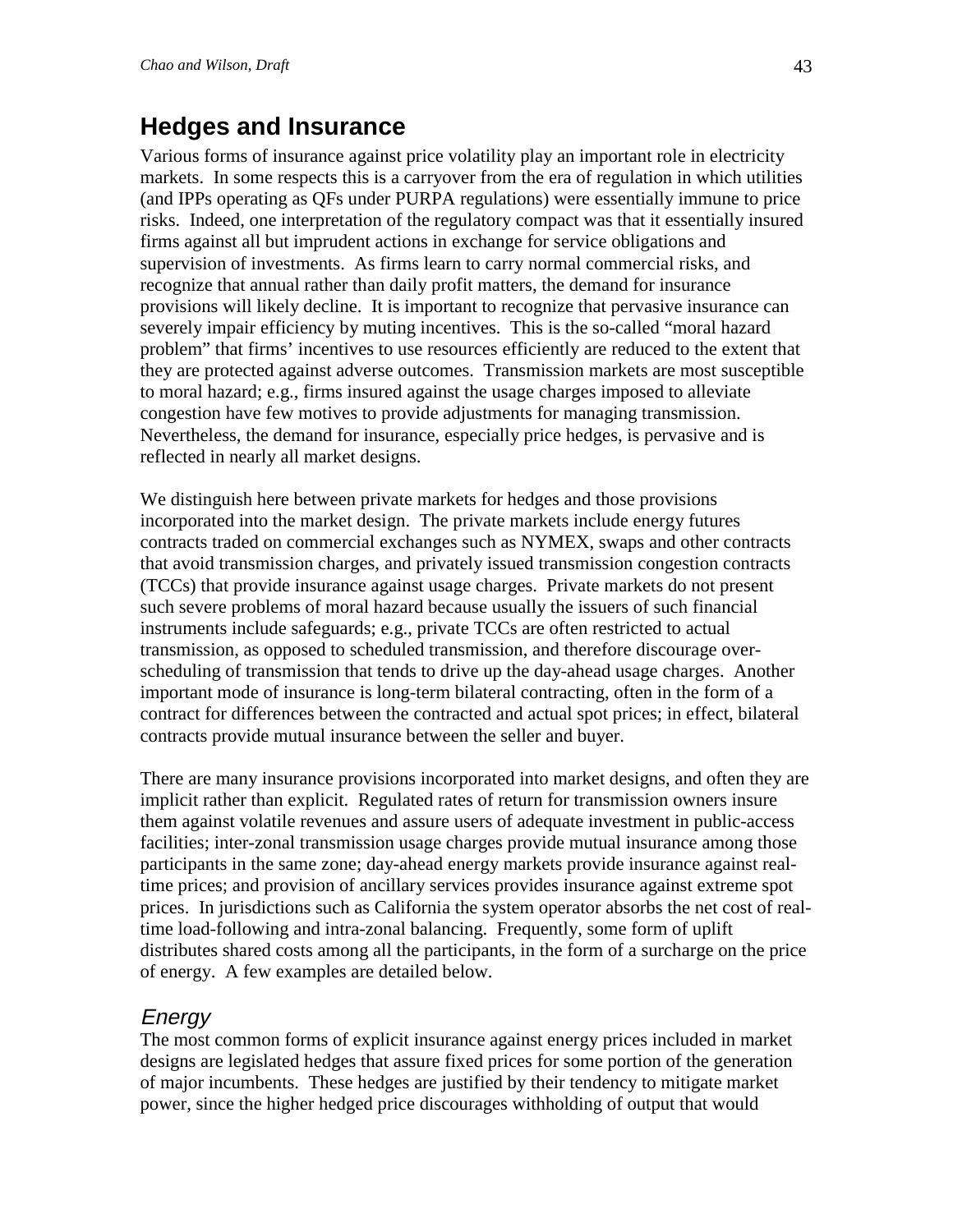increase the market price. They also provide reimbursement for investments undertaken in the earlier era of regulation, and by forestalling closures or mothballing of older plants they provide a contingency reserve. Prominent examples were the U.K. and Alberta in their early years. Their negative effects can include discouraging new construction and preventing entry of new firms, if entrants have unequal access to hedged contracts. For example, in Alberta the hedged contract cover of the incumbents was so large that market prices remained low and little new capacity was added. Because incumbents obtained hedges for contracts between their generation and distribution subsidiaries, entrants had few opportunities to compete for these contracts; indeed, some described the Alberta market as a "pretend" market that functioned mainly to establish a transfer price between subsidiaries of the three major firms.

The basic demand for long-term hedges against energy prices is concentrated among entrants. A new small-scale CCGT facility is typically financed using as security a longterm contract for base-load energy that covers a substantial fraction of capacity.<sup>42</sup> This presents a quandary, since legislated hedges are largely reserved for dominant incumbents to mitigate market power on a daily basis, whereas long-term mitigation depends on encouraging entry by reserving such contracts for newly constructed plants.

#### Transmission

 $\overline{a}$ 

Insurance against congestion pricing of transmission is pervasive. Jurisdictions such as the U.K. (until recently) and New England rely entirely on uniform access and transfer charges (i.e., postage-stamp pricing) that avoid congestion charges altogether and therefore, in effect, provide full insurance against congestion charges. These jurisdictions include in uplift charges the costs of scheduling and adjusting generators to alleviate congestion.

Intermediate are systems such as Australia, California, and Scandinavia, that impose congestion charges for inter-zonal transmission but not for intra-zonal congestion. In Australia the revenues from congestion charges are transferred to a fund whose shares are sold at auction; thus, by purchasing shares of the fund a participant can obtain insurance against congestion charges that functions much like a TCC. In NordPool, Norway uses inter-zonal congestion charges for zones that are defined each day to recognize the pattern of transfers, and the system operator absorbs the cost of intra-zonal adjustments to alleviate congestion. In contrast, until recently Sweden's system operator intervened directly in the energy markets to alleviate congestion, but again with the profits or losses allocated among all participants.

In California, the system operator's cost of managing real-time intra-zonal congestion (and any inter-zonal congestion that spills over from the day-ahead to the real-time market) is allocated among all participants via its general access and transaction charges. Insurance against day-ahead inter-zonal charges is available via firm transmission rights (FTRs) that include both financial protection via TCCs and physical protection via rights

 $42$  The physical plant is rarely considered adequate security because it is immobile and so specialized that its value in bankruptcy is largely dependent on its contract cover. This may change as electricity markets mature and active markets for generation assets develop.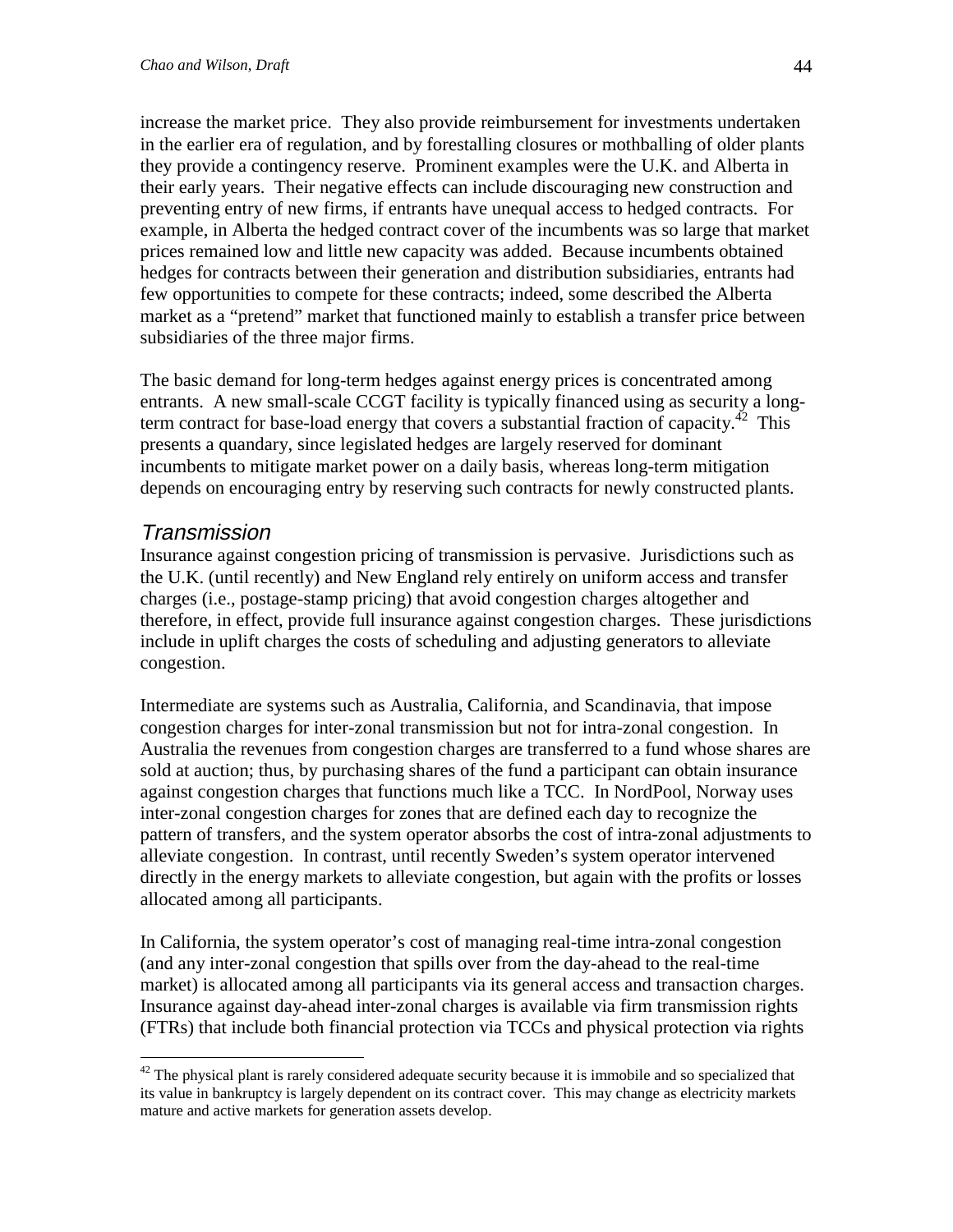to priority scheduling whenever the adjustment market fails to eliminate congestion. Quantities of 52 annual FTRs, differentiated only by the zonal interface (26) and direction (2), are auctioned periodically, beginning with an issue of one-third of capacity in 1998.

Issuance of FTRs complies with FERC Order 888 that requires each system operator to provide means for participants to ensure "price certainty" as regards transmission. FERC policy is to encourage issuance of sufficient financial instruments to cover 100% of capacity, but this policy apparently takes no account of the moral hazard problem of over-scheduling of day-ahead inter-zonal transmission. That is, a supplier insured via FTRs could submit a day-ahead schedule that produces congestion into an importing zone, thereby excluding competitors from importing there, and enables the insured supplier to obtain higher prices for its generation in the import zone. The severity of over-scheduling was closely monitored in 1999 after the CA-ISO's initial issue of FTRs for 25% of its inter-zonal capacity on a day-ahead basis.

At the other extreme are systems such as Pennsylvania-New Jersey-Maryland (PJM) that impose injection charges at every location. This is a theoretically ideal solution for spot transactions but its practical consequences are widely criticized. Injection charges that are finely differentiated according to location are highly volatile – some would say random – and usually the entire pattern of prices stems from congestion on a few key inter-ties. In principle, the TCCs issued by PJM provide insurance but secondary markets for point-to-point TCCs are inherently too thin to sustain a viable market, so further provisions are required to reconfigure the issued TCCs to account for transactions and changing patterns of power flows. There are further practical problems: due to loop flow, injection charges can be negative and TCCs can require payments from those who hold them, although in practice these payments are usually forgiven.

Other solutions have been proposed but not implemented. The most radical is the scheme devised by Chao and Peck<sup>43</sup> for private management of system operations as a franchise. They propose that the franchisee sell insurance to participants that repays the cost of interruptions (e.g., constrained on or off, or curtailments) imposed to maintain system balance and security. Because the franchisee compensates suppliers and demanders for the costs imposed by its actions, it has the right incentives to select an optimal set of curtailments. Such a system requires that participants' select insurance provisions that reflect accurately their costs of curtailments; one scheme that in principle could provide appropriate incentives for participants is described by Wilson in a companion article that relies on the theory of priority pricing of insurance.

### Ancillary Services and Losses

Ancillary services are invariably provided on an insured basis. Some systems allow selfprovision of ancillary services, but otherwise the system operator allocates the cost of those resources it acquires through general charges, usually to demanders. The contractual obligations of suppliers in pools are considerably more complicated since

 $\overline{a}$ 

<sup>43</sup> *Energy Journal*, January 1997.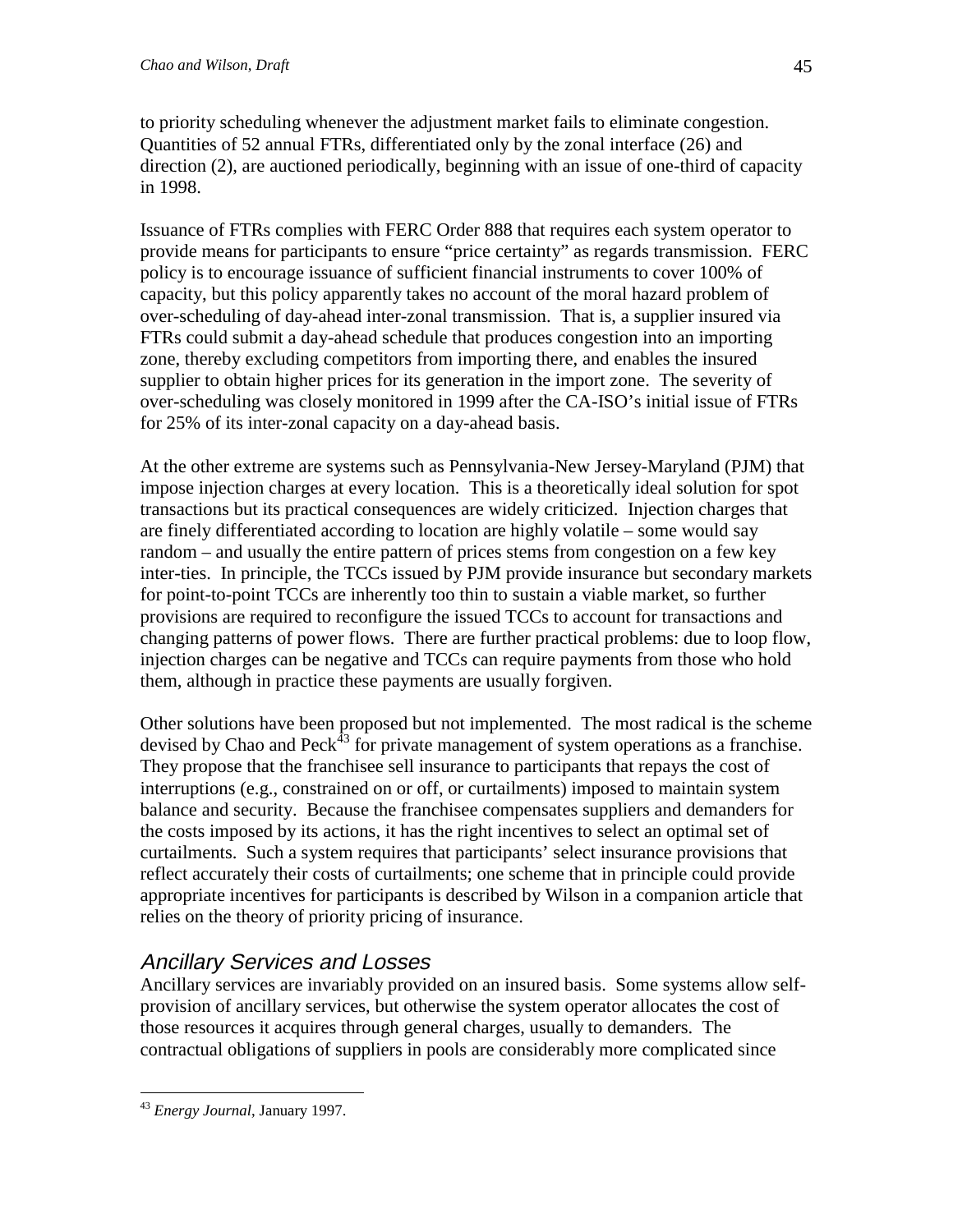typically if a unit is committed day-ahead then it is obliged to be available for real-time adjustments whether or not a portion of its potential capacity is specifically designated for reserve status.

Losses are also insured to a substantial degree, since often they are calculated via a simple linear formula rather than according to nonlinear (approximately quadratic) formulas that are more accurate.

### **Summary**

Overall, wholesale electricity markets are infused with myriad forms of implicit or explicit insurance. Apparently this reflects an insistent demand from participants to avoid the volatility of the prices for various basic components, but it is likely that this demand will moderate as they become familiar with the normal range of price variation in markets that are repeated daily; indeed, this range is minor compared to most other industries, and the daily repetition provides more predictability than other commodity markets. Insurance and price hedges are normal accompaniments of commodity markets and can contribute to overall efficiency. The persistent hazard, however, is that insurance will diminish incentives for use of scarce resources in response to prices.

# **Pricing of Ancillary Services\***

[partial extract from critique of ISO-NE design][insert new Chao-Wilson material] The pricing of ancillary services specified in the NEPOOL Market Rules and Procedures, Section 6, is the most unusual feature of ISO-NE's proposed pricing structure. We have serious reservations that are described below.

It will suffice here to consider a thermal unit reduced from its high operating limit (HOL) to provide TMSR. Unlike a hydro unit that can submit a positive bid for reserving capacity for TMSR, a thermal unit's bid is deemed to be zero. Its payment per hour for each MW of capacity reserved for TMSR is essentially

 $2 \times$  Max { 0, Estimated Spot Price for Energy – Submitted Bid Price for Energy },

and in addition it receives the actual spot price for energy produced if and when it is called for TMSR generation in real time. This reservation payment has several peculiar features:

- The estimated spot price is based on an optimization that ignores the requirements for ancillary services, so it presumes that the cost of the marginal generator is the same with and without set-asides for ancillary services.
- The factor 2 represents the fact that nearly the same payment is calculated twice.
	- 1. A *de facto* bid is calculated as the lost opportunity cost, interpreted as the unit's foregone profit from running below its HOL. This profit is calculated as the difference (if positive) between the estimated spot price and the unit's bid price.
	- 2. This cost is then computed again, but using the bid-in cost of the "next least expensive MW dispatched" in place of the estimated spot price, and again credited to the unit as an estimated "production cost change."

The *de facto* bid (1) might be an appropriate compensation for reserving capacity for TMSR. Indeed, if no formula payment were provided in the rules, then this is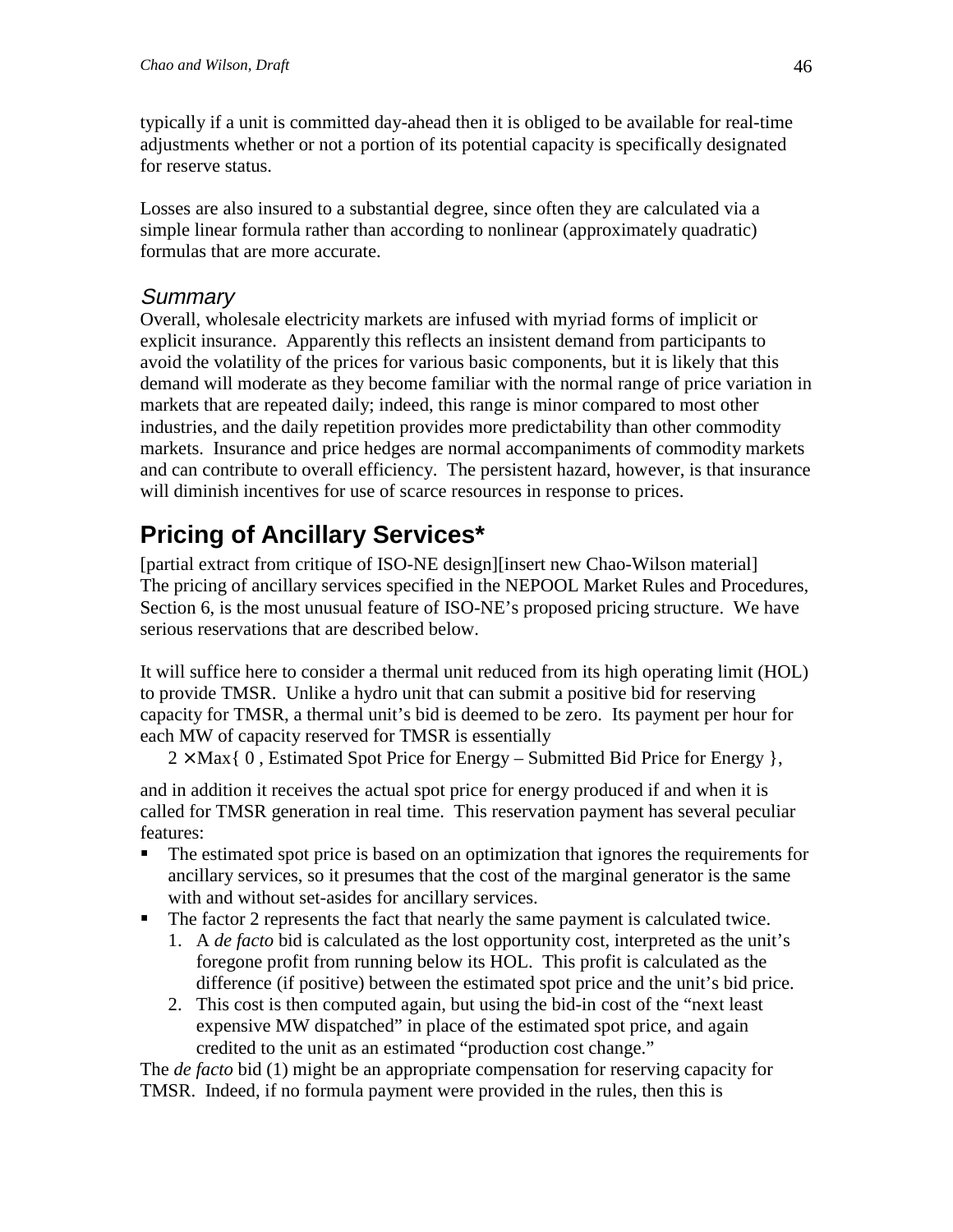approximately what the unit's owner would want to bid for reserving capacity for TMSR, since it represents the profit foregone from not selling generation in the energy market. The *de facto* bid is actually only an upper bound on this foregone profit, however, since in fact the unit may also earn additional profit if it is called for TMSR generation, for which it is compensated at the spot price.

On the other hand, the "production cost change" (2) is a misnomer, since it bears no relation to any actual change in production costs. It might be considered a subsidy for standing ready to ramp up if called, but otherwise we are at a loss to see its motivation. The net effect of this double counting is that the TMSR selling price includes (besides the actual bid if the unit is hydro) the real-time price twice, once as a component of the lost opportunity payment, and again as part of the lost opportunity clearing price. We see no economic justification for the inclusion of both the lost opportunity cost and the so-called production cost change. If we are correct in our reading of the procedural rules, then the net effect is that for reserving capacity for TSMR a thermal unit is deemed by the formula to have bid twice an estimate of what it foregoes by not selling generation directly in the energy market.

Since we are unfamiliar with the origins of this payment formula we must rely on some guesswork at this stage. The basic problem seems to arise from the fact that a thermal unit submits only a bid for energy generation. Because the ISO then selects some units for TMSR it must provide compensation for forcing the unit to operate below its HOL or desired dispatch point. This compensation is bounded above by the difference between an appropriate estimate of the spot price and the unit's bid price – if in fact it is not subsequently called for generation. The true compensation required is this upper bound less the profit from generation when actually called. If this interpretation is correct then it appears that the bonus or subsidy provided TMSR units for standing ready is the sum of the production cost change and any profits subsequently earned when called to generate. An alternative interpretation, as in the footnote, is that the production cost change is not actually provided as compensation, but is for some reason used in dispatch in order to bias the selection in favor of those units with the least opportunity cost.

The compensation for reserving capacity for TMSR that is used by other ISOs is considerably different – and settlements are much simpler because the payments rely on a uniform price rather than unit-specific payments. For example, California pays the spot price for energy generated just as does ISO-NE, but for the capacity reservation it pays only the highest bid among those selected, and rather than a *de facto* bid the unit's actual bid is used for the selection. In particular, this enables the bidder to makes its own estimate of both the foregone profit from direct energy sales, less the expected profit in real time from called generation. It should also be mentioned that most systems do not experience a shortage of resources for TMSR since in any case those units whose capacity is not fully sold in the energy market are available, and their opportunity cost is by definition zero.

Double counting can potentially produce significant price distortions. It appears optimal to underbid a unit's marginal cost of generation near the HOL so as to increase both the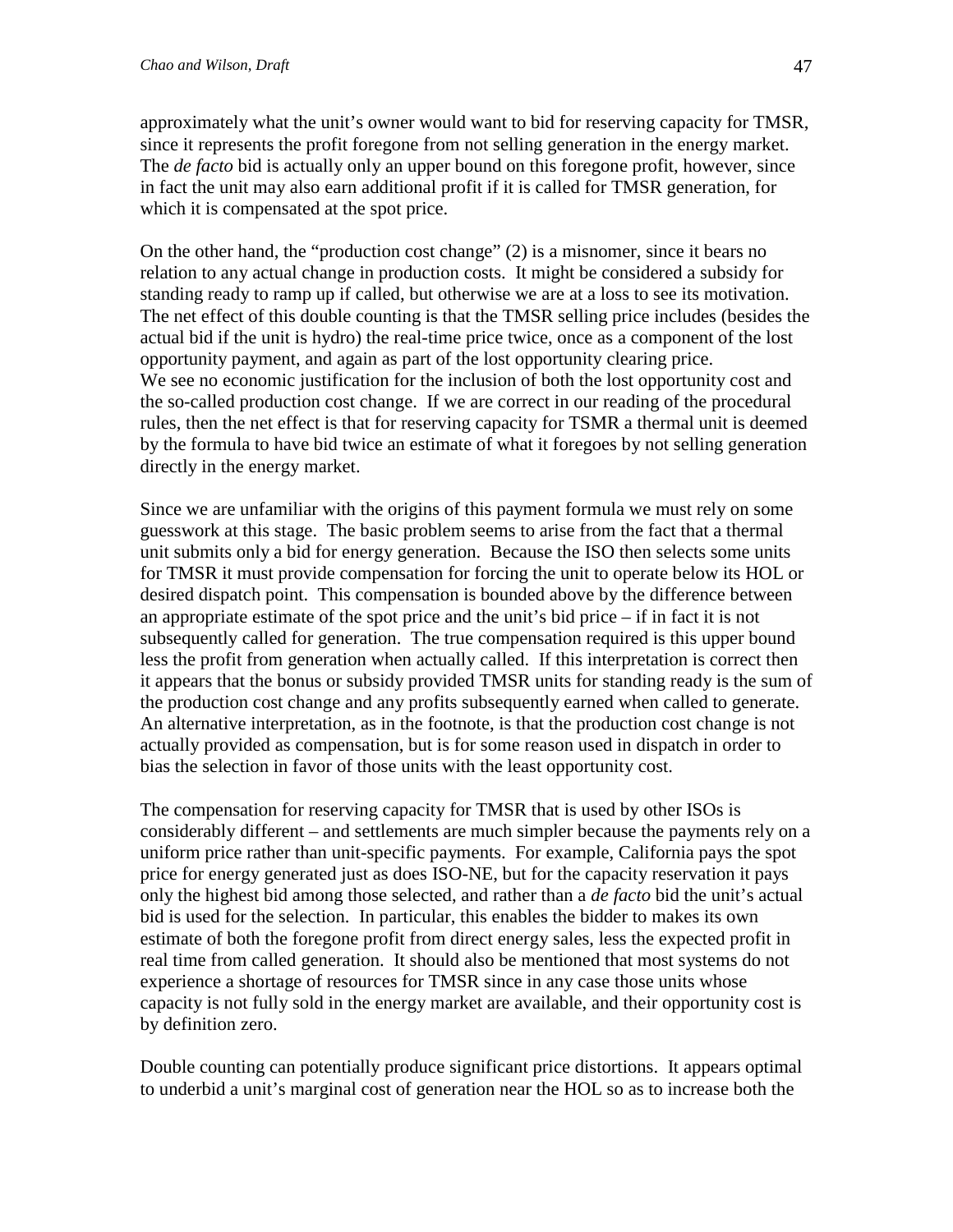opportunity cost and the production change cost components. This risks being excluded from the TSMR selection, and lowers the estimated spot price, but these risks can be more than compensated by the double counting.

[ Why hydro can bid but thermal cannot is unexplained, but one can surmise that hydro is being allowed the option to opt out of the selection for TMSR dispatch (by pricing itself out of the market) because of operating or intertemporal constraints, or total-energy constraints, or …., but it is peculiar because most systems think of storage hydro as ideal for TMSR. Note too that thermal units sufficiently below HOL receive **no** opportunity cost payment, if we understand correctly. ]

## **The Process of Market Clearing and the Mode of Competition**

The mode of competition is strongly affected by structural features of the market design. In this section we provide some examples in energy markets, and briefly, in markets for ancillary services and transmission.

Underlying these specific examples is the general view that incentive effects are not eliminated by one market design or another; rather, the form in which they are expressed depends on the specific features of the market structure. The advantage of a superior design derives from the extent to which it enables traders to express accurately the economic considerations important to them. Gaming strategies are inherent in any design that requires traders to manipulate their bids in order to take account of factors that the bid format does not allow them to express directly.

The bid format is a key factor. For example, if the market is organized to provide hourly schedules and prices, then this tends to serve the interests of demanders for whom the time of power delivery is important, and suppliers with flexibility (e.g., ponded hydro), whereas it tends to ignore the considerations of suppliers from thermal sources, who are mainly concerned with obtaining operating schedules over consecutive hours sufficient to recover the fixed costs of startup and who are unconcerned about timing *per se*. Schemes have been devised that allow demanders to bid on a time-of-day basis while suppliers bid for operating runs of various durations; prices can then be stated equivalently in terms of hourly prices for demanders and duration prices for suppliers. Similarly, for ancillary services it is usually important to distinguish between availability payments for reserving capacity and payments for delivered energy when called by the system operator. Schemes have also been devised to allow bids in terms of priorities or adjustments, such as demands that are curtailable above a specified real-time price. We bypass these more elaborate schemes here in order to focus on the basic problem of clearing an hourly market for firm energy, either forward or spot.

In energy markets there is a basic distinction between static and iterative market processes. In a static design for a pooled market each trader provides a single bid, usually in the form of a demand or supply function, with or without a separate capacity bid or a minimum revenue requirement, and perhaps in the form of a portfolio bid for multiple generation sources that is only later converted into unit schedules. The static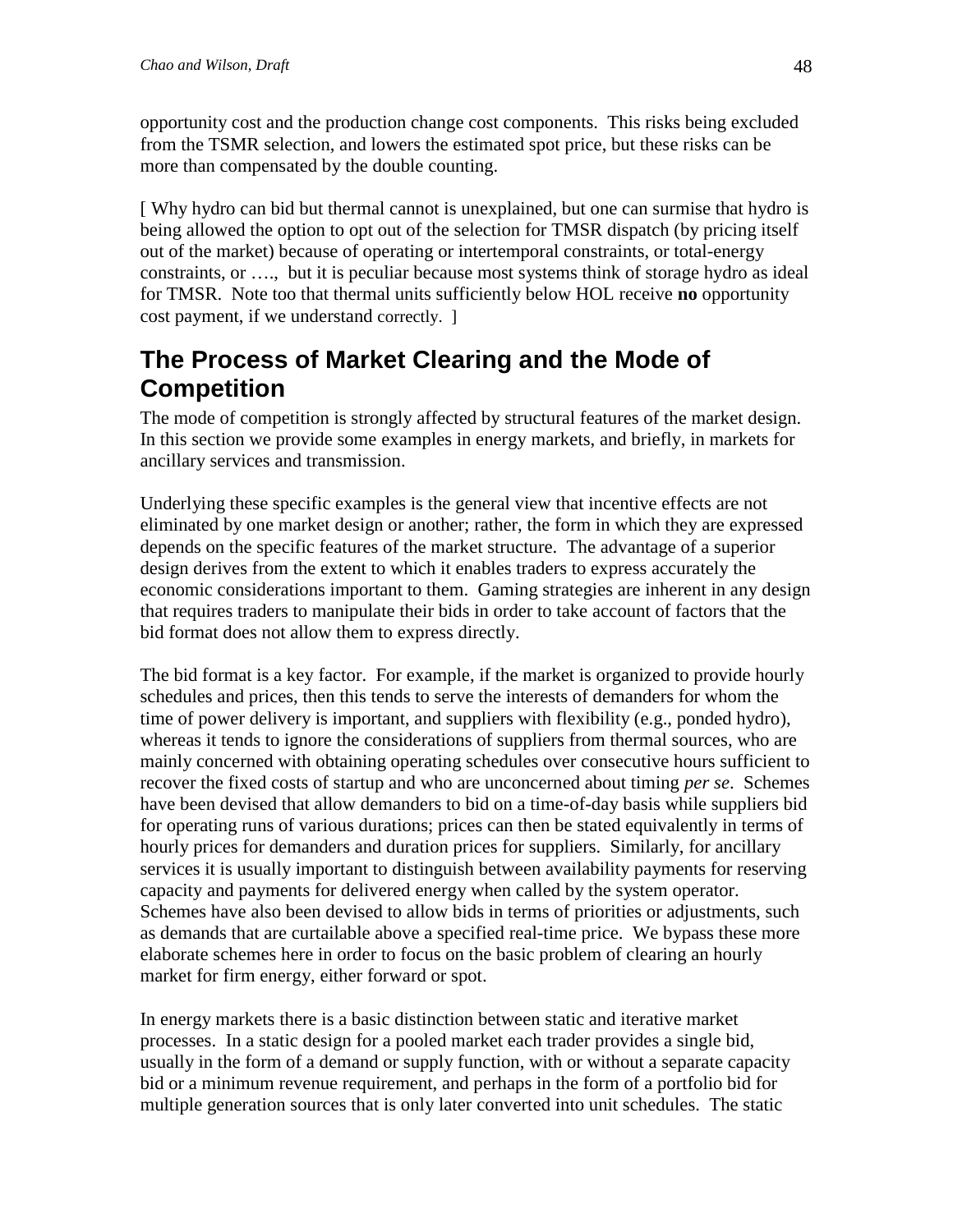character lies in the fact that the initial market clearing is also the final one. The theory underlying a static design is the Walrasian theory of markets, in which the market finds a price that equates stated demands and supplies. The mode of competition lies in each trader's selection of the bid function it submits – which requires substantial guesswork since others' bids are unknown when the submission is made.

If the bids are purely for hourly energy then a static design can cause problems for suppliers with fixed costs and ramping constraints because the revenue may be insufficient to cover total costs. Designs of this sort therefore provide approximate remedies: the U.K. provides capacity payments and Spain allows suppliers to specify a minimum revenue requirement. Without elaborating details here, our view is that these auxiliary provisions engender as many gaming problems as they solve, and in the case of capacity payments based on an assumed value of lost load, are inherently arbitrary. An iterative market process works quite differently, and reflects the Marshallian theory of markets. As in an auction with repeated bidding, it is those traders whose bids are at the margin who contend to get their bids accepted, and in each round they can base their bids on the tentative results from previous rounds. For example, suppose that as usual a supplier's bid is submitted as a series of steps at successively higher prices. In this case a an "extra-marginal" supplier, one with a step above the market clearing price, realizes that by reducing its price for that step it can be more competitive in the next round – thereby ejecting an infra-marginal bidder who in the next round becomes extra-marginal and therefore must itself improve its offered price. Thus, Marshallian competition works by inducing competition among those bidders whose steps are actually near the margin, in contrast with Walrasian competition in which the price offered for each step must be based on a conjecture about the competitive situation in the event that step is at the margin.

Iterative processes require procedural "activity" rules to ensure serious bidding throughout (and thus reliable price discovery) and to ensure speedy convergence, but they have the advantage of avoiding *ad hoc* measures to assure bidders' fixed costs are covered.<sup>44</sup> In a day-ahead auction the key feature is that an iterative process enables "self-scheduling" in the sense that each supplier can adapt its offers in successive rounds to the observed pattern of hourly prices. With good information about the prices it can obtain in each hour, a supplier with steam plants can itself decide on which units to schedule, their start times, and their run lengths. Similarly, a supplier with storage hydro sources can better tailor its releases to take advantage of the observed prices in peak periods. In the California PX this enables pure-energy portfolio bidding: only after the energy market clears do the portfolio bidders need to report to the system operator their unit schedules that provide the energy they sold. Instead of the detailed operating data required by the U.K.'s static pool to run its centralized optimization program, California's decentralized design assigns authority to the suppliers to schedule their own units to meet the commitments contracted in the energy market.

<sup>&</sup>lt;sup>44</sup> The activity rules for the California PX are adapted from the FCC's auctions of spectrum licenses, which have been notably successful and are now used worldwide. The PX rules were tested in laboratory experiments at Caltech with good results, but they will not be implemented in the PX until late 1998, so there is presently no factual evidence on their performance in practice.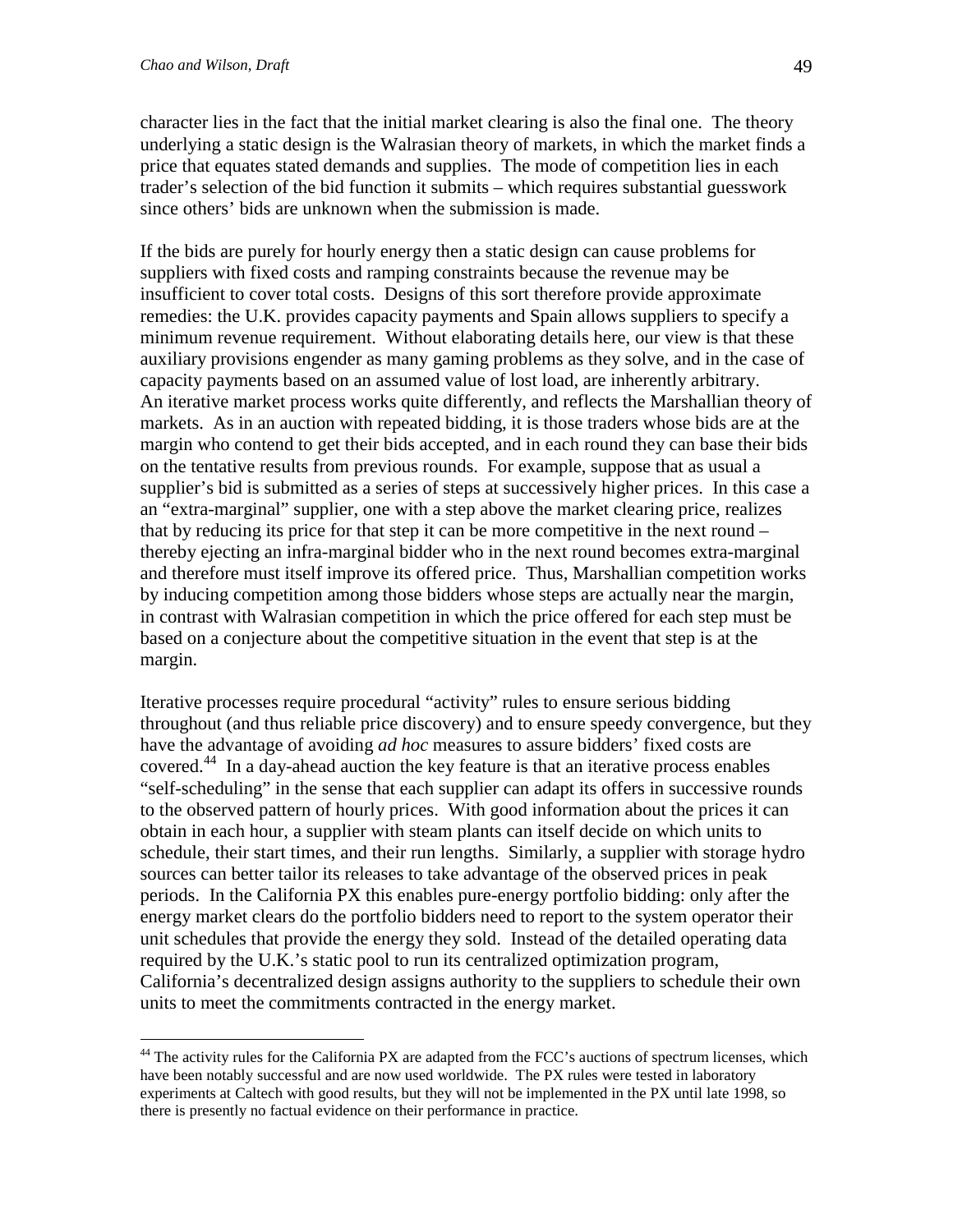These considerations are not unique to the operation of markets organized as exchanges with an hourly market clearing price that applies uniformly to all trades. Most markets for bilateral trades allow a dynamic process in which bid and ask prices are posted continually, and any posted offer can be accepted at its offered price at any time. As in an exchange using an iterative market clearing process, traders can monitor the posted prices and the prices of completed transactions to obtain good information about the prevailing pattern of prices. And because the contracts are bilateral, each party can set its own schedule to fulfill the bargain. There are also designs for bilateral markets in which all contracts are tentative until the market clears, and then the same hourly prices apply to all completed transactions.<sup>45</sup>

The mode of competition for transmission is also affected by structural features of the market. At one extreme are systems that assign scheduling priority to those who hold firm transmission rights or reservations (FTRs). In these systems traders compete to acquire FTRs in the initial auction or in the secondary market, leaving the system operator with only residual responsibility for real-time balancing and security of the system. At the other extreme is the California system in which the system operator accomplishes day-ahead inter-zonal balancing by exercising options offered as adjustment bids by demanders and suppliers. Congestion on inter-zonal lines is alleviated by accepting sufficient bids for incremental generation and decremental demand in import zones, and decremental generation in export zones. Thus, in this system the transmission market is an extension of the energy market to remedy congestion by altering the location of generation.<sup>46</sup> Intermediate designs are those in which the system operator manages transmission by setting nodal (or zonal) injection charges based on an OPF program, but traders can obtain financial insurance by acquiring TCCs or CFDs that provide hedges against the charges imposed by the system operator. In those versions in which holders of TCCs are also accorded priority in scheduling transmission, they obtain the equivalent of firm transmission rights since they are immune to the risk that transmission charges are high. In this case, traders compete for TCCs in the initial auction and in secondary markets, but only for financial insurance rather than physical rights to schedule. Of these three, the first presents some obvious problems of inefficiency and market power if FTRs can be hoarded by dominant firms, and the second might be vulnerable to insufficient adjustment bids to enable the system operator to fully alleviate congestion.<sup>47</sup>

Ancillary services are especially sensitive to the bid format. Using spinning reserve as the example, it is clear that suppliers must be paid for capacity availability as well as energy generation. On this basis one might surmise that suppliers should bid both

<sup>&</sup>lt;sup>45</sup> This design has been studied experimentally in the University of Arizona laboratory, but We have not seen a practical implementation.

<sup>&</sup>lt;sup>46</sup> The separation between the day-ahead energy and transmission markets in California is due to the allowance for multiple competing markets for energy, which are then reconciled in the transmission market if congestion is revealed by the schedules they submit.

 $47$  This is not necessarily serious on a day-ahead basis, since the main effect is spillover into real-time balancing. When the California system begins operation in the Spring of 1998 it will be clearer whether ample adjustment bids are offered.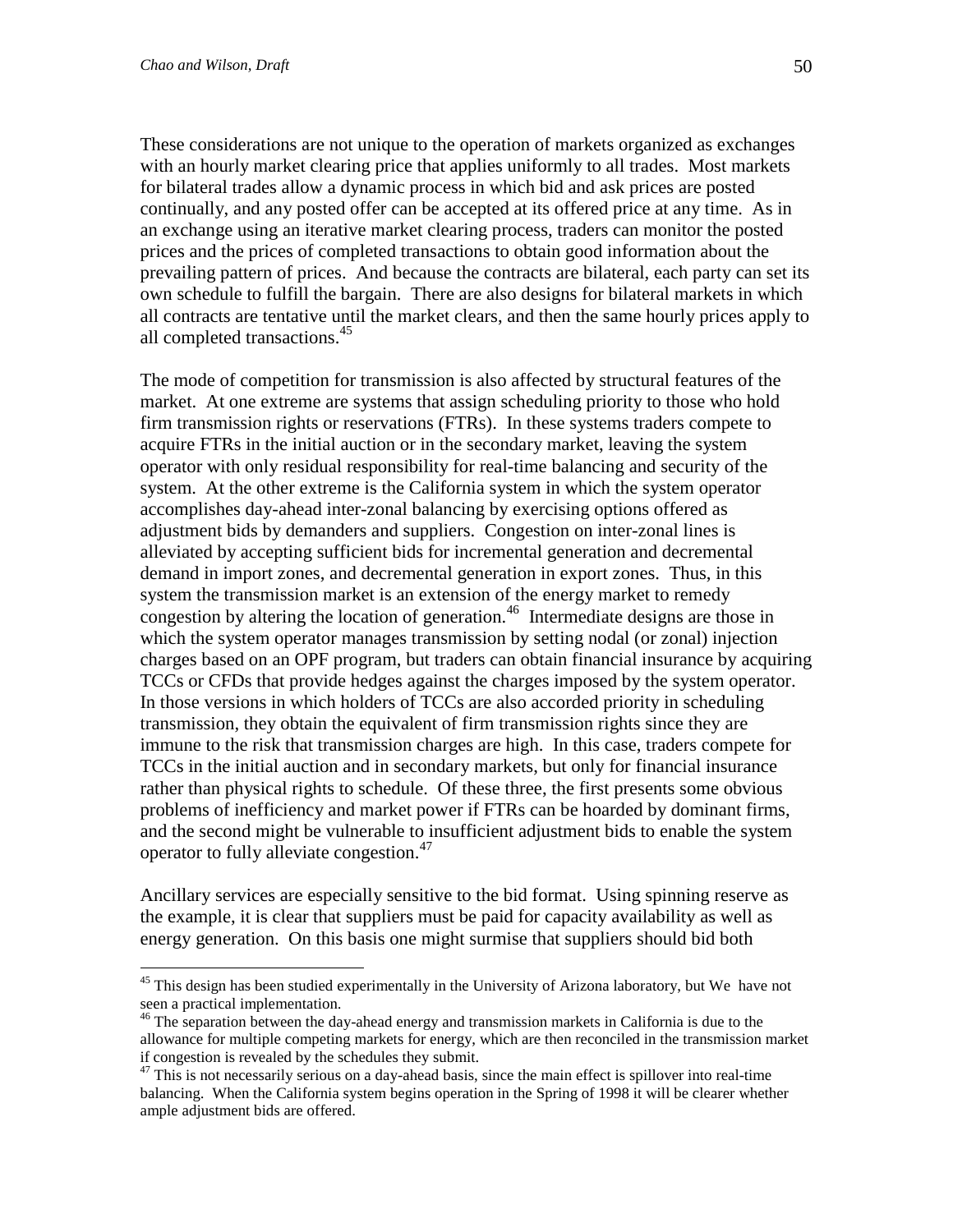components, but this causes problems. The initial problem is that the system operator must evaluate such two-part bids by giving some weight (interpreted as the probability that spinning units will be called to produce) to the energy bid. But as in most multi-part bidding schemes, this is fraught with gaming problems; e.g., a bidder who thinks that a call is less probable than the weight used by the SO prefers to exaggerate the capacity bid and shrink the energy bid, and the opposite if a call is more probable. Thus the merit order of energy bids reveals less about actual costs of generation than expectations about the likelihood that spinning reserves will be activated. These incentive problems are alleviated when different procedures are used for bid evaluation and settlements. In the simplest scheme bids are accepted solely on the basis of the offered capacity price, and then settlements for energy generation are based on the system real-time energy price rather than the offered energy price.<sup>48</sup> That is, the offered energy price is interpreted only as a reserve price below which the supplier prefers not to be called. Thus, it provides a merit order for calling generation without distorting incentives. This scheme separates the competitive process into two parts corresponding to the two parts of the bid, one for capacity availability, and another for priority in being called to generate.

The argument is occasionally made that an energy exchange might as well augment each demand bid by the required proportion of ancillary services, or at least spinning reserve – just as is typically done for transmission losses.<sup>49</sup> This argument recognizes that on the demand side spinning reserve is a necessary complement to planned energy deliveries. It is mistaken, however, because on the supply side energy and spin are substitutes, not complements. Moreover, technologies differ considerably in their characteristics for spinning reserve; e.g., storage hydro sources and fast-start turbines are not subject to the ramping constraints and no-load costs of steam plants, but on the other hand, thermal plants can provide spinning reserve by operating below capacity. It is better therefore to establish a separate market for spinning reserves (and curtailable loads) along with other ancillary services so that these differing characteristics can be reflected in bids. A peculiarity of some optimized pools is payment to suppliers for capacity in addition to energy, based on so-called multi-part bids that include components for both fixed costs and incremental energy costs, with compensating charges to demanders for "uplift". These are not payments for capacity reserved for ancillary services but rather for planned generation. This holdover from the era of regulation is unique to the electricity industry, which is the only one that does not expect suppliers to cover fixed costs, such as capital and maintenance, from the market price of its output. Although a long-run equilibrium in the industry implies prices in peak periods adequate to cover the costs of capacity idle in other periods, the motive for these payments is apparently the short-run concern that market-clearing prices for energy will be determined by incremental generation costs that will be insufficient to recover the costs of capital and O&M. Such an outcome is mainly a consequence of reliance in optimized pools on shadow prices that reflect only purported incremental costs, based on a parallel optimization of unit commitments that takes

<sup>&</sup>lt;sup>48</sup> One qualification to this statement is that bids that would not be least cost for any real-time price are screened out before ordering the capacity bids in merit order.

<sup>&</sup>lt;sup>49</sup> Most systems assign to suppliers an approximate cost of losses, without attempting an exact calculation. In California, for instance, a "generation meter multiplier" is assigned to each node and updated continually to account partially for losses, and the residual is absorbed by the SO.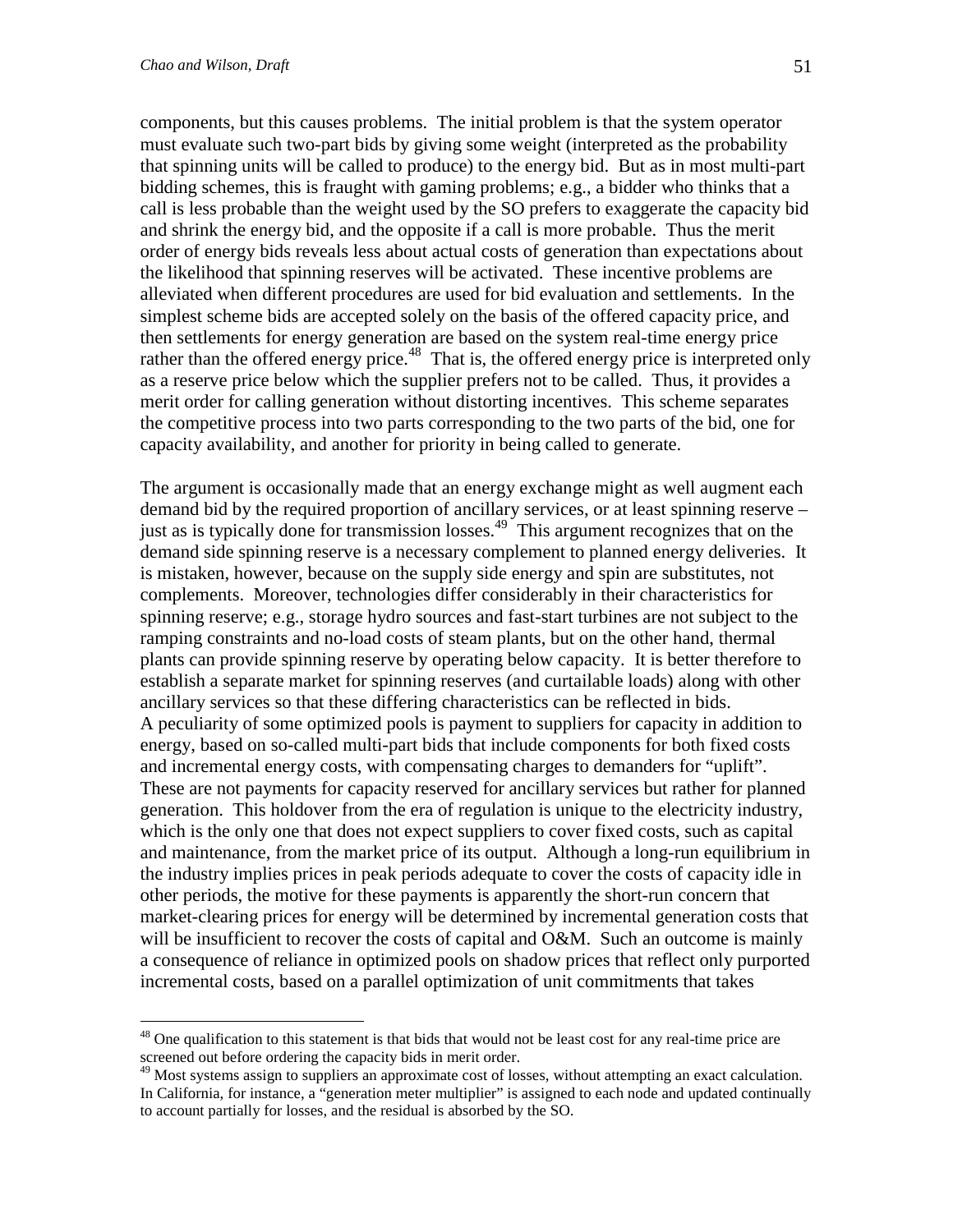account of start-up costs, ramping constraints, and minimum generation levels, as well as the uncertainty of demand and the imputed value of lost load.<sup>50</sup> Without elaborating fully here, we are skeptical of any such payment scheme that is not tied to explicit reservation of capacity, such as for ancillary services, because we see it as an open invitation for manipulation. Designs such as those in California, Scandinavia, and Australia dispense with these payments by clearing the market for energy entirely on the basis of prices offered for delivered energy, leaving scheduling decisions to suppliers. It might indeed be that prices in California will reflect only incremental costs that are insufficient to recover the O&M costs of installed units, but if so then that signals excess capacity that in the long run should be mothballed or decommissioned.

## **Contract Commitments and Settlements**

A significant dimension of market design is the character and timing of the commitments made by participants during the market process. The most important aspects of commitment are the prices on which settlements are based. Commitments are often presumed to be physical, but in fact they are usually financial since a breach is remedied by charging the defaulting party the spot price of purchases or sales to make up the difference.

In a pure bid-ask market with bilateral contracts concluded continually this aspect is usually hidden by the prevailing presumption that each contract is an immediate commitment and settlement is based on the price agreed in the transaction. However, there also designs for bilateral markets in which all agreements are tentative until a final market clearing price is established that then applies uniformly to all contracts. Also, many commodities markets operate on the principle that long-term contracts are physical commitments, with settlements pegged to prices in spot markets (which often represent only a small percentage of transactions). One power market, in Finland, operates as a financial market in which prevailing prices for futures contracts provide the "signals" used by traders arranging bilateral contracts.

In markets organized as pools we can distinguish at least three forms. In an optimized tight pool in which traders submit purported costs and availabilities, a trader commits to accepting both the prices and the unit schedules obtained from the optimizing algorithm, possibly with penalties for noncompliance. Exchanges with self-scheduling can operate either as coordinating devices or as genuine price-setting mechanisms for forward contracts. Those that settle day-ahead contracts on the basis of later real-time spot prices (e.g., Alberta, Victoria) serve mainly to allocate supplies to demands on the basis of tentative clearing prices that are not binding for settlements. In an exchange there is a strong presumption in favor of using the final market clearing price even if several iterations are used to reach that conclusion. In the California PX, for instance, tentative clearing prices are established in each round, but only the final round's prices are binding.

 $50$  It is also a consequence of relying entirely on supply-side management, taking demand as fixed and inelastic. At the very least comparable payments should be provided to demanders who accept curtailable or lower-priority service. Demand-side measures can reduce the probability and imputed value of lost load, and thereby the reliance on peaking capacity that is idle much of the year.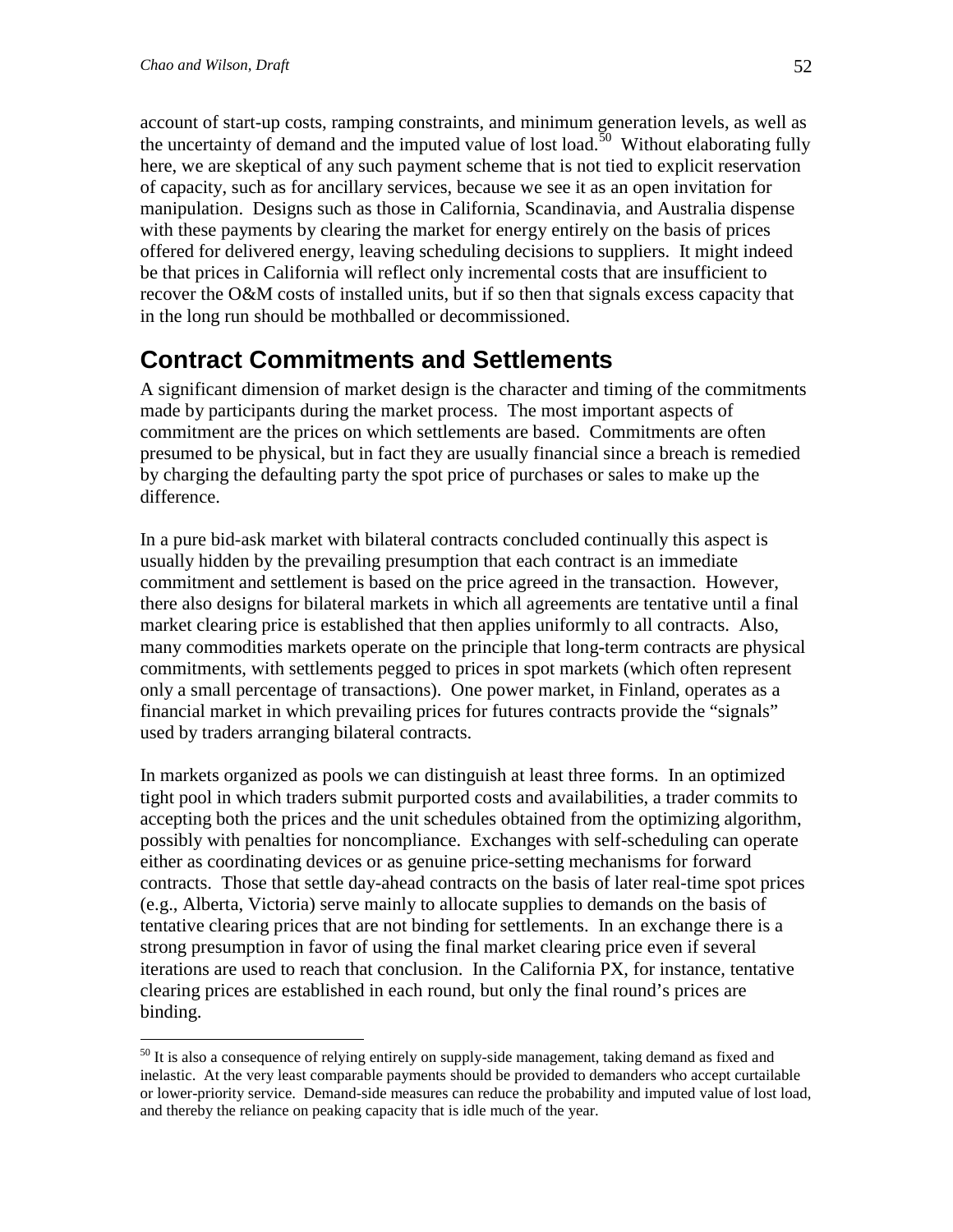On standard economic grounds one might conclude that the only relevant price for allocative efficiency is the real-time spot price, and on that basis surmise that settlements should be based on this price – implying that earlier forward contracts are not binding as regards the nominal transaction price. However, this view ignores the substantial incentive effects. To motivate the subsequent discussion, we contrast the Alberta and California designs.

The design of the California PX may seem awkward at first, and indeed it is awkward in terms of the software required for settlements, since each MWh of energy might be assigned any one of several prices. In the PX's energy market, one clearing price is financially binding for trades completed in the day-ahead forward market, another clearing price is binding in the hour-ahead forward market, and the spot price in the realtime applies to ancillary services and supplemental energy purchased by the SO. On the other hand, the advantage of this design is that traders have an incentive to bid seriously in each of the forward markets, since the trades concluded there are financially binding at the clearing price in that market.

Alberta uses the opposite design in which all settlements are made at the final spot price, calculated ex post. That this design produces incentive problems can be seen in the rules required to implement it. Traders were originally prohibited from altering their dayahead commitments, but then pressures from suppliers led to a compromise in which each trader was allowed a single re-declaration, and lately the argument has been over whether the final time for all declarations should be moved to just two hours before dispatch. These developments reflect all suppliers' preference to delay commitments until close to the time at which prices for settlement are established, so that uncertainty is reduced, and each supplier's advantage from committing last so that it can take maximal advantage of the likely pattern of prices thereby revealed. The Alberta design has also invited a kind of gaming. Importers and exporters are allowed to submit multiple "virtual" declarations. They have used this opportunity to declare several alternatives on a day-ahead basis and then to withdraw all but one shortly before dispatch in order to obtain the best terms. Of course the other traders in Alberta now want the same privilege.

Our opinion is that the difficulties implementing the Alberta design are intrinsic to any design in which transactions are not financially binding at the clearing price in the market in which they are made. One can argue that a sequence of binding forward prices might sacrifice some efficiency compared to one in which settlements are based on spot prices, but our view is that this sacrifice is necessary to ensure that bids are serious in the forward markets. If viable forward markets are unnecessary, as perhaps in a purely hydro system, then spot-price settlements are sufficient, but it seems to me that justifications for forward markets also justify binding transactions at the clearing prices in these markets. One must, of course, ensure that the sequence of forward markets is sufficiently contestable to enable arbitrage that keeps forward prices in line (in expectation) with subsequent spot prices.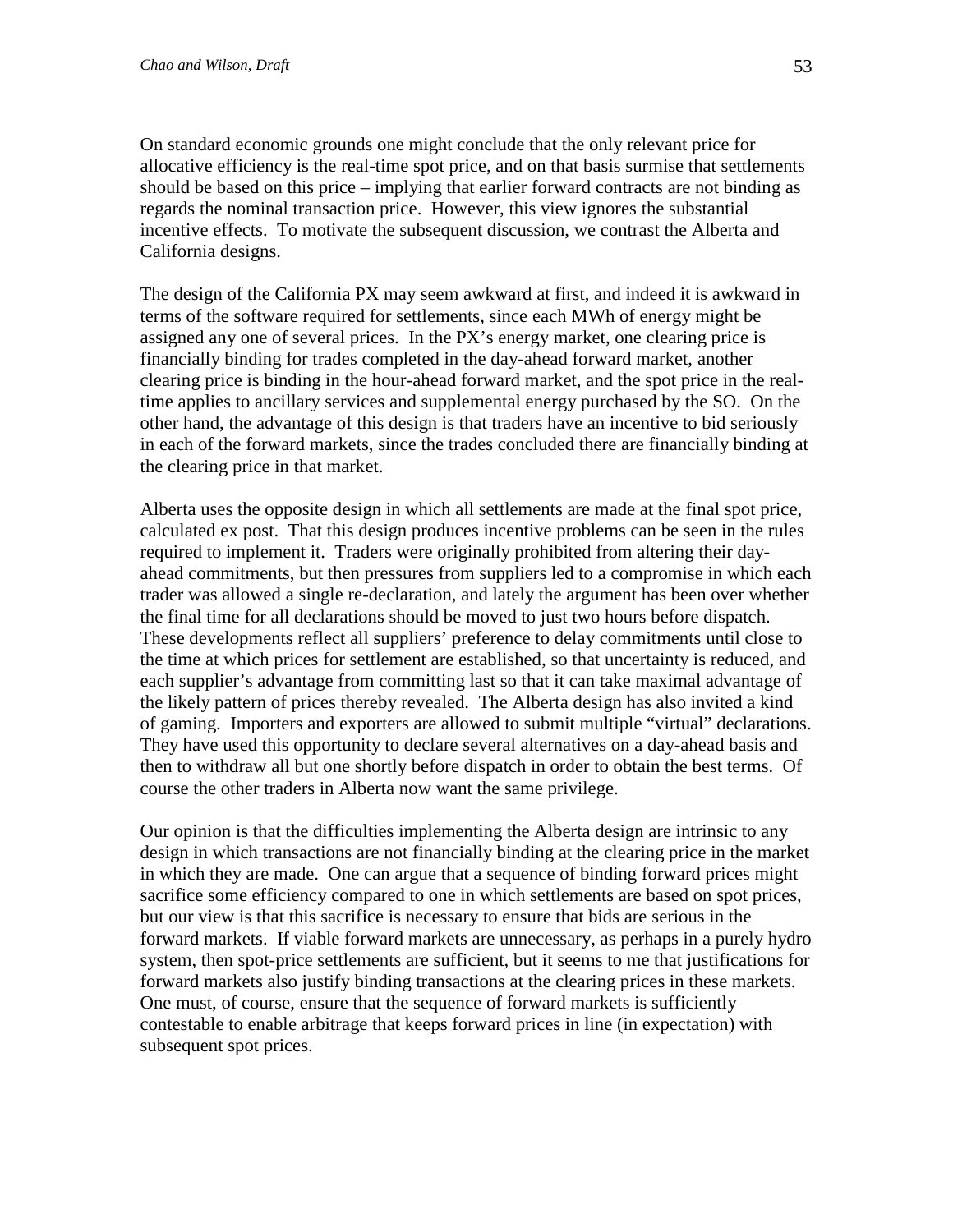One should also keep in mind the range of alternatives for the form of the commitment. An important distinction is between physical and financial commitment. Bilateral markets are more dependent on physical commitments if there is not a viable spot market in which to remedy deficiencies – or at least a dealer or broker who provides the remedy. Optimized pools depend to some extent on a presumed physical commitment to the dispatch schedule, since otherwise the optimization would be a useless exercise. In other pools, however, we have yet to see a cogent argument for physical commitments, as compared to financial commitments, in forward markets. Provided those who default on prior commitments are liable for making up the difference with purchases at the spot price, the incentives for compliance are sufficient. Further, due to the considerable stochastic variation in supply and demand conditions in power markets, the flexibility allowed by purely financial commitments is superior. $51$ 

The second distinction concerns the counter-party to a contract. Bilateral trades are contracts between the transacting parties, or perhaps with a dealer, whereas in an exchange or pool the counter-party to every transaction is the exchange; that is, suppliers sell to the exchange and demanders buy from it. Typically, the exchange defines standard contractual terms, and it administers the apparatus of settlements. There is no harm in this *per se*, but it encourages the growth of alternative market-makers who offer a greater variety of contractual terms and auxiliary services more closely tailored to the needs of select customers. A mandatory pool is naturally beset by pressures to remedy one or another perceived deficiency or favoritism in the rules and contracts, since invariably the pool's standard terms are inadequate to serve equally the diverse interests of a heterogeneous group of traders.

## **Settlement Procedures**

A basic difference among market designs is the number of settlements for energy transactions. It might be thought that the procedure for settling accounts involves only elementary considerations of metering, accounting, billing, and payments. In fact, the procedures for financial settlement of transactions involve fundamental considerations of incentives and strategic behavior. This section elaborates the main differences between designs that use single and multiple settlements for energy. We ignore here the settlements for ancillary services, which include capacity or "opportunity cost" payments, and transmission, which includes usage charges or nodal injection charges.

The simplest design from an accounting and software perspective uses a single settlement. In Alberta, Australia, New England and other jurisdictions, this procedure relies on so-called *ex post* pricing of energy. In the initial ISO-New England (ISO-NE) design, for example, each transaction for energy is settled at a system price that depends on the delivery time, not the transaction time. Thus, both day-ahead and spot transactions are settled at the spot price. This price is the system marginal cost (\$/MWh) of supplying an incremental MWh calculated at five minute intervals. The calculation relies on linear programming optimization software to derive an optimal plan of dispatch over the next

 $\overline{a}$  $<sup>51</sup>$  The California PX allows portfolio bids for energy, which do not require specific unit commitments.</sup> This provision provides more flexibility to suppliers with many plants, so it might be construed as favoring larger firms, but it is also true that smaller single-plant suppliers can band together to submit portfolio bids.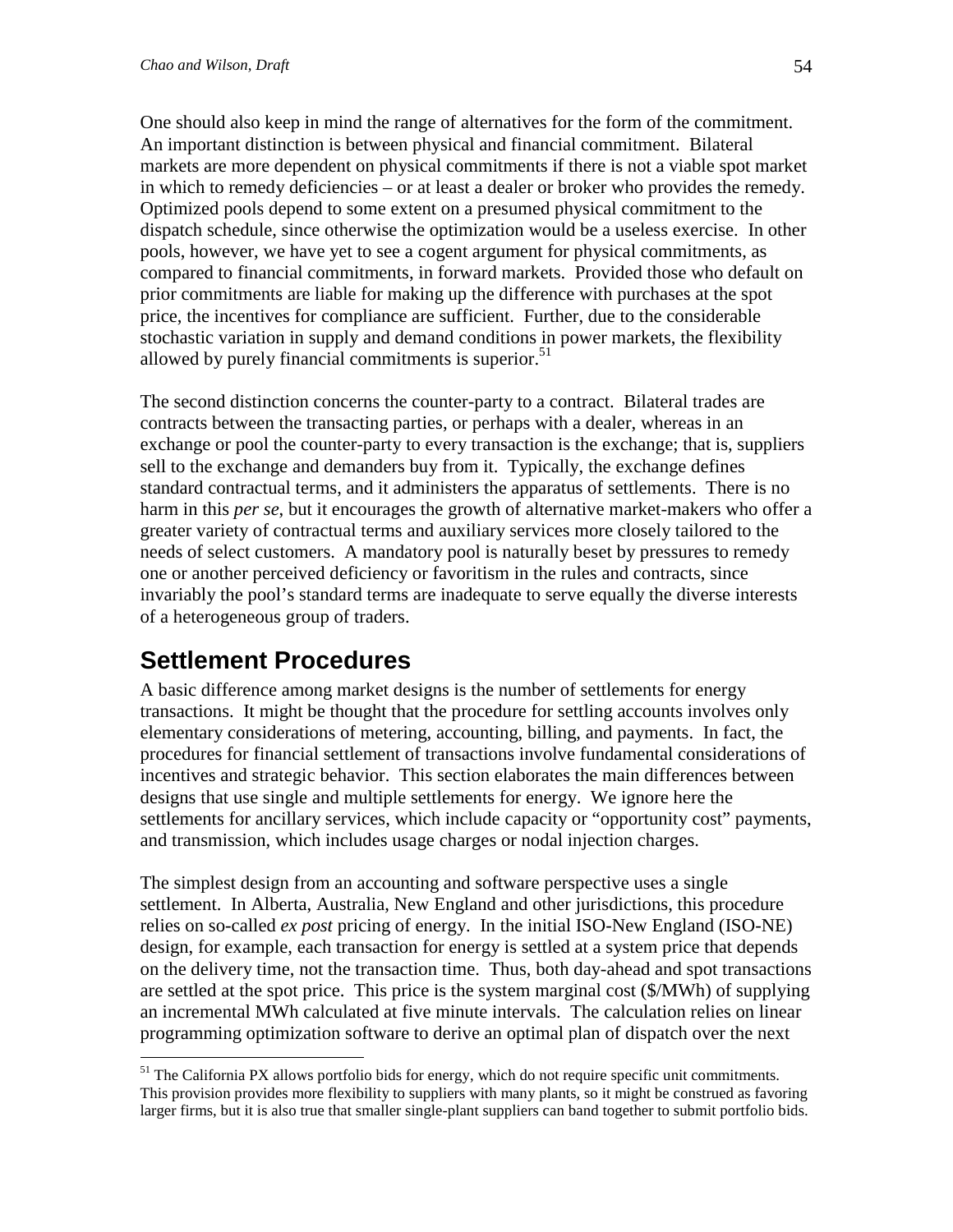24 hours, and the price is obtained as the shadow price on the current 5-minute energy balance constraint. The optimization also depends on demand projections and suppliers' submitted bids, system limits represented by constraints on transmission and ramping, and the current operating rates of the running generators. The accounting simplicity stems from the fact that a single price applies to each metered MWh.

At the other extreme are multi-settlement designs. In California the CA-PX settles dayahead transactions at the prices that clear the forward markets for each hour of the next day, then it settles hour-ahead transactions at the price clearing that market; and finally, the CA-ISO settles spot transactions at the spot price that clears the real-time balancing market for supplemental energy. This design requires more complicated software since several prices can apply to each metered MWh. There are two motivations for multiple settlements, one concerned with intertemporal operating constraints, the other with incentives and gaming, that are examined below.

### The Role of Intertemporal Operating Constraints

Generation is subject to several intertemporal constraints on operating schedules, such as total energy for stored hydro sources, flow links among reservoirs in cascades, and for thermal sources, minimal requirements for startup and cooling, and maximum ramping rates.<sup>52</sup> We use ramping rates to illustrate.

A single-settlement design like ISO-NE depends on an operational protocol that initially allocates generation resources on a day-ahead basis to meet predicted demands, and then re-allocates on a spot basis to meet actual demand and supply conditions. (ISO-NE allows suppliers to redeclare their inc/dec bids after the day-ahead scheduling, so supply conditions can also include cost elements.) The software that does the initial optimization views all generators as flexible within the limits of their reported ramping rates. On the other hand, the spot re-allocation takes the operating levels of the running generators as fixed data, and adjusts them as needed within the limits of their ramping rates, based on the merit order of their inc/dec bids. This protocol has three effects on prices.

- If there were no errors in predicting subsequent demand and supply conditions then the initial and spot optimizations will produce the same shadow price for energy in each interval, so it is immaterial whether one or two settlements are used. Inaccurate predictions can, however, produce differences between the prices computed initially and later. Designs with multiple settlements recognize this difference, and often suppliers prefer an initial settlement so that they commit their units day-ahead on the basis of the prices prevailing then.
- A second effect is that peak-period prices tend to be depressed when a single settlement is used. This effect occurs because expensive generators are ramped up in earlier periods in anticipation of the peak, thereby raising pre-peak prices, but when the peak arrives the spot re-allocation takes as given the operating levels of these generators and therefore does not recognize the costs incurred earlier to achieve these levels. These effects tend to cancel out over the daily cycle. Nevertheless, suppliers

 $\overline{a}$  $52$  We know of no system that takes account of the O&M costs of ramping, such as those due to stresses on turbines and boilers.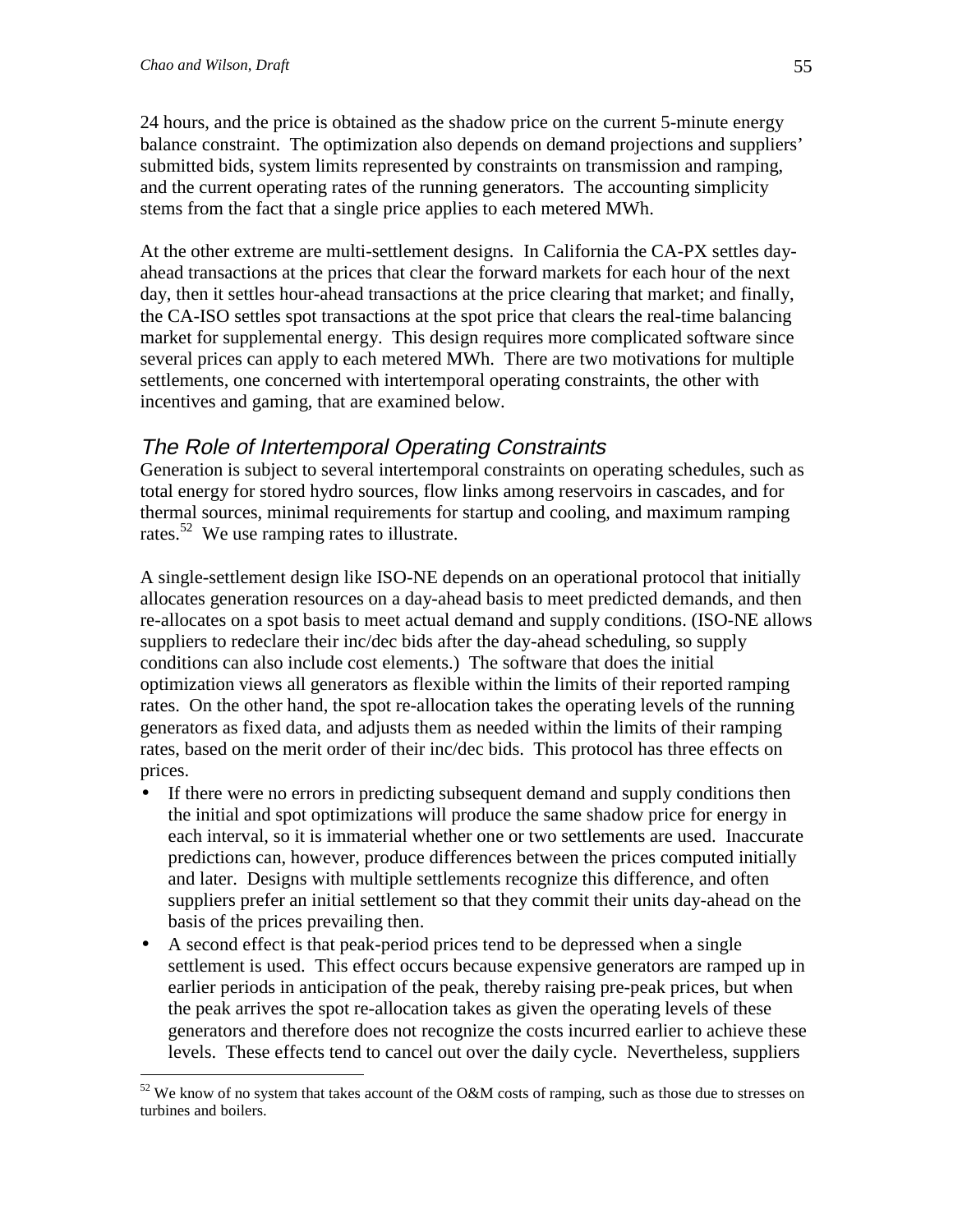with more flexible units can object on the grounds that at the peak they are not receiving the price that would reflect the total cost of meeting demand. Designs with an initial day-ahead settlement make payments on the basis of suppliers' overall plans for the next day's schedule, in which they internalize the full costs of ramping before and after peak loads. Deviations from these plans are then priced separately in the real-time market.

• The third effect is that suppliers for whom ramping is costly have an incentive to redeclare their inc/dec bids to put them out of range in the merit order for re-dispatch at altered generation levels. Correspondingly, those with flexible units that can ramp quickly and cheaply can obtain premium prices in the real-time market because the inflexible units have opted out.

The limitations of the ISO-NE protocol can be interpreted as consequences of an incomplete optimization. Instead of relying on continual re-optimization based on pointestimates of predicted demand over the rolling horizon of 24 hours, the software could use the technique of linear programming under uncertainty (Dantzig, 1976?). This technique models system operations for an entire daily cycle in terms that include both initial commitments and subsequent adjustments contingent on each possible realization of demand, subject to ramping constraints that link the dispatch periods of the day. In this formulation, multiple settlements are intrinsic, since one set of prices apply to initial commitments and another set to adjustments in each contingency.

This is basically the design used in California, although it relies on repeated market clearings rather than explicit optimization. The clearing prices used for settling dayahead transactions reflect commitments made then, whereas different clearing prices are used for the hour-ahead and real-time transactions that adjust these commitments on the basis of new information.

### The Role of Incentives and Gaming

Multiple-settlement designs have the obvious advantage that suppliers' bids in each market are presumably serious, since they represent genuine commitments. These commitments in the forward markets are basically financial rather than physical, because there remain opportunities to adjust physical schedules via auxiliary trades in later markets, either hour-ahead or spot.

Single-settlement designs encounter several problems. One is that spot transactions, which typically represent less than 3%, nevertheless determine the settlement prices for all earlier transactions. Thus, volatility in the spot market can produce large swings in the total revenues obtained by suppliers. A second is the incentive to drive up the spot price, even if withholding supply is sub-optimal in that market, to increase revenues from earlier transactions. Systems such as Alberta, the U.K., and ISO-NE suppress this tactic by requiring day-ahead schedules to be binding in real-time operations, but this restriction reduces the efficiency of the response to altered supply conditions. There are also insistent pressures to circumvent the restrictions. For instance, Alberta allows importers and exporters to submit multiple schedules, of which all but one can be withdrawn depending on the contingency that is realized; further, pressure from other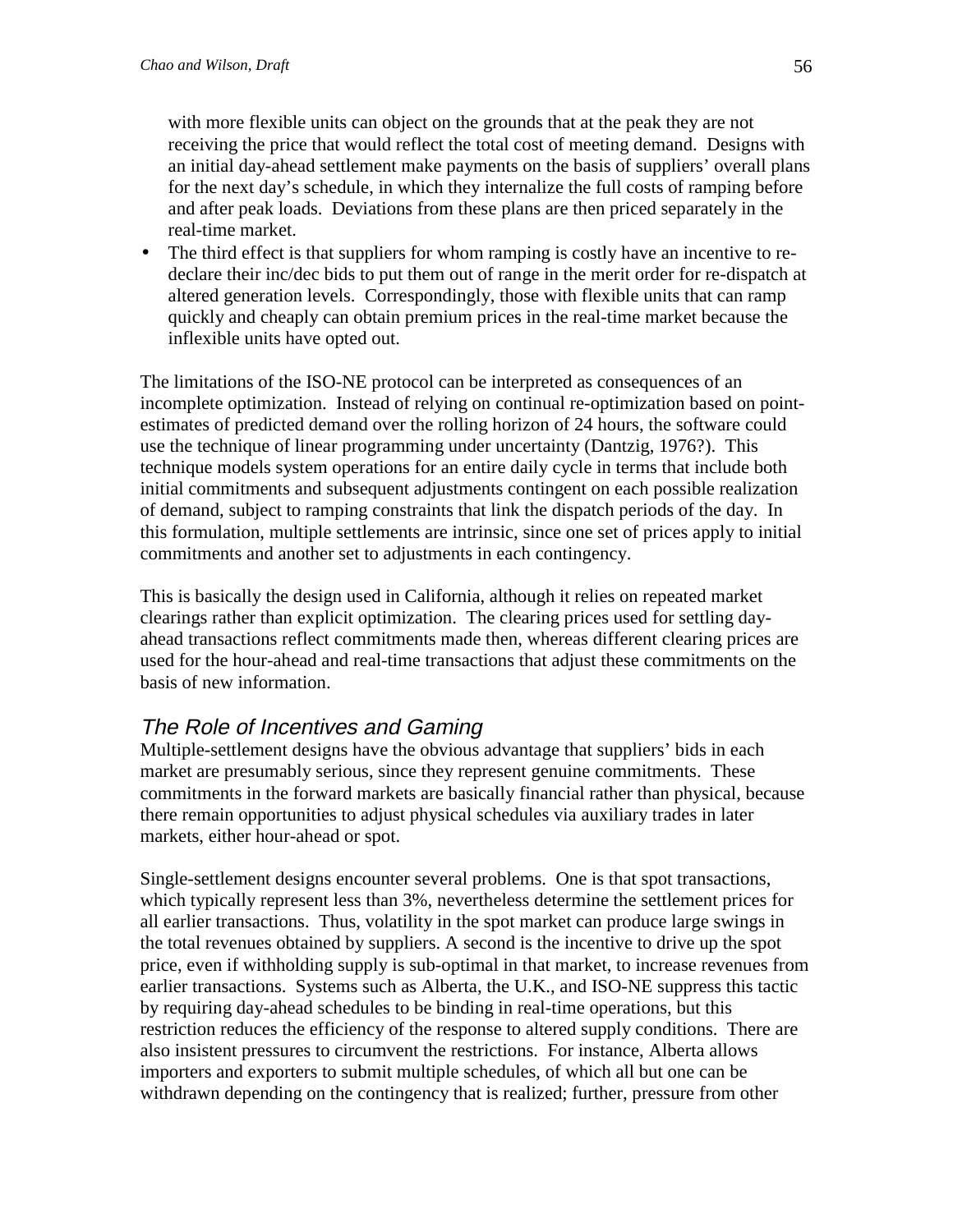suppliers has led to permission to re-declare their schedules a few hours before dispatch. Similarly, ISO-NE allows imports and exports on short notice. Because a large export transaction can drive up the spot price that is used for settling day-ahead commitments, this provision creates an incentive to export solely for the purpose of improving revenues from earlier transactions. The third and most fundamental problem is that the seriousness of the day-ahead bids is jeopardized. In the initial New England design, for instance, the day-ahead bids are relevant only to determine day-ahead unit commitments and schedules but have no direct impact on financial settlements. The weakness of the link between physical schedules and financial settlements is compounded by each supplier's option to redeclare its bids for incs and decs from its initial schedule – in extreme cases this could produce spot prices that bear little relation to the supposed day-ahead prices on which the initial schedules were based.

### Mitigating Factors

The preceding discussion indicates that designs with multiple settlements have some superior properties, but it is useful to realize that in practice there are factors that modify this conclusion.

One important consideration is that private markets for bilateral contracts substantially mitigate the seeming deficiencies of single-settlement designs. In many jurisdictions the energy market conducted by the system operator is itself a residual market that accounts for a minor percentage of transactions. For example, the percentage is 5% in Victoria, 16% in Norway, and 8-10% in Sweden. Similarly, ISO-NE and Ontario intend to deduct bilateral contracts from the supply-demand configuration that is optimized under its dispatch protocols, so if their experience is like others then the percentage of transactions settled at the spot price will be minor. One can interpret this outcome as a privatization of the initial settlement; that is, it is conducted in the market for bilateral contracts that occurs before the residual market operated by the system operator.

Multiple-settlement designs bring their own problems. The most severe considerations concern physical feasibility and inter-market efficiency. Physical feasibility is jeopardized because an initial day-ahead market, in which suppliers are expected to internalize ramping constraints in their bids, is not guaranteed to be feasible, since there are few checks on their schedules to validate that operating constraints are met. This problem need not be severe if suppliers can offer portfolio bids for multiple generators, which increases the flexibility with which sale transactions can be fulfilled – and small suppliers can rely on long-term bilateral contracts to cover most of their output. Also, of course, the subsequent hour-ahead and real-time markets provide additional opportunities to adjust schedules to ensure physical feasibility.

The problem of intermarket efficiency is inherent in any design with multiple markets. Its main manifestations are in linkages among the energy, transmission, and ancillary services markets. However, even the linkages along a sequence of day-ahead, hourahead, and real-time markets present problems. Intermarket efficiency typically requires that each forward price is an unbiased estimator of the spot price, a statistical property associated with "rational expectations." In the first instance this depends on good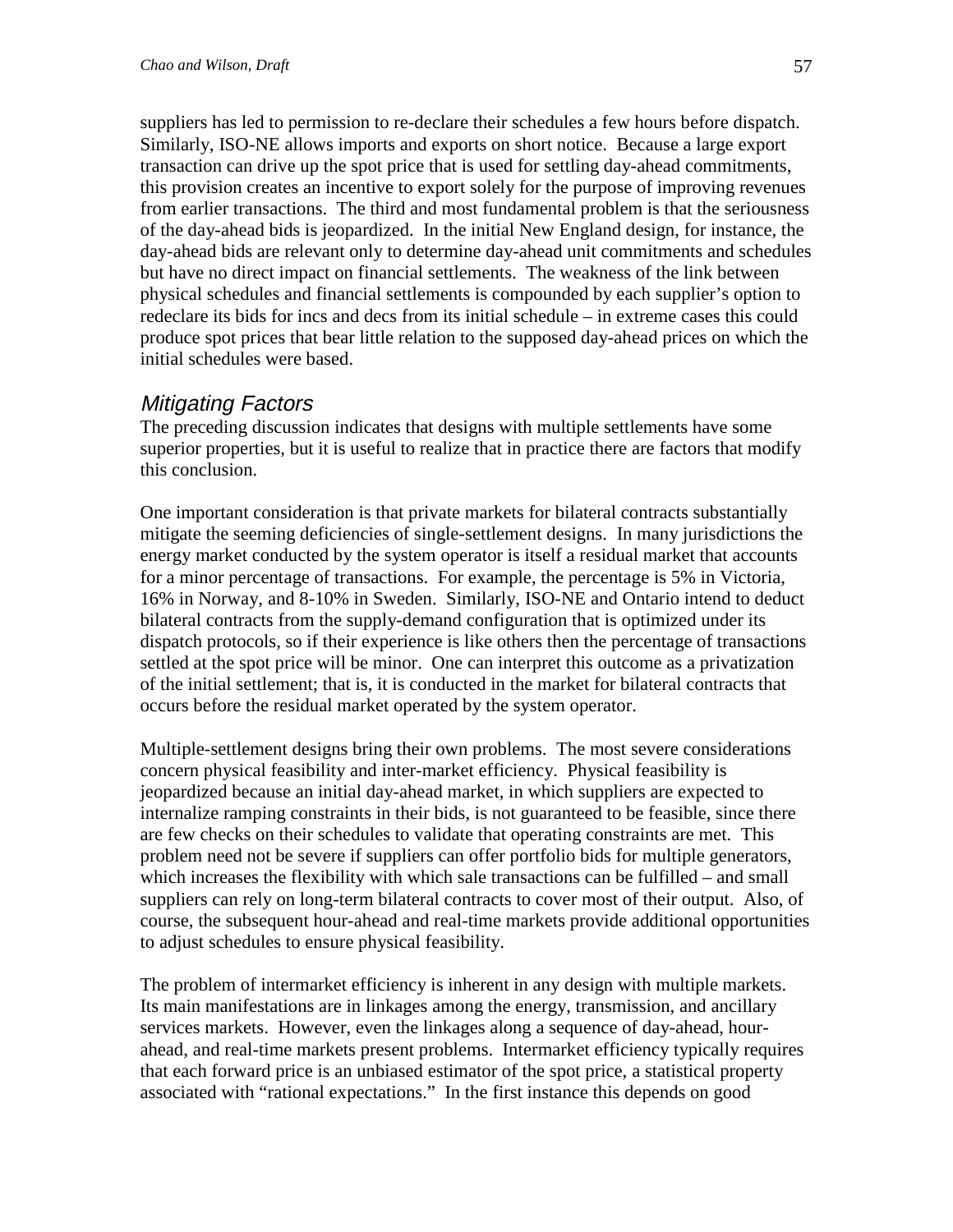information that provides unbiased predictions, but also it depends on sufficient arbitrage among the markets to eliminate persistent deviations. The key is contestability: it should be that a supplier who anticipates, say, a high spot price and therefore has an incentive to withhold capacity from the forward market in order to sell into the spot market, has ample opportunity and no impediment to doing so. This need not be the case if procedural rules and restrictions stand in the way. A simple example is the rule of ISO-NE that imports can be injected on short-notice only by a supplier included in the dayahead schedule.

#### Summary

The fact that the marginal cost of energy is ultimately determined by the last generator in the merit order that can be incremented to meet the last MWh of demand on a spot basis is often viewed as sufficient reason to settle all transactions at the spot price, and besides the accounting requirements are simpler. This view ignores the role of intertemporal constraints, such as limited ramping rates, and the impact on revenue volatility, but most importantly it ignores effects on incentives. Designs that settle the transactions in each forward market at the prices that clear these markets ensure that suppliers are rewarded directly for the commitments contracted there. These designs are more complicated but they offer compensating advantages.

## **Multiple Markets and Inter-Market Efficiency**

In its ideal form, an "optimized" pool manages everything, providing a single market for energy, transmission, ancillary services, etc. Using submitted data on availabilities, costs, and demands, and with complete data about transmission capacity, it establishes initial schedules and then supplements these based on developments in real-time. That is, it provides the services previously managed by vertically integrated utilities, or in some cases, established regional tight power pools. Here we address some of the issues that arise when this unified market is replaced by multiple markets of one form or another. We assume that transmission scheduling and real-time system control is conducted by a system operator (SO) who can drawn on ancillary services and supplemental energy offers to maintain system security, balancing, and load following. We divide the discussion between parallel markets and sequential markets.

### Parallel Markets

Parallel markets exist elsewhere. One is NordPool in Scandinavia, which is a "marginal" market in the sense that less than 20% of energy is traded through the exchange. This structure, consisting of a large bilateral market for long-term contracts operating in parallel with a central market for spot trades, is common in various commodity industries – prominent examples are the metals markets, where as little as 5% of trades pass through the metal exchanges even though nearly all contract prices are pegged to the spot prices. The California design has made parallel markets a prominent issue. The debate between proponents of private bilateral markets and a pool was resolved there by allowing both. That is, in California the pool, called the Power Exchange (PX), is mandatory only for the incumbent utilities and only for a few years. Other private market makers called scheduling coordinators (SCs) can, like the PX and some large traders with direct access, submit balanced schedules for implementation by the SO (the California ISO). These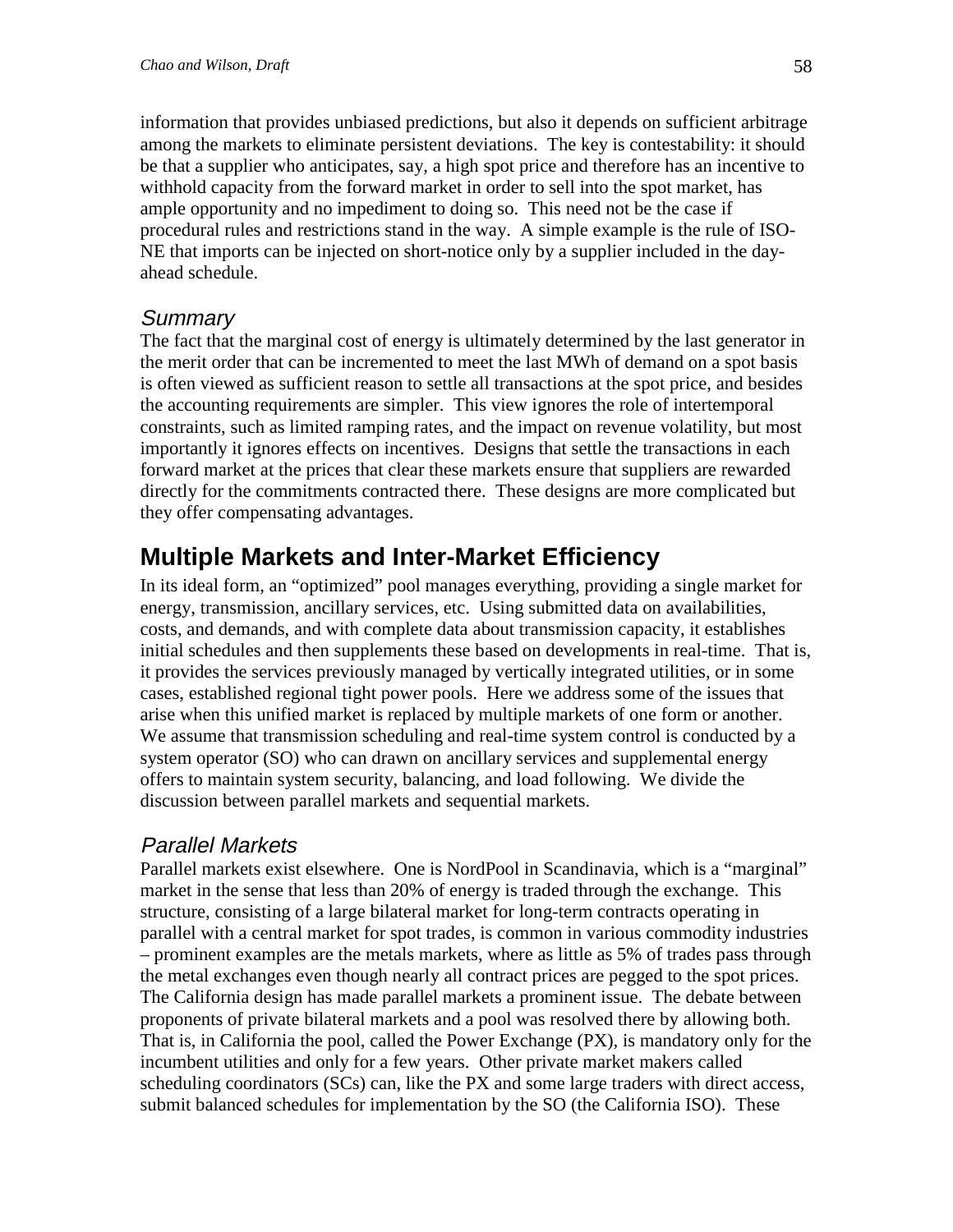private energy markets can operate in any format, as pools or bilateral contract markets or whatever they devise. The argument for the California design is that competition among alternative market designs is ultimately the best way to establish their relative merits. There are some practical reasons for establishing the PX as an official pool initially, and because the utilities are required to participate, it has a fair chance of establishing itself as the preferred market design. $53$ 

Efficiency could be jeopardized by different energy prices in the various markets. If the PX remains viable, this is unlikely in the long run, since non-utility traders can trade in any market with better prices, and in any case the non-PX market makers can themselves trade in the PX to erase persistent price differentials. Admittedly this argument is asymmetric, because as a pure market-clearing mechanism the PX cannot trade in other SCs' markets. The problem could be more substantial in the short run, since on any particular day the energy prices in the various markets might differ. The solution adopted in California is to allow inter-SC trades of adjustment bids, and in the real-time market, incs and decs that need not be paired within the same SC, and indeed for load following need not be paired at all.

The long term problem is the viability of the PX. Its role as an official market that assures open access, uniform pricing, and transparent operations would presumably not be filled by private markets. Its survival in competition with other SCs is jeopardized by its charter restriction to market clearing. For example, it cannot trade for its own account with other SCs (nor in their markets, although they can trade in the PX) to arbitrage the markets for energy and transmission. Another consideration stems from regulatory concerns. An official exchange or pool is easier to monitor and regulate. And if the market-making function for a critical commodity like electricity were dominated by private interests then new regulatory authority might be required to intervene in these markets to assure service in the public interest. This scenario has not occurred in the other basic commodity and service industries that have been deregulated, so it must rely on some aspect peculiar to the electricity industry. The presumed candidate is a market maker so successful that it can capture monopoly rents, but our impression is that the authority of electricity industry regulators is so pervasive as to make these concerns moot at present.

### Inter-Market Efficiency

 $\overline{a}$ 

A pool tries to eliminate inefficiencies by a centralized explicit optimization based on submitted cost and engineering data, some of which is monitored for accuracy. The program allocates quantities subject to system constraints, but it also obtains shadow prices used for settlements. In principle, a dual formulation could be implemented as a single market with explicit prices determined by simultaneous clearing of the markets for each of the main ingredients, such as energy, transmission, and ancillary services. Several designs have been proposed for conducting these markets simultaneously, and at least one has received some experimental testing. For example, in one version the system

 $53$  The practical reasons include monitoring of the market power of incumbent utilities, and using the PX price to settle long-term contracts with what in the U.S. are called qualified facilities (QFs) under the 1978 PURPA regulations.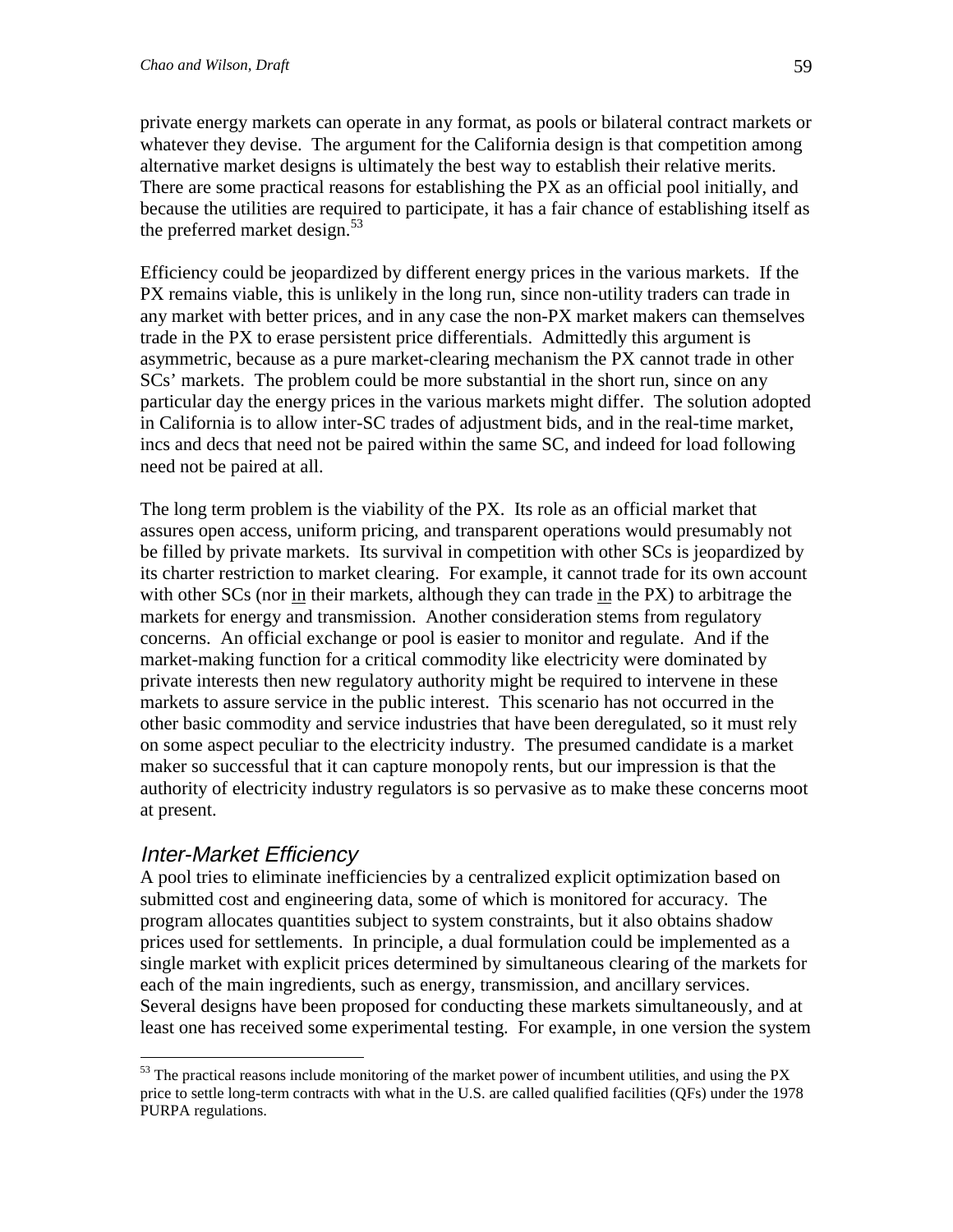operator (SO) continually monitors transactions in a bilateral market based on posted bid and ask prices for energy, and then using the energy flows implied by these transactions, the SO solves a simplified dual problem that imputes shadow prices for injections at each node.

In practice, however, these markets are usually conducted in a sequence reflecting the fact that transmission demand is derived from energy transactions, and the supply is fixed. Similarly, the demand for ancillary services is nearly proportional to the demand for energy, since most system operators maintain reserves on that basis, and the supply consists mostly of residual generation capacity after accounting for the main energy transactions. Thus, the typical structure is a cascade in which the initial market is for energy, followed by a transmission market in which energy flows are adjusted to keep within the transfer capacity, then a market for ancillary services such as spinning and non-spinning reserves (for which some transfer capacity was previously set aside). These forward markets on a day-ahead (and perhaps hour-ahead) basis are followed by a realtime market in which the SO draws on supplementary offers to maintain system balancing on a short time scale, and when these are insufficient or expensive, calls on the ancillary services held in reserve.

The sequential market structure is convenient administratively and potentially as efficient as a simultaneous market. Realization of this potential depends, however, on several factors. The most obvious requirement is that the clearing prices must be tightly linked:

- The forward price for energy should be an unbiased estimator of the subsequent spot price.
- Traders transacting in the energy market should have accurate expectations about the usage charge that will be imposed later for transmission.
- Sales in the energy market should be based on accurate expectations about the opportunity cost of committing capacity there as opposed to offering it as an incremental bid in the transmission market or as reserve capacity in the ancillary services market.

The key to all three of these requirements is the accuracy, or at least the unbiasedness, of expectations about subsequent prices. Power markets are generally considered good candidates in this respect because they are repeated daily, basic energy and transmission capacity is largely fixed in the short term, and aggregate hourly demand can usually be estimated a day ahead within a few percent points – although unplanned outages and extreme weather conditions can produce larger discrepancies occasionally. In addition, that part of stochastic price variation that is insurable can be hedged via financial contracts, such as TCCs and CFDs.

Nevertheless, these favorable characteristics must be complemented with design features that provide structural support for the formation of accurate expectations. The most important is that all markets in the sequence must be easily contestable so that any significant price differences can be erased by arbitrage. Thus, systematically high prices for ancillary services should induce higher supply bids in the energy market from suppliers who recognize that they could leave some capacity uncommitted there in order to offer it as spinning reserve. And, systematically high usage charges for transmission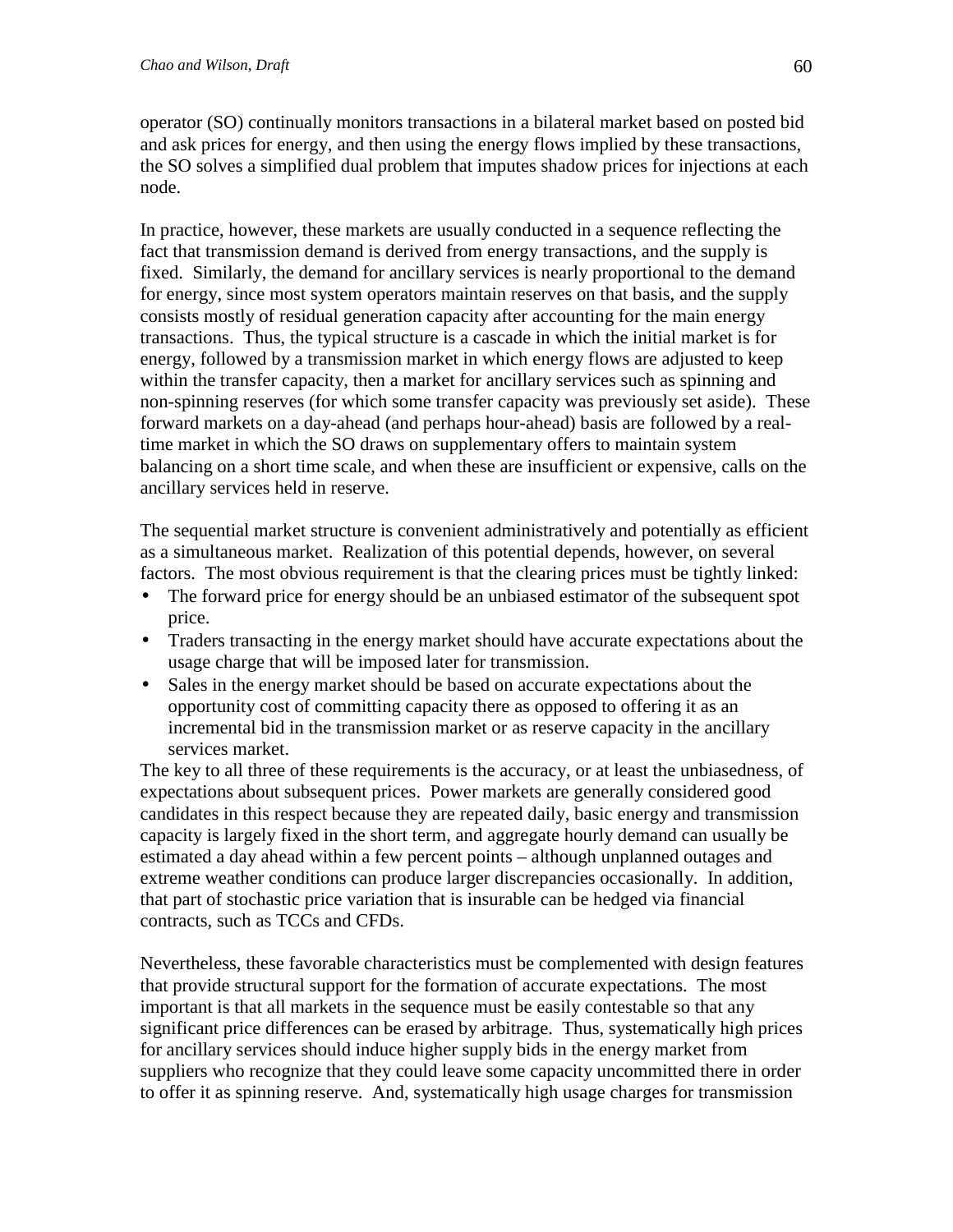should attract ample incremental and decremental bids that enable the SO to reduce congestion cheaply. The most important requisite for contestability is that participation in each market is voluntary, so that traders can move from one market to another to exploit apparent price advantages.

The problem lies in the term "systematically" above, since on any particular day it could be that higher or lower prices in subsequent markets were not anticipated in earlier markets, especially the energy market. Some of these unanticipated discrepancies can be reduced by provision of informative data and predictions by the SO and by market makers; e.g., the manager of the energy market can provide reports on inter-zonal imbalances after each iteration or bilateral transaction in the energy market so that traders can better estimate the magnitude of the inter-zonal balancing that must be solved in the subsequent transmission market.

A useful structural mechanism provides corrective markets that take account of the discrepancies. The following provide some indication of how this is done in the California design.

- One example is the provision for both day-ahead markets and a repetition (typically on a smaller scale) in hour-ahead markets (actually, two hours). Thus disparities detected after the close of the day-ahead markets encourage trading in the hour-ahead markets to exploit the price differences.
- Another is that after the initial calculation of day-ahead usage charges by the SO the non-PX scheduling coordinators are allowed to trade adjustment bids before submission of their final schedules. Also, the non-PX scheduling coordinators can trade in the PX in order to arbitrage price differences between their markets.
- A third is that portfolio bids are allowed in the day-ahead energy market, so that commitments of individual generation units need not be specified until after the hourly clearing prices for energy and the interzonal power flows are established.
- A fourth is that the day-ahead energy market is conducted iteratively, which allows traders to develop some consensus about the likely pattern of energy prices across the hours of the next day, which in turn reflect expectations about transmission, ancillary services, and real-time prices.
- Lastly, the ancillary services markets are also conducted in a cascade, so that bids rejected for one service, say spinning reserve, can be carried over to compete for another service, such as non-spinning reserve.

Despite these provisions, the link between the energy and transmission markets remains the most vulnerable. An extreme occurs when the adjustment bids, if they are voluntary, are insufficient to clear the market for transmission, but more routinely it could be that usage charges are too volatile to enable reliable predictions by traders in the energy markets. Transmission pricing based solely on congestion is inherently volatile because the usage charge across an interface can be zero if capacity slightly exceeds demand, and significantly positive if the unadjusted demand slightly exceeds capacity. And other minor procedural aspects can impair predictability; e.g., if multi-zone portfolio bids are allowed then the power exchange cannot provide reliable estimates about the magnitude of the interzonal flows implied by the tentative trades during the iterative process; and prohibition against trading adjustment bids among scheduling coordinators (adopted in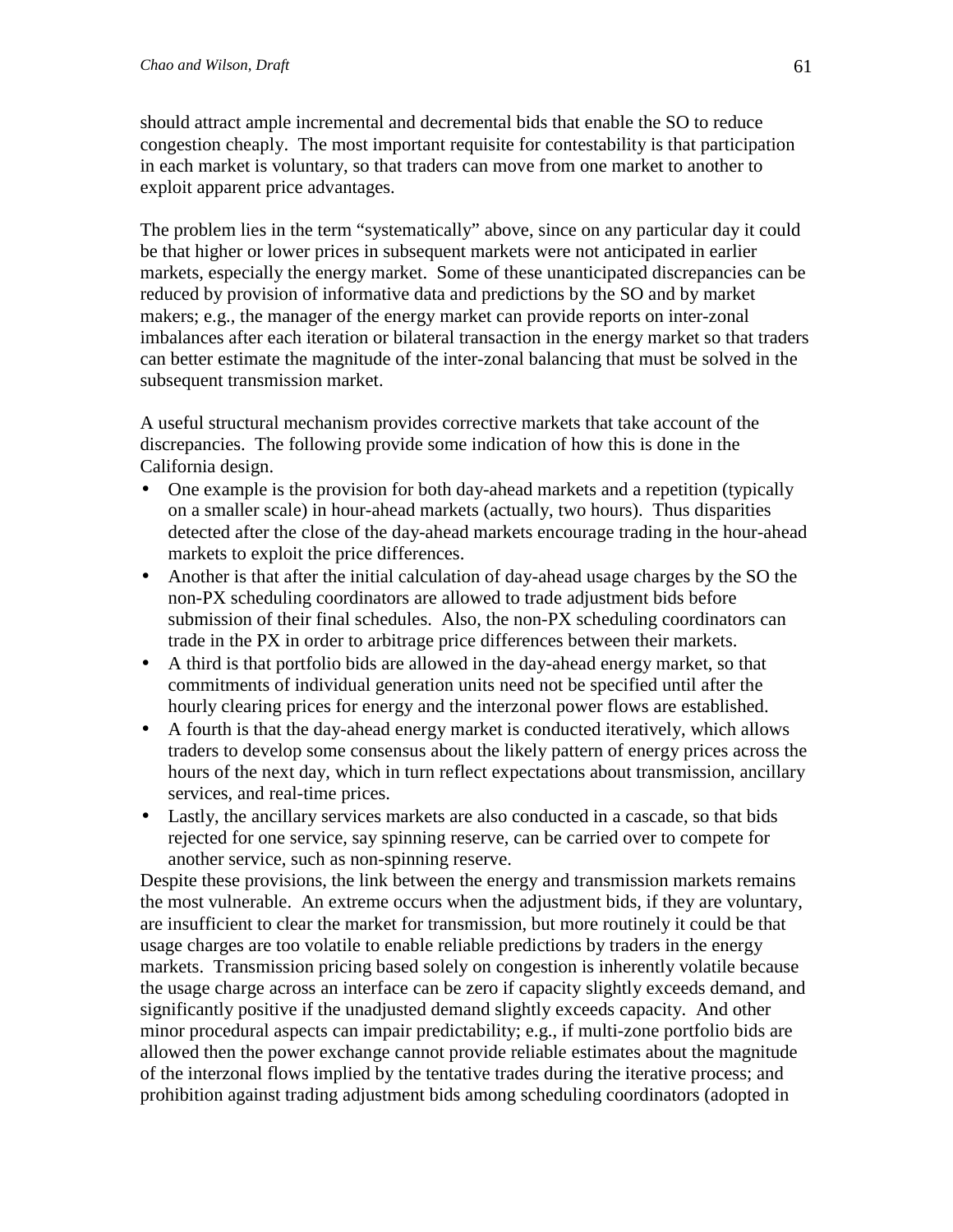California as a "simplification" for the first few months to facilitate startup) can yield exaggerated usage charges because an increment from one SC cannot be matched with a decrement from another.<sup>54</sup> For these reasons it is clear that a design priority is to strengthen the link between the day-ahead energy and transmission markets, and perhaps to adopt a design that integrates these two key markets.

## **Limitations of Time-Differentiated Prices**

Essentially all jurisdictions with competitive wholesale markets for electricity establish prices according to the time of day. Typically these prices apply to intervals of an hour (California), half-hour (U.K.), or as short as five minutes (New England). The shorter intervals are used for real-time balancing markets, the longer intervals for day-ahead markets, and some markets for long-term bilateral contracts divide the day into only two intervals corresponding to the peak and off-peak periods. Time-of-day pricing in competitive markets corresponds to time-of-day tariffs in regulated markets.<sup>55</sup> Prices are also differentiated on other dimensions, such as location to take account of transmission constraints, but here we focus on the effects of time differentiation. To be concrete, we refer to the intervals for which prices are set as the hours of the day. In a fully decentralized system, this means that the markets are cleared for each hour, and in an centralized system with optimized dispatch, it means that the marginal cost of supply is calculated for each hour.

Electricity markets that rely on hourly prices are inherently limited in the productive efficiency that can be obtained. The source of inefficiency is the set of intertemporal constraints that limit the operations of thermal generators. The magnitude of the inefficiency is presumably small in a system whose main supply is generated by spilling stored water in reservoirs, since these sources can be turned on and off quickly. The intertemporal constraints are more significant in hydro systems in which spills through a cascade of reservoirs that must be coordinated, and in those dependent on the run of a river. The most significant constraints apply to thermal generators, especially large coalfired plants, that are limited by the rates at which they can ramp up or down. Typically these rates are on the order of 1% of capacity per minute. Additional constraints apply to plants that are cycled each day, which incur costs warming up and cooling down their boilers.

To be specific, we focus here on ramping constraints that limit the flexibility of generators.<sup>56</sup> The effect of these constraints is to link each hour to the hours before and after, thereby invalidating the time-separability of costs that is necessary for time-

 $<sup>54</sup>$  The California design has inherent structural biases. The day-ahead transmission market relies on</sup> inc/dec pairs to balance interzonal flows, whereas the real-time market is not confined to matched pairs, and further, SCs pay the cost of interzonal balancing whereas the SO absorbs the cost of intrazonal balancing.

<sup>&</sup>lt;sup>55</sup> In contrast, some regulated markets use so-called Wright tariffs that charge a retail customer, for each kilowatt of annual demand, a fixed fee plus a price per hour that the load uses that kilowatt. Wright tariffs mimic the long-term costs of electricity supply, which include the amortized investment cost of capacity and the hourly operating cost of a generator.

<sup>&</sup>lt;sup>56</sup> In principle, similar considerations apply to demand-side applications, such as ovens, with limited flexibility.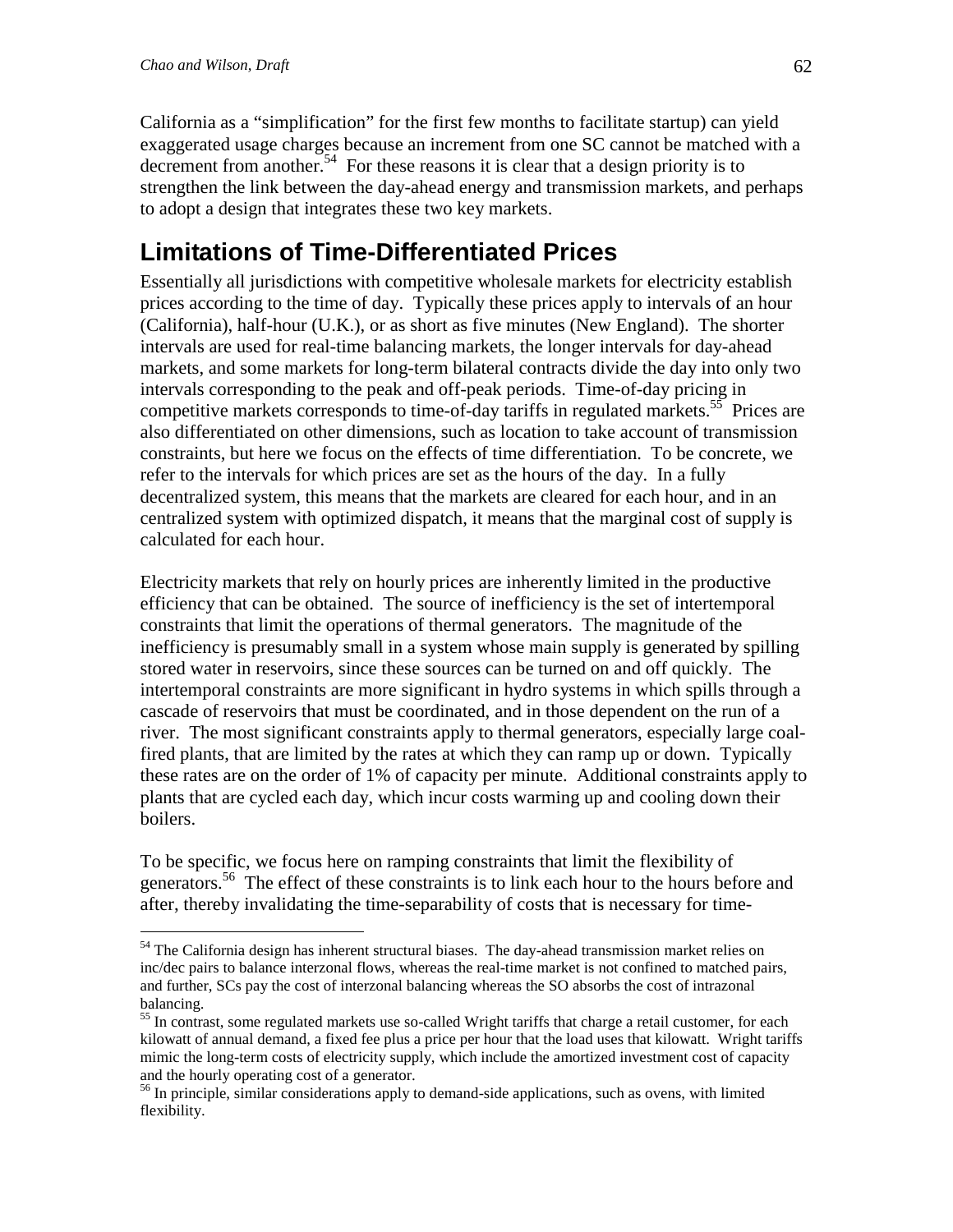differentiated pricing to be fully consistent with efficient operations. Various forms of nonlinear pricing could mitigate some of these effects, but in practice the payment systems are invariably linear: except for the payments for start-up and no-load costs allowed in some systems, the payment in each hour is the product of that hour's price and the supplier's metered quantity of energy provided. Bid formats do not include some relevant information, such as the longer-run costs of maintenance caused by ramping that stresses turbines and generators.

The problem can be seen most clearly by considering the operating protocol of a typical centralized system in which the system operator optimizes dispatch. Assume further that a single settlement is used: in each hour suppliers are paid for each MWh the marginal cost of energy (\$/MWh), computed as the shadow price on the constraint that energy injections and extractions (plus losses) must balance. The system operator optimizes the system using a linear program (LP) in which, besides energy balancing, the constraints include many different operating limits, such as transmission capacities, and of course the ramping constraints of the various generators. A key feature is that this LP is solved repeatedly, as frequently as every five minutes, using a horizon looking forward that is typically 24 hours so that all the ramping constraints over the full daily cycle of the system are included.

The daily cycle can be envisioned as an initial solution of the LP at midnight, followed by updates every hour through the ensuing day. The initial solution at midnight relies on imperfect projections of supply and demand conditions, but it has the advantage of optimizing the operating levels of all generators in all hours. On the other hand, the recalculation at noon has better information, but it must start from the generators' operating levels prevailing at noon, which may be sub-optimal under the currently prevailing conditions, and which may therefore be affected by additional ramping constraints that were not envisioned at midnight. Thus, the price calculated at noon reflects in part the costs of inaccurate projections at midnight, and might therefore be too high or low compared to an optimization based on perfectly accurate forecasts.

But even if with perfect forecasts, the hourly prices tend to be biased systematically. If a peak is predicted at noon then, based on the LP solution at midnight, some generators will be (slowly) ramped up beforehand to meet that peak and then (slowly) ramped down afterwards. The cost of the ramping before the peak is not recognized in the shadow price calculated at noon, since the LP takes the high level of the generators' current operating rates as a fortuitous initial condition for the next hour. Similarly, during the ramping down in the afternoon the high operating level of generators with limited downward ramping rates is taken as an unfortunate initial condition. The net result is that solving the LP repeatedly with a rolling horizon tends to depress the peak price, and raise prices in some other hours, compared to the full cost of serving the load over the full daily cycle.

It might be thought that this bias is inconsequential, because over the daily cycle the under-pricing in the peak hours is offset exactly by the over-pricing in some other hours. Indeed, in a purely cyclical system it is true that the imputed costs of the ramping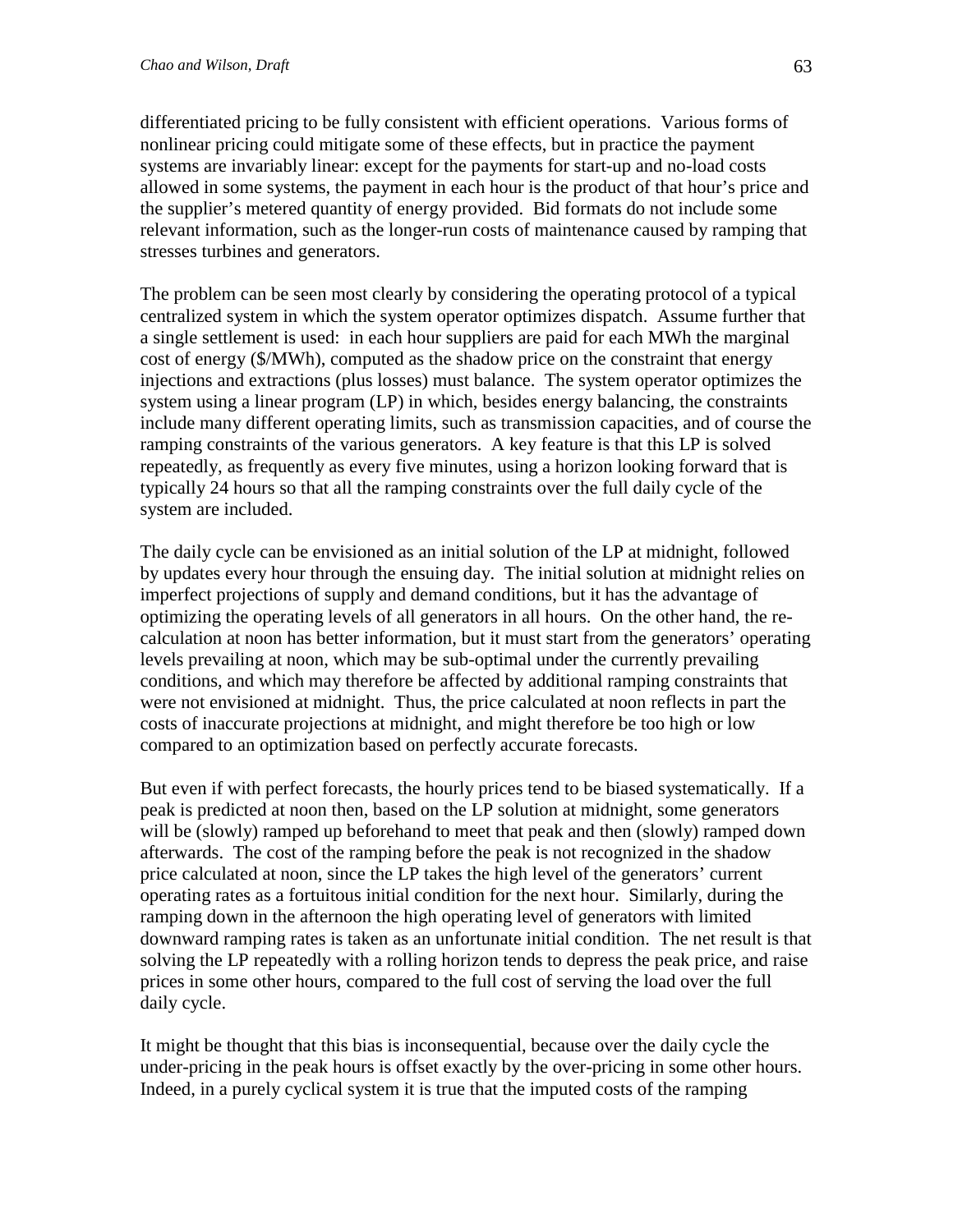constraints, expressed as shadow prices, average out to zero – what goes up must come down. But the incentive effects on suppliers are not so innocuous. The reason is the tension between those with flexible plants and those with inflexible plants constrained by ramping rates and the costs of equipment stresses. Depressed peak prices can be interpreted as disadvantaging those with flexible plants, who might otherwise have obtained higher profits from their generation in peak periods. For instance, they may see that at midnight they were scheduled to meet a portion of the peak load based on a full optimization of all units, taking account of the costly ramping constraints on less flexible plants, but when noon arrives the price they receive is depressed by the currently high operating rate of the inflexible plants achieved by ramping in earlier hours, with no accounting at noon for the prior cost of ramping up the inflexible plants.

The situation is somewhat different in fully decentralized systems in which each supplier self-schedules its units to meet its sales of energy into the market. In this case, a supplier must substantially internalize the effects of its intertemporal operating constraints, such as ramping limits and costs. If the day-ahead energy market proceeds iteratively to establish clearing prices for each hour that determine settlements, or if sales are made bilaterally via longer-term contracts, then a supplier can respond to the pattern of prevailing prices over the hours of the next day to select its entire operating schedule over the next daily cycle. Thus, it is paid in advance for the operating commitments it makes in advance, and for deviations in real time it is paid the real-time price. However, the restriction to hourly market clearings still limits the efficiency that can be obtained. This stems from the fact that typically the costs of a thermal unit stem mainly from the level and duration of an operating run over consecutive hours of operation, which have little directly to do with the time of day in which generation is provided.

## **Feasibility**

Markets for electricity differ from those for other commodities because operations are more severely constrained by physical considerations. The few options for storing energy, such as pumping water into reservoirs, are expensive; most generators ramp slowly, roughly 1% per minute; and the energy balance and stability of the transmission system must be maintained continuously. The consequences of these physical considerations are evident in the increasingly stronger authority assigned to the system operator as the time of dispatch approaches. On the time scale of a few minutes the system operator has full control of scheduling, and on the shortest time scale of a few seconds the energy balance is maintained by automatic generation control (AGC). The latitude for competitive markets to allocate resources in a decentralized fashion therefore increases in proportion to the time before dispatch. Privately managed markets suffice for trading long-term bilateral contracts. Exchanges for clearing markets for clearing day-ahead and hour-ahead trades of forward contracts are more centralized. Usually the system operator manages reserves itself or conducts the auction markets in which it acquires ancillary services, and it conducts the real-time market for the spot trades used for load following and balancing. Although the generation dispatched in realtime by the system operator is usually small, on the order of 3%, it is critical to system security – and in some designs the spot price for balancing energy is used to settle all previous transactions.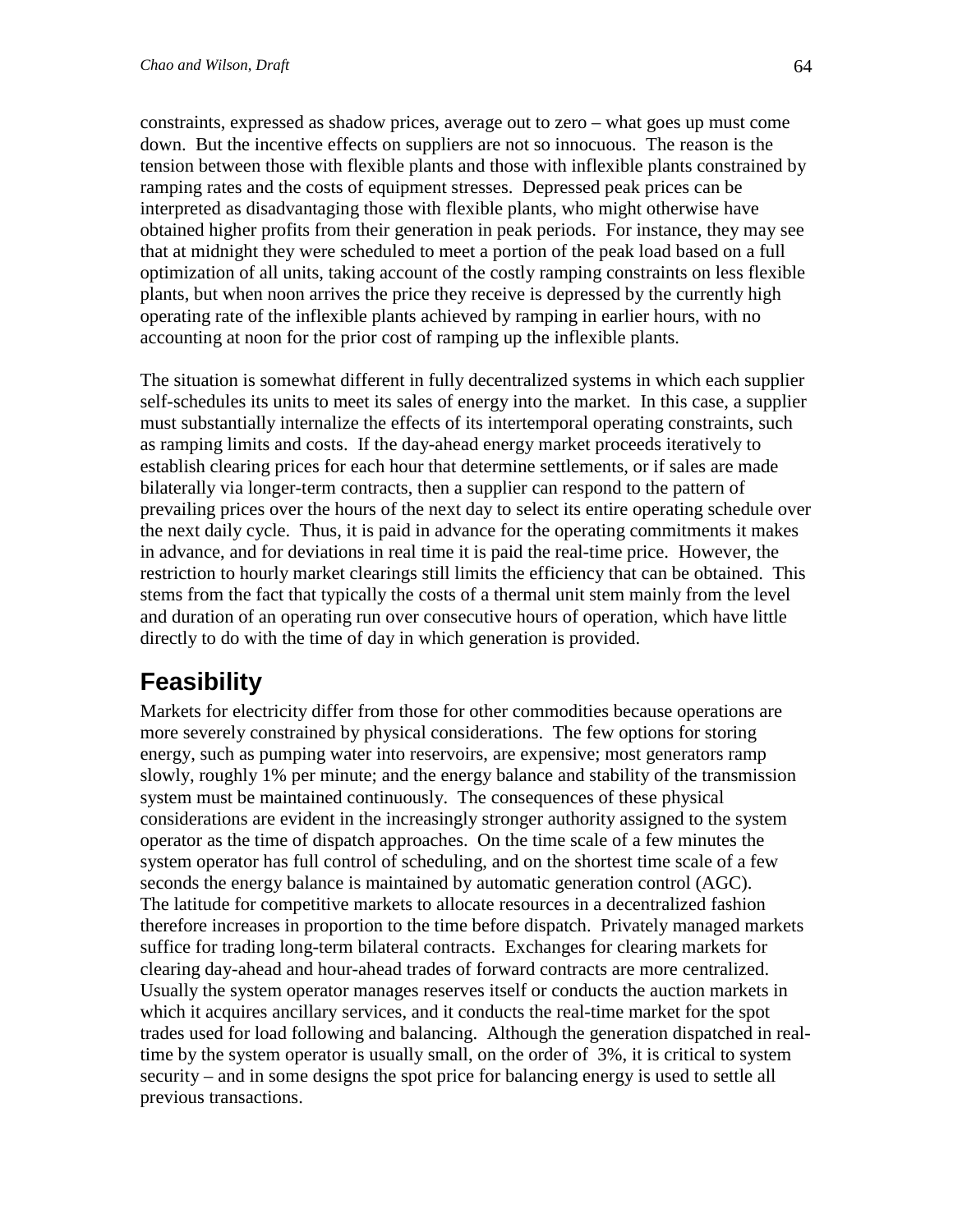A central issue in market design is the extent to which the role of the system operator (SO) can be minimized, and correspondingly the role of market processes can be increased. In part this is a technical issue and one that moves steadily with advances in technology and computer software. For instance, proposals for re-designing the U.K. system envision reducing the SO's window of control from a day ahead to four hours before dispatch. And of course the speed, flexibility, and reliability required of command and control systems increase proportionately with the volatility of demand and the complexity of the supply and transmission system.

The other part of this issue, however, is the extent to which decentralized markets can be relied on to produce feasible schedules. The problem occurs in different forms in the ancillary services, transmission, and energy markets, which are addressed in sequence below. Because physical feasibility is most important in highly decentralized systems like California, we use it as the basis for the discussion. Much more than most systems, California relies on voluntary bids offered in separate markets, rather than a centralized allocation of resources, so it presents the issue in its extreme form.

#### Ancillary Services

 $\overline{a}$ 

The SO's minimal requirements for ancillary services are usually set by technical standards established by the industry. For instance, California adheres to the standards of the Western States Coordinating Council (WSCC), which requires 7% ready reserves of supplemental energy, of which for thermal generators 3.5% must be spinning reserve that can be ramped within 10 minutes and maintained for two hours.<sup>57</sup> The SO acquires these reserves a day ahead via a sequence of auctions for the various kinds of reserves, such as regulation, spinning, non-spinning, replacement, black start, etc. The typical situation is that ample supplies are offered for spinning and other energy reserves. This is a natural consequence of the preceding energy market, since generators with residual capacity after the close of the energy market can obtain further revenue from bidding into the reserve markets. Regulation is more problematic, however. Not all units are equipped to provide AGC, and further the payments for generated energy tend to be small, since each AGC unit is required by WSCC standards to return to its set point every ten minutes. Thus, a supplier's revenue from AGC is obtained almost entirely from the payment for reserved capacity, measured in terms of the unit's range of incremental and decremental generation.

(Previously, a complicating factor was that FERC set limits on the capacity prices payable to units owned by the former utilities, which discouraged them from offering bids for AGC.) A complicating factor is that in the absence of sufficient voluntary bids, the SO must rely on strategically located "regulatory must-run" (RMRs) units for which long-term contracts have been established previously, under terms mandated by FERC. These contracts require very high payments (typically about twice the market price) whenever a unit is called, and the cost is inflated further by the fact that in order to

 $57$  We ignore here those potential infeasibilities peculiar to ancillary services that are addressed via monitoring. For instance, reserved units are tested occasionally to ensure that they can in fact meet the requisite start-up and ramping requirements, and penalties are imposed for inadequate performance.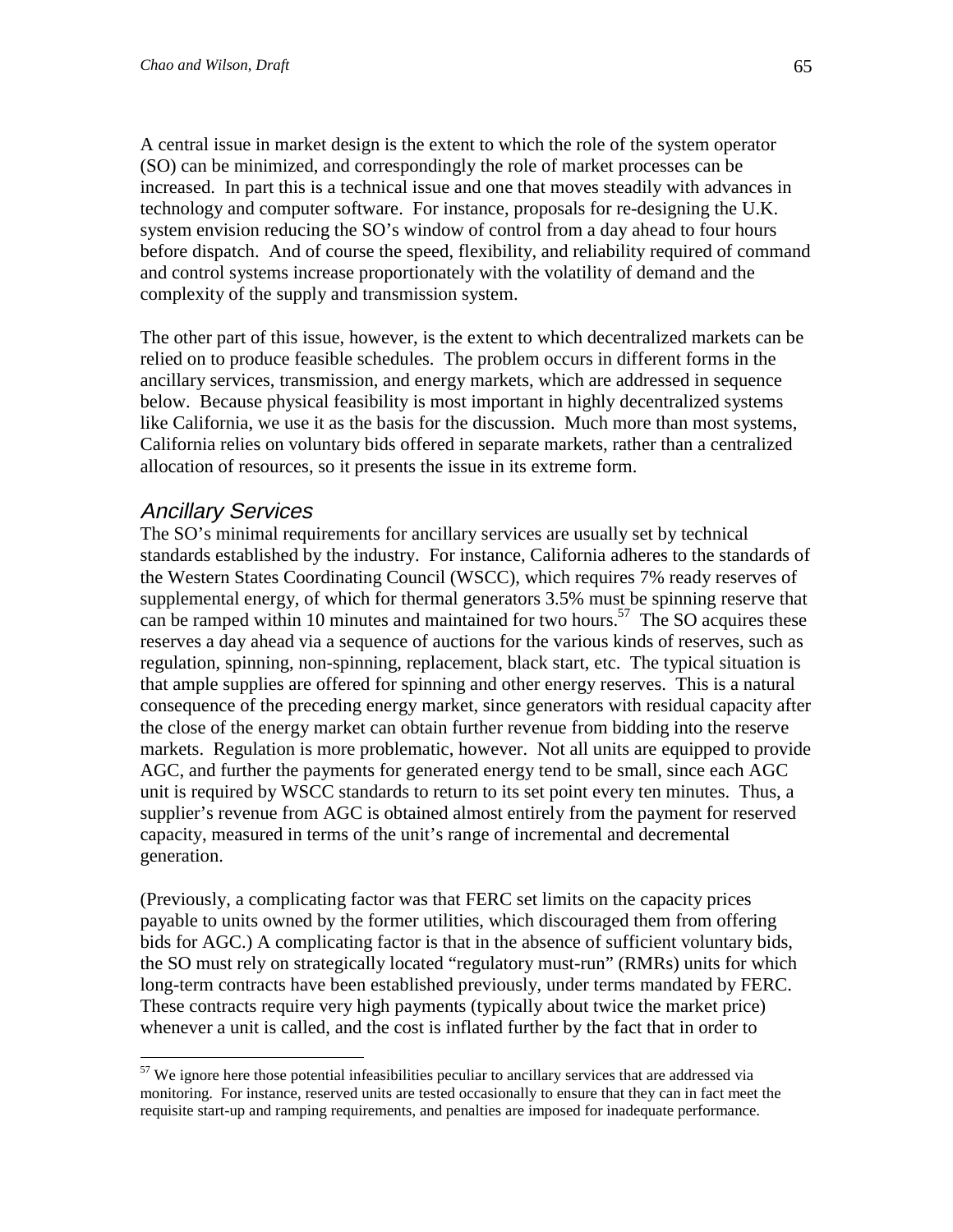obtain, say, a 100 MW range of AGC regulation service the SO must order a set point of, say, 200 MW so that lower limit of the unit's range of operation does not fall below its feasible minimum level of generation. The net effect of the FERC limits on capacity payments is to increase the cost of ensuring sufficient regulation via AGC. In practice, ad hoc solutions have been devised, such as indirect payments for capacity. The difficulties in California of obtaining sufficient low-cost supplies of AGC stem ultimately from regulatory intervention that prevents market clearing on the basis of voluntary bids. These effects of price caps are indicative of the costly consequences of ensuring physical feasibility whenever interventions or restrictive rules prevent normal clearing of the markets. [[Add here the heavy use of AGC for load following in shoulder hours.]]

#### Transmission

California is virtually unique in relying on voluntary adjustment bids to alleviate congestion in the day-ahead inter-zonal market for transmission. Several other jurisdictions, such as NordPool, ensure sufficient adjustments by drawing upon the bids submitted in the day-ahead energy market. Thus, a bid accepted for 200 MW in the energy market might be adjusted up to 250 MW or down to 150 MW to alleviate congestion. Typically a unit is incremented if it is in an importing zone or decremented if it is in an exporting zone. Because adjustment bids are voluntary and distinct from suppliers' energy bids, however, California's adjustment market occasionally failed to clear in the early months of operations, although only in cases in which importers into California provided insufficient decremental bids. The consequences for the SO are potentially severe, since inter-zonal congestion that is not alleviated day-ahead might have to be eliminated in the real-time market, which was designed only for intra-zonal congestion management on a much smaller scale. The cost of inter-zonal congestion management in real-time can be much higher; moreover this cost is absorbed by the SO and ultimately paid by all participants rather than only those causing the congestion. The expedient solution adopted by the SO imposes a default usage charge, currently allowed as high as \$250/MWh, for transfers across an interface for which the adjustment market fails. This creates a strong incentive for submission of adjustment bids, so strong in fact that the CA-PX thereupon mandated adjustment bids from each of its participants for the full range of each unit's capacity. The default usage charge results in novel outcomes, the most important being negative prices; e.g., if there is no congestion except on an import interface with Arizona for which insufficient decremental adjustments were offered, then a \$20/MWh energy price within California implies an energy price net of the default usage charge that is \$–230 in the Arizona zone for suppliers importing from there into California. It takes just one experience paying a punitive price for generation to motivate a supplier to ensure that in the future its energy bids are accompanied by adjustment bids.

The lesson from California's adjustment market is that reliance on voluntary markets must be tempered with recognition of the overriding importance of ensuring physical feasibility of real-time dispatch. Measures such as a default usage charge are apparently necessary to ensure that participants are aware of the severe consequences of infeasible bids, and are motivated therefore to provide sufficient adjustment bids to enable congestion to be alleviated. Even though a default usage charge may seem onerous, it is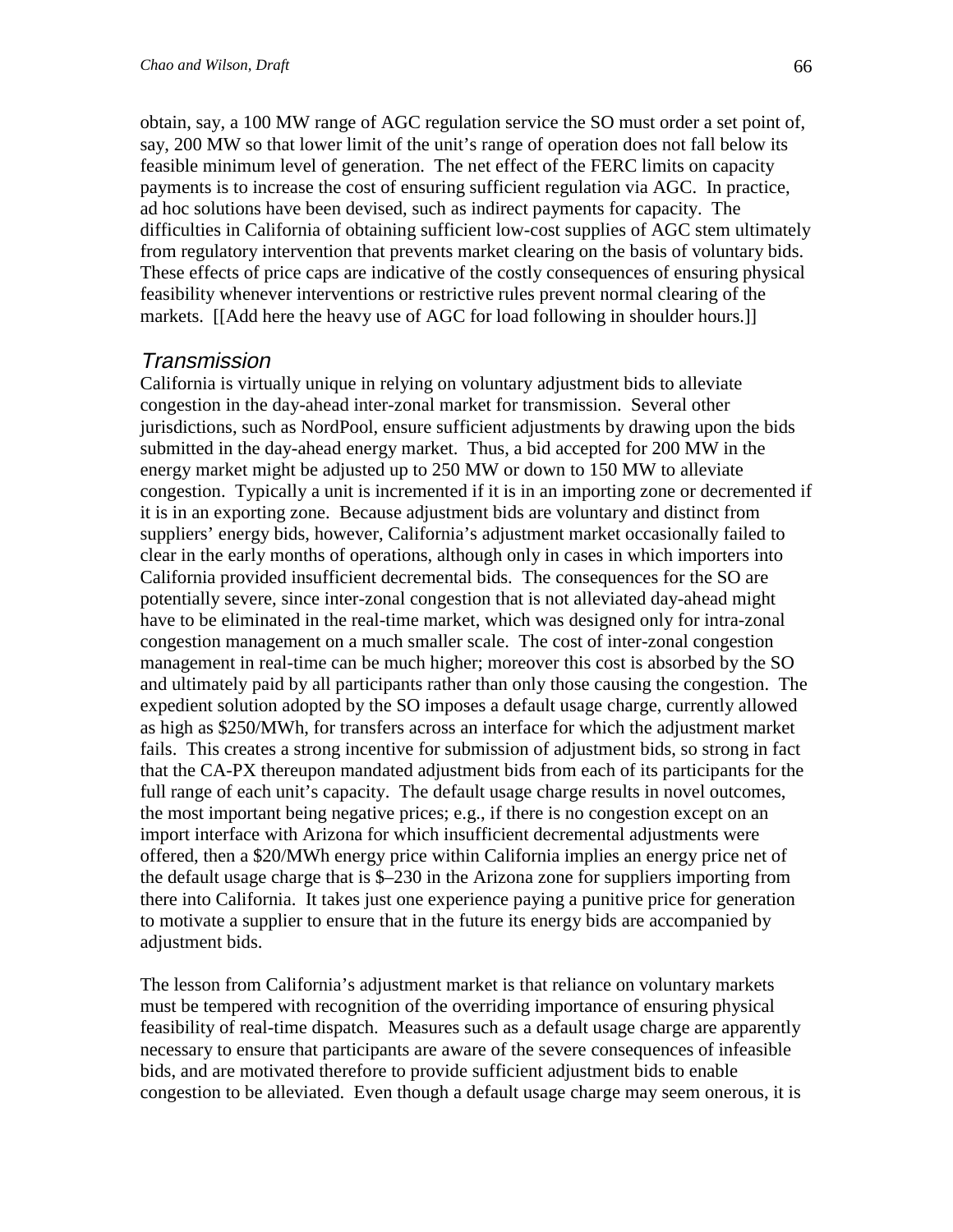not punitive to the extent that it reflects the expected cost to the SO of alleviating largescale inter-zonal congestion during real-time operations.

A proviso to this lesson is that the eventual form and role of adjustment markets is not certain. Congestion pricing of transmission that assigns an injection charge at each bus (nodal pricing) produces substantial volatility and is ill-suited to secondary markets for point-to-point TCCs, or futures contracts such as those traded on the NYMEX commodities exchange. Pricing on the basis of hubs or zones reduces volatility and supports liquid markets for firm transmission rights (FTRs) such as TCCs with or without scheduling priorities. Because FERC's Order 888 nearly mandates provision of financial instruments for "price certainty" via some form of FTRs, and its policy is to encourage issuance of FTRs for 100% of inter-zonal capacity, it is likely that the adjustment market conducted on a day-ahead basis by the SO will eventually be replaced by secondary markets for trading FTRs in those jurisdictions allowing decentralized markets.

### **Energy**

The most complicated issue of physical feasibility concerns suppliers' schedules submitted for dispatch after the close of the energy markets, including both the markets for long-term bilateral contracts and those such as the PX that clear markets on a dayahead and hour-ahead basis.

In centralized systems (such as those in Alberta, New England, New York, PJM, and the U.K.'s E&W Pool prior to 1999) the SO converts bids into optimized day-ahead operating schedules that are continually updated, and participants are required, subject to penalties, to follow dispatch instructions. In contrast, a highly decentralized system such as California is based on the principle of self-scheduling. That is, each participant retains responsibility for constructing and submitting a feasible operating schedule that fulfills its transactions concluded in the energy market. Deviations from a day-ahead schedule can be corrected in the hour-ahead market, or corrected by the SO in real-time using resources from its supplemental energy market – and each deviation is charged or paid the price in the subsequent market. Unlike a centralized market in which the SO ensures that operating constraints are met, such as limits on ramping rates, a decentralized market with self-scheduling imposes only a few consistency checks and relies mainly on participants to ensure the physical feasibility of their schedules. It may not be evident to the SO whether a seeming infeasibility in a submitted day-ahead schedule reflects an error by the participant, or an intention to achieve feasibility by trades in the subsequent hour-ahead or real-time markets. It appears that the SO's inability to ensure feasibility or issue dispatch instructions might lead to higher reserve requirements. (For example, in California the SO's inability to ensure sufficient regulation via AGC has led it to mandate that the PX include "regulatory must run" units in its schedule when so instructed.)

Nevertheless, the main problem of feasibility lies with suppliers, who bear direct responsibility for feasibility via self-scheduling of their unit commitments. In practice this has two components. One component is financial, in the sense that a supplier absorbs the revenue consequences of schedules that are unprofitable due to start-up and no-load costs and ramping constraints. In California, financial considerations were the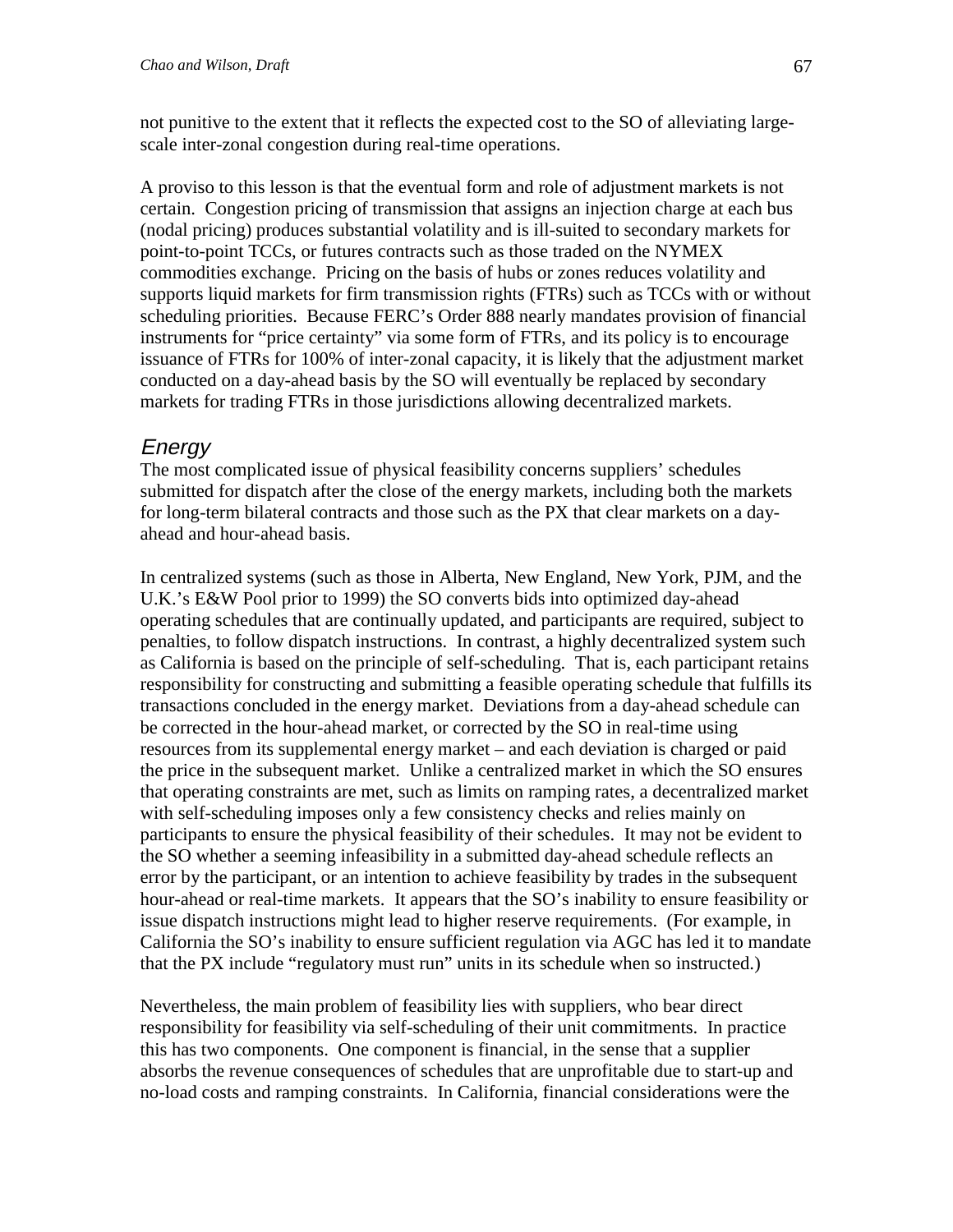main motive for the proposed implementation of an iterative format for the day-ahead energy market. The argument was that iterations of the market clearing process would enable suppliers to see the pattern of hourly prices over the day and thereby respond optimally. The iterative format has not yet been implemented because in practice several other options enable sufficient protection against unprofitable schedules. These options include portfolio bidding in the day-ahead market that provides additional scheduling flexibility, and additional trades in the hour-ahead and real-time markets; further, a small supplier has ample options for long-term bilateral forward contracts that cover most of a unit's capacity.

The second component is physical feasibility. In the California PX the single-iteration format runs the risk that the portion of a supplier's bids accepted at the clearing prices is physically infeasible due to ramping constraints. For instance, it can be that a supplier sells a large quantity in hours 10 and 12 and none in hour 11, when in fact its unit cannot be ramped down and then up within the single hour 11. In this case, the supplier is sure to deviate from its accepted schedule, the likely outcome being that it sells additional energy in the hour-ahead market for hour 11, or failing that, in the real-time market – possibly accompanied by purchases in hours in 10 and 12 that reduce the ramping required in the hour between. One can interpret this as a financial risk, well within normal commercial practice, and one that is not severe if proper attention is paid to predicting prices accurately based on the daily repetition of the market and good information about demand and supply conditions; e.g., a rule of thumb is that the demand load in each hour is usually predictable within 3% on a day-ahead basis. From the viewpoint of the SO, however, these financial risks translate into substantial uncertainty about how the submitted day-ahead schedules will translate into real-time operations. Inevitably they limit the SO's ability to predict and prepare for contingencies in real-time, and increase the burden on the real-time market to cope with imbalances that are not resolved until shortly before dispatch. The ultimate solution is a vigorous real-time market that provides the SO with ample resources to remedy imbalances. This has generally been the case in California, but the anxiety persists that some event will arise in which imbalances of substantial magnitude will need to be solved in real time without adequate resources available.

Although these problems of physical feasibility are most prominent in highly decentralized systems, even highly centralized ones are not immune. For instance ISO-NE allows imports and exports on short notice that could obviate all the advance scheduling that was undertaken before real-time dispatch. Similarly, Alberta allows short notice of which among several submitted schedules an importer or exporter will use, and it allows other suppliers to re-declare their schedules as close as four hours before dispatch. The central fact is that in any system the intertemporal ramping constraints limit the physical flexibility of the system response, while the incentives of traders in the market encourage maximum exploitation of financial opportunities on short notice. Imports and exports are particularly sensitive, but in principle the same tension between physical constraints and financial motives affects all operations. Traders in the market would like the SO to have infinite flexibility, but this is physically impossible, so necessarily the SO must enforce limits on the response rates that its participants can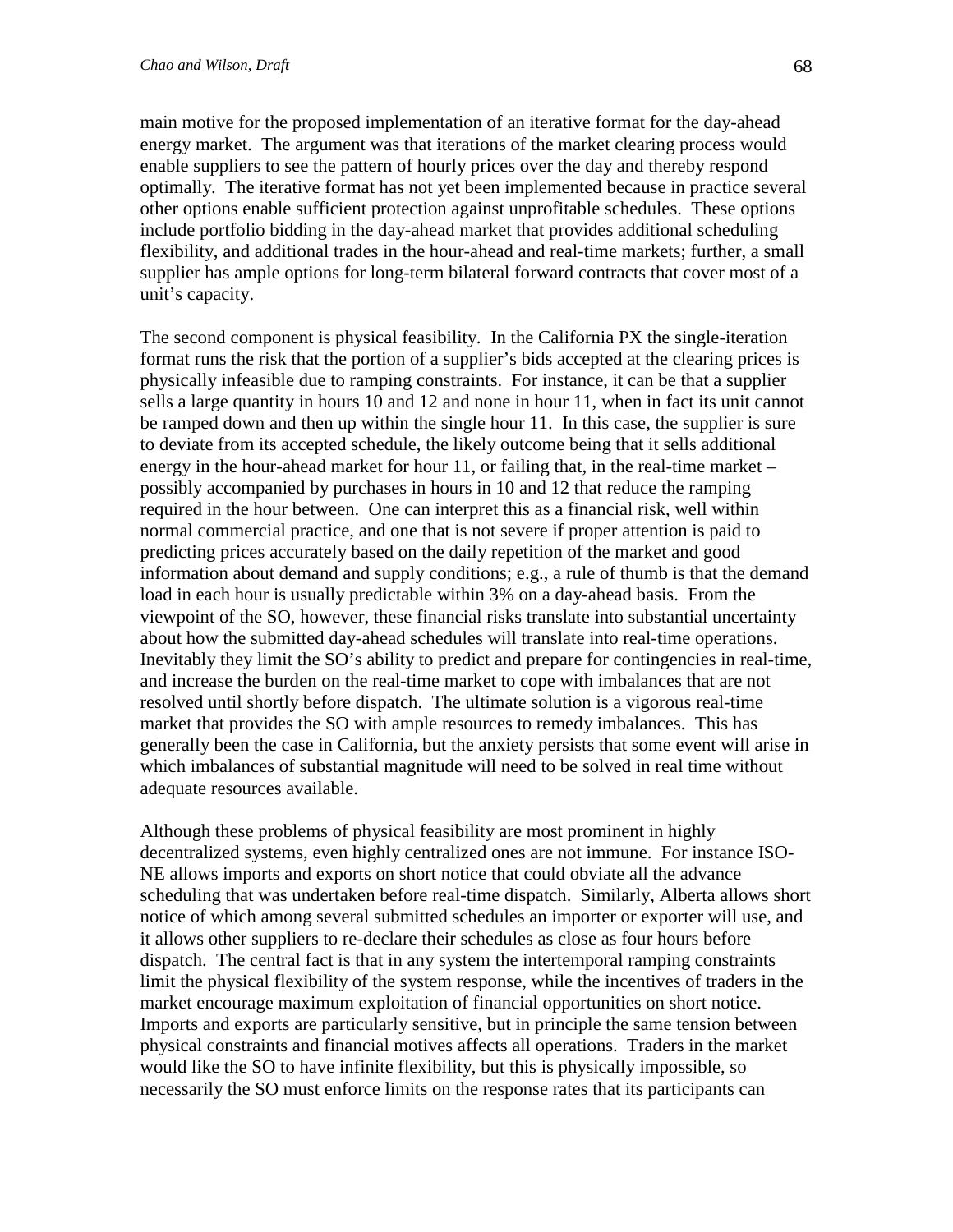impose. Centralized systems provide the SO with greater control of dispatch (and all systems authorize full control in emergencies) so that anxieties about physical feasibility are minimized, but always there is pressure from suppliers to allow exceptions that would enable them to exploit financial opportunities quickly, on the shortest time frame that SO will allow.

The risks of physical infeasibility set one of the lower limits on how far the role of the SO can be reduced. The so-called min-SO, the system operator with minimal responsibility for only real-time load-following and regulation, is also the one facing the greatest risk of physical infeasibility, and therefore the one most likely to exercise heavy-handed intervention to prevent instability or failures in the transmission system.

## **Mitigation of Market Power**

In most jurisdictions, restructuring the electricity industry to establish competitive markets begins by reversing the vertical integration of the incumbent utilities. In some such as the U.K. the utilities were government owned enterprises reorganized as private corporations whose shares are sold to the public. In others the utilities are already privately owned but were regulated by government agencies. Previously the "regulatory compact" provided monopoly franchises for their service areas in exchange for an assured return on shareholders' investments. In both cases the basic model for deregulation was described by Paul Joskow and Richard Schmalensee in *Markets for Power*, MIT Press, 1983. They envisioned an industry in which the energy and "wires" parts of the business are separated. The energy part is not regulated whereas the wires part remains lightly regulated, based primarily on principles of common carriage to provide open access on nondiscriminatory terms. The production and marketing of energy is organized around competitive wholesale markets for electricity. On the wires side, use of transmission assets is allocated by a system operator while retail distribution remains a regulated monopoly.<sup>58</sup> These features require that the energy generation and marketing businesses are separated from the wires businesses that own transmission and distribution assets.

The key step in restructuring is to establish the conditions for competitive energy markets – and also transmission and ancillary services if they are allocated via markets. The usual view is that if the supply side of the energy markets is competitive then ease of entry into retail marketing assures efficiency of the markets overall. The central issue is therefore to establish the conditions for competitive supply. Several approaches have been taken.

**Divestiture.** The direct approach is to require or encourage utilities to divest a substantial proportion of their generation plants. This has been the policy in all those states in the U.S. that have restructured – except Montana where Montana Power volunteered. For example, in California the two largest utilities sold all their thermal

<sup>&</sup>lt;sup>58</sup> In the U.S. these principles for regulation of interstate transmission are codified in the Energy Policy Act of 1992 and in Orders 888 and 889 of 1994 by the Federal Energy Regulatory Commission. However, in some states, municipal utilities have the option to retain control of their transmission assets and entitlements. In states such as California this option has been exercised, with the result that the system operator manages only a portion of the transmission within its control area.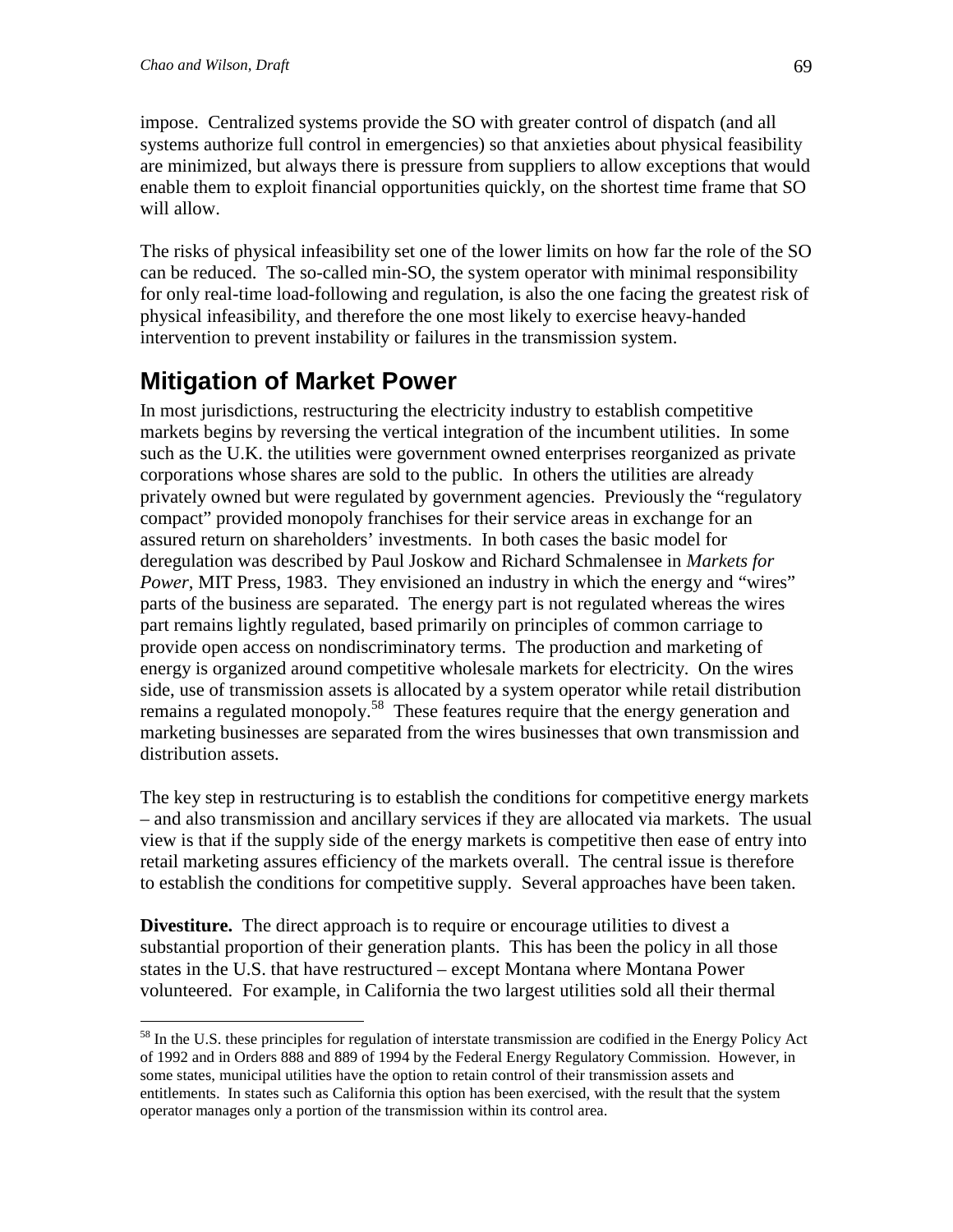plants fired by fossil fuels, and given the large number of independent power producers in the state and substantial supplies of imports this was deemed adequate to prevent large sustained influences on market prices. In contrast, the U.K. initially established just two private corporations with large shares of the fossil-fueled capacity that in retrospect have been vigorously criticized as retaining significant abilities to affect prices.<sup>59</sup> And in Ontario explicitly and Alberta implicitly the provincial government has committed itself not to require divestiture.

Much of the initial resistance to divestiture stemmed from anxiety about stranded costs, for which ratepayers would be liable entirely or in substantial part. In fact, plants sales have been at prices above book value so there have been no stranded costs.

On the other hand, divestiture has not improved substantially the competitiveness of energy markets. This is due to "full-fleet" sales; e.g., Duke Energy bought PG&E's plants in California, while PG&E's unregulated Energy Services subsidiary bought the plants of New England Electric System [?]; and in New York the plants of NYSEG were bought by [?]. In New England the net result is that two firms, NU and PG&EES, own nearly half [? – see Cramton-Wilson report] the capacity and through partial ownership positions are potentially privy to bids from over  $60\%$  [?] of the capacity.<sup>60</sup> Invariably the sales have been conducted privately by investment banks engaged by the seller (not the ratepayers' consumer advocacy branch of the state regulator) rather than open auctions; this lack of transparency that would guard against self-dealing, side-deals, and affiliate favoritism could become a problem in subsequent divestitures if current practices continue.

**Contract Cover.** An indirect approach is to provide incumbent utilities with supply contracts, sometimes called legislated hedges, that fix the price of delivered energy for a substantial fraction of their capacities. This was the policy in the U.K. and Alberta for the first few years. The fraction of a utility's capacity that is covered and the guaranteed price can in principle be set so that the utility's incentives are to act like a competitive producer in the markets where it sells its residual output.<sup>61</sup> This is usually seen as an interim solution; e.g., in Alberta the hedged contracts between the major utilities' generation and distribution subsidiaries effectively precluded entry by new firms. Also, if the contract cover is too large or small then the resulting market prices can be too low or too high.

**Auctions of Biddable Entitlements.** An innovative approach considered in New York and adopted in Alberta obligates the incumbent utilities to sell at auction long-term entitlements to a portion of their output. This is primarily a device to enable marketers to acquire energy supplies that they can resell retail, but because these supplies can also be bid into the wholesale market, they exert competitive pressure on incumbents. Of course

 $\overline{a}$ 

<sup>&</sup>lt;sup>59</sup> The U.K. experience is summarized by M. Armstrong, ? Cowan, and J. Vickers, ??, MIT Press, 19??, and analyzed quantitatively by F. Wolak, "…" 199? and Catherine Wolfram, "…", 199?. <sup>60</sup> NU's plans for divestitures have not been revealed.

 $61$  See Richard Green, "...," ... for a detailed analysis of the incentive effects and the calculation of the right fraction of contract cover and the hedged price.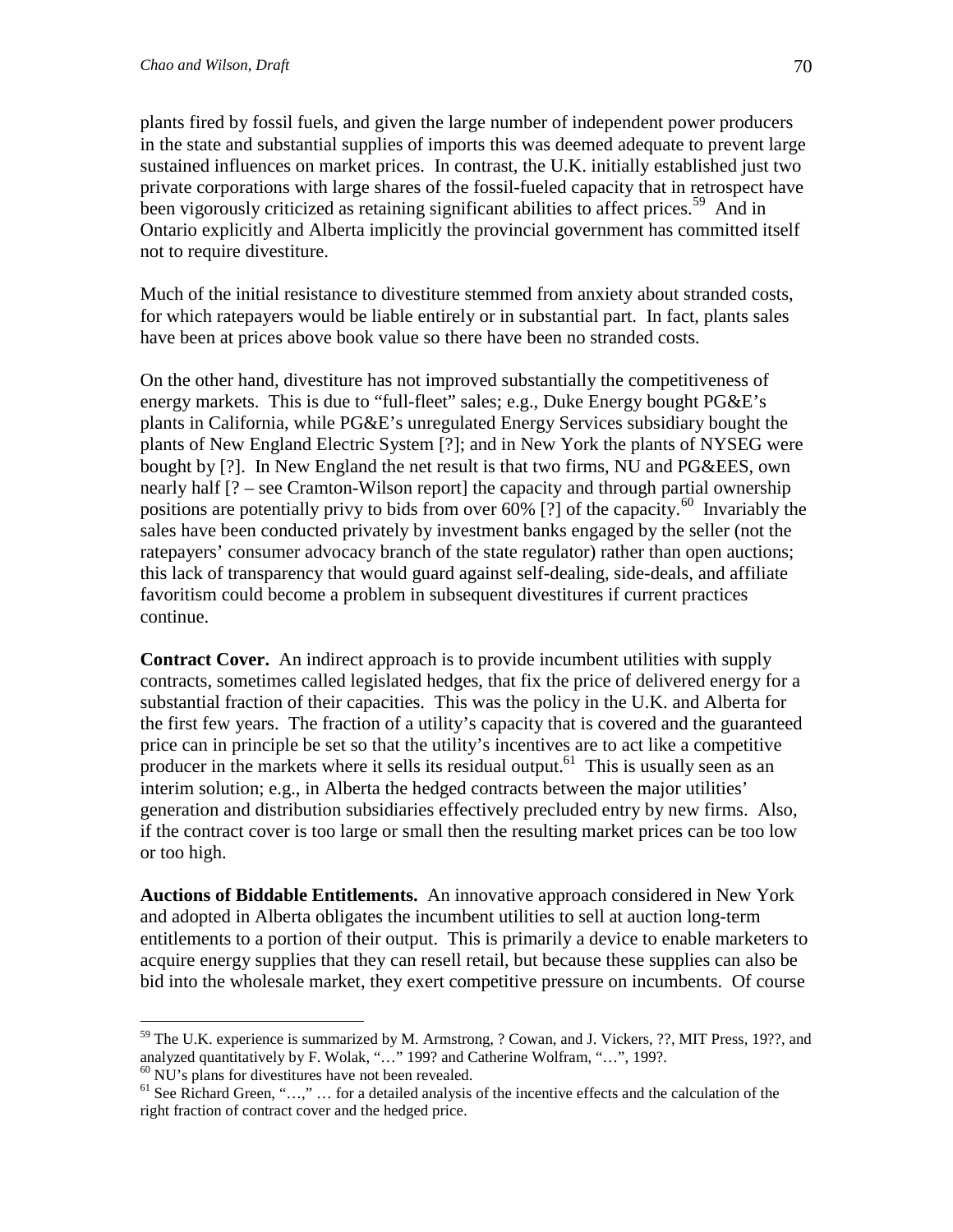the entitlement contracts must be carefully designed to preclude tactics by incumbents that disadvantage competitors.

**Contestability via Entry.** Absent divestiture, one long-term solution is to encourage entry of new producers. For example, in the U.K. new entrants provide over 10% of supplies. Many jurisdictions provide subsidies to renewable sources (wind, etc.), and some marketers offer supplies from renewable sources at higher prices, that encourage entry. Co-generation facilities are usually accorded favorable treatment and account for a steady increase in supply. The dominant factor, nevertheless, is usually the construction of new combined-cycle gas turbines (CCGTs). These have the advantages of low fuel costs, high thermal efficiency, low emissions, small scale, and easy siting. Their rate of entry can, however, be impeded by a large stock of existing capacity using coal and nuclear fuels that may take many years to be mothballed or decommissioned.

**Contestability via Imports.** Often neglected is the opportunity to increase contestability by increasing the transmission capacity for imports. For example, in a province such as Ontario, where divestiture has been ruled out politically, imports from the U.S. could diminish the market power of Ontario Hydro, which owns over 85% of capacity. Dominant incumbents can hold considerable sway over the governing board that decides on transmission expansions, however, and naturally they are opposed to any increase in import capacity.

**Threat of Re-Regulation.** New Zealand is apparently unique in using an explicit threat of re-regulation as the main constraint on the exercise of market power by the dominant firms. However, the regulator in the U.K. has also indicated its intention of intervening if average prices are deemed excessive.

All these approaches to market power mitigation are strongly affected by current political considerations as well as historical residue from the previous era of regulation. Large states in the U.S. such as California and New York are endowed with significant supplies from independent power producers and from imports, so a mild program of divestiture sufficed to establish the primary conditions for competitive energy markets. (Pennsylvania-New Jersey-Maryland (PJM) has yet to convince FERC that it can sustain competitive markets, but this may have more to do with reliance on nodal pricing that conveys substantial market power to incumbents in critical locations.) In contrast, the provinces of Alberta and Ontario in Canada excluded divestiture on political grounds, so explicit measures are required to mitigate the market power of the dominant incumbents.

All jurisdictions maintain some semblance of market power surveillance, and indeed FERC has required formal surveillance in the U.S. jurisdictions. However, the prospects for success are not bright in those that have undertaken little or no divestiture. In the U.K. the struggle between the two major firms and the regulator has been ongoing (resulting in further divestiture of plants), and in Alberta the committee charged with market power surveillance disbanded, complaining that it was powerless to deter abuses.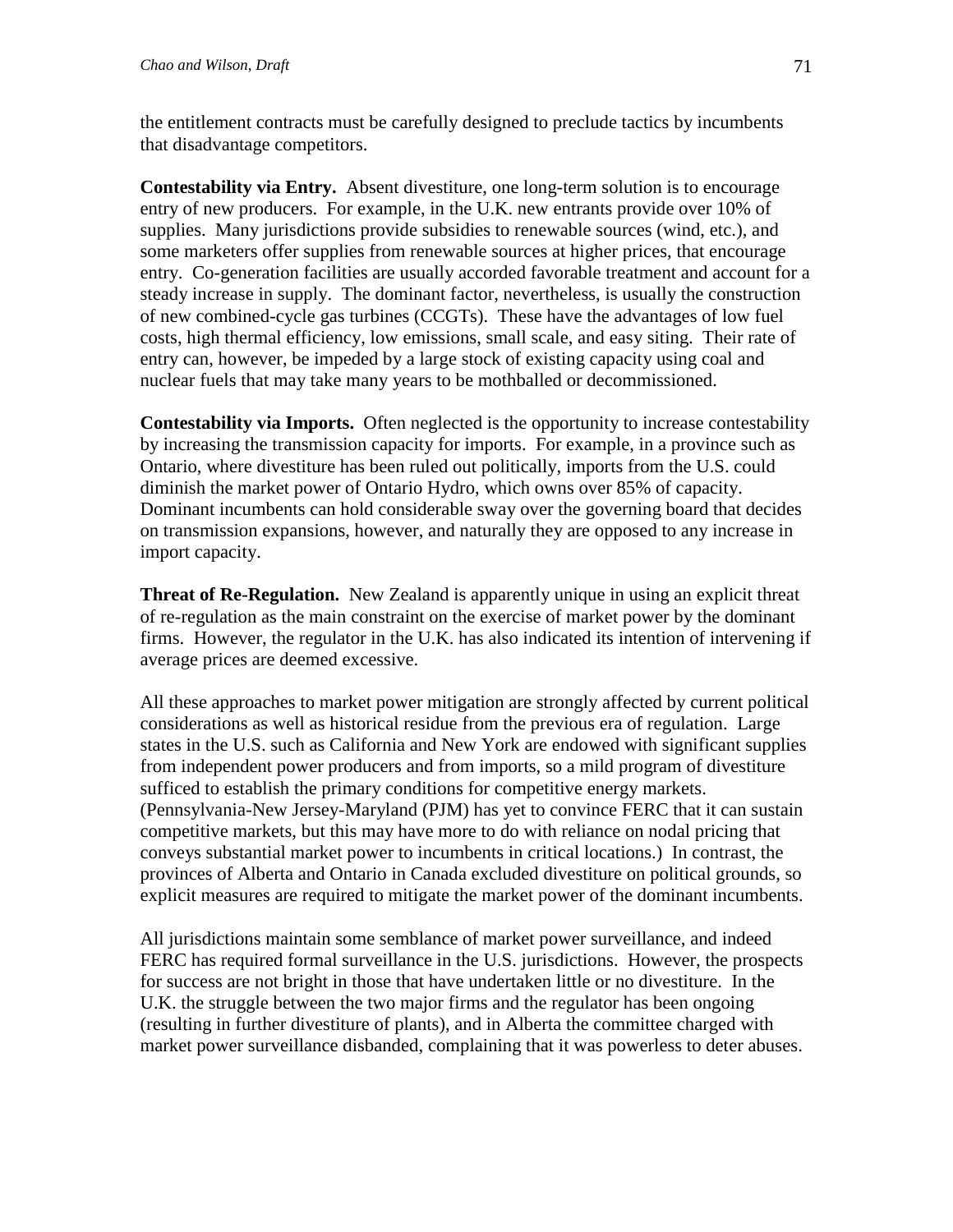The future may present the new challenge of mitigating the influence of dominant market makers. The scheme proposed by Joskow and Schmalensee in 1983 relied on a commoncarrier transmission system, and is presently implemented in most jurisdictions by assigning authority for transmission management to a system operator. Organized as a public-benefit corporation, the system operator allocates transmission capacity on a forward basis to ensure security and manages regulation and congestion in real time using resources offered in a spot market and reserves obtained from prior purchases of ancillary services. From the perspective of suppliers and marketers, however, the charges imposed by the system operator to reflect the costs of alleviating congestion, either forward or spot, produce a price risk that they prefer to avoid by contracting ahead for both energy and transmission. Some jurisdictions avoid this price risk by using postage-stamp usage charges and including the costs in uplift charges, but in those that rely on congestion charges the solution has been to issue firm transmission rights (FTRs, which are essentially required in the U.S. by FERC Order 888 assuring options for "price certainty"), usually in the form of a refund of the usage charge but also including scheduling priority whenever congestion cannot be fully eliminated using the adjustment bids submitted. The main consequence of FTRs is essentially to privatize the transmission assets by transferring the forward market for congestion management into the secondary market for FTRs. The availability of FTRs enables dealers in the energy markets to offer forward contracts that bundle energy and transmission. In time, it could develop that a single private market for energy *cum* transmission acquires a dominant position, a development that was originally thought to be precluded by the monopoly authority of the system operator to manage the transmission system. In this case, surveillance and mitigation of the power of the market maker will be as important as was originally intended for the major suppliers.

## **Investments in Transmission Capacity**

The eventual consequences of restructuring wholesale electricity markets are largely determined by the investments made in later years. These investments depend heavily on the incentives created by the daily markets. In some states the motive for restructuring is to avoid repeating a pattern of utility investments viewed in hindsight as uneconomic, so the benefits and costs will ultimately be measured partly by the effects on private investment incentives. Like most economists we trust that competitive markets for generation will provide correct incentives for investments, especially now that the minimum efficient scale of combined-cycle generators is rather small (approx. 200 MW) and their siting requirements are moderate. Here we describe briefly a few aspects of this issue in the narrow context of transmission, where trust in the market is not justified.

The central unsolved problem in competitive power markets is how to ensure efficient investments in new or expanded transmission capacity. Because the difficulties of acquiring of new rights-of-way are often cited as the chief impediments to new transmission lines, we emphasize that the problem of investment incentives is already evident when we consider only expansion or strengthening of existing lines, so this is our focus.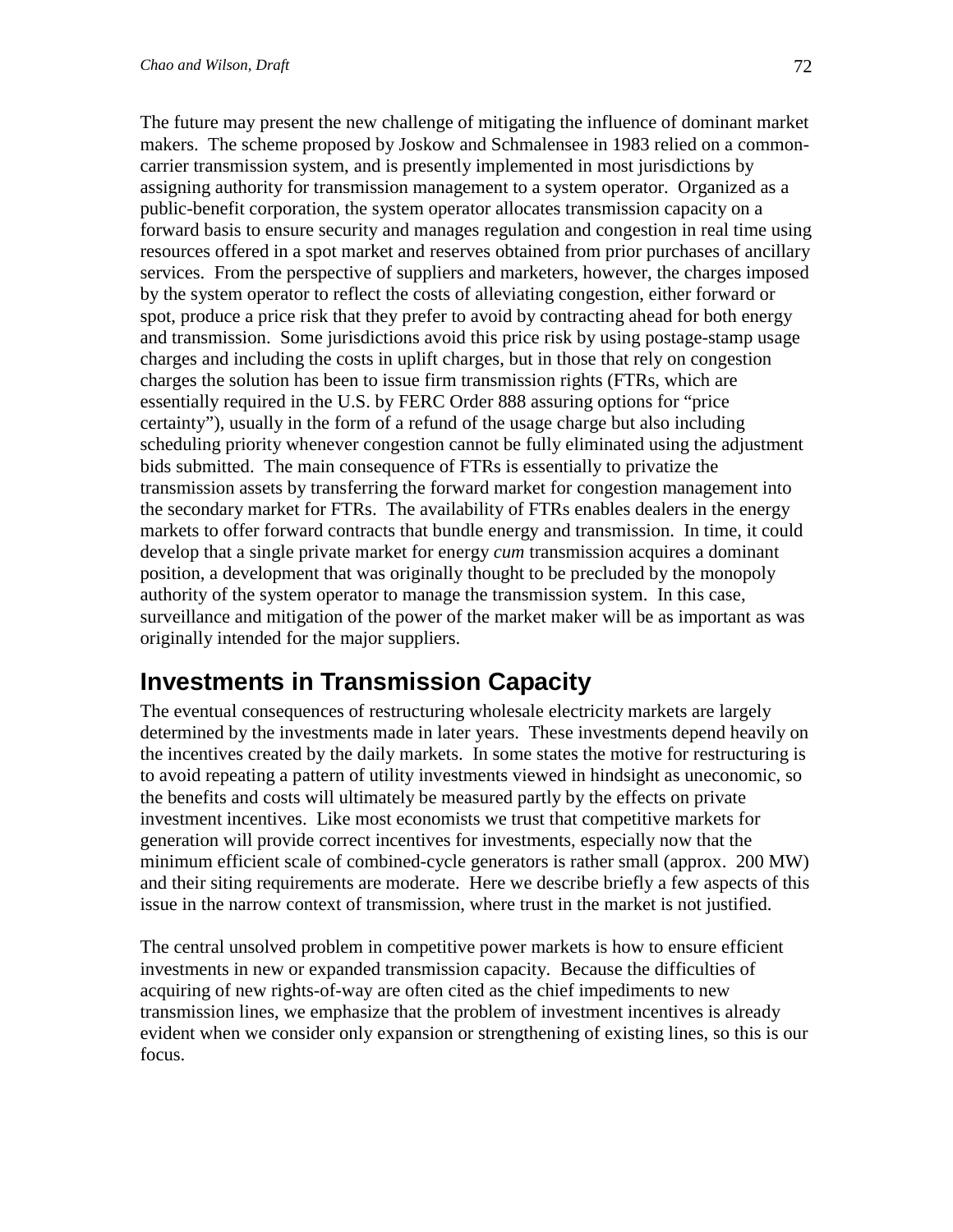The basic fact is that a transmission system is essentially a public good, that is, an instrument of public convenience or necessity as customarily defined in legislation. Efficiency can therefore be defined only in terms of the benefits to users collectively. There is no general theory of how to encourage efficient investment in transmission via decentralized markets, because the pervasive externalities and scale economies ensure that privately owned lines cannot capture in revenue the entirety of the collective benefit. For instance, congestion pricing captures a portion when a line is congested but none when it is not, and access fees and volumetric rates cause well-known departures from efficiency. There will be cases in which congestion charges are sufficiently high to justify private investments in capacity expansion to reduce these charges, but these alone will be insufficient. A few jurisdictions retain for government agencies the authority to order capacity expansion in the public interest (one is the Ontario Electricity Board), and in others such as Australia and the U.K. the grid operator is also the owner and is assured a regulated rate of return for prudent investments in the public interest. Some state commissions are proceeding similarly by continuing to assure a regulated return on utility-owned transmission assets via surcharges on energy.

The problem, however, is that the chief player in decisions about capacity expansion is the system operator, mainly because it is the repository of the relevant information and expertise. These decisions therefore depend crucially on the outcome of debates in the governing body of the system operator. The stakeholder interests represented on a governing board differ fundamentally on transmission issues. Expanded transmission can mean higher prices for exports or lower prices locally due to new competition from imports. Demanders in low-cost areas can see the regional price equalization resulting from transmission expansion as a subsidy to local suppliers that comes from their pockets – and reversely for suppliers in high-cost areas, who are equally opposed to transmission expansion. It is not clear that these conflicting interests about distributional effects will be resolved in the collective interest.

An important exception pertains to mitigation of market power. If transmission capacity is sufficient to allow ample imports then the market power of local suppliers is eroded. Even short lines can have large effects, as in the case of the reliability-must-run units needed for local reliability in California. Because FERC rules prevent domination of governing boards by major suppliers, there is substantial likelihood that capacity expansion to improve the contestability of markets by imports will succeed. It is uncertain whether these rules work equally well to prevent domination by large demanders and consumer groups interested in large but possibly uneconomic expansion of transmission capacity, especially if these demanders are assured a regulated return on their transmission assets.

## **Concluding Remarks**

Our examination of the architecture of wholesale electricity markets presumes that the ingredients for effective competition are present. It is important to emphasize further that market architecture is distinctly secondary in importance to market structure, in the sense of competitiveness or contestability. Monopoly power in generation, or local monopolies due to transmission constraints, can impair efficiency regardless of the market design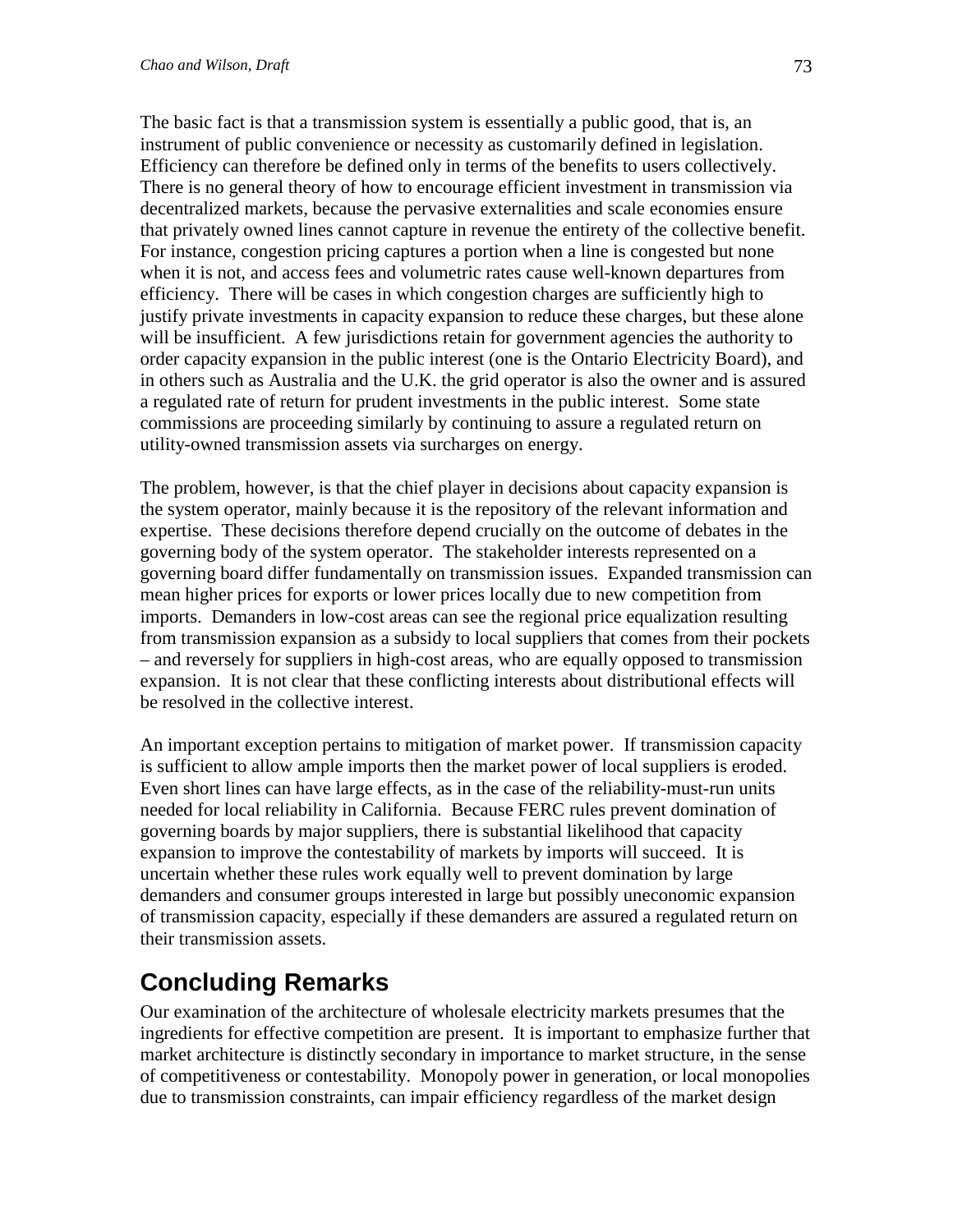implemented. Oligopolies are inherently more damaging to the public interest in power markets because their daily interaction offers ample opportunities for punishment strategies to police collusive arrangements, whether explicit or implicit. Thus, structural solutions to the market power of dominant incumbents are necessary. In the same way, procedural rules are less important than architecture: no amount of fiddling with procedural rules can overcome major deficiencies in the links among the energy, transmission, and ancillary services markets. There is therefore a natural priority in the design process that starts with ensuring a competitive market structure, proceeds to the selection of the main market forums, and then concludes with the detailed issues of governance and procedures. Some procedural rules, of course, must be designed to mitigate market power and prevent collusion; e.g., it is usual to maintain the secrecy of submitted bids to thwart efforts by a collusive coalition to punish deviants. An aspect omitted here is the role of transaction costs. This consideration affects all three stages of the design process. Procedural rules must obviously be designed to avoid unnecessary transaction costs, but it is well to realize too that a complex array of decentralized markets imposes burdens on traders, who may well prefer a simpler structure that avoids managing a complex portfolio of contracts, bids, and schedules. A simple design can also promote competition by bringing all traders together in a few markets with standardized contracts, bid formats, and trading procedures. The virtues of simplicity can be especially important in jurisdictions with few participants and small volumes of trade.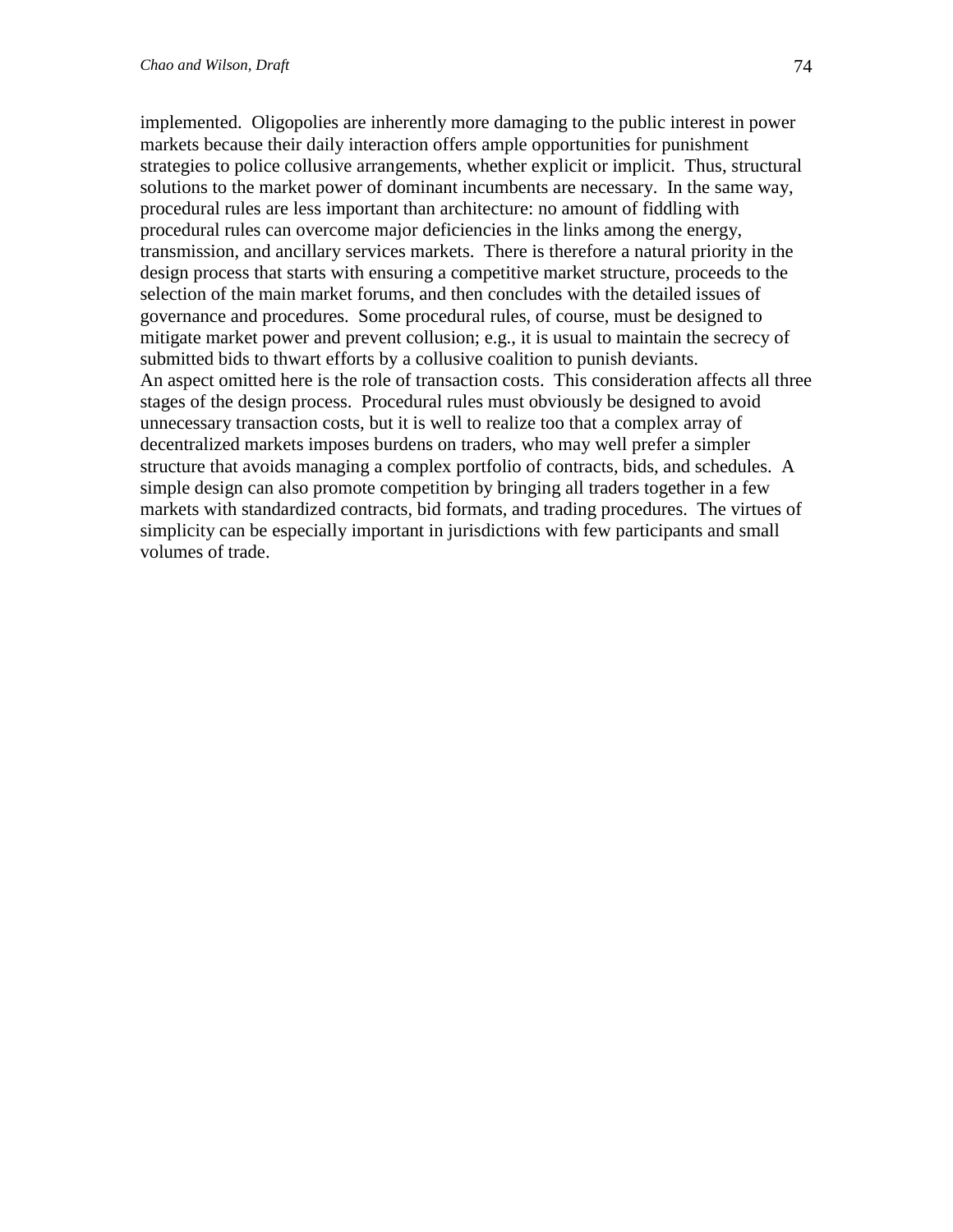# **Appendix A: Glossary of Acronyms**

| <b>AC</b>    | Alternating Current, the standard system in North America                  |
|--------------|----------------------------------------------------------------------------|
| <b>AGC</b>   | Automatic Generation Control, used for instantaneous load following        |
| <b>ANG</b>   | Australian National Grid, the consortium formed from the state systems in  |
|              | South Australia, Victoria, and New South Wales, later to include           |
|              | Queensland. Operations began in 1999.                                      |
| <b>APX</b>   | Automatic Power Exchange, operating in California and New York             |
| <b>AS</b>    | Ancillary Services, sometimes written as A/S                               |
| <b>BEEP</b>  | Balancing Energy Equilibrium Program(?). In the California ISO the         |
|              | BEEP stack is the collection of offered incs and decs in merit order       |
| <b>BPA</b>   | Bonneville Power Administration, a federal agency with hydro and           |
|              | transmission resources in Washington and Oregon                            |
| CA           | California                                                                 |
| <b>CCGT</b>  | Combined-Cycle Gas-Fired Turbine                                           |
| <b>CEC</b>   | California Energy Commission                                               |
| <b>CFD</b>   | Contract for Differences, an energy contract that includes a price hedge   |
| <b>CFTC</b>  | Commodity Futures Trading Commission, the federal agency that              |
|              | regulates futures markets                                                  |
| COB          | California-Oregon Border, a delivery point for NYMEX futures contracts     |
| <b>CT</b>    | <b>Combustion Turbine</b>                                                  |
| <b>CTC</b>   | Competitive Transition Charge, in California mainly to pay residual debt   |
|              | obligations of utilities for investments prior to restructuring.           |
| DC           | Direct Current, the standard system in Europe, but used in the U.S. for    |
|              | some major transmission lines, typically not integrated with the AC grid   |
| <b>DOE</b>   | Department of Energy, a federal agency in the U.S.                         |
| <b>DPU</b>   | Department of Public Utilities, in states such as Massachusetts            |
| <b>DTI</b>   | Department of Transportation and Industry, in the U.K.                     |
| <b>EBB</b>   | Electronic Bulletin Board, a means of posting information or bids          |
| EEI          | Edison Electric Institute, an industry research organization in the U.S.   |
| <b>EOB</b>   | Electricity Oversight Board, an agency created by statute in California    |
| <b>EPRI</b>  | Electric Power Research Institute, an industry research organization       |
| <b>ERGOT</b> | Texas system operator, or its control area                                 |
| $E-W$        | England-Wales, the jurisdictional area of the principal U.K. system        |
|              | operator                                                                   |
| FAF          | Fuel Adjustment Factor, included in tariff specifications to account for   |
|              | variations in fuel costs                                                   |
| <b>FERC</b>  | Federal Energy Regulatory Commission, the federal agency in the U.S.       |
|              | empowered to regulate inter-state trade and transmission of electricity,   |
|              | gas, and other energy sources                                              |
| ?Fin-El      | The market for financial instruments used as hedges against spot prices of |
|              | electricity in Finland                                                     |
| <b>FTR</b>   | Firm Transmission Right, a financial hedge against transmission usage      |
|              | charges that includes a scheduling priority                                |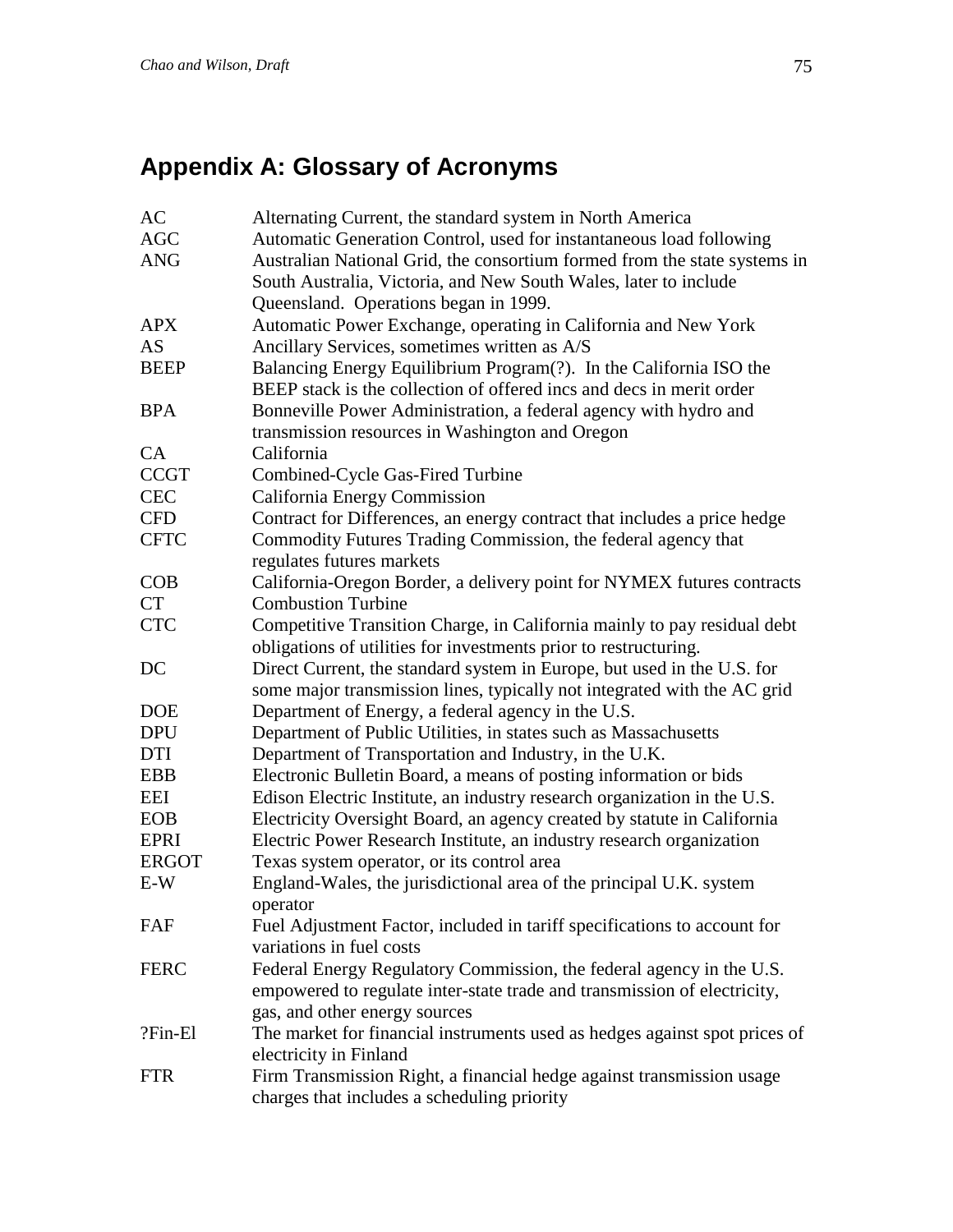| <b>GMM</b>    | Generation Meter Multiplier, used to approximate transmission losses      |
|---------------|---------------------------------------------------------------------------|
| <b>GOAL</b>   | ? Generation Optimization and Allocation?, optimization program used      |
|               | in the England-Wales system                                               |
| HOL           | High Operating Limit, the maximum production rate of a generator          |
| <b>IOU</b>    | Investor-Owned Utility, as opposed to a municipal utility or other public |
|               | enterprise or agency                                                      |
| <b>IPP</b>    | <b>Independent Power Producer</b>                                         |
| <b>ISO</b>    | <b>Independent System Operator</b>                                        |
| ISO-CA        | California ISO                                                            |
| <b>ISO-NE</b> | New England ISO                                                           |
| ISO-NY        | New York ISO                                                              |
| <b>LDC</b>    | Local Distribution Company, a synonym for UDC.                            |
| LMP           | Locational Marginal Pricing, a synonym for nodal pricing.                 |
| LOL           | Lower Operating Limit, referring to the minimum stable operating rate of  |
|               | a generator                                                               |
| LP            | Linear Programming, a method of formulation and calculation used for      |
|               | optimization of unit commitments and schedules                            |
| kW            | Kilo-Watt, a measure of power, energy per unit time                       |
| kWh           | Kilo-Watt-hour, a measure of energy                                       |
| MC            | <b>Marginal Cost</b>                                                      |
| <b>MCP</b>    | <b>Market Clearing Price</b>                                              |
| MEE?          | Mercado Elec de Espana, the energy market in Spain                        |
| <b>MERC</b>   | Chicago Mercantile Exchange                                               |
| <b>MSC</b>    | Market Surveillance Committee, in California a monitoring body,           |
|               | in New Zealand a judicial body.                                           |
| <b>MSG</b>    | Minimum Scale of Generation, in Australia - same as LOL.                  |
| <b>MW</b>     | Mega-Watt, measure of power, energy per unit time                         |
| <b>MWh</b>    | Mega-Watt-hour, a measure of energy                                       |
| <b>NE</b>     | New England                                                               |
| <b>NEPool</b> | New England Power Pool                                                    |
| NordPool      | Scandinavian system operator for Norway and Sweden, later to include      |
|               | others such as Denmark and Finland                                        |
| <b>NERC</b>   | North American Electric Reliability Council, an organization delegated    |
|               | responsibility by FERC for reliability standards and procedures           |
| <b>NRRI</b>   | National Regulatory Research Institute, a research organization of        |
|               | the state regulatory agencies                                             |
| NY            | New York                                                                  |
| <b>NYMEX</b>  | New York Mercantile Exchange, an exchange for financial contracts         |
|               | such as futures and for trading commodities                               |
| NZ            | New Zealand                                                               |
| <b>OASIS</b>  | ? Open Access Status(?) Information System, mandated by FERC to be        |
|               | maintained by major entities, such as transmission owners and operators,  |
|               | under its jurisdiction.                                                   |
| Offer         | Office of Energy Regulation, in the U.K.                                  |
| O&M           | Operationing and Maintenance costs                                        |
| <b>OPF</b>    | Optimal Power Flow, a computational procedure                             |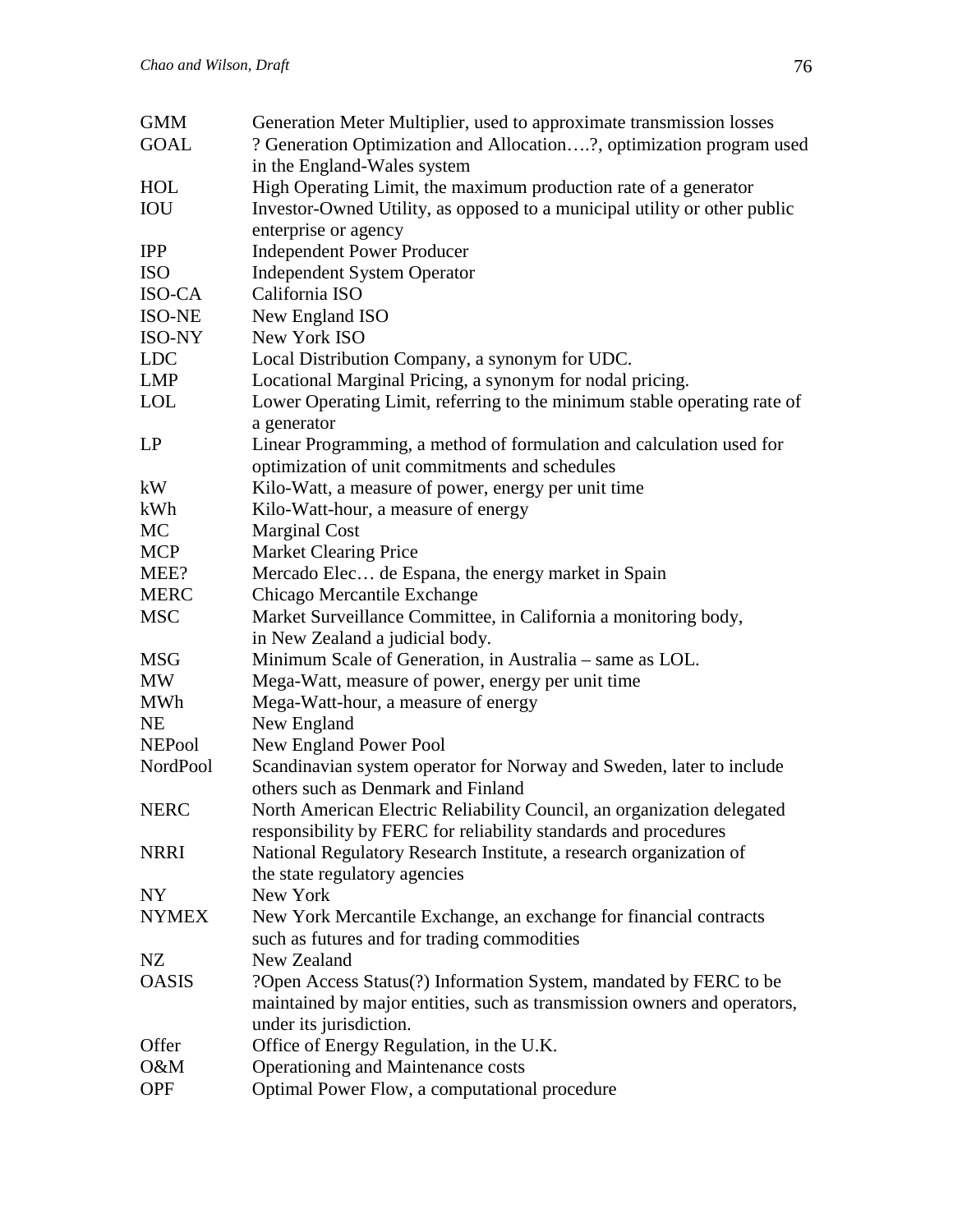| <b>PJM</b>   | Pennsylvania-New Jersey-Maryland                                                                                       |
|--------------|------------------------------------------------------------------------------------------------------------------------|
| <b>PPA</b>   | <b>Power Purchase Agreement</b>                                                                                        |
| <b>PSA</b>   | <b>Power Supply Agreement</b>                                                                                          |
| <b>PSC</b>   | Public Service Commission, in states such as New York                                                                  |
| <b>PUC</b>   | Public Utility Commission, in states such as California and Oregon                                                     |
| <b>PURPA</b> | Public Utilities Regulatory Policies Act, 1978                                                                         |
| <b>PX</b>    | Power Exchange, in jurisdictions such as California                                                                    |
| QF           | Qualified Facility, as specified in PURPA                                                                              |
| <b>RMR</b>   | Reliability Must-Run, a plant required to run for grid reliability                                                     |
| <b>ROR</b>   | Rate of Return, calculated on total assets or on investors' equity                                                     |
| <b>SC</b>    | Scheduling Coordinator, in California an energy market that submits                                                    |
|              | balanced schedules to the system operator                                                                              |
| <b>SNT</b>   | Short Notice Transaction, in New England a supplier's action to withdraw                                               |
|              | its bid from the real-time stack of incs and decs; e.g., to export to NY                                               |
| <b>SO</b>    | System Operator, often denoted ISO to convey functional independence                                                   |
| <b>TCC</b>   | Transmission Congestion Contract, a financial hedge against transmission                                               |
|              | usage charges                                                                                                          |
| T&D          | Transmission and Distribution, referring to the "wires" businesses                                                     |
| <b>TO</b>    | <b>Transmission Owner</b>                                                                                              |
| <b>UDC</b>   | Utility Distribution Company, a regulated retail distributor of energy over                                            |
|              | its local lines, a synonym for LDC.                                                                                    |
| VicPool      | The system operator in Victoria before formation of the ANG                                                            |
| <b>WEPEX</b> | Western Power Exchange, an energy market operating in the western                                                      |
|              | region of the U.S. and Canada prior to restructuring                                                                   |
| <b>WSCC</b>  | Western States Coordinating Council, an organization that establishes<br>regional reliability standards and procedures |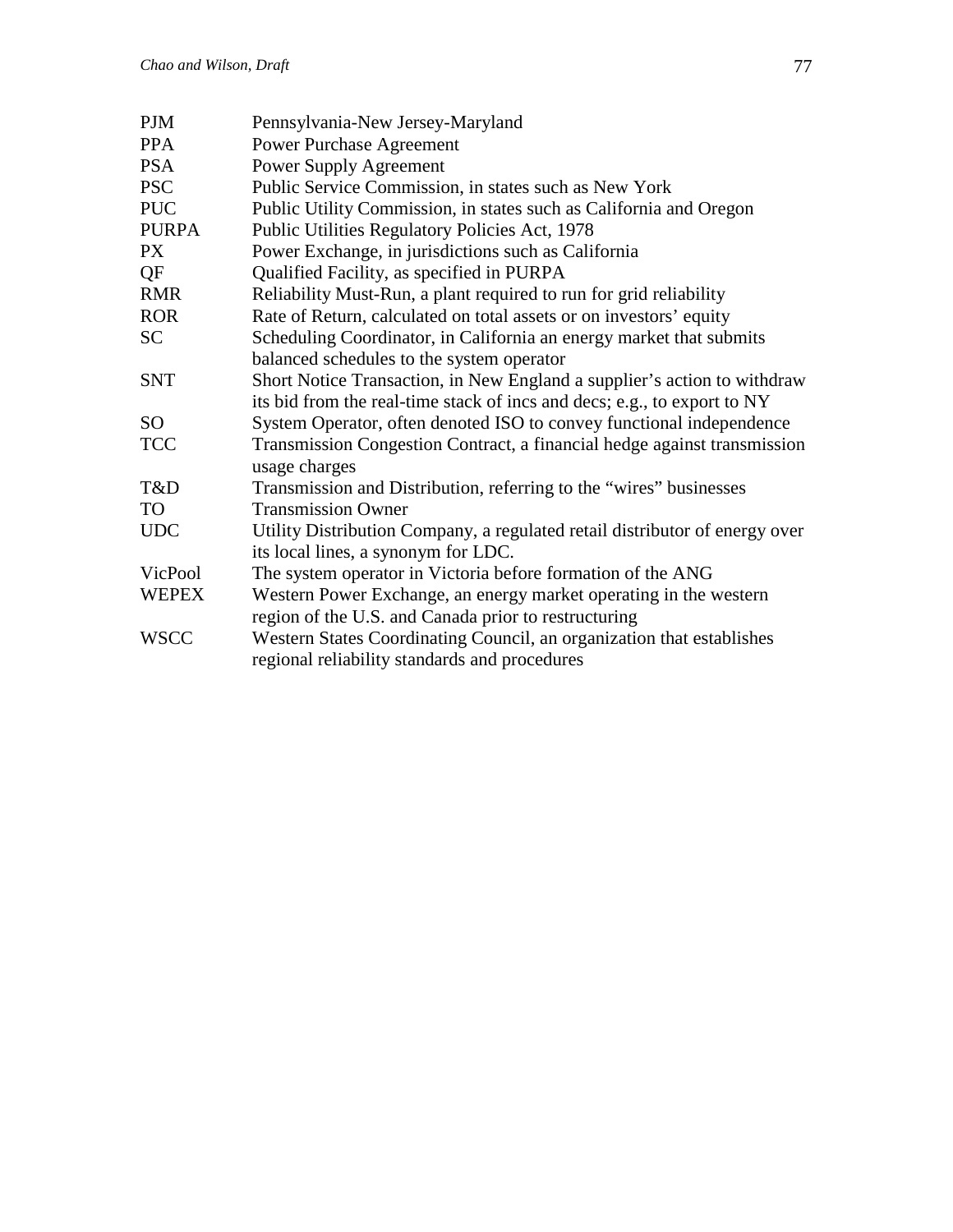## **Appendix B: Dictionary of Technical Terms**

- Adjustment market The market for Incs and Decs used to adjust generation to ensure that transmission constraints are not exceeded.
- Ancillary services (AS) Capacity reserved to ensure transmission reliability and for real-time load following. Typical categories are automatic generation control (AGC) for load following on a second-by-second basis, spinning reserve capacity that can be ramped in 10 or 30 minutes, and replacement reserve capacity that can be called with 1 hour notice to replace spinning reserve that has been activated. Reserves are sometimes differentiated between incremental and decremental reserves. Common acronyms are AGC, TMSR (spin that can ramp in 10 minutes), TNSR (non-spinning reserve that can ramp in 30 minutes or 1 hour), ? (operating or replacement reserve).
- Auction In an exchange, a market conducted by receiving bids from suppliers and demanders and then using a market clearing procedure to establish the price that equates supply and demand. Sometimes termed a "call" auction, or a "double" auction when referring to bids from both suppliers and demanders. Some auctions, called "bid-ask markets" and sometimes "double auctions," provide a forum such as an electronic bulletin board for posting of bids and offers that can be accepted or negotiated bilaterally at prices that differ among transactions.
- Balanced schedule A schedule of energy generation in which injections into the transmission system equal the sum of withdrawals and losses.
- Basis The price difference between a specified location and the reference hub. The price at the location is the sum of the price at the hub and the basis. Basis risk pertains to uncertainty about the magnitude of this difference.
- Bilateral market A market in which trades are contracted directly between a seller and a buyer at negotiated prices, terms, and conditions specified in a contract between the two parties. Some bilateral markets are mediated or conducted by brokers and dealers; others provide forums for posting bids and offers, often on an electronic bulletin board.
- Black-start reserves Generation capacity capable of restarting after a system collapse without requiring any external source of energy.
- Blue Book The 1994 Notice by the California PUC that initiated restructuring of the electricity industry in the U.S.
- Broker An intermediary who facilities trades between other parties without taking a financial or physical position, in contrast to a dealer who does.
- Bus A point of receipt into or delivery from the transmission system, essentially synonymous with node in the parlance of electricity markets.
- Cascade markets Markets for ancillary services in which bids rejected for a higher quality reserve, such as 10-minute spin, are re-entered as bids for the next lower quality, 30-minute spin.
- Common carriage The body of principles derived from statutes, precedent, and regulatory policies regarding the transportation industries that set standards for open access transmission on nondiscriminatory terms.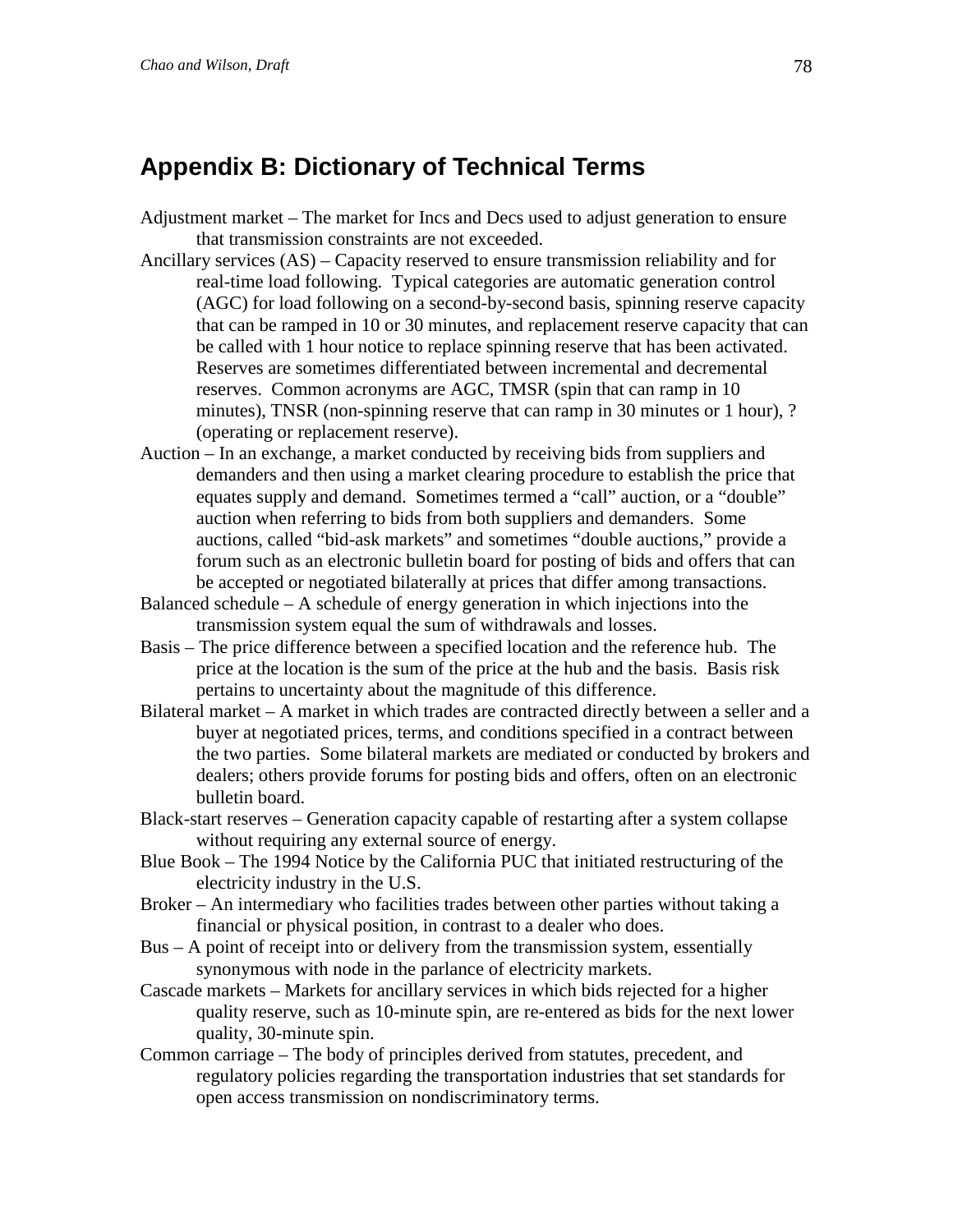- Competitive transition charge The non-bypassable retail surcharge on energy used in the period 1998-2002 to pay off debt obligations of utilities for prior investments.
- Compliance Adherence to the procedural rules of a market or the system operator. Noncompliance is detected by testing or auditing, and sanctioned according to rules and penalties in the tariff.
- Congestion The event that initially scheduled flows on transmission lines exceed safe limits required for reliability, stability, or protection against risks of line or generation failures elsewhere in the system.
- Congestion management Incremental and decremental adjustment of generation or loads in various locations or zones to ensure that transmission capacity constraints are not exceeded.
- Contestability Mitigation of market power by easy entry of competitors. Examples are imports enabled by large transmission capacity, and investments in new generation equipment by entrants.
- Contract for differences (CFD) A bilateral contract with a specified strike price in which each party ensures the other against discrepancies between the strike price and spot prices.
- Counter-party The party with whom a contract is concluded, such as the exchange when it acts as intermediary for all transactions. In bilateral markets, counterparty risk refers to the chances that the counter-party defaults on its obligation.
- Dealer A market intermediary who buys and sells for its own account, usually based on taking risky positions. As used here, a power exchange that acts as a counterparty to each transaction is not a dealer because it does not take a position; that is, equality of demand and supply at the clearing price results in no net position for the exchange, and no profits from trading.
- DC approximation Representation of an alternating current system by an approximation based on direct current. The DC approximation has simpler mathematical properties than the true alternating current formulation.
- Default usage charge The transmission usage charge imposed by fiat, subject to FERC approval, when there are insufficient adjustment bids to alleviate transmission congestion.
- Dispatch Instruction from the system operator regarding the operation of a generator.
- Entitlement A contractual claim to a share of the energy output of a generator. Jurisdictions such as Alberta auction entitlements to the output of large incumbents to mitigate their market power.
- Exchange  $(PX)$  As used here, an energy market in which supply offers and demand bids for each standard traded commodity are aggregated to find a clearing price at which total supply and demand are equal. This usage here is adopted to distinguish exchanges from pools with optimized dispatch and broker or dealer markets for negotiated bilateral contracts. Also connotes a market for financial instruments, such as a futures exchange like NYMEX or commodities exchange like MERC.
- Firm transmission right (FTR) In California an FTR comprises a transmission congestion contract (TCC) plus assurance of scheduling priority on a *pro rata* basis if there are inadequate adjustment bids to alleviate congestion.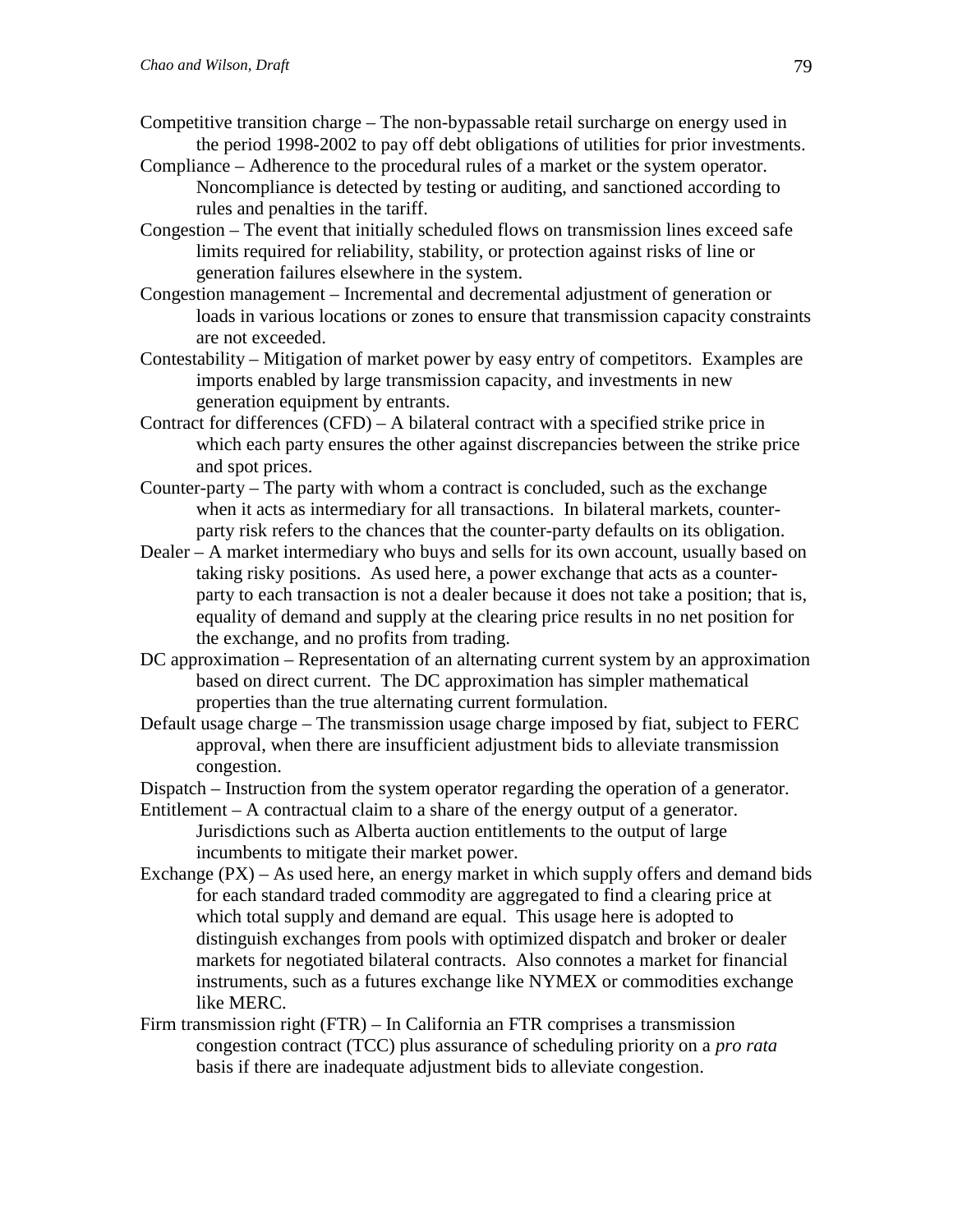- Flexible resource A generation source, such as a combustion turbine, that has a low cost of startup and a high ramping rate.
- Futures market A market, such as NYMEX, for financial instruments conditioned on delivery at a particular time and place. For example, one NYMEX contract specifies delivery at the California-Oregon Border (COB) and another at Palos Verde (PV). Futures contracts are often cashed out without actual delivery.
- Gaming Behavior by a participant intended to exploit imperfections in the design of a market, especially loopholes in the procedural rules.
- Governance The system established for directing the affairs and policies of a market or system operator. Includes a Board of Directors, or Governors, often with wide representation from stakeholders, that appoints and supervises management and that has ultimate responsibility to state and federal regulatory agencies.
- Hedge A financial instrument that insures the buyer the events against subsequent events, such as price variations. Examples are a futures contract or a swap. Some jurisdictions, such Alberta and England-Wales in their initial years, rely on legislated hedges to mitigate market power by altering the incentives of large incumbents.
- Hub A location in a transmission grid used as a reference point for pricing.
- Intervenor A party that files comments or protests in regulatory proceedings.
- ISO A system operator with substantial independence from market participants. Later usage by FERC relies on the term RTO for regional transmission operator.
- Incentives A participant's perception of rewards for adhering to the procedures and rules of a market. A market design is called incentive-compatible if participants are motivated to adhere to the specified rules and procedures.
- Incs and Decs Bids from suppliers and demanders to increase or decrease generation or load.
- Kirchhoff's Laws The classic theoretical statement of the physical laws governing flows in an electrical transmission system. Basically, the flow of electrons among multiple paths from an origin to a destination splits in inverse proportion to the impedance of each path.
- Locational marginal pricing (LMP) Pricing energy at each node in the transmission system, also called nodal pricing. Prices differ at locations when transmission between them is congested.
- Loop flow Flows in one part of a transmission system that originate elsewhere but follow paths dictated by Kirchhoff's Laws.
- Losses Energy expended in transmission, lost as heat. Sometimes approximated by a generation meter multiplier (GMM).
- Marketer An entity that buys energy wholesale for resale to retail customers.
- Market clearing The process in an exchange of finding the price that equates supply and demand. The resulting transactions comprise the supply offered at lower prices and demand bid at higher prices.
- Market clearing price (MCP) The price that equates supply and demand.
- Market failure Absence of a price at which a market clears. An example is the adjustment market when the incs and decs offered are insufficient to alleviate transmission congestion. Another is a market for reserves when there are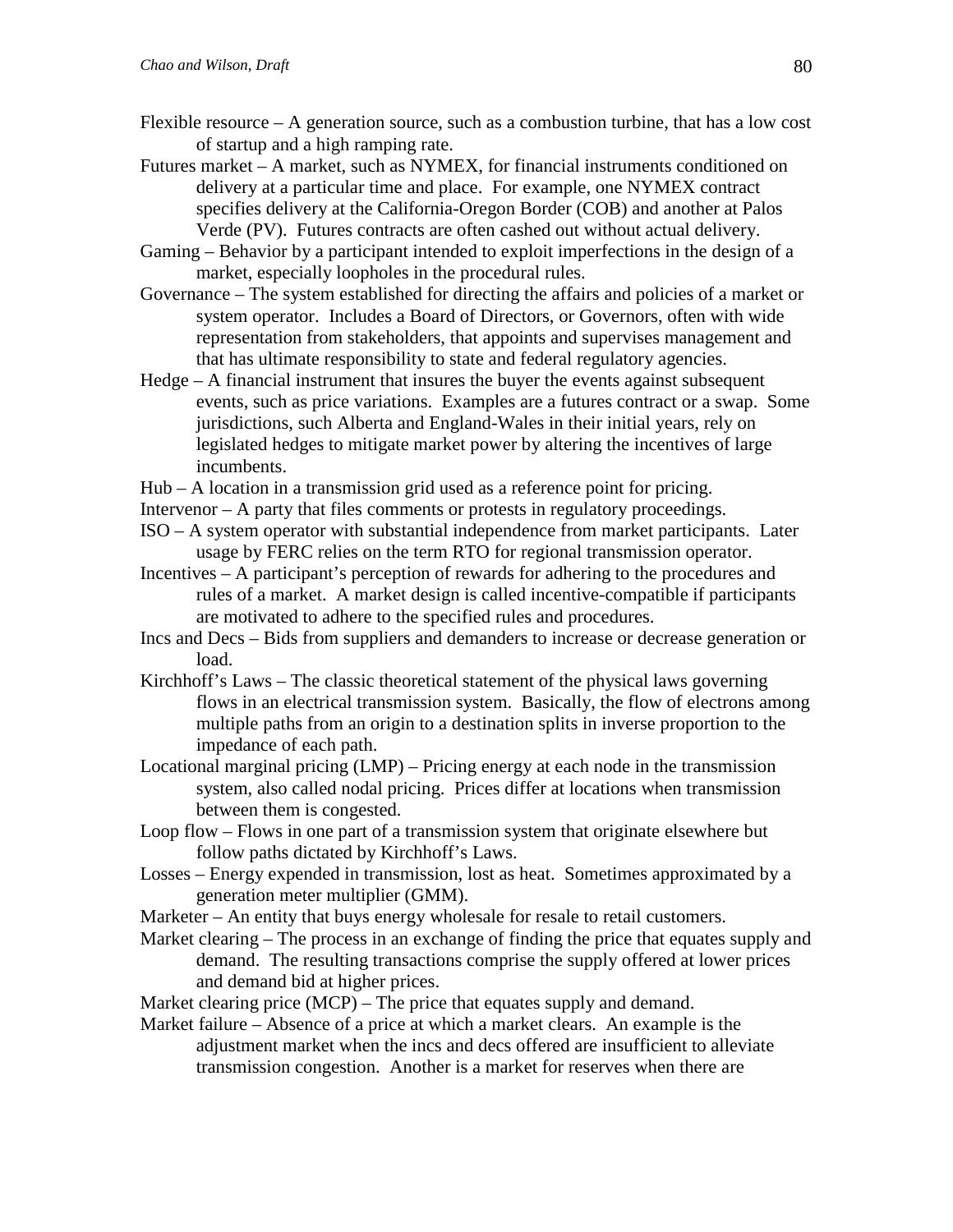insufficient bids to supply the reserves required by engineering standards for reliability. Sometimes called bid insufficiency.

- Market power surveillance Measures undertaken by exchanges and system operators to monitor the behavior of participants with substantial market power, and to recommend measures to mitigate or control market power. Required by FERC in some jurisdictions. In California the responsibility is divided among Market Surveillance Units (MSUs) in the PX and the ISO, as well as independent Market Surveillance Committees (MSCs) that rely in part on the MSUs to provide administrative and technical support services.
- Merit order The ordering of generation units in a sequence of increasing marginal costs. Absent transmission and ramping constraints, units are called to generate in merit order.
- Market surveillance committee  $-A$  committee that in California is charged with monitoring the ISO's markets for abuses of market power and other sources of inefficiency. In New Zealand the MSC is a judicial body charged with enforcing the pool's enabling contract among the participants.
- Must-take supplies Energy produced by plants that incur large costs of shutdown and startup, such as nuclear facilities, is offered in an exchange at a zero price to ensure that it is accepted in the market clearing. Must-serve demands are analogous.
- Nodal price In systems that set prices for energy at each location, the price of energy at a particular location (a node) or bus.
- No-load cost The hourly fixed cost of operating a generator, apart from startup cost and the marginal cost of energy generation.
- Nomination In gas markets, the term for a schedule submission, which in the case of interruptible capacity is accompanied by an offered price, so the nomination is essentially a bid as the term is used in electricity markets. Gas-fired generators often depend on nominations for gas delivery, and some jurisdictions require the system operator to call generators sufficiently early to enable a nomination to be submitted in the day-ahead market for gas transmission. Markets for other commodities use a variety of terms for bids.
- Optimal power flow program (OPF) A computational procedure for spatial allocation of generation to meet load requirements at least cost subject to transmission constraints.
- Option A financial contract enabling the holder to buy a commodity at a specified price, called the exercise price, or a physical contract enabling the holder to control the operation of a plant, as in the case of RMR contracts that enable the system operator to call for energy production from a plant in order to ensure system reliability.
- Order The decisions and rules promulgated by FERC in a formal statement binding on those entities subject to its jurisdiction. Examples are Orders 888 and 889 that implement the 1992 Energy Policy Act and set the main rules for restructured electricity markets based on open access to transmission and non-discriminatory pricing.
- Pool Traditionally, a consortium of utilities conducting unified generation and transmission operations. As used here, a system operator that optimizes unit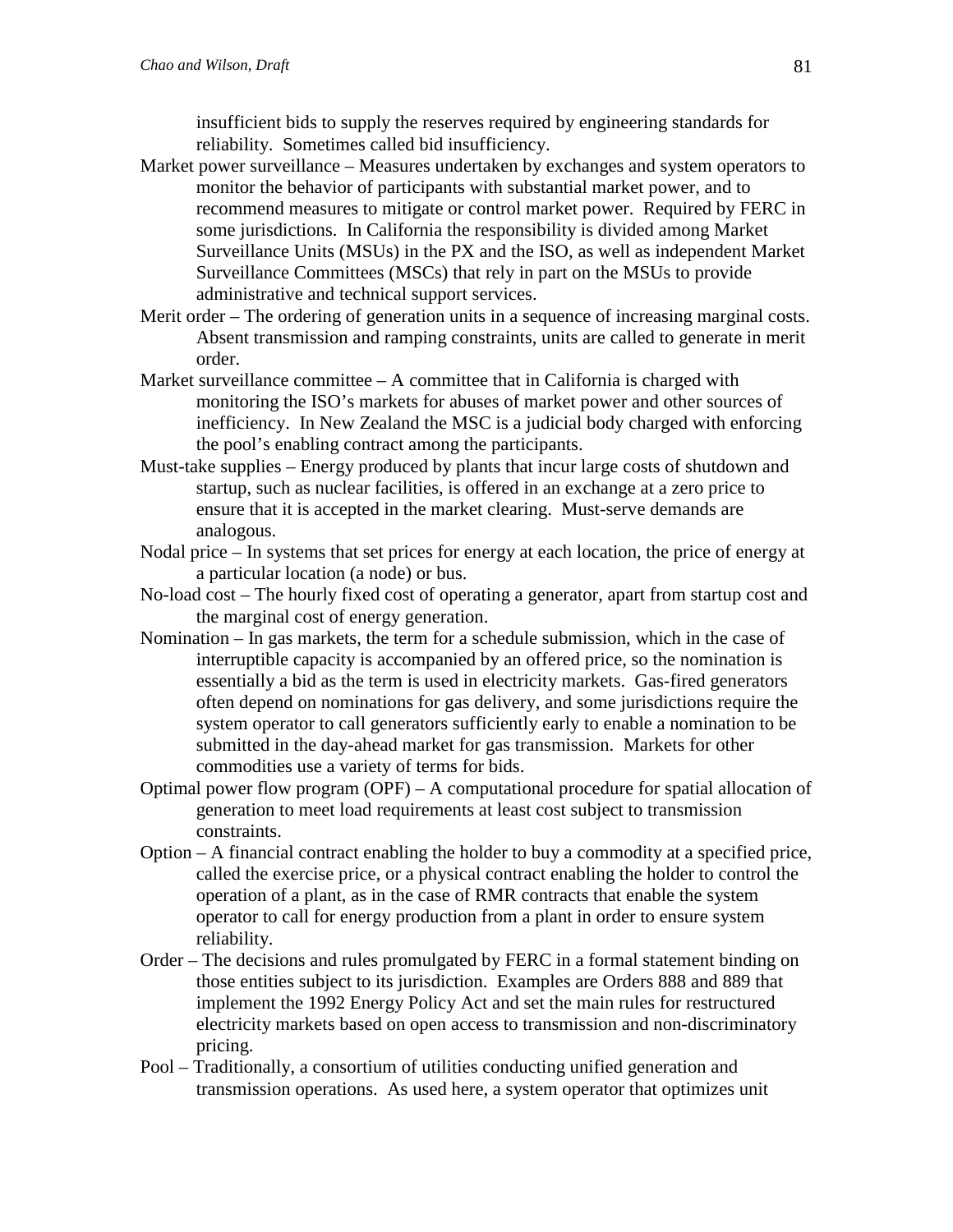commitments and schedules based on submitted offers from suppliers and possibly also bids from demanders.

- Protocol The specific procedures used by a system operator or power exchange, usually elaborated in detail in the tariff.
- Pumped storage A hydro source whose supply is filled by pumping water from lower elevations, usually in off-peak periods.
- Radial system A transmission system that is largely immune to loop flows because it consists mainly of spokes from a hub. Jurisdictions such as California use a radial approximation for day-ahead congestion management.
- Ramping up or down Increasing or decreasing the production rate of a generation unit. Ramping stresses the turbine and boiler of a thermal generator. The maximum rate at a which a generator can be safely ramped is called its ramp rate. Typical ramp rates are on the order of 1% of maximum capacity per minute. Some hydro units are nearly instantaneous but are subject to a total energy constraint, referring to the maximum feasible spillage per day.
- Rational buyer procedure Selection of the amounts of various ancillary services reserve categories to minimize total cost, using the fact that a higher quality reserve can substitute for lower qualities. For example, spinning reserve that can ramp in 10 minutes is superior to spinning reserve that can ramp in 30 minutes, so if 10 minute spin can be purchased at a lower price than 30-minute spin then it is cost minimizing to substitute the former for the latter.

Reactive energy  $-$  ? (VAR)

- Real-time market The continual market for energy to follow the load and to maintain reliability of the transmission system.
- Regulation Either (a) supervision by a state or federal agency empowered to implement statutes governing the industry, or (b) the ancillary service called automatic generation control (AGC) that enables near-instantaneous load following by a generator.
- Regulatory compact An implicit understanding between regulatory agencies and regulated utilities about the *quid pro quo* in which the utilities are assured a monopoly and an adequate rate of return on assets or equity for prudent investments, in exchange for fulfilling service obligations at regulated prices and terms.
- Reliability-must-run plants (RMR) Plants located at critical nodes in the transmission grid that sometimes must operate to ensure stability of the system.
- RMR contract One of several long-term contracts approved by FERC under which the system operator can call for generation from plants required for system reliability.
- Renewable resource  $A$  source of generation that does not use fossil or nuclear fuels, such as wind power, geothermal steam, heat from biomass or waste burning, or small hydro facilities. Major hydro sources are often excluded.
- Retail competition Restructuring of retail markets for power that enables each customer to choose its energy supplier, possibly a power marketer or a utility distribution company.
- Run-of-river Hydro power from spills required to accommodate large flows of water into a dam, usually in the spring thaw.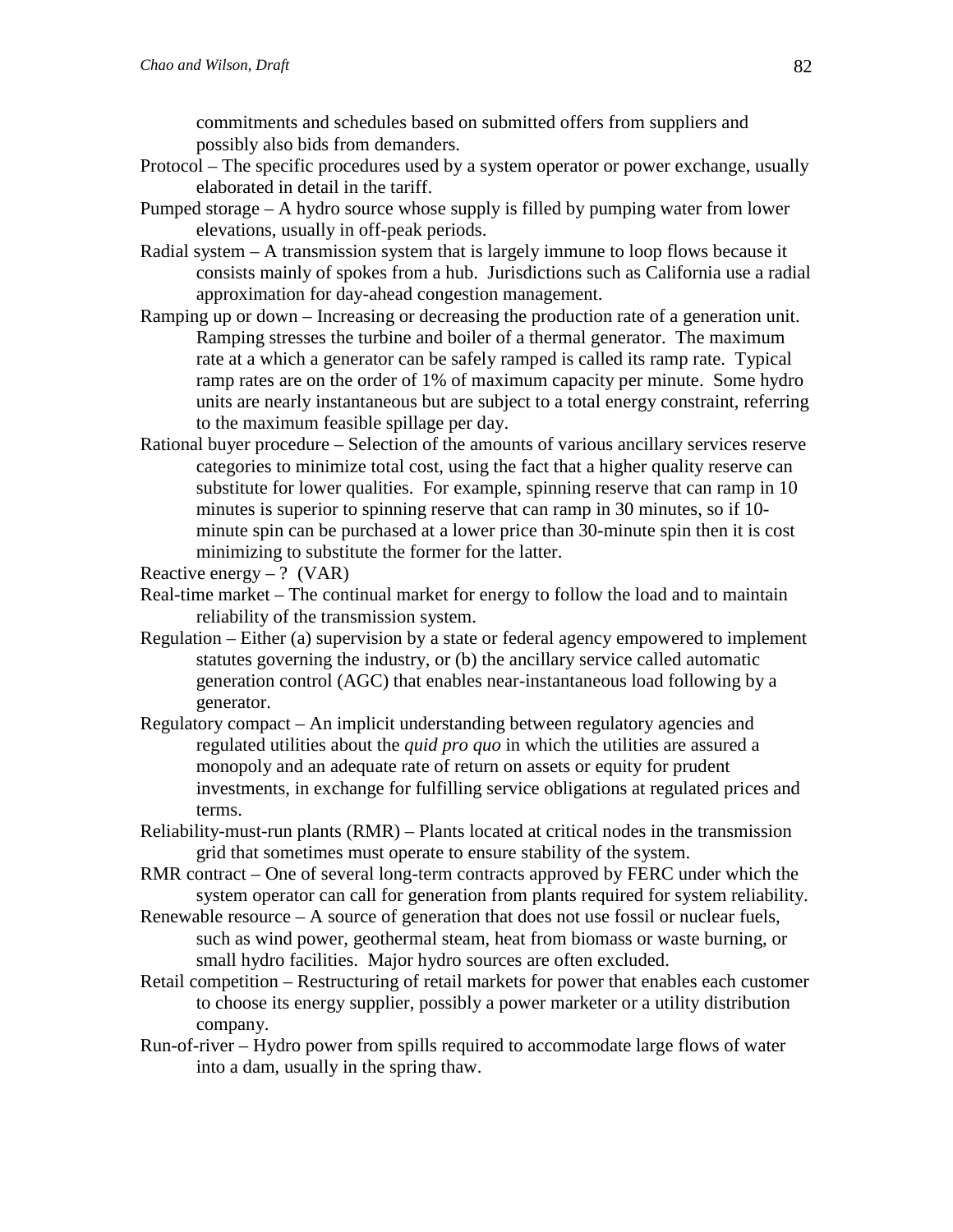- Scheduling coordinator (SC) In California, an entity entitled to submit balanced schedules to the system operator. The main ones are the PX and APX exchanges, managers of markets for bilateral contracts, and some municipal utilities.
- Security analysis The system operator's process of checking that the transmission system can survive the failure of major links in the grid. If the survival criterion is restricted to failure of any one line then the process is called an n-1 analysis. The process may include determination of loop flows and examination of additional contingencies such as temperature or wind variations. Because security analysis takes considerable time, it is often omitted from the initial day-ahead management of congestion and deferred to the interim before real-time operations.
- Self-management of congestion Measures undertaken by a market participant at its own expense to reduce transmission congestion, usually with the intent of reducing the usage charge for transmission.
- Self-provision Supply of various ancillary services by a supplier or demander rather than the system operator.
- Self-scheduling Unit commitment and scheduling decided and controlled by the unit's owner rather than the system operator.
- Settlement The process after the close of a market in which payments are made at the market prices to complete the transactions or contracts. Sometimes interpreted to include *ex post* metering of actual quantities sent or delivered.
- Shadow price In the results obtained from minimizing total cost subject to feasibility constraints, the shadow price on a constraint is the decrease in total cost enabled by a small relaxation of the constraint. If the constraint requires that supply at a particular time and location must exceed a specified demand measured in MWh then the shadow price measured in \$/MWh is the reduction in total cost if demand is decreased by 1 MWh. Similarly, if the constraint requires that transfers not exceed the capacity of a transmission line in a given hour then the shadow price measured in \$/MWh is the reduction in total cost if the capacity is increased by 1 MW for that hour. Shadow prices are called dual variables in the theory of linear programming and optimization generally. They measure the opportunity cost of serving one customer versus the next in the merit order.
- Short-notice transaction (SNT) In New England a transaction submitted shortly before dispatch that alters a supplier's generation within the system, such as export to another control area like New York or shutdown of a generator, that has the effect of removing all or a portion of the supplier's capacity from the merit order for real-time dispatch. Other jurisdictions such as Alberta allow a short-notice alteration of a supplier's schedule, called a redeclaration.
- Synchronization The process of connecting a generator to AC transmission system to assure compatibility of the frequency and phase angle.
- Spin Capacity reserved to meet contingencies, usually classified according to the ramping time required, such as 10 minutes or 30 minutes.
- Spot price In an exchange the market clearing price in the real-time market, or in an optimized system the shadow price on the constraint that supply equals demand in real-time operations.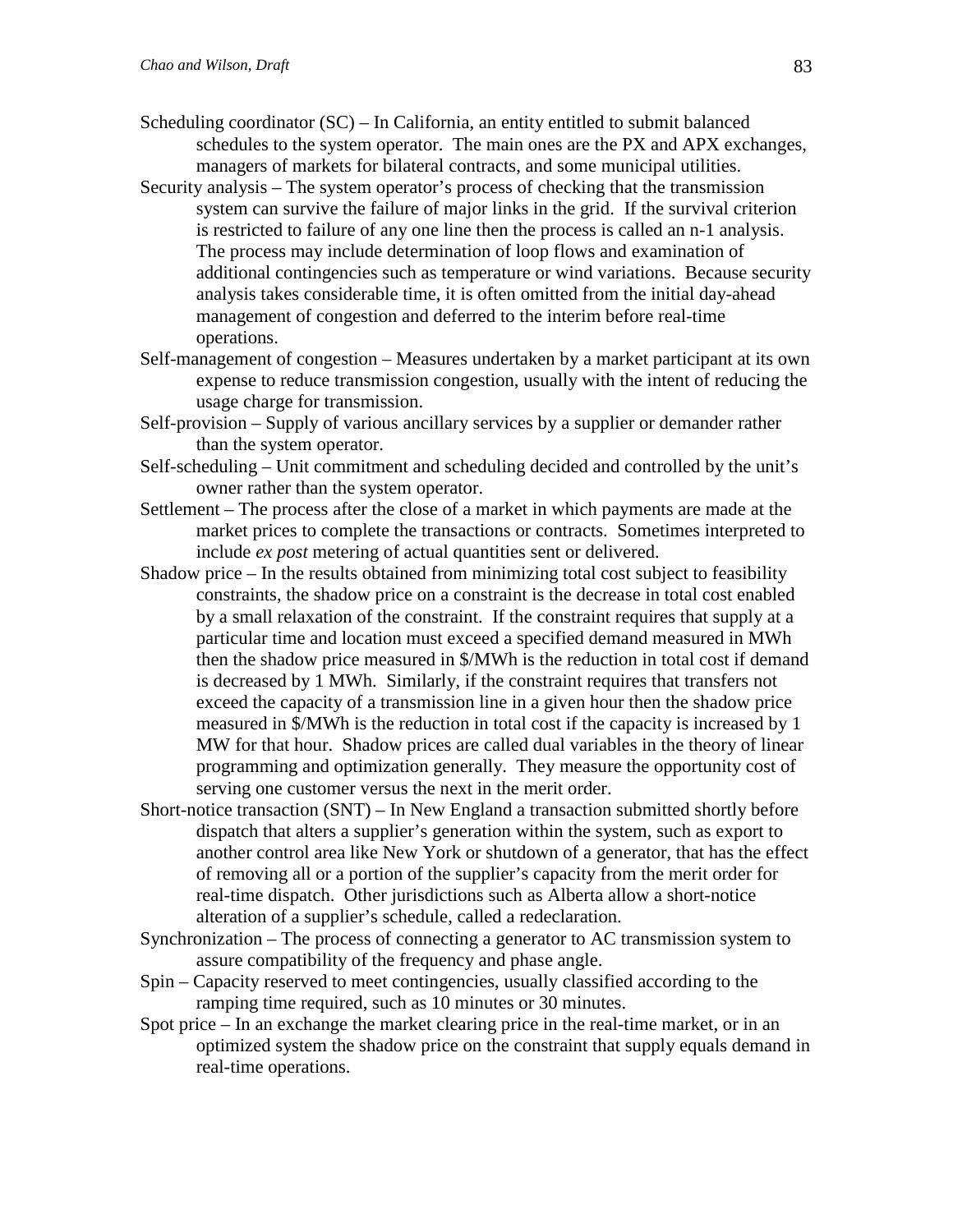- Stakeholder A party or organization with a substantial interest in the design and operation of a market or system operator, often formally recognized via participation in design debates and on governing boards.
- Stranded cost The difference, if positive, between the book value and the market value of a plant divested by a regulated utility as part of the restructuring of a wholesale market.
- $Strip A$  contract for energy delivery, usually at a constant rate, over a span of consecutive hours, often defined as the peak or off-peak hours. Strips are traded in some brokered markets, often in the form of weekly contracts for 5 daily strips covering the peak hours of the weekdays.
- Swap A trade of energy at one location for energy at another location, often used as a hedge against transmission charges.
- System operator (SO) The entity responsible for the reliability and security of the transmission system within a specific control area is called the system operator. The system operator is a public-benefit corporation in California, a creation of the local power pool in New England, and a regional utility or government agency (BPA) in Oregon. Municipal utilities often manage their own grids within the control area of the system operator.
- Tariff In a restructured electricity market each regulated entity, such as the system operator or an exchange, files with FERC a tariff that specifies in detail its governance and operating procedures, terms and conditions, charges, and pricing policies.
- Thermal rate A thermal generation unit's rate of conversion from fuel energy to electrical energy.
- Tie line A major transmission artery.
- Transaction charge The fee charged by an exchange, broker, or system operator for completing a trade in its market.
- Transmission congestion contract (TCC) A point-to-point TCC is a financial contract that pays the owner the amount of the usage charge for transmission on that path. Used by suppliers and demanders to hedge against transmission usage charges or differences in nodal prices.
- Unit commitment Designation of which generation units will operate, usually for the ensuing day, often interpreted to include times of startup and shutdown as well as operating rates.
- Uplift A surcharge on transactions that repays the system operator for those costs incurred that are to be shared *pro rata* by traders. Examples are costs of alleviating congestion (when congestion charges are not used) and procuring ancillary services.
- Usage charge The fee charged by the system operator or the owner of the transmission line for an energy transfer. May include an access fee and/or a flat rate, but includes a charge for the costs of alleviating congestion only if some form of congestion pricing or nodal pricing is used.
- Zone A region in which no congestion charge is imposed for transmission; usage charges are confined to inter-zonal transmission.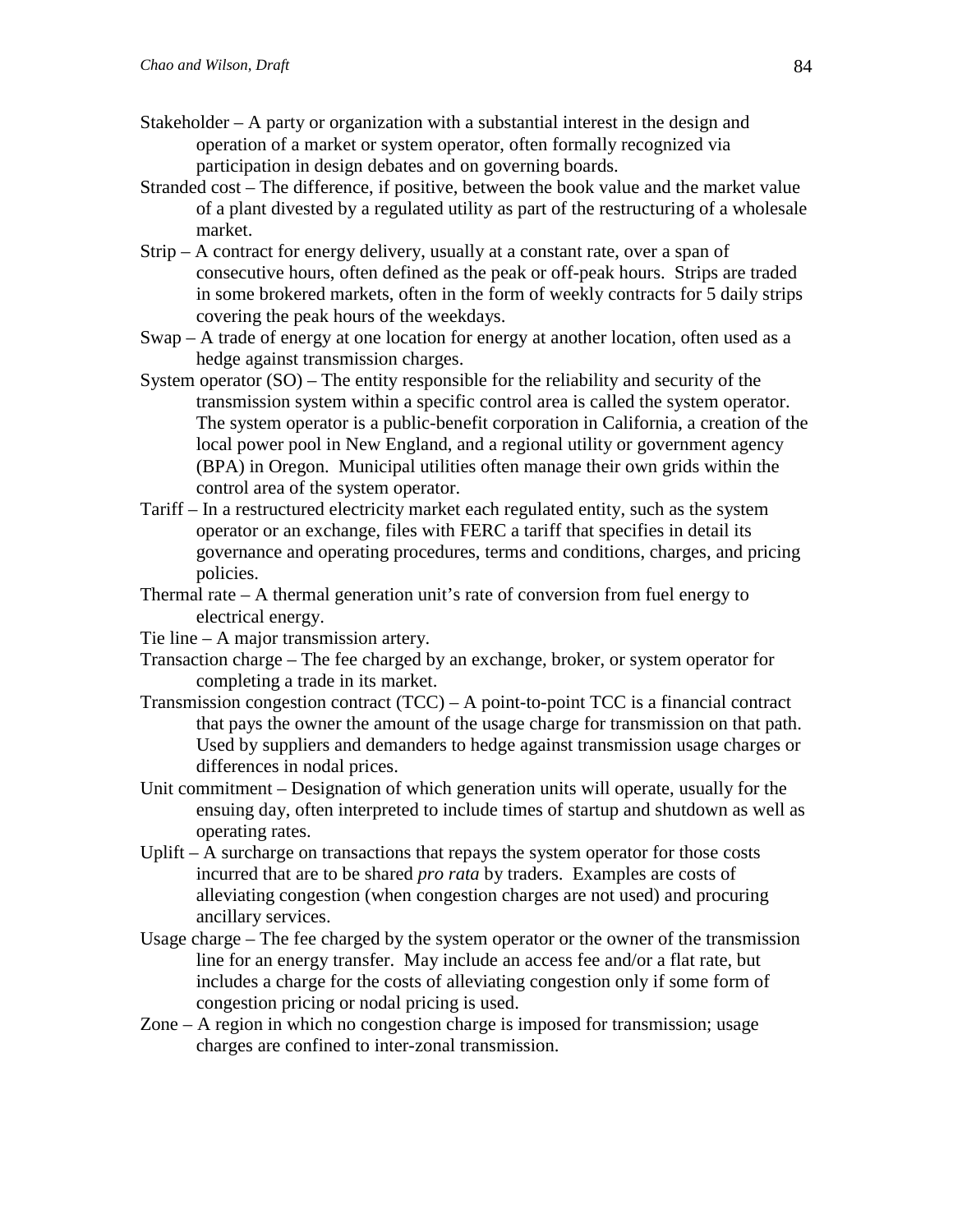## **Appendix C: Effects of Market Structure on Reliability Management**

The structure of the markets for energy can have substantial effects on the measures used by the system operator (SO) to ensure reliability of the transmission grid. This section describes some of the interactions between reliability management and energy markets. We start with examples that illustrate the need for caution when introducing seemingly convenient features into energy markets that complicate the task of the SO – and vice versa.

**Coarse Time Scale**. California is one of several jurisdictions that conduct day-ahead and hour-ahead markets for energy on the basis of each of the 24 hours of the day of delivery. Day-ahead transactions in the power exchange (PX) are settled on the basis of the market clearing prices (MCPs) that equate demand and supply in each hour of the next day, measured in terms of total MWhs. The PX operates on the principle of self-scheduling, so each supplier makes its own decisions about unit commitments and unit ramping to meet the commitments implied by its sales of energy. A further aspect is that uninstructed deviations from prior schedules contracted day-ahead or hour-ahead are settled at the real-time price. This scheme creates a difficulty for the SO in shoulder hours when the load varies greatly, increasing rapidly in the morning and decreasing rapidly in the evening, on a time scale considerably shorter than the hourly time scale of the PX's energy markets. One can imagine the PX transactions as based on a step function of time that in each hour specifies a constant rate (MW) of energy supply, whereas in real-time operations the intra-hour time path of supply must vary to match the load. Further, for suppliers there is an evident need, say in the morning, to ramp through the first shoulder hour to meet its supply commitment in the next hour. Thus, the SO lacks tight control in the shoulder hours of the time-path of supply required to meet the load, and at any moment the actual supply from committed generators can be greater or less than the load. The SO's real-time market for load following and intra-zonal transmission management is based on supplemental energy bids (incs or decs) that might be used to cover the discrepancy between the load and generation, but in fact if there is any doubt about the sufficiency of the bids available in the real-time market then the SO is obligated to rely on some kind of reserve. Absent a new category of reserve for load following in shoulder hours, the SO in California often relied on its reserve of automatic generation control (AGC) for this purpose. Instead of purchasing the 2 or 3% of AGC capacity common in earlier eras, the SO purchased as much as 12% AGC for the shoulder hours in order to ensure adequate capacity for load following. This extra reserve in shoulder hours can be interpreted as a consequence of the hourly market for energy in the PX instead of the 30 or 15-minute time frame that would conform closer to the time scale in which load varies in shoulder hours. The fact that AGC is used in California for this purpose, rather than another (or new) category of reserves, is of less significance that the fact that the origin of the problem lies in the "coarse" time scale of the basic energy markets compared to the time scale of load variation in shoulder hours. One proposal to reduce this problem is to redefine the contracts traded in energy markets such as the PX so that, rather than a step function of time, the energy commitments are interpreted as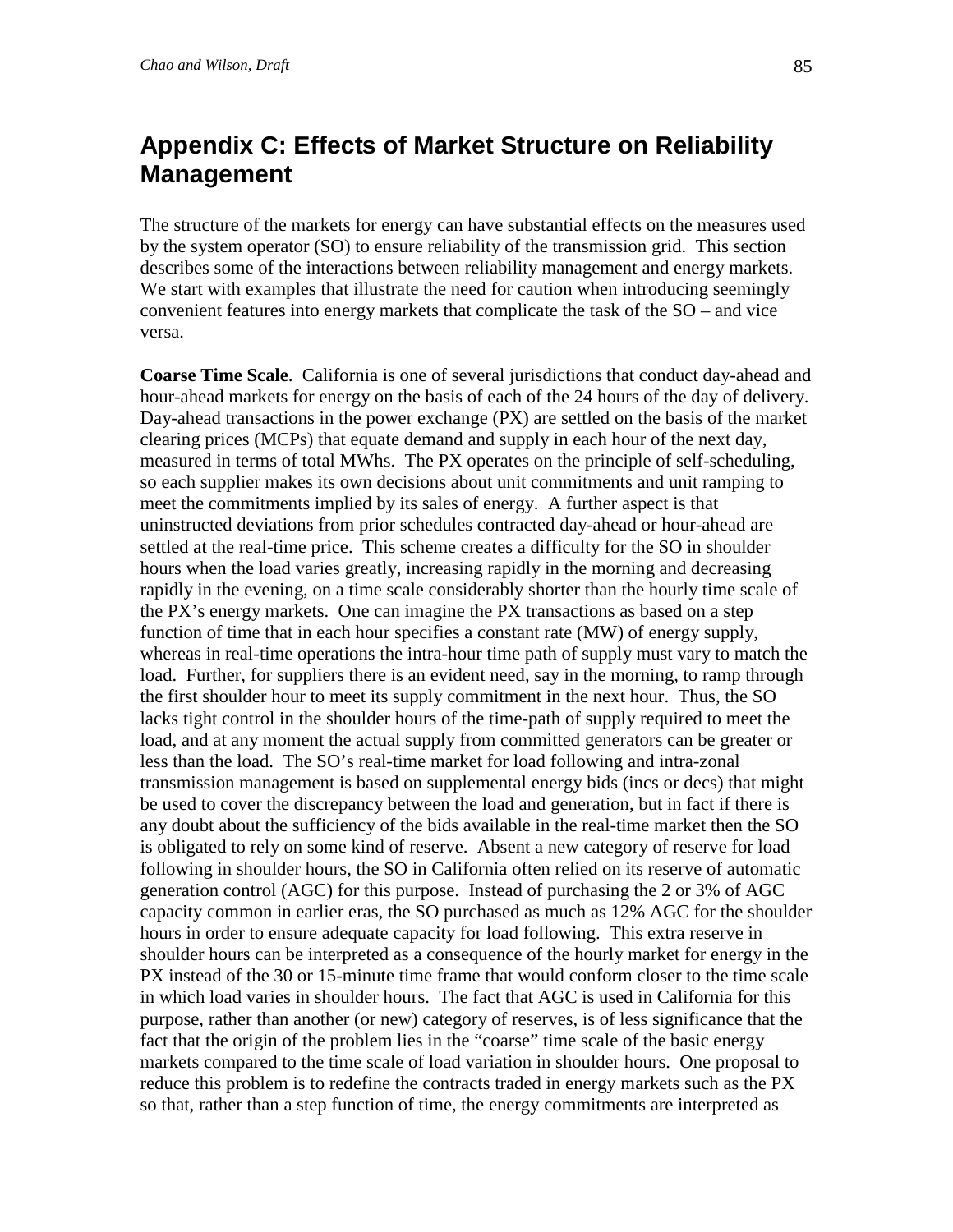piecewise-linear functions of time that include a specified rate of ramping from one hour to the next.

**Asymmetric Treatment of Demand and Supply**. The day-ahead operating procedures of tight power pools were designed to minimize the cost of supplying the predicted load. An SO with operating protocols derived from an earlier era may prefer to continue this practice even after demand-side bidding is introduced. A typical scheme proposes to schedule supply to meet the predicted load even if day-ahead demand bids are less than the SO predicts will materialize in real time. Thus, the bid-in day-ahead demand is contracted at the price that obtains enough supply to meet the predicted demand, and the residual real-time demand is settled at the real-time price. At first sight this scheme protects the SO against reliability problems from day-ahead under-bidding of demand by ensuring a supply adequate to meet the subsequent total demand.<sup>62</sup> In fact, however, it vitiates the potential efficiency advantages from demand-side bidding. To see this one must realize that for a demander this scheme implies that its optimal strategy is to bid in all its demand at its prediction of the real-time price: if the day-ahead price is lower then its bid is accepted at that lower price, and if the day-ahead price is higher then its bid is rejected and it pays the real-time price, which is likely lower in its estimation. Thus, the bids from demanders reflect only their optimal strategies of gambling on discrepancies between the day-ahead and expected real-time prices; there is no systematic revelation of the quantities ultimately demanded at each price. The source of this problem is that the various demanders' estimates of the quantities and prices in real time typically differ from the SO's predictions. It seems fundamental that such problems arise whenever the SO attempts to ease its reliability problems by "out-guessing" demanders, rather than relying on actual bids and equalization of day-ahead and expected real-time prices by normal arbitrage. It is the responsibility of the SO to schedule additional reserves if it suspects underbidding could undermine reliability, but this solution is better than attempting direct scheduling of supplies to meet predicted demands in ways that affect the market clearing prices for energy in the day-ahead market.

**Unbalanced Day-Head Schedules**. Scheduling supplies to meet the predicted load, as above, is one example of day-ahead schedules that are unbalanced; that is, the supply contracted day-ahead exceeds the demand contracted day-ahead. Another example is scheduling of reserves to meet local reliability needs, as in the case of "reliability must run" (RMR) units in California. A fundamental deficiency of the market design in several jurisdictions is that they establish prices for energy and transmission that equate demand and supply aggregated over the entire system or large zones, when in fact the SO requires adequate generation at certain key points in the grid to maintain reliability. Recognizing that local requirements convey market power to suppliers in these locations, the California SO obligates suppliers with localized market power to operate under longterm contracts that provide cost-based payments in exchange for the SO's right to call for

 $\overline{a}$  $62$  Anxiety about underbidding by demanders might stem from concern that large LDCs with monopsony power might underbid day-ahead to lower the prices paid for that portion of their total demand. This concern must, however, be balanced against the prediction that the day-ahead price and expectation of the subsequent real-time price must be equal, because otherwise suppliers would prefer to withhold some supply in order to obtain a higher expected price in the real-time market.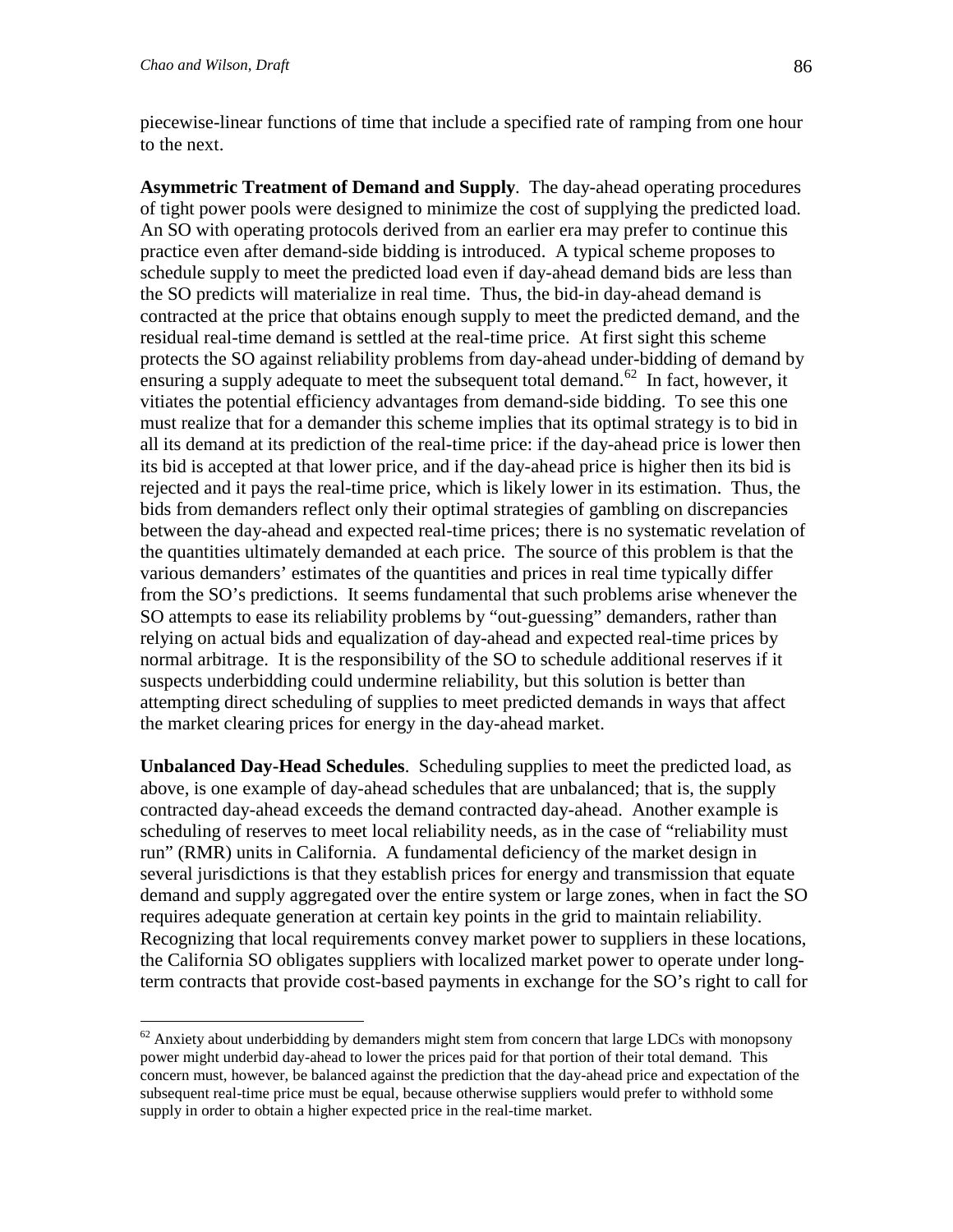$\overline{a}$ 

generation when needed. In 1998, about a third of the intra-state thermal capacity was assigned to RMR contracts. The contract forms available at that time were imperfect in part due to distorted incentives, but here we focus on the consequences for reliability.<sup>63</sup>

 The central problem for the SO stemmed from the fact that the RMR units were called after the close of the day-ahead energy markets. This was thought to be the better procedure because then the units called could be confined to those not already committed due to their transactions in the day-ahead market; in fact, however, the contractual incentives encouraged most of the RMR units to wait for the call from the SO. Because each of the energy markets, including the PX, submits a balanced schedule to the SO, the additional energy from the RMR units produced a supply surplus in the day-ahead schedule, a surplus of energy that was not matched by any load, implying elevated dayahead prices compared to the actual energy supplied. When the real-time market arrived, therefore, it was possible that the system was awash in energy, forcing the SO to decrement suppliers to balance the system, and thereby producing low real-time prices. The evidence, however, is that suppliers and demanders reacted to this potential price discrepancy by arbitraging between the day-ahead and expected real-time prices. In particular, demanders deferred a large portion of their purchases to the real-time market. The ultimate consequence for the SO was an aggravated reliability problem in the realtime market. Instead of a small residual market for intra-zonal balancing and loadfollowing, the SO's real-time market was a major market for trading energy.

 The solution to this problem was to change the contract specifications. The most important changes were for the SO to call RMR units in advance of the day-ahead markets, based on its forecasts, complemented by incentives for the RMR suppliers to sell their called energy through the day-ahead markets. Thus, the balanced day-ahead schedules submitted by the energy markets to the SO included most of the RMR energy.

The second and third of these examples convey a lesson about limitations on the measures available to the SO to maintain the reliability of the grid. The lesson is that measures adopted in one market, say the day-ahead market, cannot ignore the incentives of suppliers and demanders to take advantage of any systematic price discrepancies between that market and later markets, including transmission, ancillary services, and the real-time market. Basically, one must suppose that arbitrage will ensure approximate equality between the day-ahead price and the expectation of the subsequent real-time price, because traders can defer sales or purchases. The most the SO can do is to affect the relative magnitudes of the quantities traded in the two markets. For reliability, the SO prefers the bulk of energy trades to be transacted day-ahead so that the imbalances arising in the real-time market are sufficiently small to be dealt with easily and inexpensively. Measures to force this outcome cannot work if they rely on sustained discrepancies between prices in the day-ahead and real-time markets.

 $63$  See Frank A. Wolak and James Bushnell, "Reliability Must-Run Contracts for the California Electricity Market," Market Surveillance Committee, California ISO, 10 December 1998. [Cite also the PricewaterhouseCoopers audit of the ISO, Nov. or Dec., 1998; available on the ISO website.]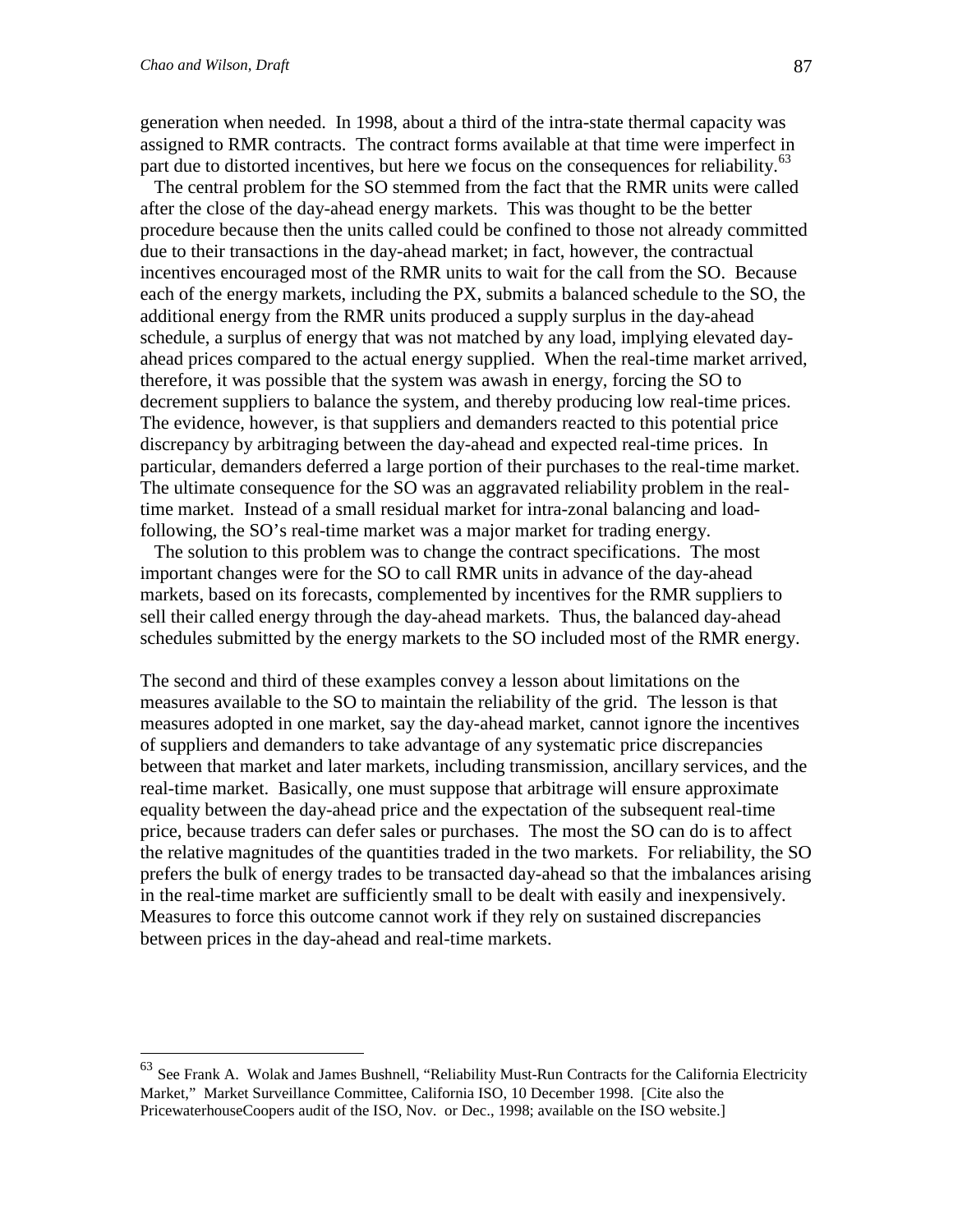## **Appendix D: Comparison with Gas and Pipeline Markets**

The structural features of broadest significance in restructured electricity markets are one or more power exchanges (PXs) for trading energy and a system operator (SO) for managing the transmission system. These are separate in jurisdictions such as California and unified in others such as New England (NE) and Pennsylvania-New Jersey-Maryland (PJM). The designs in the U.S. are derived from those implemented in other countries, such as Australia and Scandinavia in the case of California, and England-Wales in those cases with unified operations. Congestion pricing of interzonal transmission derives from Scandinavia, but PJM's pricing at the nodal level is new – although it is based on well established theoretical models. As in most other countries, the PX and the SO are public enterprises or public-benefit corporations governed by a Board that includes representation from stakeholders. Arguments have been made that transmission management might be a franchise operated by a private corporation with explicit incentives designed to enhance efficiency, but no jurisdiction has adopted this approach.

These structural features have been adopted in some other countries with restructured markets for natural gas and gas transmission via pipelines. The designs in Victoria (Australia) and the U.K. are similar to those used for electricity markets, excepting only those aspects peculiar to gas such as the availability of storage, the ability to direct flows point-to-point, and a different time frame (monthly/daily rather than daily/hourly). In the U.S., however, the markets for commodity (gas) and transmission (pipelines) are based on the principles of "contract carriage" that were designed originally to promote construction of new pipelines by private corporations.  $64$  The regulation of pipelines is different, moreover, since it consists mainly of a maximum price that a pipeline is allowed to charge.

In this section we describe the key features of gas and pipeline markets in the U.S., and compare these markets with the restructured electricity markets for energy and transmission. Our main conclusions point to the evident inefficiencies of pipeline markets and their origin in the pervasive market power of the pipeline companies.

## What's Different About Gas and Pipelines

Unlike electricity flows that are governed by Kirchhoff's Laws, gas flows can be directed point-to-point using valves. Rather than traveling at the speed of light, gas flows at about 50 mph, although this rate is sensitive to pressure and temperature. The pipeline owns the linepack (gas stored in the pipeline), which can be varied by altering the pressure, but customarily a point-to-point transmission is considered to occur instantly; that is, transmission is interpreted as "displacement". Interpreting the linepack as incompressible, an injection at a receipt point and a balanced withdrawal at a delivery point are considered to be simultaneous. Unlike electrical SOs, pipelines do not provide credit for counter-flows, and indeed charge for them, and also charge for both parking (temporary storage in the linepack) and lending (temporary withdrawals from the

 $\overline{a}$ <sup>64</sup> Although electrical transmission is not based explicitly on principles of common carriage, the effect of FERC Orders 888 and 889 is essentially to establish analogous principles.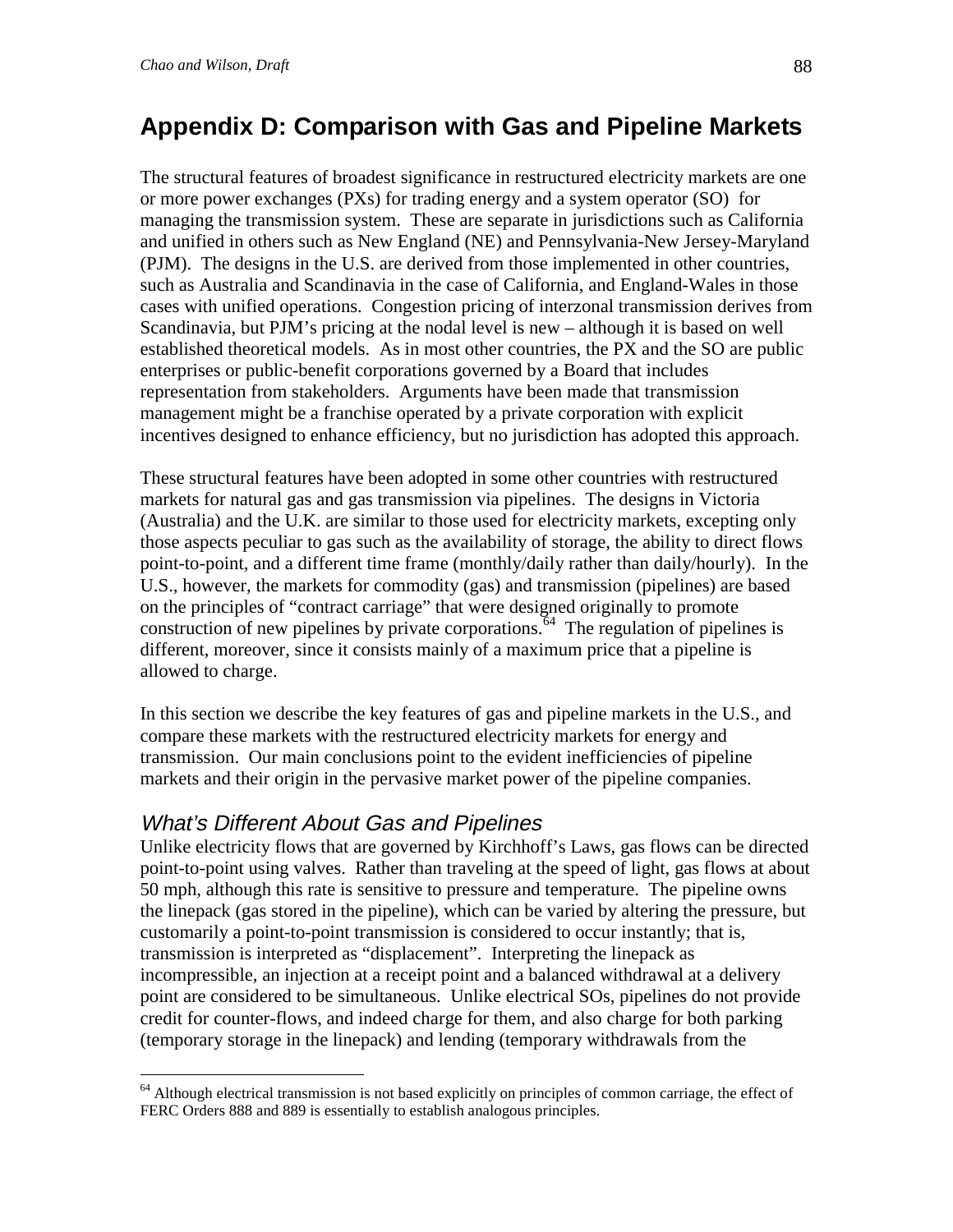linepack) even though it is one customer's parked gas that is loaned to others – that is, there is no spot market for balancing. Even though gas is uniform, the industry has an elaborate system to trace exactly the ownership of gas "from wellhead to burnertip."

The markets for gas are entirely private and entirely bilateral; there are no central exchanges other than the NYMEX market for futures contracts. There are many brokers, and some producers have marketing subsidiaries, but many producers sell only to pooling points in supply areas. Some marketers can choose among two or more pipelines to major market areas, and in any case one can choose among swaps offered by brokers. A typical swap trades gas at one point for gas at another point. Transmission and storage accounts for as much as half the delivered price of gas, as compared to a small fraction for electricity. The variable cost of transmission is significant, due in part to the operating costs of compressors spaced along pipelines.

A large fraction of demand is from local distribution companies (LDCs), and because most is for winter heating, demand is strongly seasonal, peaking in the months November to March. The peak load is served mainly from underground storage near "city gates" in market areas. Consequently, LDCs tend to contract long-term for both gas supplies and transmission reservations, and a major portion of transmission is used year-round to fill storage vaults in market areas; storage in supply areas is relatively scarce and short-term. Some industrial loads, especially gas-fired electrical generators, have pronounced intraday peaks.

In contrast, the supply from wellheads is essentially constant except for occasional events such as deep freezes. Moreover, the supply from each wellhead is constant, and producers consider maintenance of constant flow to be of paramount importance. This is because interruption of the flow defers an entire stream of revenues from the gas, and often more important, the oil behind the gas; and more important still, shut-in can permanently injure the long-run productivity of the well.

The basic planning cycles in the gas market include multi-year and seasonal contracting for supplies, a major market in the "bid week" preceding the beginning of each month, and a daily spot market. Many of the short-term transactions are pegged to the NYMEX futures contracts for delivery at a few major hubs, or to spot prices at these hubs, even if the gas is not routed through these hubs.<sup>65</sup>

The demand for gas is expected to grow significantly, perhaps a third by 2010, with a corresponding need for new wells and expansion of pipelines, even though overbuilding of pipelines is perceived as a significant factor presently on several routes.

## The Transmission Markets

 $\overline{a}$ 

The most distinctive aspect of gas markets is the central role of the separate markets for transmission conducted by the pipelines. The immediate cause is the dependency felt by

 $65$  Because the profitability of a marketing operation is typically measured against an index of hub spot prices, a long-term fixed-price contract is often seen as risky, in contrast to the usual view that locking in a price hedges against price risks.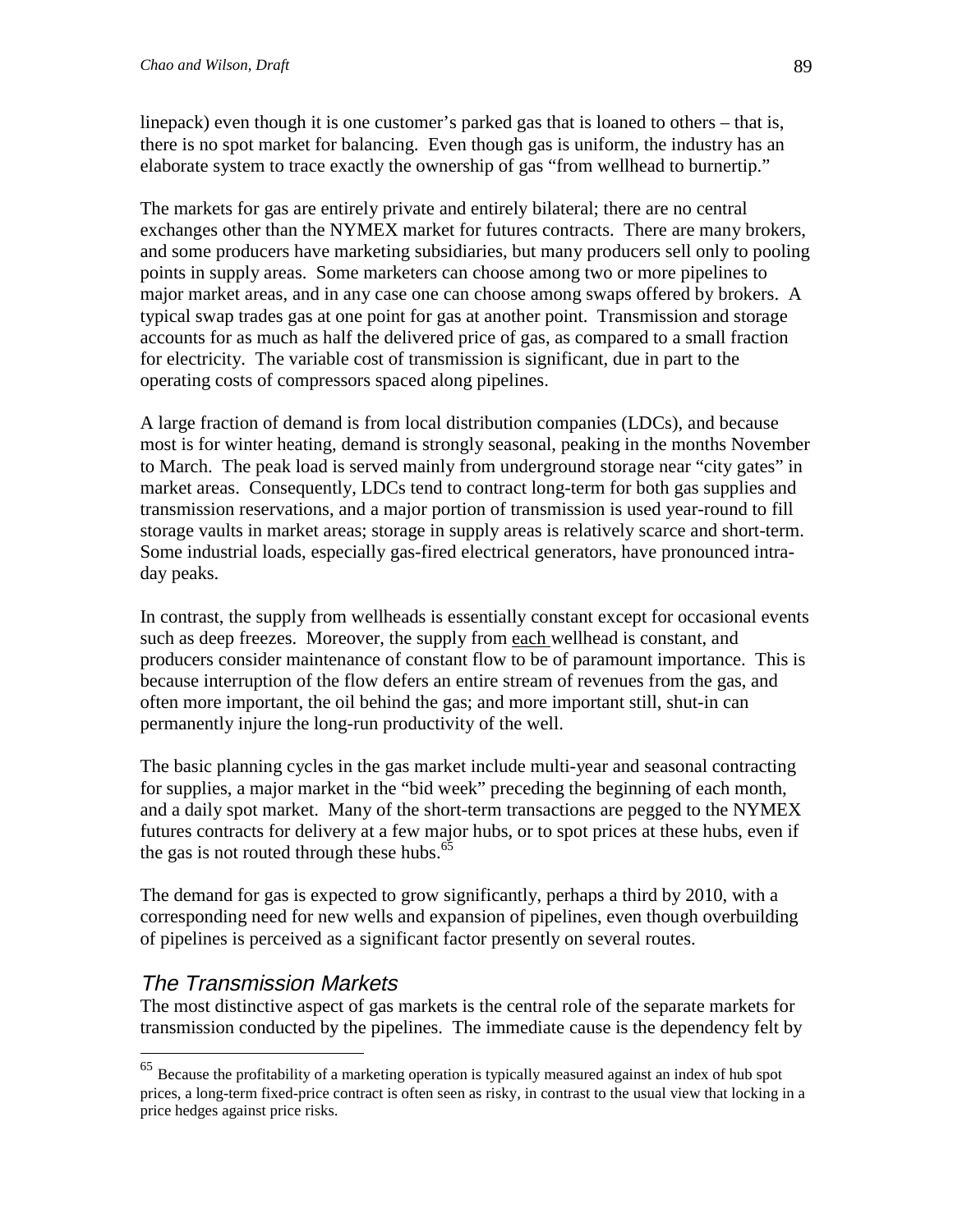$\overline{a}$ 

captive suppliers who fear the high costs of shut-in, and the LDCs' service obligations, although as deregulation of retail gas markets proceeds at the state level LDCs are likely to be less involved in purchasing, concentrating on distribution as in California where deregulation has proceeded rapidly. The long-term cause, however, lies in the regime of contract carriage developed to encourage pipeline construction.

Producers' fear of shut-in and LDCs' service obligations coincide with the pipelines' need for capital for construction or expansion. These mutual interests are served by the long-term contract known at FT, meaning firm transmission. FT obligates the shipper to pay a charge, called a demand charge or a reservation fee, each day for the reserved capacity whether it is used or not, plus a volumetric usage charge for actual flow that is close to variable cost. The pipeline uses these obligations as security to obtain debt and equity financing for construction. Regulation consists mainly of setting a maximum price (for each specified pair of receipt/delivery, expressed as \$/mcf) at which FT can be sold, and an obligation to sell at this price if capacity is available (a pipeline can accept a lower price if it wants). At the expiration of an FT contract the shipper has a right of renewal at a term up to 5 years, but for pipelines the major concern currently is "turnbacks" (i.e., non-renewals) by LDCs anticipating state deregulation that would remove their service obligations. FT is not financially firm for shippers, since the demand and usage charges can be increased in a rate case filed with FERC by the pipeline, but in practice most pipelines prefer not to file rate cases (and others challenging rates must bear the burden of proof when in fact they have little information about the internal affairs of pipelines) so that they can exceed their allowed rates of return in years between rate cases.<sup>66</sup>

There are two secondary markets for transmission. One is the secondary market for FT. Although it is an active market, mainly on a monthly or intra-month basis via an electronic bulletin board (EBB) maintained by the pipeline pursuant to FERC directives, resale is encumbered in three ways. One is that resale is subject to the same price cap. A second is that the FT contract specifies "primary points" for receipt and delivery, whereas a buyer often wants other "secondary points" that are available only at the discretion of the pipeline. The third is that the seller, usually an LDC, imposes recall provisions that substantially impair the firmness of the transmission reservation. Indeed, the intra-day market consists mainly of reallocation of capacity in response to LDCs' recalls, leaving the secondary purchasers to find other capacity available on an interruptible basis.

The other secondary market is for interruptible transmission (IT), sold each day on a space-available basis. A peculiarity of the U.S. market is that a pipeline typically has some unused capacity available for sale as IT that was previously sold as FT but has not been scheduled; this anomaly occurs because regulated LDCs can pass on the cost of FT to their ratepayers and so some have little incentive to participate actively in the secondary market for resale. However, the pipeline currently has full discretion to decide how much IT to sell, even if its capacity is not fully booked via FT contracts.<sup>67</sup> IT is sold

<sup>&</sup>lt;sup>66</sup> Some studies indicate rates of return for a few pipelines nearly twice the allowed rates, and sales of pipelines have occasionally been at prices up to double the replacement cost.

This situation, in which pipelines withhold available capacity to obtain higher prices for IT, is the motive for FERC's Notice of Proposed Rulemaking, July 1998, that suggests requiring each pipeline to offer all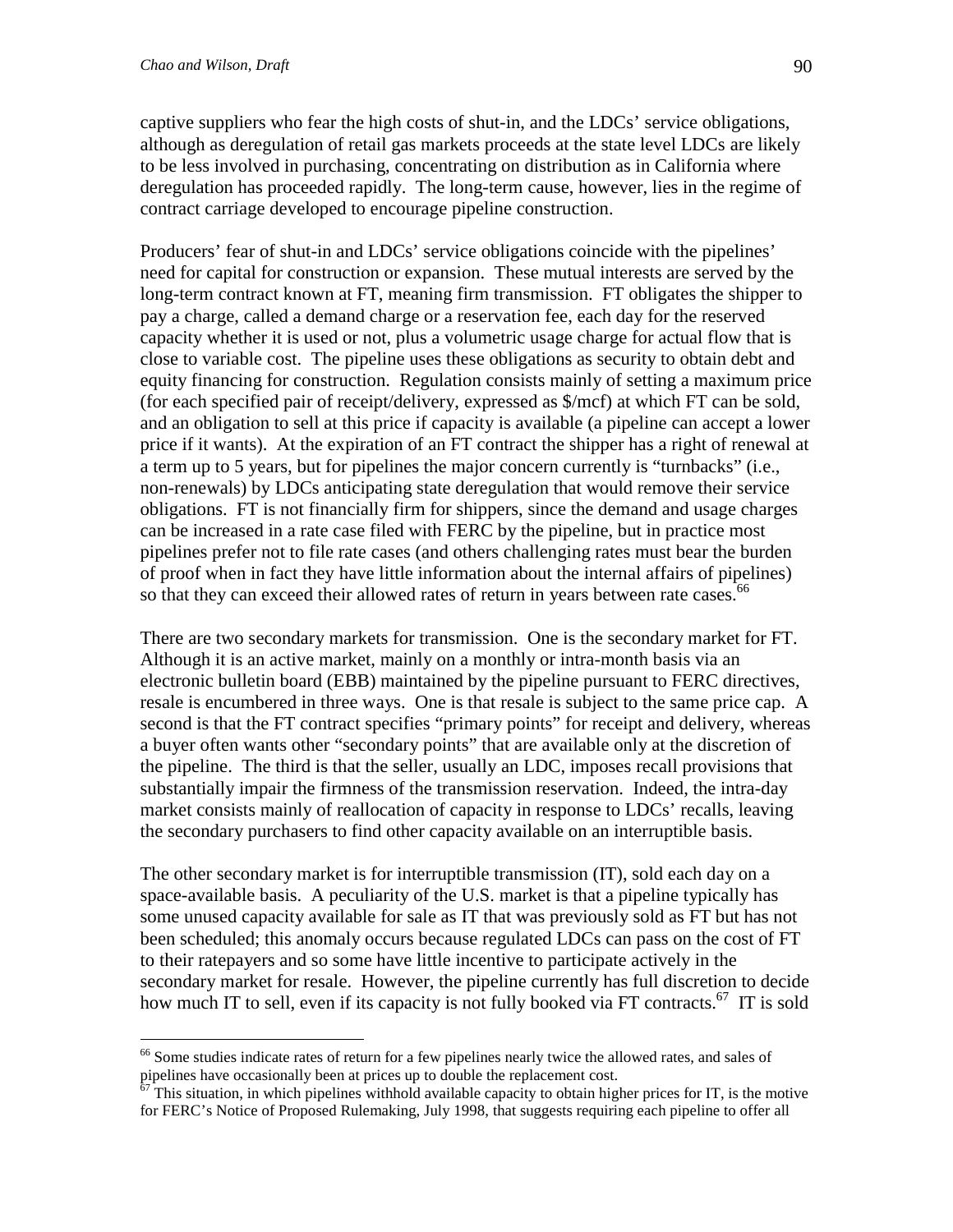daily via bids, called nominations, submitted by shippers: the pipeline decides which point-to-point nominations to accept, and winning bidders pay their bids. The pipelines' allocation procedures are opaque but presumably those point-to-point nominations are accepted that maximize the pipeline's revenue subject to operating constraints and the amount of IT capacity that the pipeline chooses to make available.

Taken together, FT and IT contracts represent a system of priority pricing. FT has first priority in scheduling, subject only to *pro rata* rationing in the event that it is infeasible to serve the entire demand from FT contracts (some pipelines sell more than 100% of their certified capacity as FT, with the portion above 100% having secondary priority). The financial terms for FT differ among pipelines: the rates on two pipelines serving nearby corridors can differ substantially due to differences in their maximum rates (due to differences in embedded costs), differences between point-to-point and zonal pricing, and procedures (e.g., some pipelines use auctions). The lowest priority is IT, which is available only in amounts chosen by the pipeline, and only on a daily basis after all FT has been scheduled. Other than these differences between FT and IT, the remainder of the terms and conditions are specified in the pipeline's tariff filed with FERC.

A pipeline whose certified capacity is fully subscribed by FT contracts bears essentially no financial risks because demand charges are payable in any event, and can be increased if justified in a rate case, even in cases of turnbacks in which remaining shippers are charged more to obtain revenues previously paid by departing shippers. A pipeline also has additional profit opportunities from cost cutting, sales of auxiliary services such as parking and lending, and sales of IT, which account for rates of return above the rates allowed in the previous rate case.

For a shipper, a long-term FT contract is a bundle comprising a physical contract for daily scheduling priority and a financial contract that refunds the daily IT spot price (actually the excess of the minimum accepted bid over the FT usage charge) necessary to obtain transmission. It also includes a right of resale (with recall provisions enforced by the pipeline) and at expiration a right of renewal. The price of this contract is allocated over the term of the FT contract via the daily payments of demand charges. The main financial risks are the chances that IT will turn out to be cheaper, or that a rate case will increase demand charges (although the pipeline likes to mitigate both these). These risks are offset by eliminating the risk that transmission will be unavailable at any price when the pipeline offers no daily IT at all. This is offset is especially important to producers worried about shut-in and LDCs facing a service obligation at fixed prices.

## The Effects of Monopoly Power

Other countries such as Australia and the U.K. have eliminated the monopoly power of pipelines by establishing a system operator with an obligation to serve the public interest. The U.S. rejected this approach in previous eras and recently FERC's initiatives to address its faults have reiterated an intention to strengthen further the role of long-term

available capacity as IT in a daily auction without a reserve price, but also without a price cap. At the same time FERC issued a Notice of Inquiry in which it proposed to strengthen the role of long-term contracting for FT.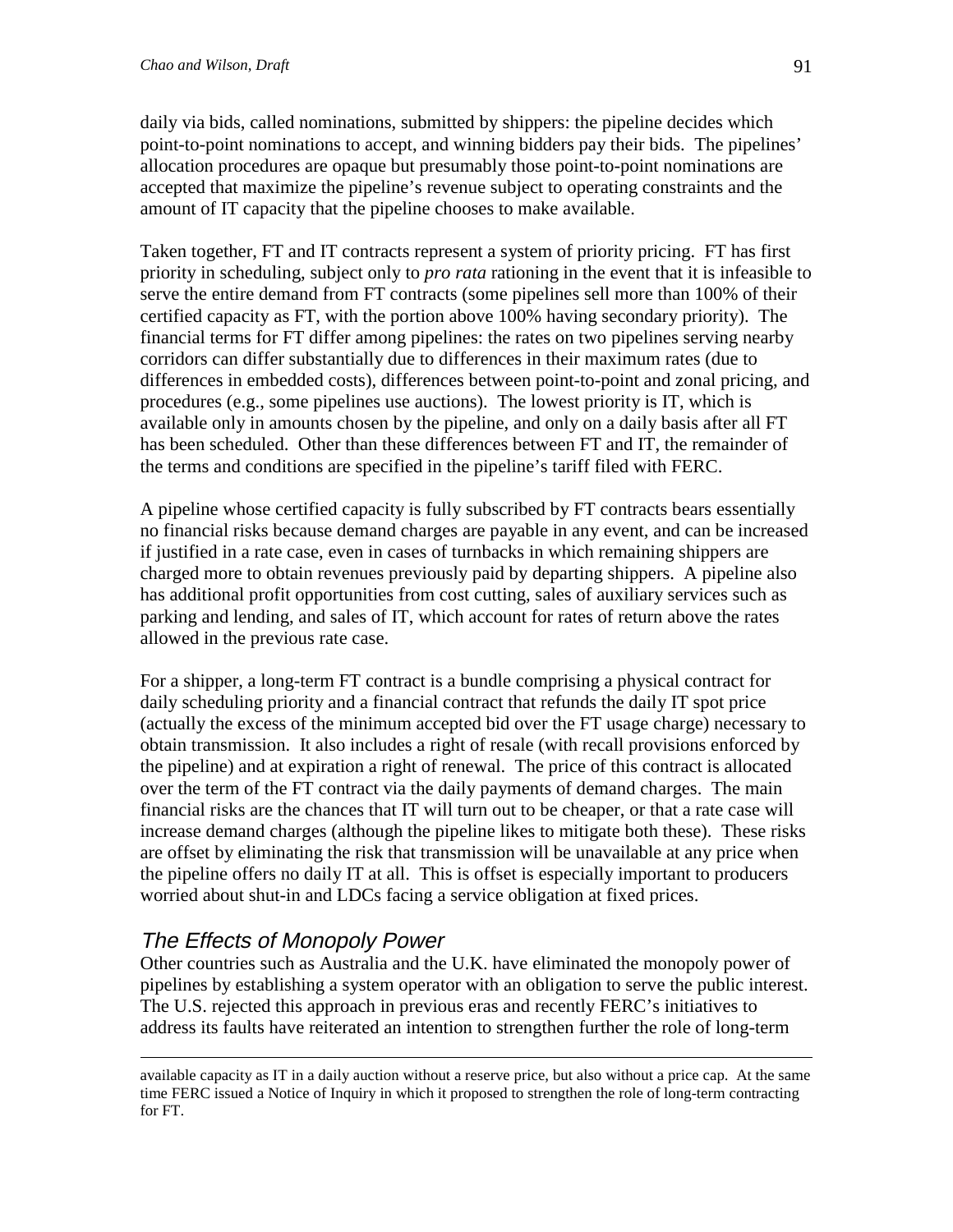contracting for FT, presumably to ensure sufficient capacity expansion and to protect the financial security of existing pipelines facing turnbacks. FERC may also mandate daily auctions of IT with no price cap and no reserve price for all available capacity not scheduled by owners of FT. Such an auction is intended to eliminate the inefficiency evident in the pipelines' withholding of available capacity in order to maintain prices for IT, and thereby also FT.<sup>68</sup> The source of this inefficiency is each pipeline's market power.

A pipeline's market power stems from several sources. One, of course, is the scarcity of physical substitutes. Unlike liquids such as oil, alternative modes of transport are infeasible, and many supply and market areas are served by only one or a few pipelines. Entry of new pipelines is so costly and time-consuming, not to mention the difficulties of acquiring rights of way, that there is little prospect that the market is contestable. The terms of financial substitutes such as futures and swaps are dictated largely by the price of transmission. A second source is the pipeline's ability to withhold FT capacity at any price below the maximum price, and equally to withhold capacity from the daily market for IT. A third source is the bundling in FT of physical scheduling priority with a financial hedge against the prices of daily IT: a shipper cannot obtain the highest level of scheduling priority unless it subscribes to FT. Also, a shipper cannot buy a financial hedge: no potential seller of a competing hedge could plausibly insure against IT prices that are determined by the pipeline's daily choices about how much IT to sell, and where the purchaser pays its bid price offered in ignorance of the minimum price required for its nomination to be accepted – indeed the lack of transparency in the procedures for selling IT, and the pipeline's private knowledge of how much capacity is potentially available, render infeasible any external market for financial hedges against IT prices. A pipeline obtains further profits from its monopoly on parking and lending and other auxiliary services. A fourth source is the pipeline's ability to defer a rate case until a time of its choosing.

An important question is whether FERC's proposed daily IT auction of all available capacity can be made to work, and whether in fact it would mitigate the market power of pipelines. At the very least it would require new measures to bring standards and transparency to the process, to force the revelation of how much capacity is actually available, and to prevent bypass in which the pipeline avoids an auction by selling all its capacity to affiliates or third parties who can control resale or encumber resold FT with recall provisions and inferior primary points. This is not easy when capacity is a manyfaceted concept and nominations are point-to-point. But rather than dwell on this question here, we turn to some lessons for restructuring wholesale markets for electricity and transmission.

## Implications for Restructuring Electricity Markets

Much controversy about electricity restructuring focuses on operating procedures of the energy markets and the SO's procedures for managing the transmission grid. It is easy in such debates to ignore the dominant fact that perhaps the largest efficiency gains result

 $\overline{a}$  $68$  A further effect is elimination of favoritism towards affiliates, which is a major problem in this industry, evidenced most clearly in the sanctions imposed on the Natural Gas Pipeline in 1997-8.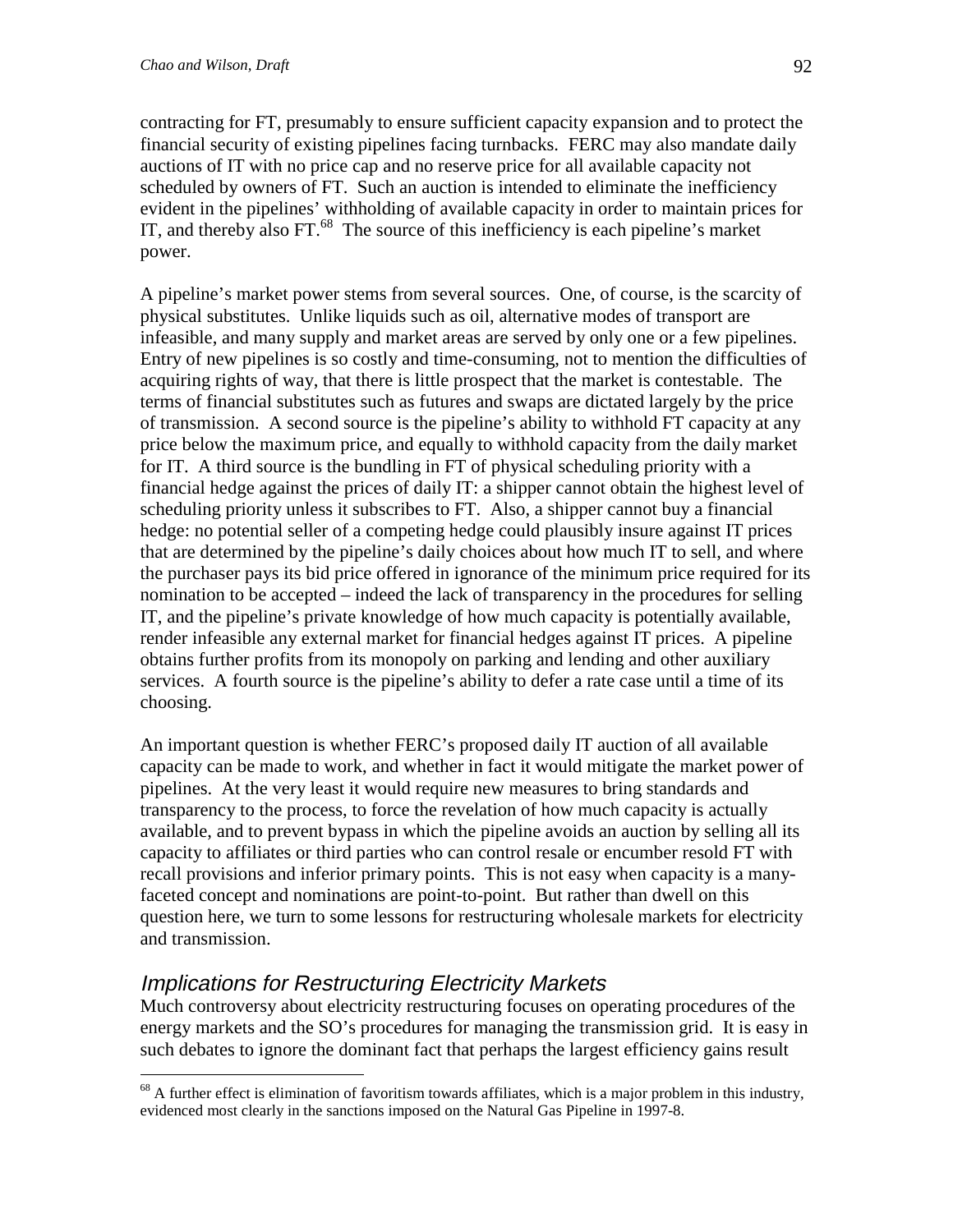from the exclusion of the monopoly power that would otherwise accrue to private owners of transmission lines and market institutions. The most glaring inefficiencies in gas transmission – capacity withholding, charges for compensating parking and lending from the linepack, exclusion of a balancing market, charges for counter-flows, high charges for interconnections with other pipelines, lack of coordination among pipelines, etc. – would presumably occur also in electrical transmission if a similar regime were adopted. These inefficiencies and the persistent problems (e.g., favoritism to affiliates) stemming from the market power of pipelines – even though nominally regulated by the same federal agency – attest to the fundamental advantages obtained from assigning transmission management to a system operator with an obligation to serve the public interest, or at least the interests of stakeholders represented in its governance structure.

However, a design that relies on a benign system operator could bring other difficulties in the future. The source of the most critical problem, capacity expansion, lies in the governance structure. A new line typically raises export prices at the receipt end and lowers import prices at the delivery end. At each end, the interests of suppliers and demanders are opposed. For example, in provinces like Ontario and Alberta where one or a few firms own most of the generation, an expansion of import capacity would enable external suppliers to erode the market power of incumbents; or in states like Oregon with low-cost hydro sources, an expansion of export capacity to California would tend to equalize consumers' prices in the two states. When broad support from stakeholders is required for approval of capacity expansion, the likelihood that these opposing interests are reconciled may be small. The problem is further complicated, moreover, by the lack of a general theory of the optimal design of transmission grids, so straightforward engineering calculations can rarely be decisive. In contrast, gas transmission may be overbuilt due to strong incentives derived from the market power of the pipelines, but the chances that insufficient capacity will be built to meet growing demand over the long term is remote.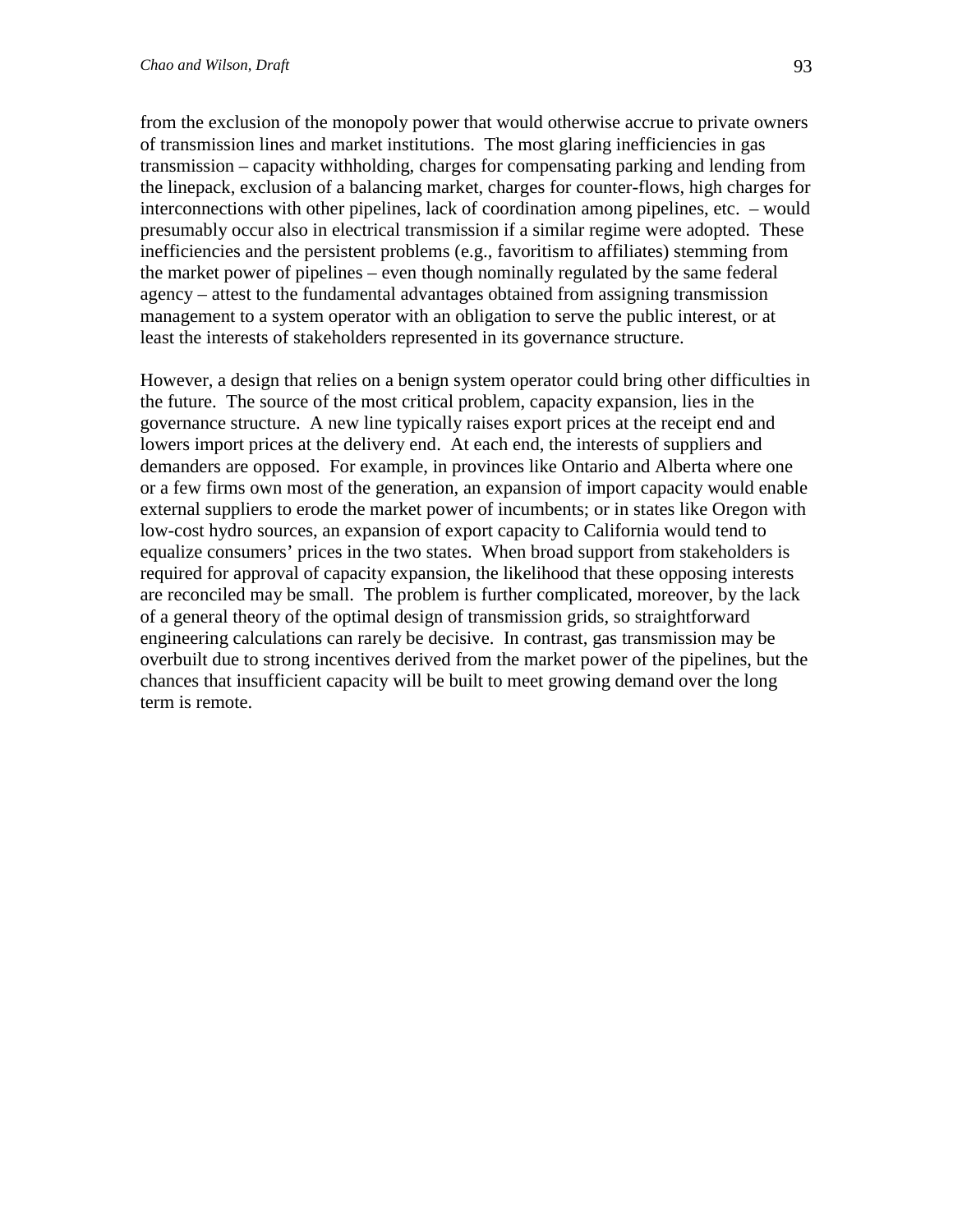## **Appendix E: Electricity Restructuring Facts & Figures**

## **United States**

#### California

**History:** The California region has been dominated by three large investor-owned utilities: Pacific Gas & Electric, San Diego Gas & Electric, and Southern California Edison, as well as a few sizeable municipal utilities such as the Los Angeles Department of Water and Power. The CA market has historically had electric rates some 30-50% higher than the national average. CA generation includes coal, oil, natural gas, nuclear, hydro, and geothermal resources, as well as imports from the Pacific Northwest, Arizona, and occasionally Mexico.

http://www.cpuc.ca.gov/electric\_restructuring/restruc\_plain.htm

**System Conditions:** The "Big Three" IOUs produce ~70% of California electricity. 1996 net summer capability was 43,342 MW. Total sales to ultimate consumers were 218 billion kwh with revenue of \$20.67 billion. The CA ISO controls 75% of the power grid and can meet up to 45 GW of peak demand. Load forecast and transmission line information is available.

http://www.caiso.com/iso/news/FYIFAQs.html

Daily price information is available at the PX Website.

http://www.calpx.com/MarketPrices/DayAhead/dailyprice.html

#### **Market Structure:**

*Oversight:* The CA market is divided into two sections. The Independent System Operator (ISO) controls the high-voltage transmission grid and maintains reliability by exerting real-time control and contracting for ancillary services. The utilities retain ownership of the physical grid.

http://www.caiso.com/iso/news/FYIControlCenter.html

*Market Separation:* The ISO runs three separate markets: a real-time Imbalance Market, an Ancillary Services Market (day-ahead and hour-ahead; automatic regulation, spinning reserves, non-spinning reserves, and replacement reserves), and a Congestion Management Market ("adjustment bids" day- and hour-ahead). The PX runs a day-ahead and an hour-ahead market for energy.

http://www.caiso.com/iso/news/FYIMarkets.html http://www.calpx.com/aboutpx.htm

*Description:* The ISO never takes a net position for itself, acting as a clearinghouse but never buying or selling power itself. The three big IOUs are required to sell their generation to and buy power from the PX through March 2002. Retail competition began March 31, 1998.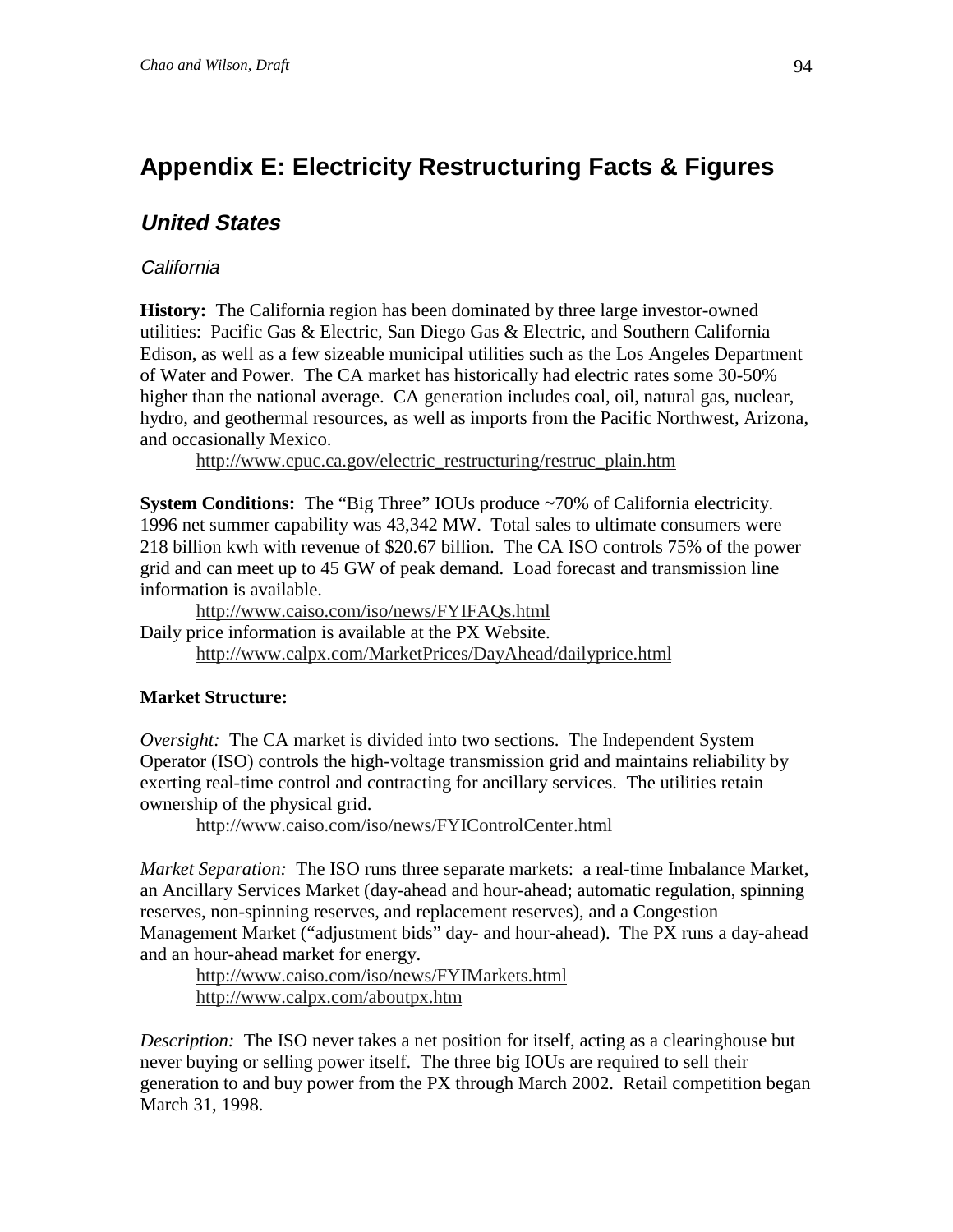http://www.caiso.com/iso/news/FYIMarkets.html

#### **Market Processes:**

*Bid Structure:* Scheduling Coordinators submit at 10am, response from ISO at 11am, revised schedules at noon, markets close and congestion charges calculated at 1pm. The ISO takes increment/decrement bids for congestion relief in a completely separate market from energy bids.

http://www.caiso.com/iso/news/FYITimeTable.html

*Tariffs:* A mandatory 10% rate reduction is financed by a *bond charge* through 2002. A *competitive transition charge* finances the accelerated recovery of stranded costs by the utilities. A *public goods charge* funds research and development into new technologies and conservation programs.

http://www.cpuc.ca.gov/electric\_restructuring/restruc\_plain.htm

*Settlement:* All energy sold in each period has the same price. Payments to generators are based on the marginal producer for that period. Contracts made in one market are binding at the price made in that market.

**Planned Developments:** Consumer choice will be phased in gradually over the next few years.

## New England (ISO-NE)

**History:** The New England states do not have an overall structured plan yet; however, most states seem to be moving forward with various proposals of their own. NEPOOL may or may not prove to be the overarching governing body.

**System Conditions:** As of 8:00am July 8th, installed generating capacity was 21,109 MW for NEPOOL. Peak load for July 7 was 16,649 MW at 2pm. ISO-NE has replaced the old NEPOOL.

http://www.iso-ne.com/power\_system/morning\_report\_external.html

Northeastern Maine is more connected to Canada than the rest of the U.S.; there is a fear that deregulation may hurt rural customers more than it will help them, because of "cherry-picking" by large generators contracting only with large businesses.

http://www.emec.com/deregulation/

### **Market Structure:**

*Oversight:* Information about the ISO--NEPOOL agreement can be found at http://www.iso-ne.com/about\_the\_iso/organizational\_structure.html. Description of its Board of Governors is at

http://www.iso-ne.com/about\_the\_iso/iso\_board.html.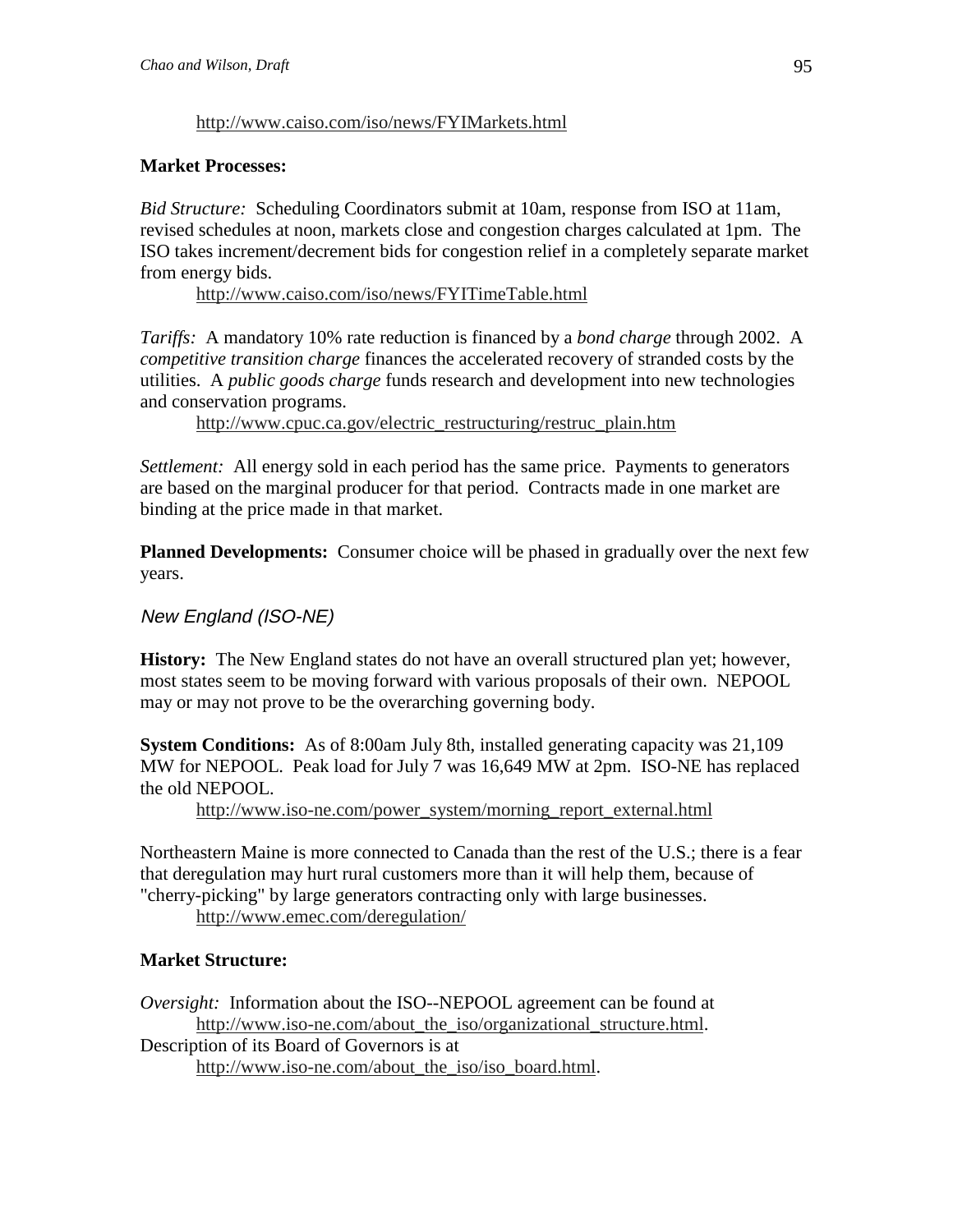*Market Separation:* The DPU Restructuring Proposal outline in Massachusetts envisions an ISO and a power exchange (PE) independent of the utilities. Electric utilities would separate into distinct corporations with rules governing inter-affiliate transactions. They aim for a competitive generation market by January 1, 1998.

http://www.energyonline.com/Restructuring/models/dpu.html

Vermont also advocates creation of an ISO and a PX, but doubts that NEPOOL could achieve sufficient independence. The Board seems to favor several independent nonprofit PXs, functioning within and across regions. Utility divestiture is "appropriate but not required."

http://www.energyonline.com/Restructuring/models/vt\_draft.html

The Maine plan requires IOUs to divest by March 1, 2000, which would also be the start date for retail competition.

http://www.energyonline.com/Restructuring/models/mainelaw.html

ISO-NE is a "residual" wholesale electricity market--to the extent a participant generates electricity in excess of the demand of its customers, the remainder goes into the pool. http://www.iso-ne.com/about\_the\_iso/

*Description:* The Mass. DPU proposes a price-cap system of performance-based regulation.

http://www.energyonline.com/Restructuring/models/dpu.html

Maine would require every electric provider to have at least 30% renewables with tradable credits.

http://www.energyonline.com/Restructuring/models/mainelaw.html

UI advocates method of transmission pricing based on generator impact on system flows. The spread of power flows is measured as the difference in MW flow observed on each line in the region when the results of two computer simulations are compared--one with the generator on at full output, and the other with the generator off. This recognizes that the transmission system has to be able to accommodate the full output of the generator. It is important to note that the spread pattern will be constant, regardless of what else is happening throughout the system, as long as the transmission system configuration is not changed.

The MW impact on each line is multiplied by that line's length to get a MW-mile value. These values for all lines in the region are summed to arrive at a total MW-mile value for the generator. Adjustments to the MW-mile value are made to recognize line cost differentials, transformers, and transmission interface restrictions or congestion. Each generator's payment responsibility is the total regional transmission costs multiplied by a fraction; the fraction equals that generator's MW-mile value divided by the sum of the MW-mile values for all the generators. The generators pay these amounts into a regional fund. For a generator, this payment becomes a cost component similar to a fixed charge cost component to be recovered in its sales of power, whether to native load customers or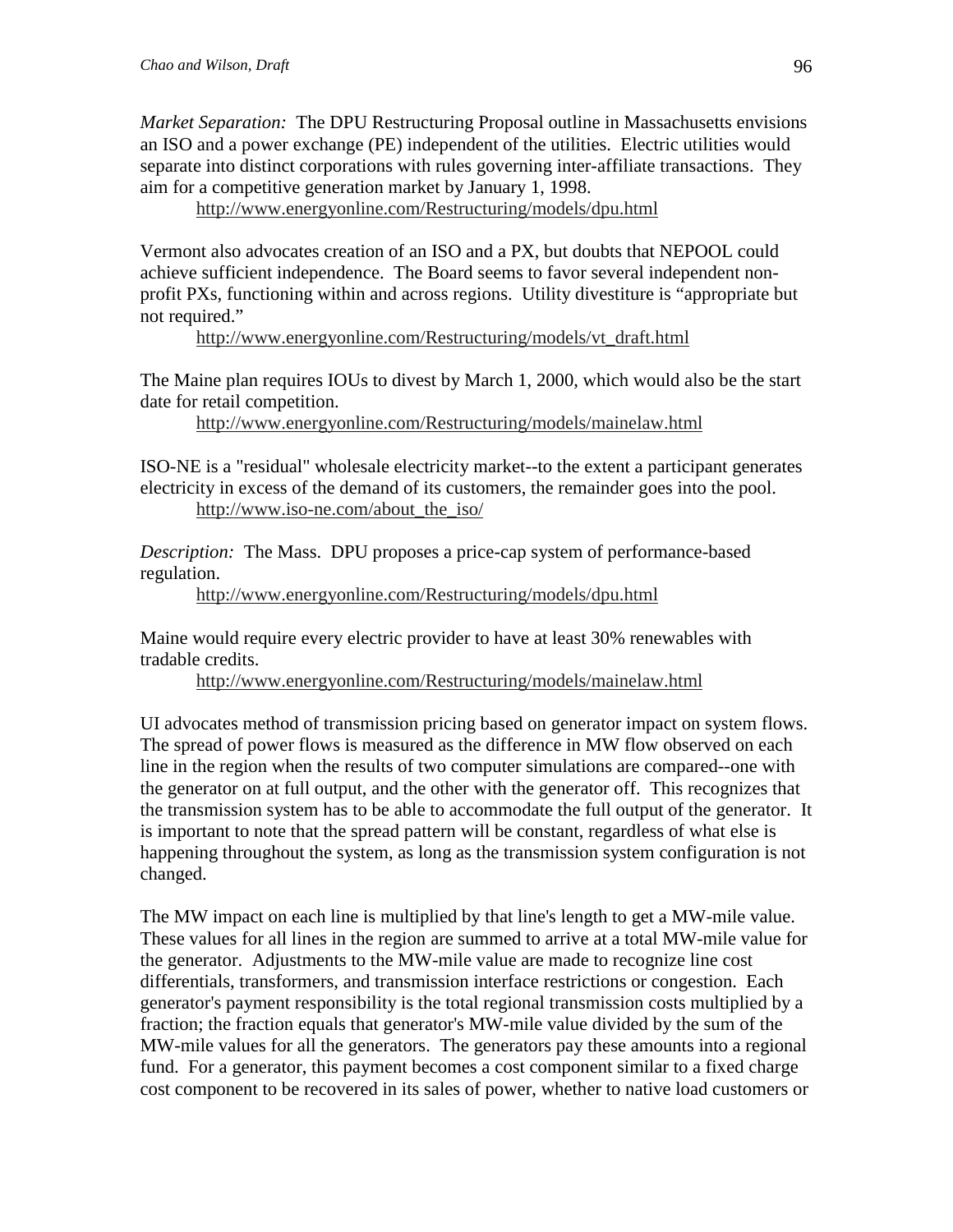to wholesale buyers. The regional transmission fund receipts are distributed to all transmission owners on the basis of their actual costs. No other transmission arrangements are needed to engage in power transactions.

http://www.energyonline.com/Restructuring/models/uiprop2.html

#### **Market Processes:**

Mass. DPU proposes a regional, zoned network transmission tariff. It mandates a 10% rate cut beginning March 1, 1998 with an additional 5% on September 1, 1999. http://www.energyonline.com/Restructuring/models/dpu.html

The Vermont Public Services Board believes its plan will "create the opportunity for full recovery of stranded costs provided they are legitimate, verifiable, otherwise recoverable, prudently incurred, and non-mitigable." Unmitigated stranded costs would be recovered through a utility-specific "Competition Transition Charge," or CTC. Each utility's CTC would be imposed on retail customers using the state's transmission and distribution system and be collected through electric bills. The CTC would be non-bypassable, competitively neutral and applied to both present and future customers.

http://www.energyonline.com/Restructuring/models/vt\_draft.html

Connecticut has passed restructuring legislation in mid-April 1998 calling for consumer choice by the year 2000 and mandating a 10% rate cut until 2002. http://www.deregulation.com/mapelectric.htm

ISO New England is a "day-ahead-hourly" market. Transmission pricing is a uniform flat rate, reviewed and approved by FERC.

http://www.iso-ne.com/about\_the\_iso/

#### New York

**History:** "In the 1994 New York State Energy Plan, the three state agencies (the NYS Public Service Commission, the NYS Energy Office and the NYS Department of Environmental Conservation) comprising the State Energy Planning Board identified several key factors contributing to New York's high electric rates. The leading factors include higher utility taxes, higher utility wages and benefits, higher utility operation and maintenance costs, and higher capital costs..." Also, the document below claims that IPPs have been the reason that deregulation is being considered—that they've proven that electricity can be produced more cheaply and efficiently.

http://www.ippny.org/factshee.htm

**System Conditions:** New York's 1996 net summer capability was 32,112 MW. In October 1994, the 1994 New York State Energy Plan states that on average New York's electric rates are nearly four cents higher than the national average rate of 7.06 cents per kilowatt-hour.

http://www.ippny.org/factshee.htm

### **Market Structure:**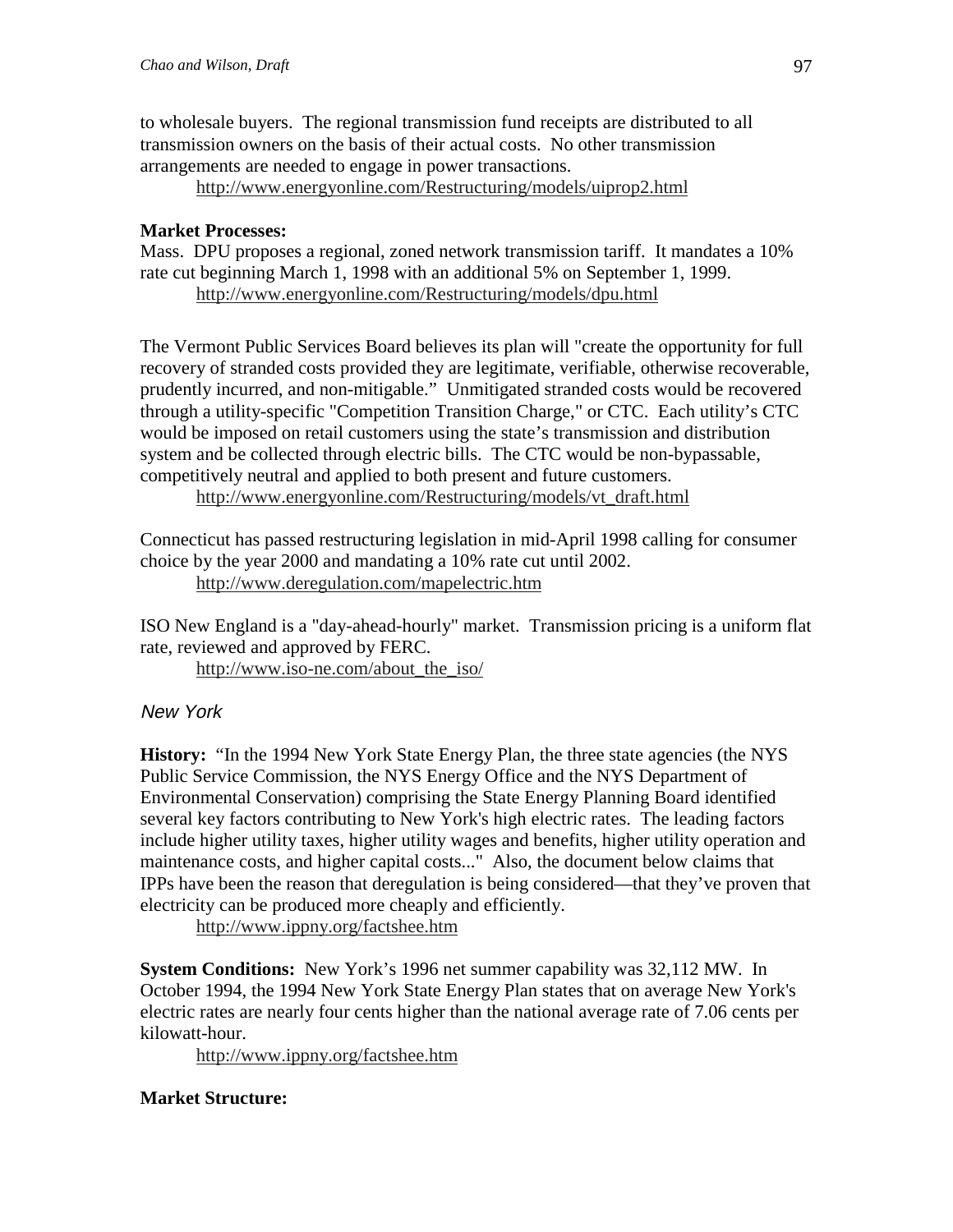*Market Separation:* Under the IPPNY model, a fully competitive statewide market for wholesale power would be formed, overseen by an Independent System Operator (ISO) whose sole job would be to maintain the current high levels of system reliability while coordinating transfers of bulk power from buyers to sellers throughout the state. In the routine performance of this job, the ISO would lease control of all transmission plants in the state and contract for whatever load following, voltage control and other ancillary services were necessary from the generation (and possibly demand-side) markets on a least-cost basis.

http://www.ippny.org/cob\_summ.htm

*Description:* Bilateral, official PX, and unofficial arising competitors are all allowed and encouraged. IPPNY is strongly opposed to any sort of government-mandated centralized pool into which generators must sell, or from which customers must purchase. The matching of output and consumption, and the establishment of a market clearing price are not monopoly functions. Monopolies and government regulators therefore have no business either mandating or regulating entities established to serve those purposes. IPPNY and many other parties believe that "…a mandatory PoolCo would be the antithesis of competition and represent a giant step backward toward the central regulation of markets that has failed everywhere it has been attempted."

http://www.ippny.org/cob\_summ.htm

Many New York State consumers are now starting to choose who will supply their electricity, natural gas, and other services instead of the local utility company. They may select to make arrangements through either an energy services company (ESCO) or marketer. Or, they may choose to have an agent to serve as their intermediary between the marketer and the local utility company. Various utilities open up their areas on various time schedules.

http://www.dps.state.ny.us/cobelec.htm http://www.dps.state.ny.us/escoalert.htm

#### **Market Processes:**

*Tariffs:* All associated stranded costs should be recovered, for both utilities & IPP's...to prevent utilities from recovering stranded costs would be "neither ethical nor prudent." http://www.ippny.org/cob\_summ.htm

The IPP New York plan expects a 3-4 c/kWh price and recommends imposing a nonbypassable access fee to all customers to recover utility  $\&$  IPP stranded costs. A Systems Benefits Charge (SBC) should be levied to fund investments in renewables, low-income customer assistance, etc.

http://www.energyonline.com/Restructuring/models/ippny3.html

Pennsylvania—New Jersey—Maryland (PJM)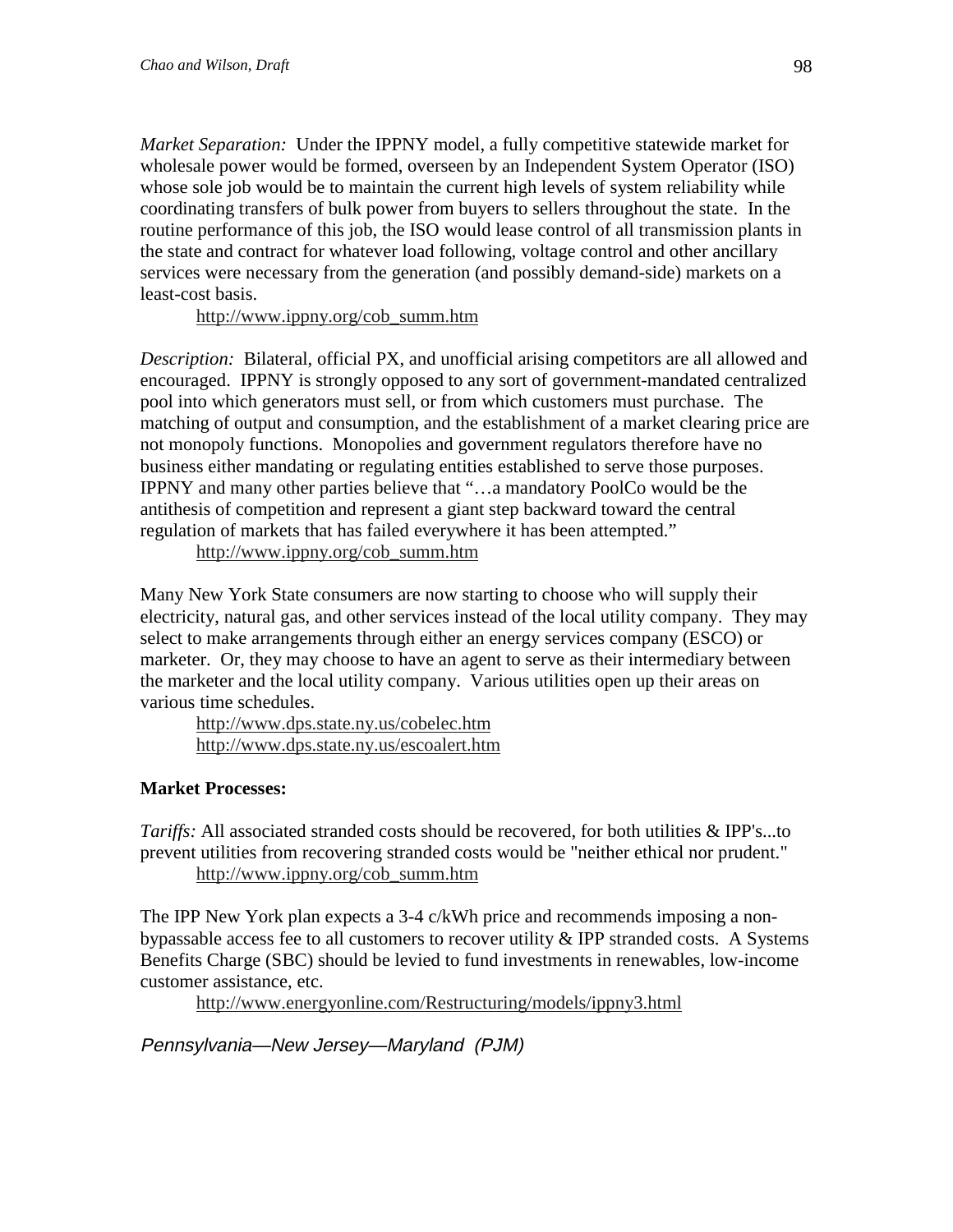**History:** Established in 1927, The PJM service area includes all or part of Pennsylvania, New Jersey, Maryland, Delaware, Virginia, and the District of Columbia. http://www.pjm.com/about/general.html

**System Conditions:** PJM today handles almost 8% of the country's electric power, with a pool generating capacity of over 56,000 MW and a 1997 peak load of 49,409 MW.

http://www.pjm.com/about/general.html

Daily market and system data is available at the following Website. http://www.pjm.com/account/control\_page.html

#### **Market Structure:**

*Oversight:* PJM is governed by an independent Board of Managers. The Board appoints the PJM President and CEO to direct and manage PJM's day-to-day operations. Contractual agreements define the specific relationships and services that PJM provides to both its Energy Market and Transmission Service Participants. The PJM Members Committee, comprised of representatives of PJM members, advises the Board of Managers.

http://www.pjm.com/about/general.html

PJM Interconnection became the first operational Independent System Operator in the U.S. on January 1, 1998, managing the PJM Open Access Transmission Tariff and facilitating the Mid-Atlantic Spot Market There is no separation of the PX and ISO; it is a tight centrally-dispatched pooling system.

http://www.caiso.com/iso/news/FYIControlCenter.html

*Market Separation:* The PJM staff centrally forecasts, schedules, and coordinates the operation of generating units, bilateral transactions, and the spot energy market to meet load requirements. To maintain a reliable and secure electric system, PJM monitors, evaluates and coordinates the operation of over 8,000 miles of high-voltage transmission lines. The PJM OASIS is used to reserve transmission service. Operations are closely coordinated with neighboring control areas, and information is exchanged to enable realtime security assessments of the transmission grid. PJM provides accounting services for energy, ancillary services, transmission services, and capacity reserve obligations.

http://www.pjm.com/about/general.html

*Description:* On April 1, 1998, PJM started the first energy market based on Locational Marginal Pricing which takes into account both generation marginal cost and the generator's location on the physical system. Prices are based on system conditions at the time. LMP's include transmission congestion cost, and the ISO calculates prices at 5 minute intervals. Includes 1750 PJM busses plus some outside; prices calculated individually for all of them as well as for aggregated groups. They claim that "Transmission limitations in neighboring control areas will NOT affect LMP's in the PJM area."

http://www.pjm.com/lmp/info/control\_page.html http://www.pjm.com/ferc/filings/19971231/lmpfaq.pdf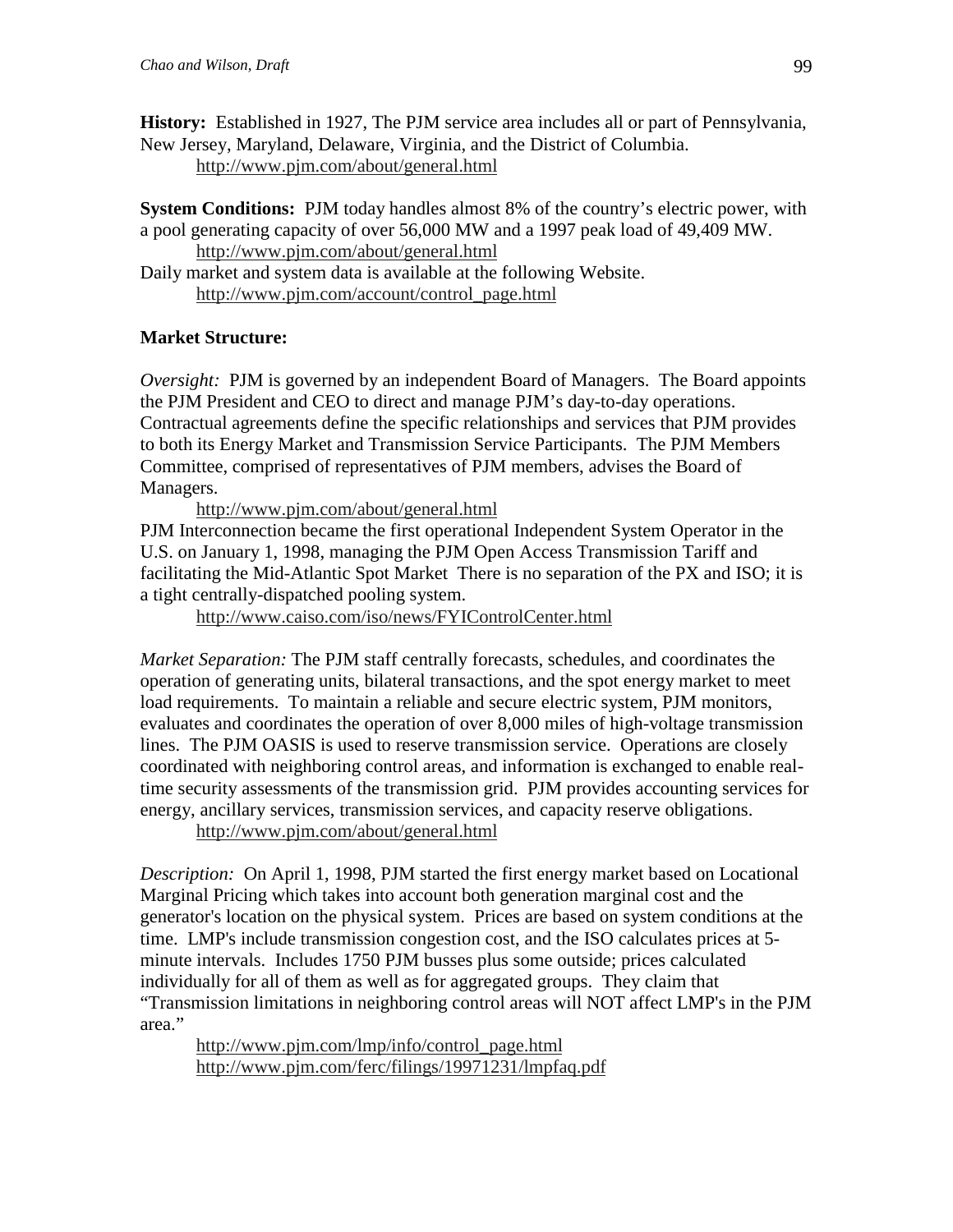Firm Transmission Rights (FTRs) have had an initial allocation, plus there is a secondary market for trades. All trades must be simultaneously feasible under normal operating conditions. Assignment is point-to-point or generation capacity area-to-aggregate load area. "Network Service FTRs" are recalculated on an annual basis, while "Point-to-Point FTRs" can be changed on annual, monthly, weekly, or daily bases depending on the particular reservation period. FTRs are a financial obligation and may become a liability when the path is opposite actual congested flow, so charges are possible as well as credits. All FTRs are posted on PJM's OASIS system. An FTR is credited as the LMP differential between the designated source and sink of the FTR, multiplied by the MW value.

http://www.pjm.com/lmp/info/control\_page.html

### **Market Processes:**

*Bid Structure:* Currently, all generators are centrally dispatched at cost and are not using self-determined prices (FERC will be ruling on this shortly). Thus all resource bids are capped at cost. All interchange energy market transactions must be submitted day-ahead. http://www.pjm.com/about/general.html

*Tariffs: F*or the open access transmission tariff see http://www.pjm.com/ferc/filings/19980130/transtar.pdf

*Settlement:* FTRs completely hedge against congestion charges under normal conditions; if not at some point, they will be trued up at end of month from excess congestion charges (over-collection).

http://www.pjm.com/lmp/info/control\_page.html

Other States and some General Resources

**Alabama:** 5/6/96---State Legislature & Governor passed bill to protect utilities from loss of the opportunity to recover the costs of investments made to serve customers when one of those customers left a utility's system to purchase electricity on a private contract. ~45 day waiting period, written notices required, judicial review.

http://www.energyonline.com/Restructuring/models/alabama.html

**Arizona:** 11/15/97 -- ISO Working Group releases conclusions on Desert STAR (Southwest Transmission and Reliability Operator). An Arizona-only ISO is infeasible; STAR covers Arizona, New Mexico, southern Nevada, and west Texas. Multi-state policies would be specifically designed to eliminate anti-competitive effects of pancaked rates. No formal PX is needed for the SW region. May implement an Independent Transmission Operator in AZ to facilitate changes of open retail access and nondiscriminatory transmission pricing. Details responsibilities and powers of a hypothetical ISO.

http://www.cc.state.az.us/working/iso.htm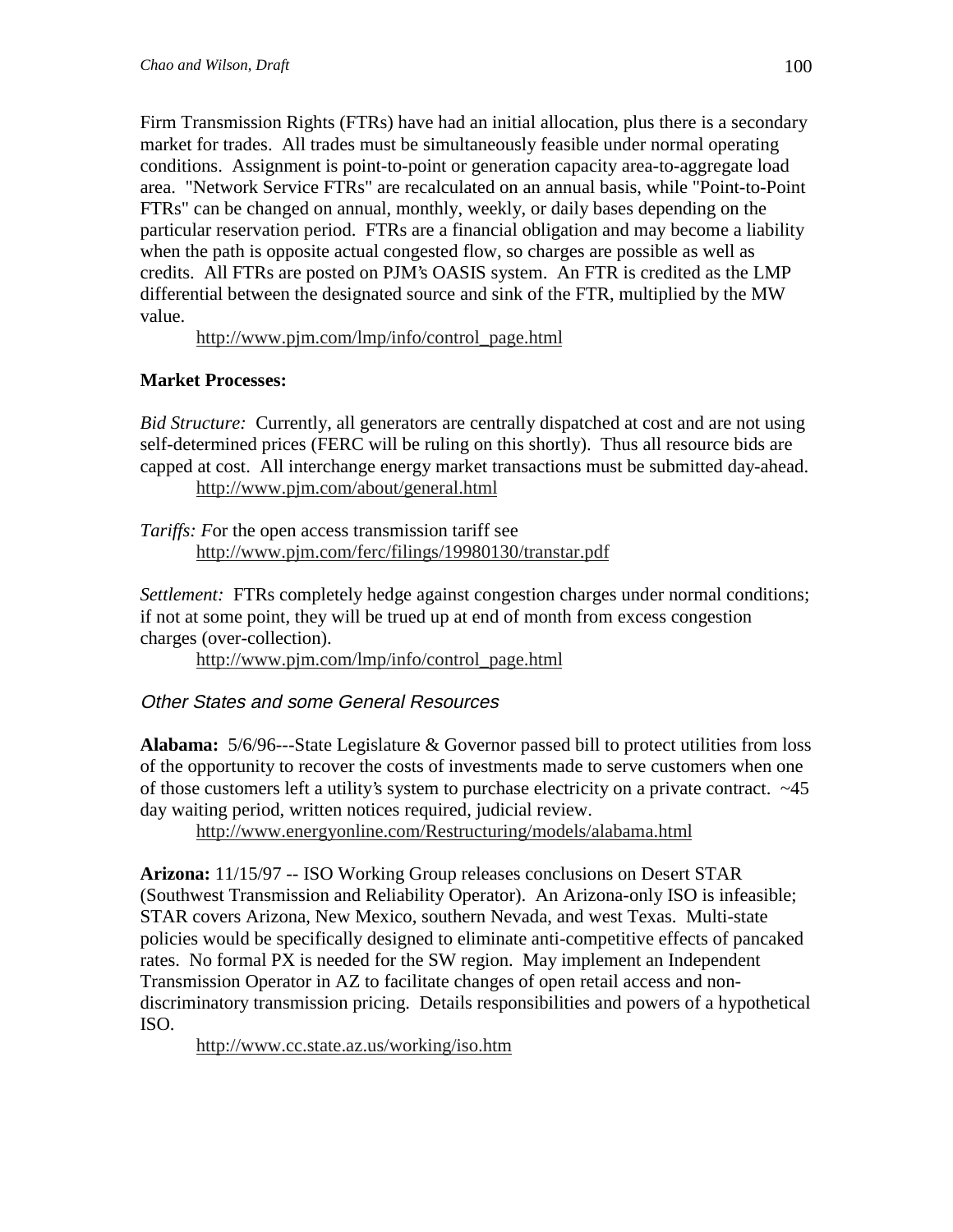**Federal level:** The Clinton Administration released a plan for electric utility restructuring on March 28, 1998. Five main objectives: (1) encouraging States to implement retail competition; (2) protecting consumers by facilitating competitive markets; (3) assuring access to and reliability of the transmission system; (4) promoting and preserving public benefits; and (5) amending existing federal statutes to clarify federal and state authority. Mandates retail-level choice by Jan 1, 2003.

http://www.energyonline.com/Restructuring/models/white01.html Generating capability (refs):

http://www.eia.doe.gov/cneaf/electricity/epa/epav1t4.dat http://www.eia.doe.gov/cneaf/electricity/ipp/t17p01.txt Sales to consumers, consumption and revenue data: http://www.eia.doe.gov/cneaf/electricity/esr/t06.txt

Restructuring links, state-by-state: http://www.ai.org/iurc/electric/table97c.html http://www.nrri.ohio-state.edu/restruct/states.html

An argument against stranded cost recovery on the part of utilities: http://www.heritage.org/library/categories/regulation/tp20.html

## **Other Countries**

#### **Argentina**

**History:** The Argentine electricity privatization effort began in 1992. By this time, Argentina's electricity industry had deteriorated badly and was characterized by severe operational and financial difficulties. The industry was constantly threatened with the possibility of blackouts, a threat which worsened during periods of relatively little rainfall (such as the summer) because of Argentina's reliance on hydroelectric power generation. Electricity was also expensive and often stolen by consumers either through illegal hookups or by failure to pay bills. Post-privatization, the rate of growth of the industry leaped from 3%/yr to 7%/yr. Argentina modeled after Chile's deregulation efforts, but tried to improve in some parts (i.e., they required complete separation of transmission from distribution, and ruled that no single generating company can provide more than 10% of the national capacity). About 80% of country's generating capacity has been privatized. http://www.eia.doe.gov/emeu/pgem/electric/ch4l1.html

**System Conditions:** The post-privatization Argentine power generation industry (including both conventional and non-conventional power facilities) is composed of independent, largely unregulated power generation companies. The companies are essentially unregulated because electric power generation is considered a competitive market. The nearly 40 generating companies operating in Argentina are assured by the national electricity regulatory body (Enre) of having open and equal access to the national grid and receive unregulated prices. In order to avoid market concentration difficulties, generation companies are legally restricted to a market share of 10 percent or less of the national electricity sales volume. As of May 1996, the base price paid for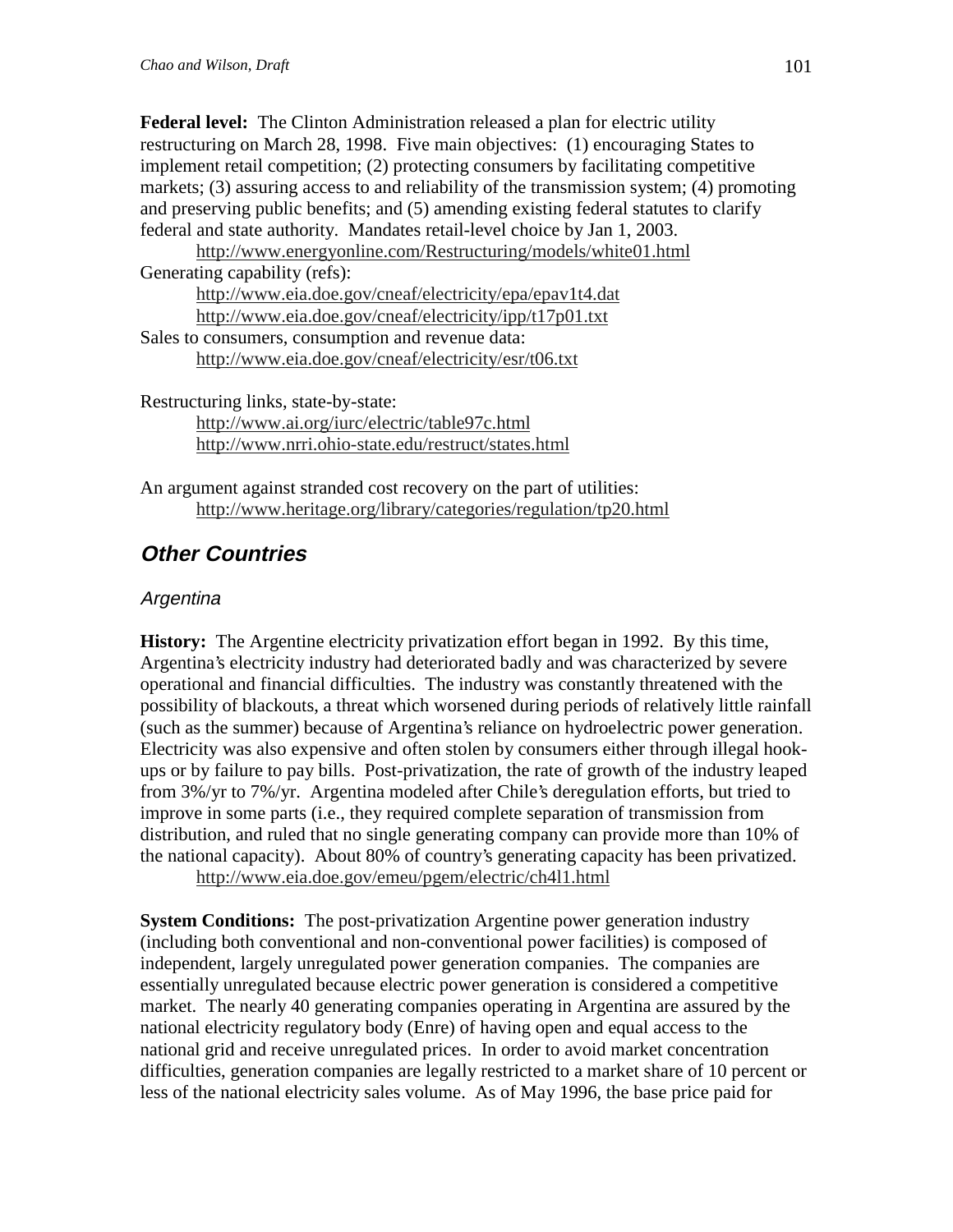electricity dispatched by Cammesa was \$5 per megawatt hour and the fee paid for reserve capacity also was \$5 per megawatt hour, summing to \$10 per megawatt hour.

http://www.eia.doe.gov/emeu/pgem/electric/ch4l4.html

#### **Market Structure:**

*Market Separation:* The wholesale electricity market (also known as a power pool) has both a supply side and a demand side. The interaction of the supply and demand sides of the wholesale market largely determines wholesale prices for electricity. Three kinds of wholesale electricity prices exist in the Argentine electricity industry: contractual prices, seasonal prices, and spot prices. Of these, seasonal and spot prices are determined directly in the wholesale market, while contractual prices are affected indirectly by the wholesale market.

http://www.eia.doe.gov/emeu/pgem/electric/ch4l4.html

*Description:* As in the United Kingdom and Australia, electricity transmission has been defined by Enre (the national electricity regulator) as a natural monopoly and is closely regulated. Firms may enter the industry only after successfully bidding for a fixedduration concession for a particular area and may charge no more than regulated prices for their services. Concessionaires are required to allow open access to their transmission network to third parties. Transmission companies are not allowed to buy or sell electricity. Instead, their revenues come exclusively from the regulated prices they receive. The price is based on the availability (providing a fixed source of income) and the use (providing a variable source of income) of their network assets. The rate at which they are paid is capped by the federal electricity regulatory body, providing an incentive for Argentine transmission companies to reduce their costs. More than half of the transmission companies have been at least partially privatized. Distribution rates are also capped by RPI-X.. Price-cap regulation is applied to transmission and distribution but not to generation. Large users (more than 4,380 MW annual consumption) can choose to be directly supplied by a generation company, in which case they enter into bilateral negotiation. They may also be supplied by a distribution company at the normal rate. Finally, they may buy directly from the market at the spot price. Contract length is typically one year and is largely unregulated. The government sets some seasonal prices based on weather conditions and water level.

http://www.eia.doe.gov/emeu/pgem/electric/ch4l4.html

**Market Processes:** A fixed charge is added to all of the market-determined prices to cover payments made by Cammesa to power generators providing reserve capacity to the electricity grid. Transmission loss charges are based on the physical distance of the electricity seller from Buenos Aires. The greater the distance, the more the price received is discounted to cover transmission losses. Finally, the Argentine restructuring has been a marked success, leading to prices about 40% lower and markedly increased reliability. Productivity and foreign investment have increased dramatically, with inflation dropping.

http://www.eia.doe.gov/emeu/pgem/electric/ch4l4.html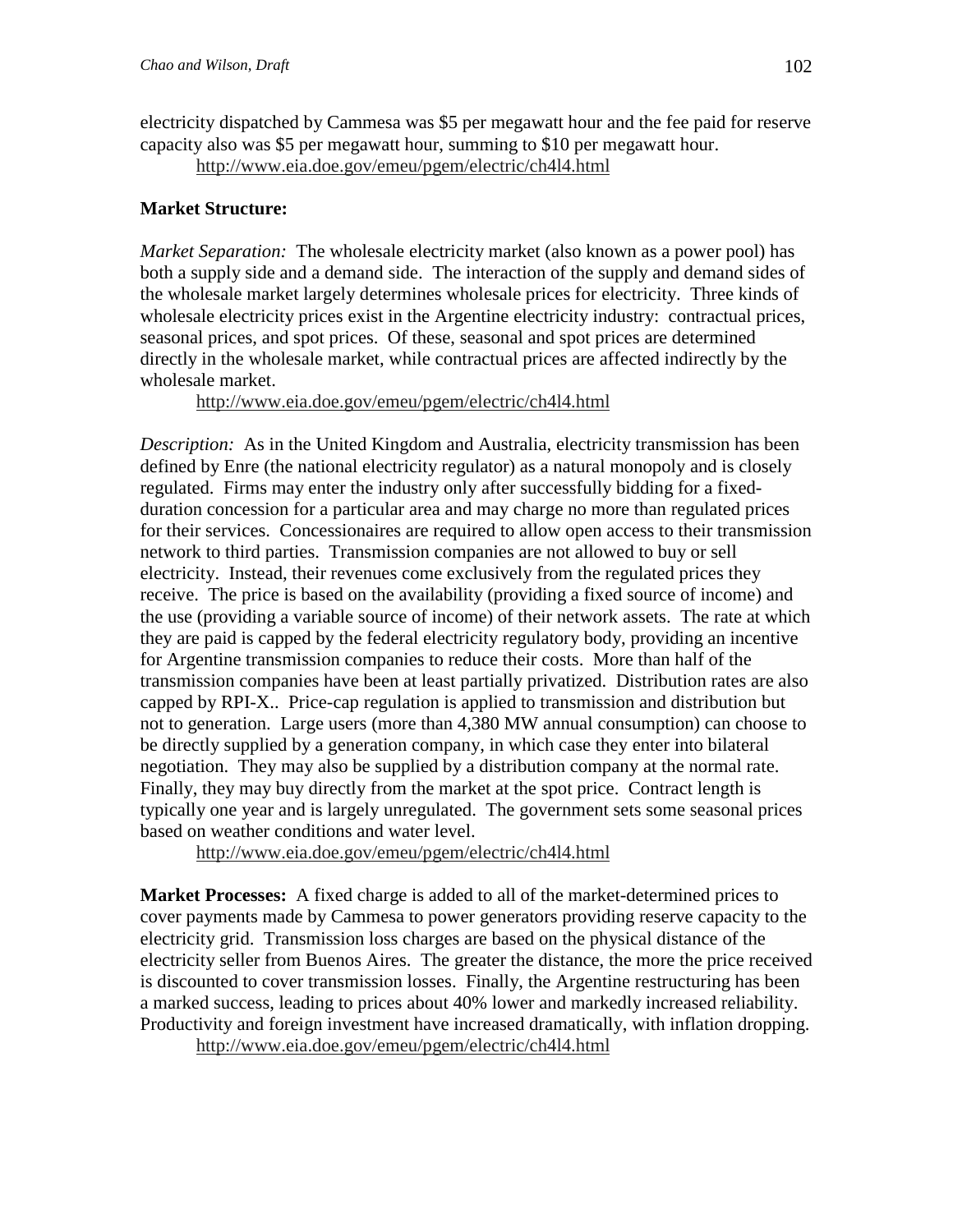### Australia

**History:** Prior to recent reforms, electricity supply in Australia was provided by vertically-integrated, publicly-owned state utilities with little interstate grid connections or trade. The Australian national electricity market (NEM) is to develop in stages until a fully competitive market for electrical generation and retail supply is achieved by 2001. Although it is referred to as a national market, NEM will initially include the states of Victoria, New South Wales (NSW), South Australia, Queensland, and the Australian Capital Territory, with the possibility of an expansion into Tasmania following its grid interconnection. Western Australia and the Northern Territory will not participate in the market due to geographical and cost factors—basically, they're too far away with too little population.

http://www.eia.doe.gov/emeu/pgem/electric/ch3l1.html

**System Conditions:** Australia runs about 80% coal-fired generation. Most consumption is in the eastern states of NSW (35%), Victoria (23%), and Queensland. Tasmania is the exception, the island mostly using hydropower.

http://www.eia.doe.gov/emeu/pgem/electric/ch3intro.html

Electricity transfers from Victoria to NSW during off-peak periods have ranged between 500 and 1,100 MW. NSW generators have taken on an expanded role in the intermediate/peak periods as a result of their greater flexibility, commonly exporting 100 to 500 MW to Victoria during these peak periods.

http://www.doe.nsw.gov.au/Electricity/EnergyReform/infosheet3.html

Daily reports of the Queensland Electricity Market Operations can be found at http://www.nemmco.com.au/NEM\_Web/NEM\_Resources/Market\_Data/Qld\_Interim/Qld interim.htm

#### **Market Structure:**

*Oversight:* Most Australian states are in various stages of deregulation, with Victoria being the most advanced, having privatized most of its generation and distribution facilities. Other states have unbundled utilities into separate entities but have not sold them to private investors yet.

http://www.eia.doe.gov/emeu/pgem/electric/ch3l4.html

New South Wales began restructuring efforts beginning in 1995. First, it aggregated 25 distribution businesses into six, and separated within those businesses the monopoly network functions from contestable retail services. Then, it transferred the transmission functions of Pacific Power to a separate organization, the Electricity Transmission Authority, trading as TransGrid. Finally, it transferred generation assets to create three competing businesses: Pacific Power, Macquarie Generation and Delta Electricity. In March 1996, all newly created distribution and generation businesses (except Pacific Power) were established as State Owned Corporations. Competition begin in May 1996.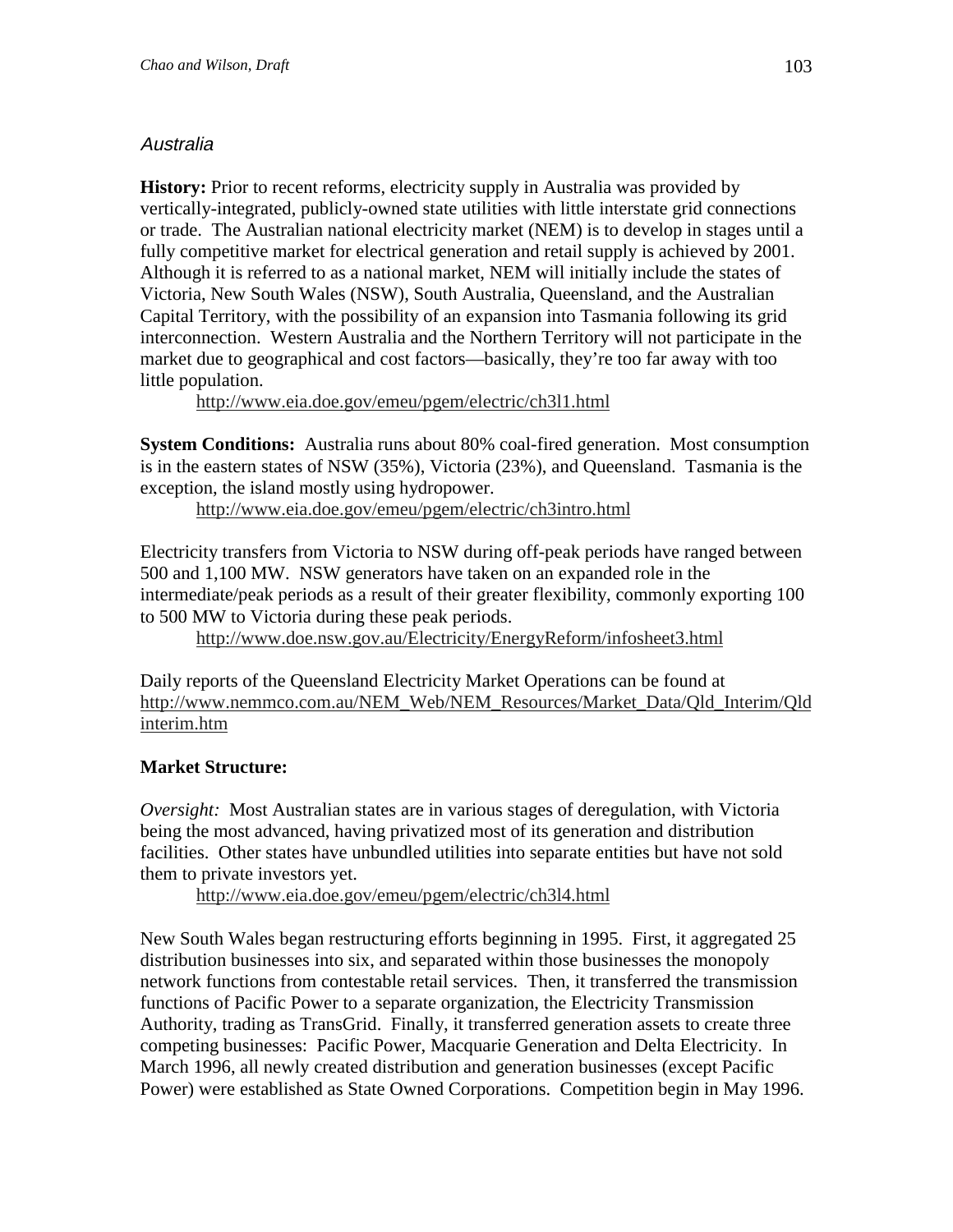TransGrid is responsible for development, operation, and administration of the market, and for power system security. Retail competition began in 10/96.

http://www.doe.nsw.gov.au/Electricity/EnergyReform/infosheet3.html

*Market Separation:* The National Electricity Code ("the Code") establishes the regulatory and operational framework of the new Australian national electricity market and binds all participants in the wholesale power generation market to the specified rules. The Code addresses the following: market rules; grid connection and access; metering; network pricing (transmission and distribution); system security, and procedures for Code administration.

http://www.eia.doe.gov/emeu/pgem/electric/ch3l2.html

Contestable customers have two options: (1) participate in the wholesale market, or (2) participate in the retail market. If the contestable customer decides to participate in the retail market, all of their electricity will be supplied through a marketer and they cannot participate in the wholesale market. On the other hand, if the contestable customer chooses to trade in the wholesale market they must register as a participant with the NEMMCO. In the wholesale trading market there will be three levels of trading: via a long-term bilateral contract; via a short-term forward market; and via a spot trading market. Participants in the wholesale market can operate in any combination of these markets. In the wholesale environment, electricity buyers could be both end-use customers as well as marketers. Sellers of electricity could be generators as well as marketers. Short- and long-term contracts are both used. Contestable customers may negotiate retail contracts, thereby opting out of the pool (perhaps due to risk aversion). http://www.eia.doe.gov/emeu/pgem/electric/ch3l3.html

*Description:* Since NEM1 commenced pool prices in NSW have fallen from an average of around \$23 per MWh to around \$10-13 per MWh. However, transitional contracts put in place between the generators and retailers by the Government (vesting contracts) have protected generators from the full impact of price falls.

http://www.doe.nsw.gov.au/Electricity/EnergyReform/infosheet3.html

Demand is forecast and interstate trading is determined by the "interconnection scheduling module." A price cap of \$5/kwh may be set, along with use of a CPI-X formula very similar to the U.K.'s RPI-X.

http://www.eia.doe.gov/emeu/pgem/electric/ch3l5.html.

The role of NEMMCO is to manage the wholesale electricity market on behalf of the participants. It will receive bids from the participants and settle the short-term forward market and spot market. It will calculate the dispatch order for the physical operation of the system and pass this to the System Operator. Operates on a self-funded basis. Manages and settles the Pool.

http://www.nemmco.com.au/nemmcorol.htm

The Australian electricity market is currently in a "Transitional Phase" where states operate under a separate wholesale power pool but generators compete directly with each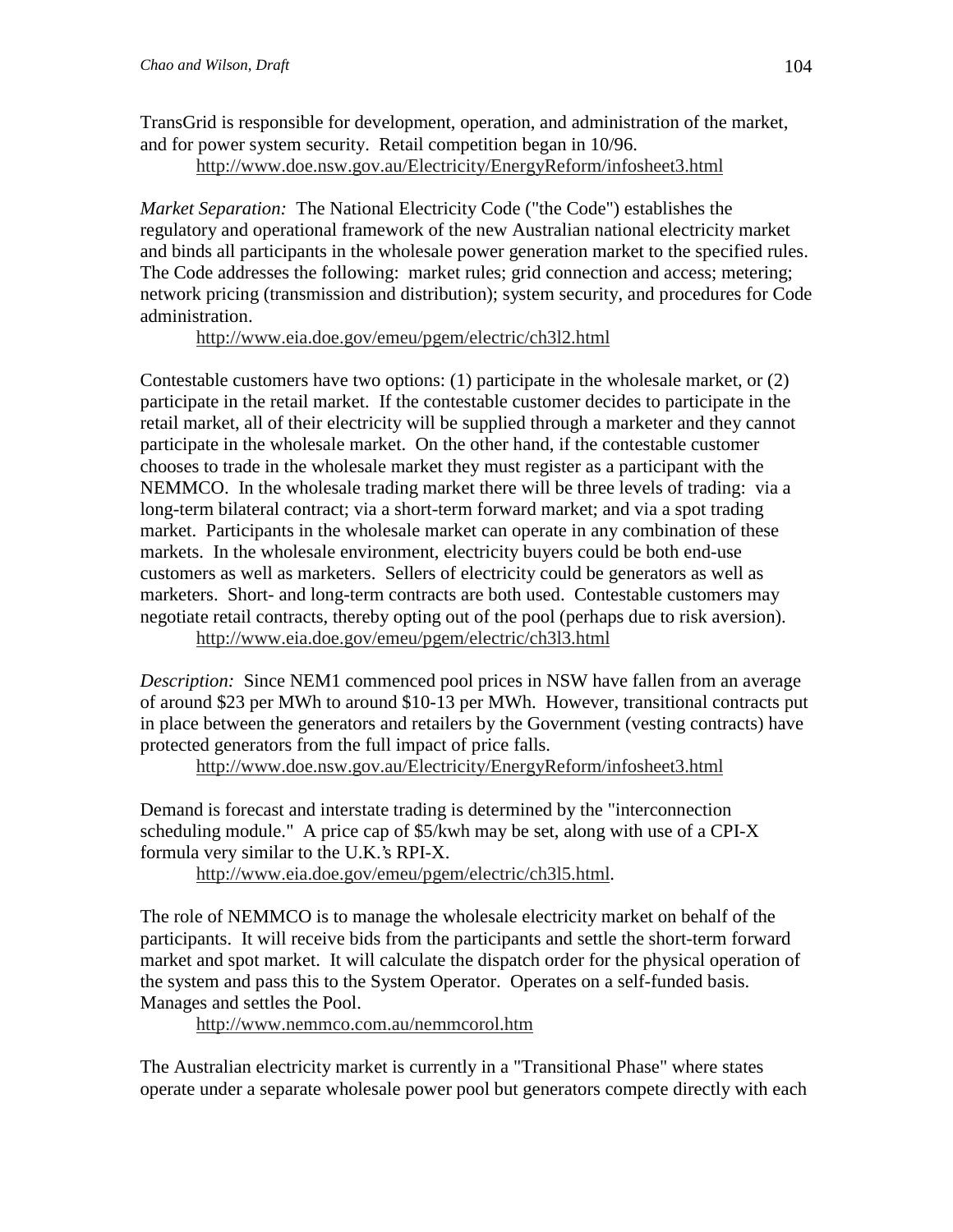other. The national government is currently engaged in building three large-capacity links to connect the intrastate grids; in 1995, interstate flows of electricity represented on average less than 2% of total electricity in SE Australia.

http://www.eia.doe.gov/emeu/pgem/electric/ch3l1.html

**Market Processes:** The dispatch is based on an LP optimization code. The following URL contains discussions of how the spot price will be set in critical situations.

http://www.nemmco.com.au/markdesign.htm Interregional transfer capabilities in Australia are based on transient stability, with analysis of multiple situations; regression on variables. Marginal loss factor calculations, ancillary services charges, etc.

http://www.nemmco.com.au/mip\_operate1.htm

#### **Planned Developments:** Details of the planned Australian Power Pool can be found at http://www.eia.doe.gov/emeu/pgem/electric/ch3l5.html.

New South Wales issued a revised timetable for electricity reform. 1) Contestability for customers in the range of 160 Megawatt hours per annum--750 MWh pa will proceed as previously announced from 1 July 1998. 2) Aggregation for customers below 160 MWh will be permitted from 1 July 1999 subject to certain criteria including a minimum site threshold of 100 MWh pa. 3) Retail contestability for all remaining customers will commence 1 January 2001 with detailed transitional arrangements to be developed and announced at a later date. They say their plan "...stands in stark contrast to Victoria, which gives small business no options for aggregation."

http://www.doe.nsw.gov.au/Electricity/Timetable/RETMTBLE.html

### Brazil

Again, little useful information has been found about electricity reform efforts in this country. Some system statistics may be useful: 94% of Brazilian electricity comes from hydroelectric sources. One large utility (Electrobras) controls 60% of the market; the remainder comes from small power producers. The document states that privatization of federal generation companies will take place in mid-1997. Brazil had a total generation of 256 GWh in 1994 and 55 GW of installed capacity as of June 1995. (Tables at the below URL categorize generation information by utility, consumer type, etc.)

http://www.energyonline.com/Restructuring/models/brazil1.html

## Canada--Alberta

**System Conditions:** Pool price, demand and supply figures, unit generation status, etc. are available at the URL below. It seems that Alberta only has three thermal generators and one hydro generator, which may make it good for modeling purposes.

http://www.powerpool.ab.ca/

The Alberta consumptive market is 50,000,000 MWh of generation per year, varying from 5000 to 7500 MW per hour. Total value is \$2 billion CA.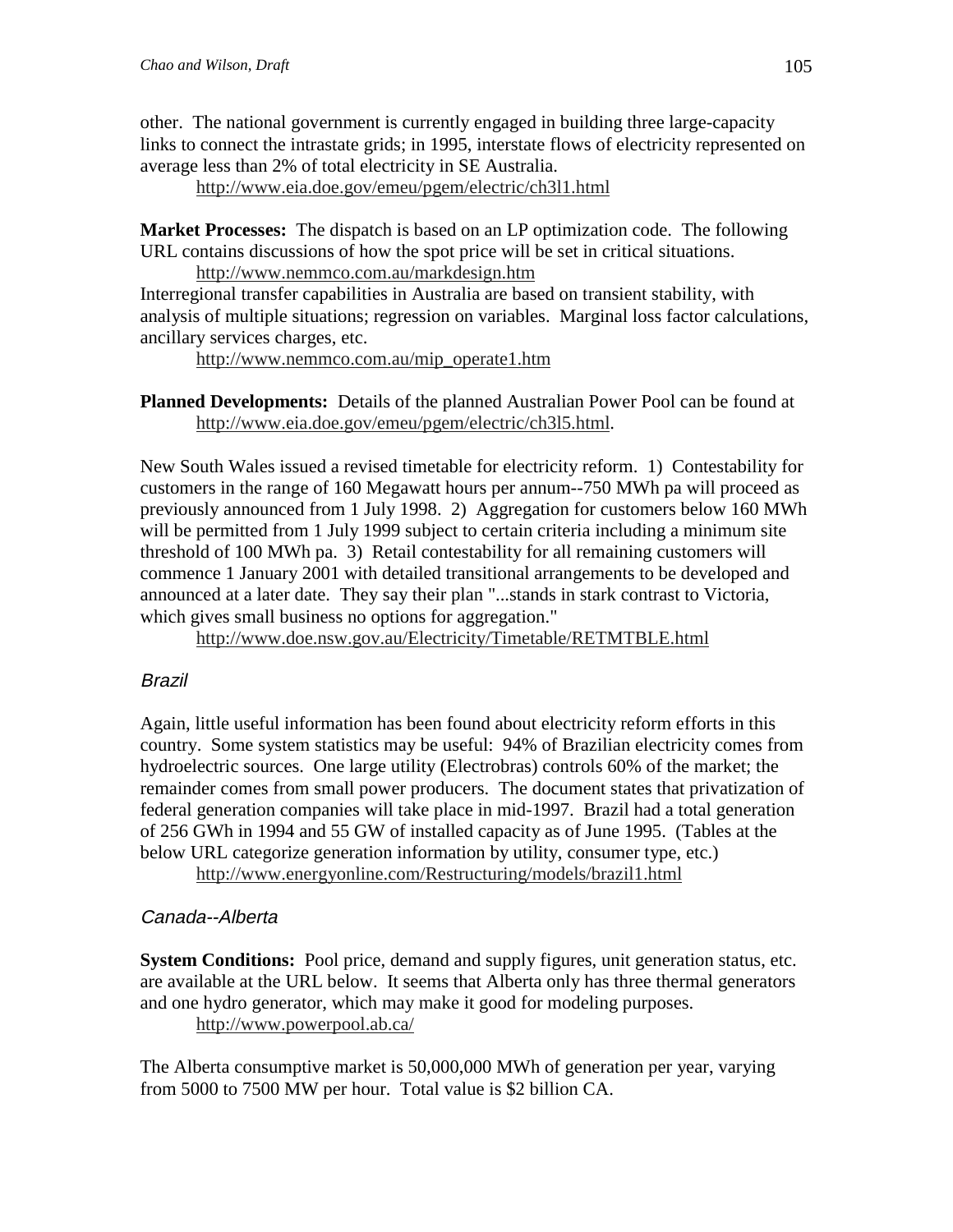http://www.electricity-markets.com/whitepaper/SheldonFulton/newforwards\_frame.htm

At present, 95% of Alberta electricity is produced by three companies. Market power studies are underway.

http://www.energy.gov.ab.ca/electric/restruct/overview.htm

Current pool price information, system conditions, etc. can be found at http://www.powerpool.ab.ca/.

### **Market Structure:**

*Oversight:* Oversight and governance details of the Alberta power pool can be found at http://www.powerpool.ab.ca/the\_pool/the\_pool.html.

*Market Separation:* A proposed futures market separates physical volume from "business" volume with balancing calculated ex post. http://www.electricity-markets.com/whitepaper/SheldonFulton/newforwards\_frame.htm

*Description:* 85% of the Alberta market is price protected by legislative hedges with the remaining 15% available for trade in the forward market. They envision several types of contracts:

For the spot market,

Base-load 24 hour continuous flow Mid-peak w/fixed hourly deliverability On-peak 4-hour blocks

Near-term forward contracts (month-long)

Longer term forward/futures/derivatives

Eventually maybe futures, options, or multi-year bilateral contracts will be offered. http://www.electricity-markets.com/whitepaper/SheldonFulton/newforwards\_frame.htm

Legislated price hedges have been successful in restraining market power; however, they might also be distorting the pool price. Designers hope that long-term CFDs might mitigate market power by the three dominant incumbents; threat of entry in the generation market is low.

http://www.energy.gov.ab.ca/electric/restruct/mrkpwr3.htm

### **Market Processes:**

*Tariffs:* Residual benefits & stranded costs are currently measured and shared on an ongoing basis by means of legislated financial arrangements (hedges) set up January 1, 1996 under the Electric Utilities Act.

http://www.energy.gov.ab.ca/electric/restruct/overview.htm

The description of the proposed Alberta Open Access Power Pool includes provisions for bilateral CFDs and a "postage stamp" transmission charge.

http://www.energyonline.com/Restructuring/models/alberta.html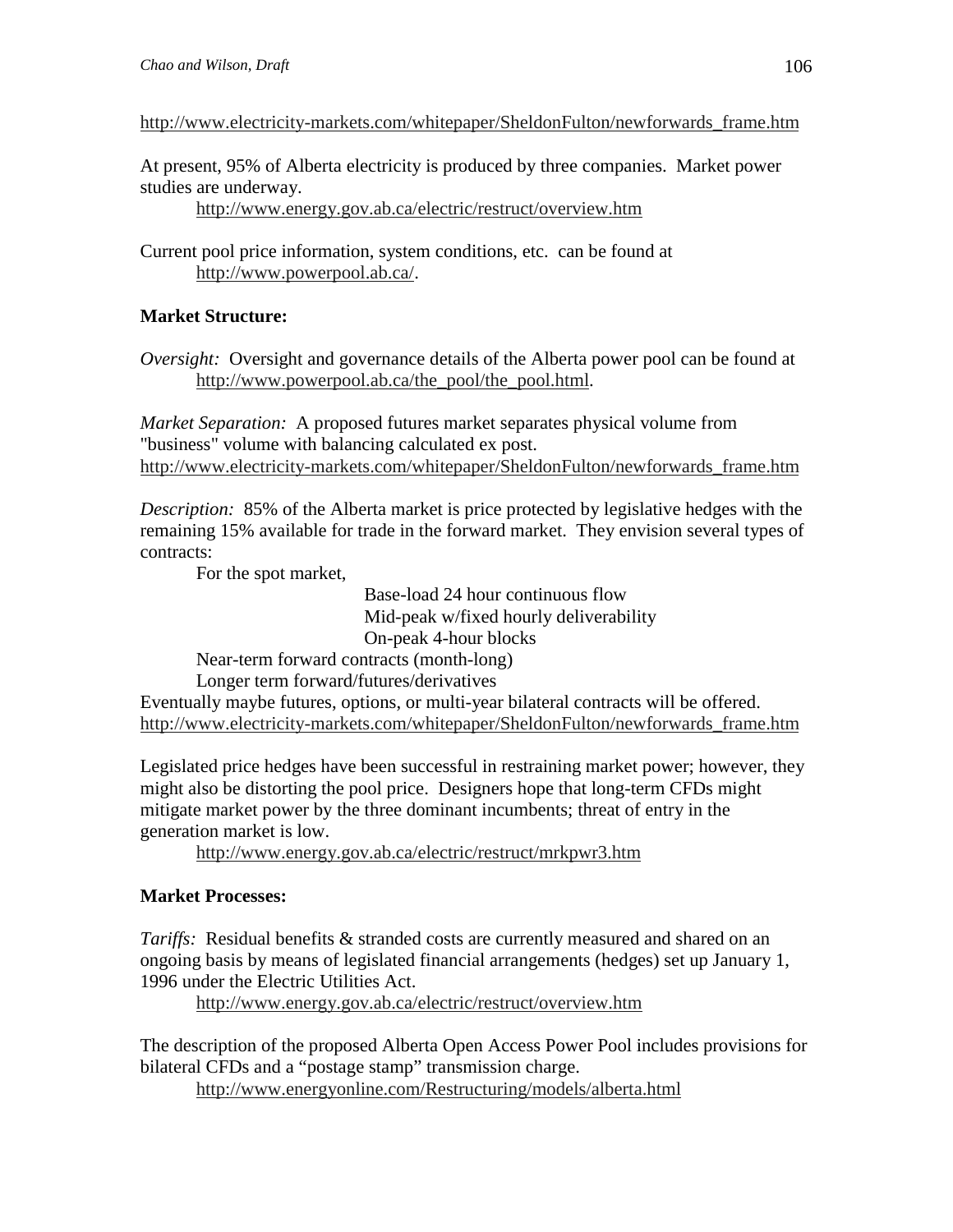**Planned Developments:** The regulated arrangements (hedges) will be eliminated no later than January 1, 2001 and replaced with a tradable instrument, such as long-term tradable contracts, to ensure the fair sharing of costs and benefits. Customer choice will start in July 1999 at the retail level; power services will be unbundled then as well. http://www.energy.gov.ab.ca/electric/restruct/overview.htm

#### Canada--Ontario

#### **Market Structure:**

*Oversight:* First reading of Ontario's Energy Competition Act on 6/9/98. Separates Ontario Hydro G off from T&D, establishes non-profit crown corporation called Independent Electricity Market Operator to ensure reliability and fair access. http://www.omdc.org/NewHomePage.html

*Market Separation:* The Independent Market Operator (IMO) will perform least-cost dispatch; operating both the PX and the grid. Will be both day-ahead, hour-ahead, realtime imbalance bidding, as well as bilateral contracts for consumers. http://www.omdc.org/ArchivedDocuments.html

*Description:* Suppliers and consumers can choose either the spot market or bilateral contracting. The IMO will administer tradable transmission rights, allocated initially to load-serving entities and periodically auctioned off. Ancillary services secured through day-ahead markets. Charges for real-time balancing (inc/dec) costs are assumed to be the same as participants' submitted bids and are not separately submitted. Both bilateral and PoolCo will be accommodated. Both physical contracts and CFDs will be allowed, as long as appropriate rules to prevent cost shifting are employed.

http://www.omdc.org/ArchivedDocuments.html

#### **Market Processes:**

*Tariffs:* A uniform region-wide access fee will be charged to all loads to recover fixed costs of transmission.

http://www.omdc.org/ArchivedDocuments.html

**Planned Developments:** Many archived documents about market design issues being examined at the site below; many details about what they've investigated, but not so many on what will be adopted. Goal is to have competition by 2000.

http://www.omdc.org/NewHomePage.html

Demand-side bidding may or may not be used. Debating whether to employ just one market or multiple time-ahead markets with different settlement prices.

http://www.omdc.org/ArchivedDocuments.html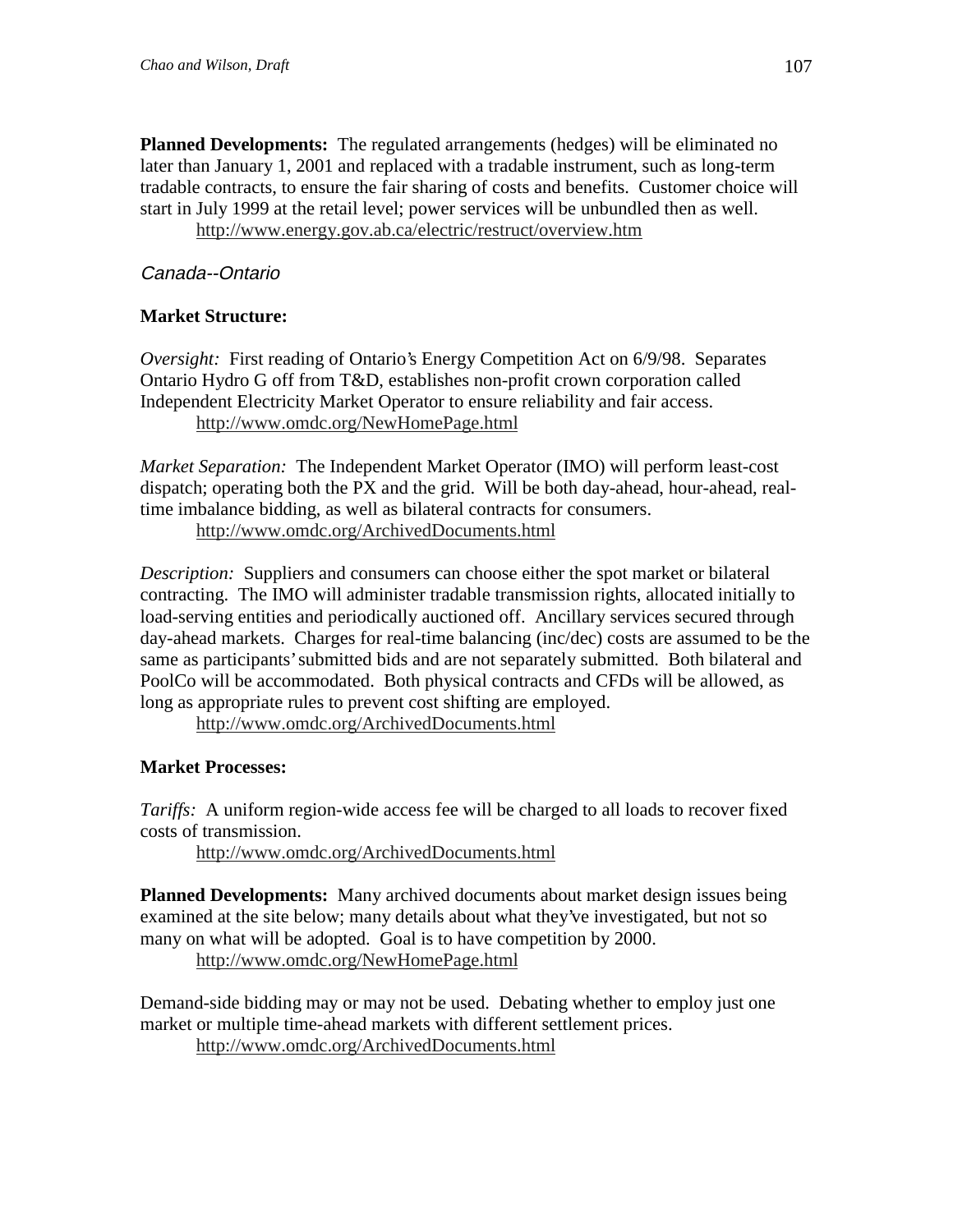## New Zealand

Little information about electricity restructuring in New Zealand has been found so far. Some price figures and data can be found at

http://www.transpower.co.nz/grid/February\_1998/Wholesale\_electricit.shtml. For example, in January 1998 (the latest month for which figures are available) the average wholesale electricity price was 4.10 c/kwhr on the North Island and 4.36 c/kwhr on the South Island.

Scandinavia (NordPool)

**History:** Norway deregulated in 1991, although it retained public ownership of the utility companies. It combined with Sweden in 1996 to form NordPool. http://ksgwww.harvard.edu/hepg/FPovertext.html

**System Conditions:** Production, consumption, reservoir content, day-ahead and spot price information can be found at

http://193.69.80.130/marketinfo/index.html.

## **Market Structure:**

*Market Separation:* The price mechanism in the spot market is used for regulating the power flow in situations of limited capacity in the central grid. The market can be considered a combined energy and capacity market. The price calculation is based on the balance price between the supply and demand for all the participants.

http://193.69.80.130/menu1/m1\_3.htm

*Description:* The generating companies are not required to sell through the PX. The PX merely handles the spot market.

http://ksgwww.harvard.edu/hepg/FPovertext.html Since the establishment of the futures market there has been a change in the use of the market from physical trading to risk management in power portfolios. During this period NordPool has further developed the market to meet increasing demand. Among other things, new trading mechanisms have been developed with the introduction of telephoneoperated trade in the Market Equilibrium. This development increases the need for information, availability and trading and settlement mechanisms as well as product capacity. As a consequence the exchange has developed the futures market into a financial market.

http://193.69.80.130/menu1/m1\_4.htm Most generation in NordPool is covered by futures contracts. http://ksgwww.harvard.edu/hepg/FPovertext.html

### **Market Processes:**

*Tariffs:* The choice of method for treating bottleneck situations is different in Norway and Sweden. In Sweden, Svenska Krafnat makes use of the counter purchase principle.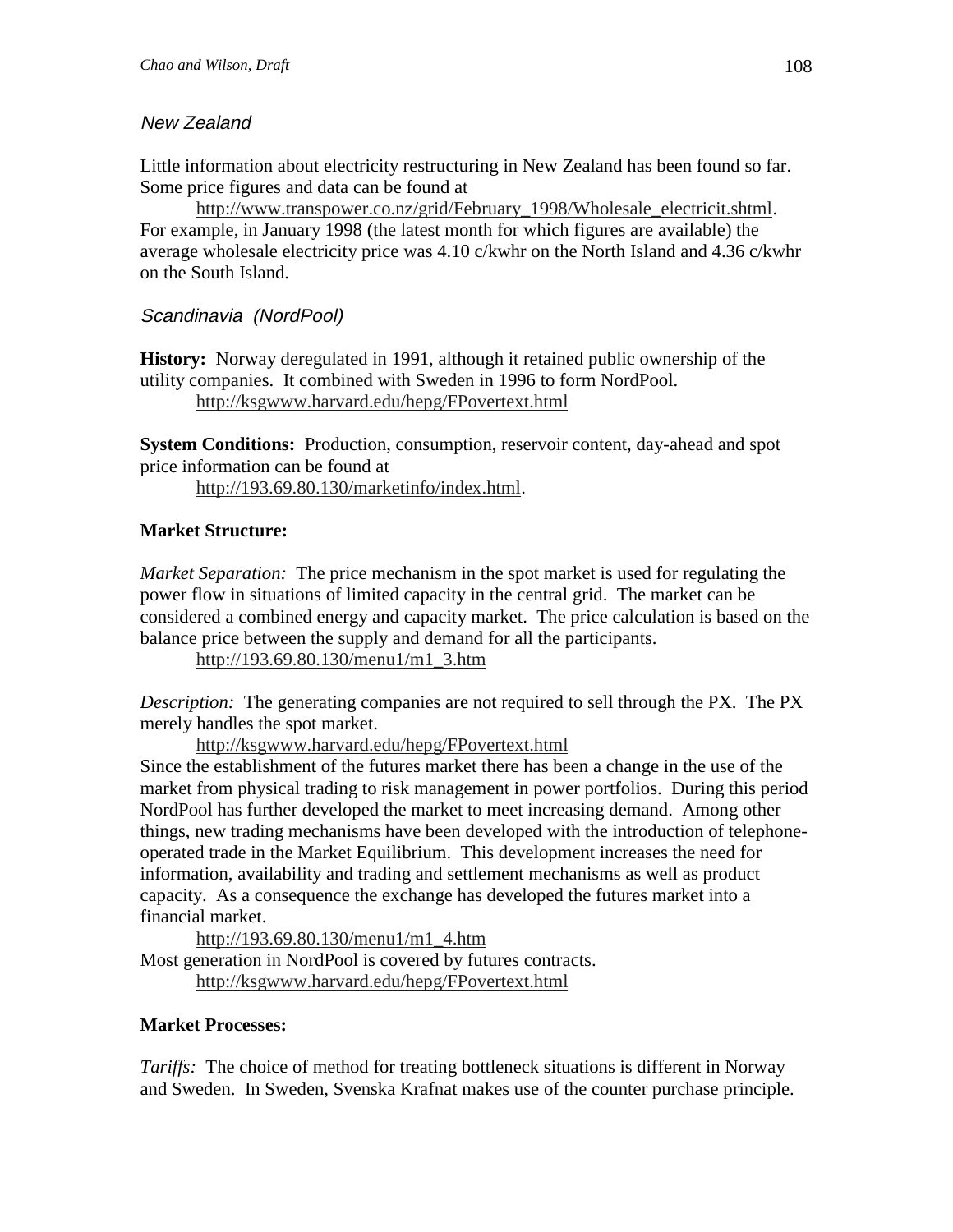This means that Svenska Kraftnat pays for the downwards regulation of the surplus area and for the upwards regulation in the deficit area. The costs connected with the counter purchase is regained through tariffs for power transmission. In the Norwegian system the price mechanism is used. The price is reduced in the surplus area and increased in the deficit area until the transmission need is reduced to the capacity limit. This means that the market participants are charged the costs through the capacity fee in the market settlement. In the spot market the price mechanism is used to handle bottlenecks between reporting areas with Sweden always as one and Norway as one or several reporting areas.

http://193.69.80.130/menu1/m1\_3.htm

*Settlement:* Futures contracts can be divided into two main categories, futures and forwards. The products traded on the futures market are futures contracts. The difference between the two types of contracts lies in the settlement of contracts trading period, i.e. the due day (delivery week). For futures contracts the value of each participant's contract portfolio is calculated daily derived from a change in the market of the contract. The daily evaluation will be settled economically between the buyer and the seller. In this way contract losses are quickly exposed and realized at the same time as profits are realized and paid out.

http://193.69.80.130/menu1/m1\_4.htm

#### Spain

**History:** Spain restructured its electricity industry with the Electricity Acts of 1994 and 1997. Open transmission access was granted, and complete unbundling is planned by 31/12/2000.

http://www.csen.es/pdf/FAQ.pdf

**System Conditions:** Spain's 1997 net production was 166,908 GWh, divided into approximately 33,138 GWh of hydro, 55,305 of nuclear, 62,098 of coal, 6,634 of natural gas, and 209 of oil. Total net export capacity was 7,710 MW (to France, Portugal, and Morocco), limited to 2,000 MW for network reliability reasons. Total demand was 162,017 GWh with a maximum load of 27.4 GW (load factor 0.7). In total there is 44,000 MW of installed capacity with a high degree of horizontal integration. The division of operating revenue among utilities is given on page 23, and the division of generation capability is on p. 24 of the below URL.

#### http://www.csen.es/pdf/FAQ.pdf

A total of 51,000 GWh were traded over the first four months of 1998 on the day-ahead market, average prices of 4.3 pesetas/kWh with little price fluctuation. Prices paid for different generation technologies ranged from 4.201 Ptas/kWh for nuclear plant to 5.503 Ptas/kWh for pumping unit turbine power. Coal power plant obtained much higher prices than hydro power generation due to the peak modulation role played by conventional thermal power plant during the market's first 1.5 months of operations. 189 GWh were traded on the intra-day spot market in April, 1998. Weighted price average was 3.092 Ptas/kwh, with a high of 6.6 and a low of 0. The impact of restrictions and second-tier regulation on electricity purchasing price was 0.139 Ptas/kWh; with an unknown effect of third tier regulation and deviation management.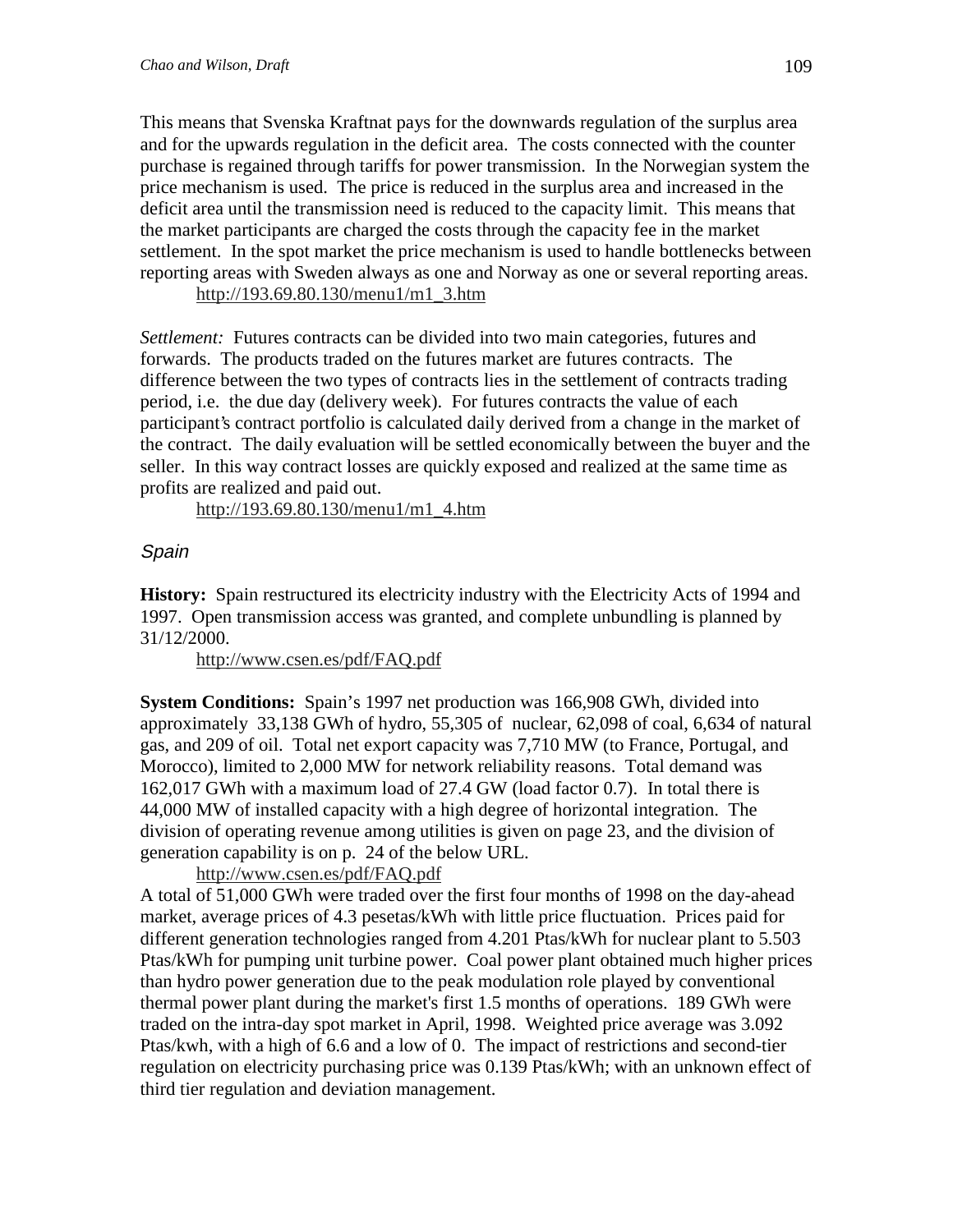http://www.csen.es/hojas/82e.htm

#### **Market Structure:**

*Oversight:* All electrical utilities will privatized by June, 1998. The state owns 25% of Red Electrica de Espana (REE), the grid operator.

http://www.csen.es/pdf/FAQ.pdf

*Market Separation:* Daily markets and markets for secondary and tertiary operations (ancillary services) commenced January 1, 1998. An intra-daily market began on April 1, 1998. There is a mandatory bid regime for units whose installed capacity is greater than 50 MW. A market for physical bilateral contracts is also in place, with a retail market developing.

http://www.csen.es/hojas/82e.htm

The wholesale market is governed by a System Operator (in charge of security, reliability, and technical management) and a Market Operator (who settles transactions, matches operations, and settles payments between agents). Bilateral physical contracts are allowed and coexist with the wholesale market. A futures market may be developed in the future, if warranted.

http://www.csen.es/pdf/FAQ.pdf

*Description:* The sequence of operations for a particular day begins with the day-ahead market where the basic schedule and prices per time interval are obtained for the following day. Once possible technical restrictions have been analyzed, it may be necessary to modify the basic schedule in line with the order of priority stipulated by the Market Operator and with the bids that have been submitted to deal with the restrictions. The next step is the convening of the ancillary services markets by the System Operator who notifies the agents about the second and third tier regulation requirements at this stage. This sequence of events results in the definitive feasible daily schedule. Once the definitive feasible daily schedule is known, the first intra-day spot market session can be opened. The outcome of this session is the basic intra-day schedule which subsequently becomes the final scheduling when any possible modifications prompted by technical restrictions have been added into it. Once the intra-day market has been fully implemented, there will be twenty-four sessions a day, one for each hour. During the initial, transitional period, however, starting April  $1<sup>st</sup>$  and ending on June 30th 1998, the market is being phased in with only two sessions a day. The actual system operation is carried out by REE through the implementation of the final scheduling and the use of the ancillary services that are contracted for. Should deviations exceed a certain pre-set level, REE convenes a deviation management session whose purpose is to cut the additional cost that might be entailed by operating with only the statutory ancillary services. REE can also use exceptional albeit non-emergency procedures in situations where the ancillary services are not sufficient to guarantee the required security and reliability of operations.

http://www.csen.es/hojas/82e.htm

#### **Market Processes:**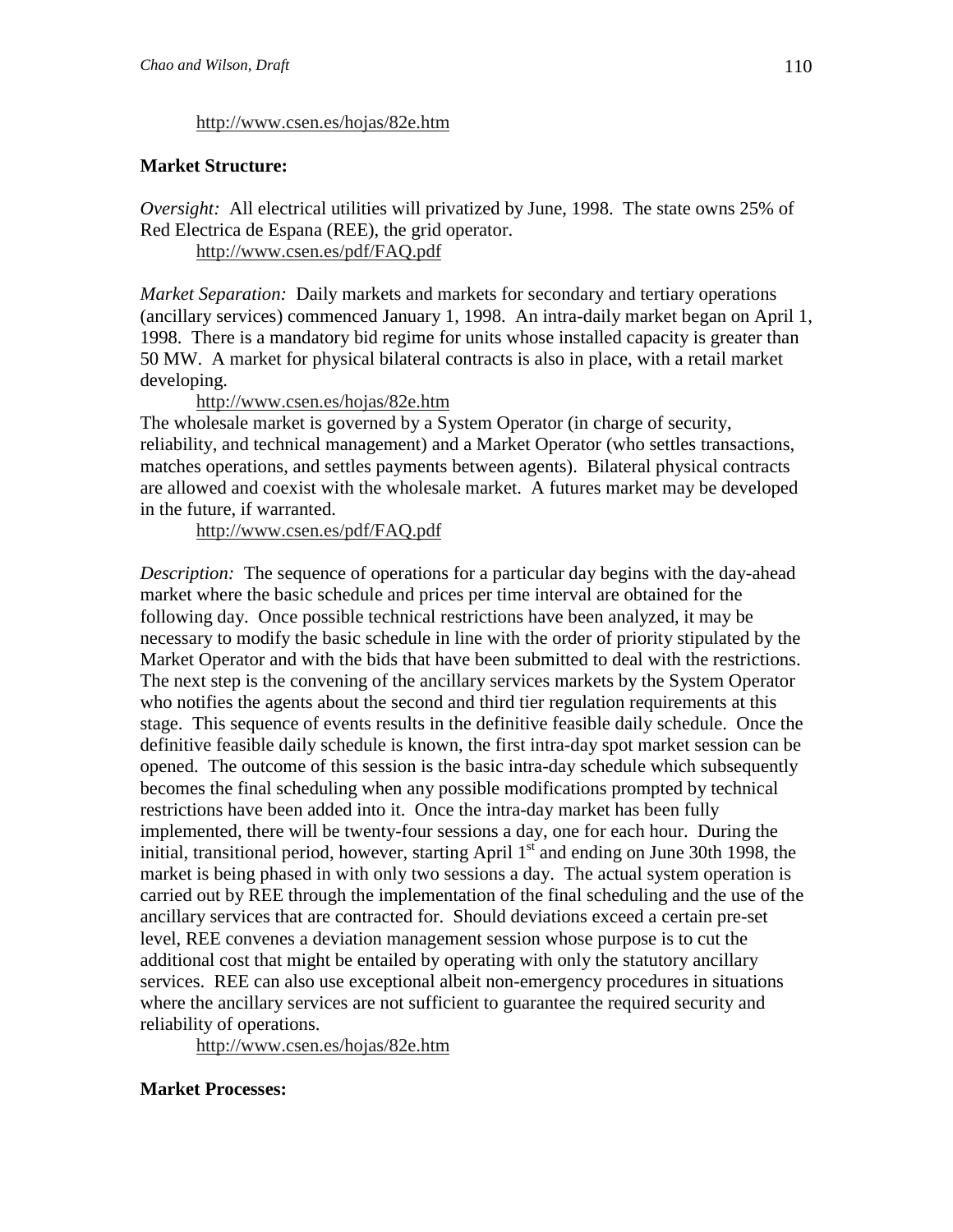*Bid Structure:* All markets work in a similar way. Bids are sent electronically to the relevant market operator's computer by the agents. The operator matches the bids, *i.e.* it decides on the accepted price and power level for each bid. The operator then notifies all the agents of the outcome of the matching process.

http://www.csen.es/hojas/82e.htm

*Tariffs:* The tariff on production is based on the average wholesale market price of electricity corresponding to the customer's profile. An extra 5% tax funds research into the diversification of Spain's energy resources. Consumers with more than 15 GWh annual consumption are qualified customers and may purchase on a regulated tariff.

http://www.csen.es/pdf/FAQ.pdf

## United Kingdom

**History:** The United Kingdom implemented the first, largest, and most heavily criticized electricity restructuring. Electricity privatization occurred in the larger context of the privatization of many formerly state-owned U.K. industries during the 1980's under Margaret Thatcher. The old British electricity industry was primarily dependent on British coal and nuclear power, both of which were more costly to run than other forms of generation. A detailed history of old British electricity regulation and initial deregulation steps can be found at

http://www.eia.doe.gov/emeu/pgem/electric/ch2l1.html

On Vesting Day, April 1, 1990, private companies took charge of the industry. The Office of Electricity Regulation (OFFER) now regulates transmission and distribution under a price cap. Market-based pricing was intended; although OFFER does not set prices, it has considerable influence due to its ability to refer cases to the Monopolies and Mergers Commission (MMC). Concerns over whether the generation business was sufficiently competitive and was behaving as a duopoly have caused OFFER to intervene several times after privatization. A temporary price cap was in effect from mid-1994 through 1996. Some mergers and acquisitions have been blocked by regulators while others have been allowed. Reforms have been entirely top-down, by federal government mandate, rather than state-by-state experiments as in the U.S. or Australia.

### **Market Structure:**

*Oversight:* Details of how shares in the various U.K. privatized companies were distributed are in

http://www.eia.doe.gov/emeu/pgem/electric/ch2l4.html.

*Market Separation:* Power is required to be sold to one national wholesale pool with one national price. Distribution is managed by the twelve RECs.

http://www.eia.doe.gov/emeu/pgem/electric/ch2l1.html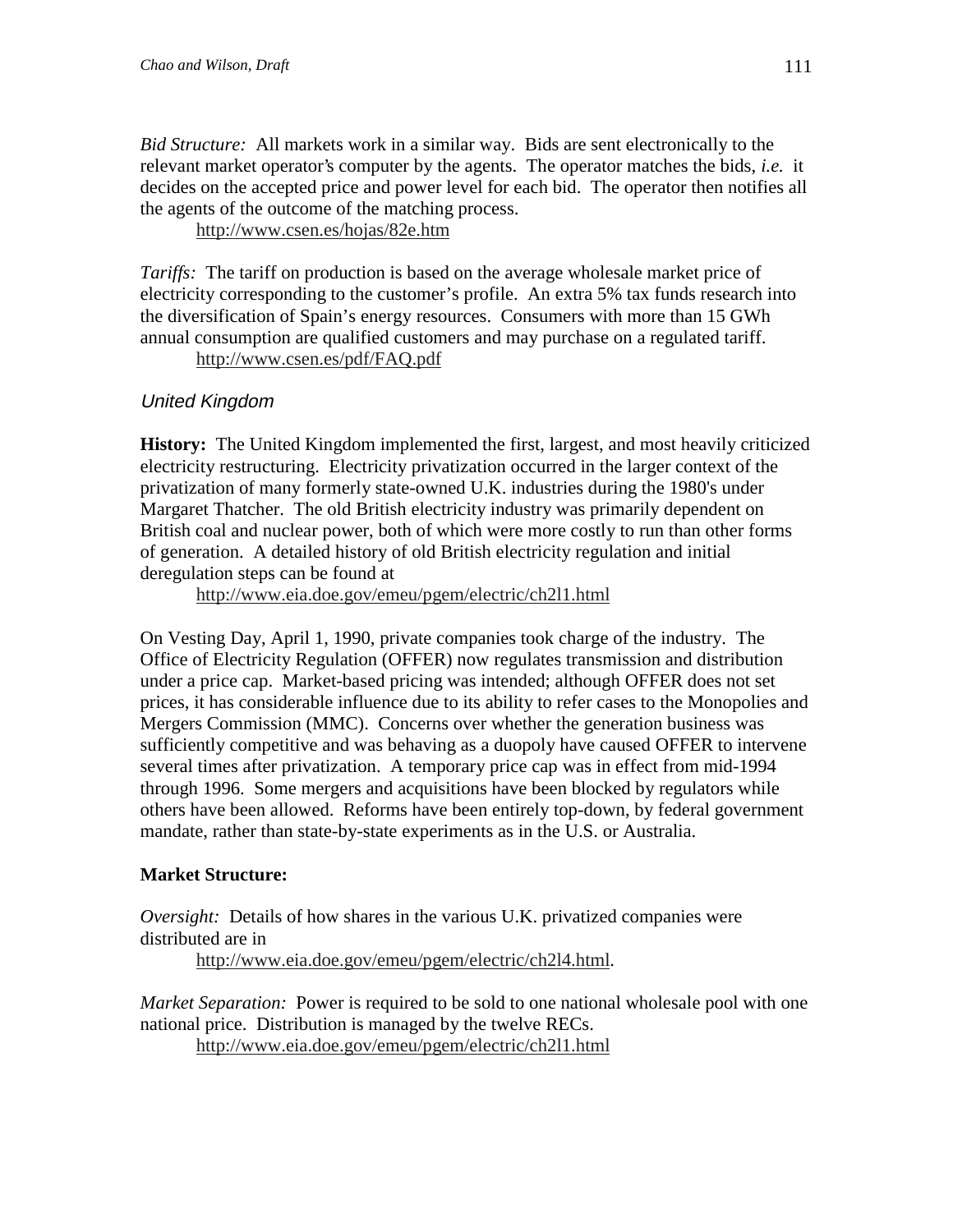*Description:* Generators whose capacity exceeds 100 MW are required to submit their generation units to dispatch by the National Grid Company (NGC). The price cap for transmission is RPI-X; that is, the retail price index less expected future productivity.

http://www.eia.doe.gov/emeu/pgem/electric/ch2l1.html "The UK experience clearly demonstrates that when incentives exist to exploit market power, elimination of vertical monopoly power is not enough to ensure competitive pricing, at least in the short run. Horizontal market power is enough to allow the generators to implement strategic decisions to control output and prices."

http://ksgwww.harvard.edu/hepg/FPovertext.html

**Market Processes:** Complete operating details of the England/Wales power pool are at http://www.eia.doe.gov/emeu/pgem/electric/ch2l2.html.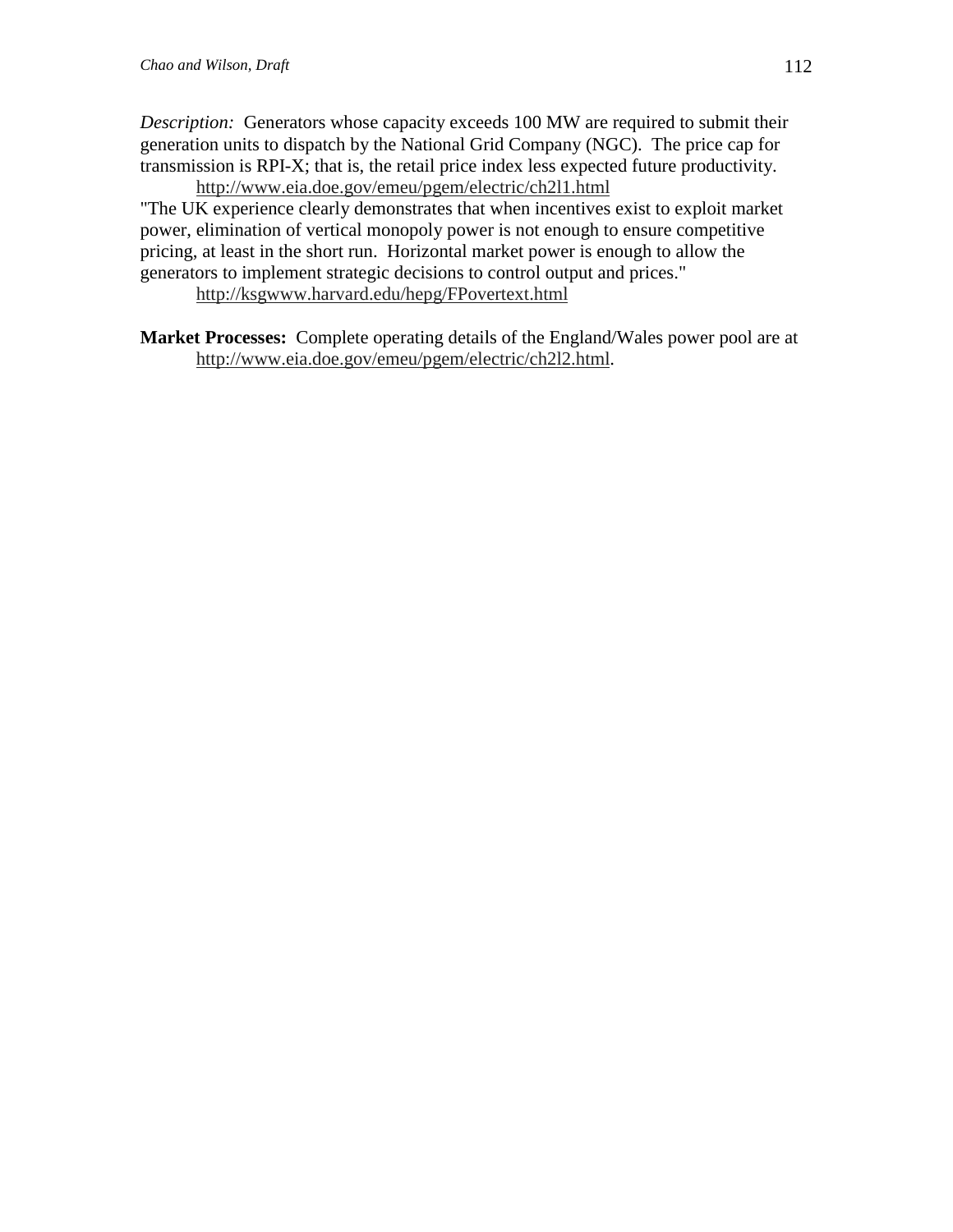# **Appendix F: Bibliography\***

[[ Insert here, and then edit, bibliographies from Chao and from Wilson ]]

- [[ Can Joel Singer be assigned to compile references from JTOR, ABI, Lexus-Nexus, and other sources? – if not then could the EPRI librarian?]]
- [[ Should this Bibliography be annotated? ]]

DTI report of July 1998,

Material on NordPool:

Material on Victoria, Australia:

Material on Argentina, Chile, Spain, Canada-Alberta, Canada-Ontario, New Zealand

Key authors: Hung-po Chao, Stephen Peck, Paul Joskow, William Hogan, Richard Green, David Newbery, Frank Wolak, Derek Bunn, David Harbord, Lawrence Ruff, Stephen Rassenti, Vernon Smith, Variya and Wu, Shmuel Oren, James Bushnell, Severin Borenstein, Kenneth Binmore, Steven Stoft, Edward Kahn,

Key journals: Electricity Journal, Energy Journal, Restructuring Today, Journal of Regulatory Economics,

- Key institutes: EPRI, EEI, NRRI, UC-Berkeley's Energy Institute, Harvard Kennedy School of Government's institute run by Hogan,
- Key consultancies: Putnam Hayes and Bartlett (PHB now Hagler Bailly), National Economic Research Associates (NERA), Charles River Associates (CRA), Tabors Caramanis Associates (TCA), Brattle Group, London Economics,

- Key agencies: FERC, Department of Energy (DOE) and its subgroups (e.g., Energy Information Service?), California Energy Commission (CEC), state regulators [see NRRI website ] in MA-MDPU, CA-CPUC, NY-NYPSC, PJM, Texas (Railroad Commission?), New ones beginning restructuring: Arizona, Virginia, Alabama, Oregon, Montana, midwest, Georgia?
- Foreign Agencies: Alberta Department of Energy, Ontario Market Design Committee; VicPool, New SouthWales (NSW) Department of Energy, NEMMCO in Australia; New Zealand; Staftnet and Statkraft in Norway, Svenska … in Sweden; Offer and Department of Trade and Industry (DTI) in UK; the Spanish agency,
- Mark Armstrong, Simon Cowan, and John Vickers, Regulatory Reform: Economic Analysis and the British Experience, MIT Press, 1994.
- James Bushnell and Steven Stoft, "Electric Grid Investment under a Contract Network Regime," Journal of Regulatory Economics, 10:61-79, 1996.
- Hung-po Chao and Hillard G. Huntington, Designing Competitive Electricity Markets, Kluwer Academic Press, 1998.

Key Organizations: NERC, WSCC, IEEE,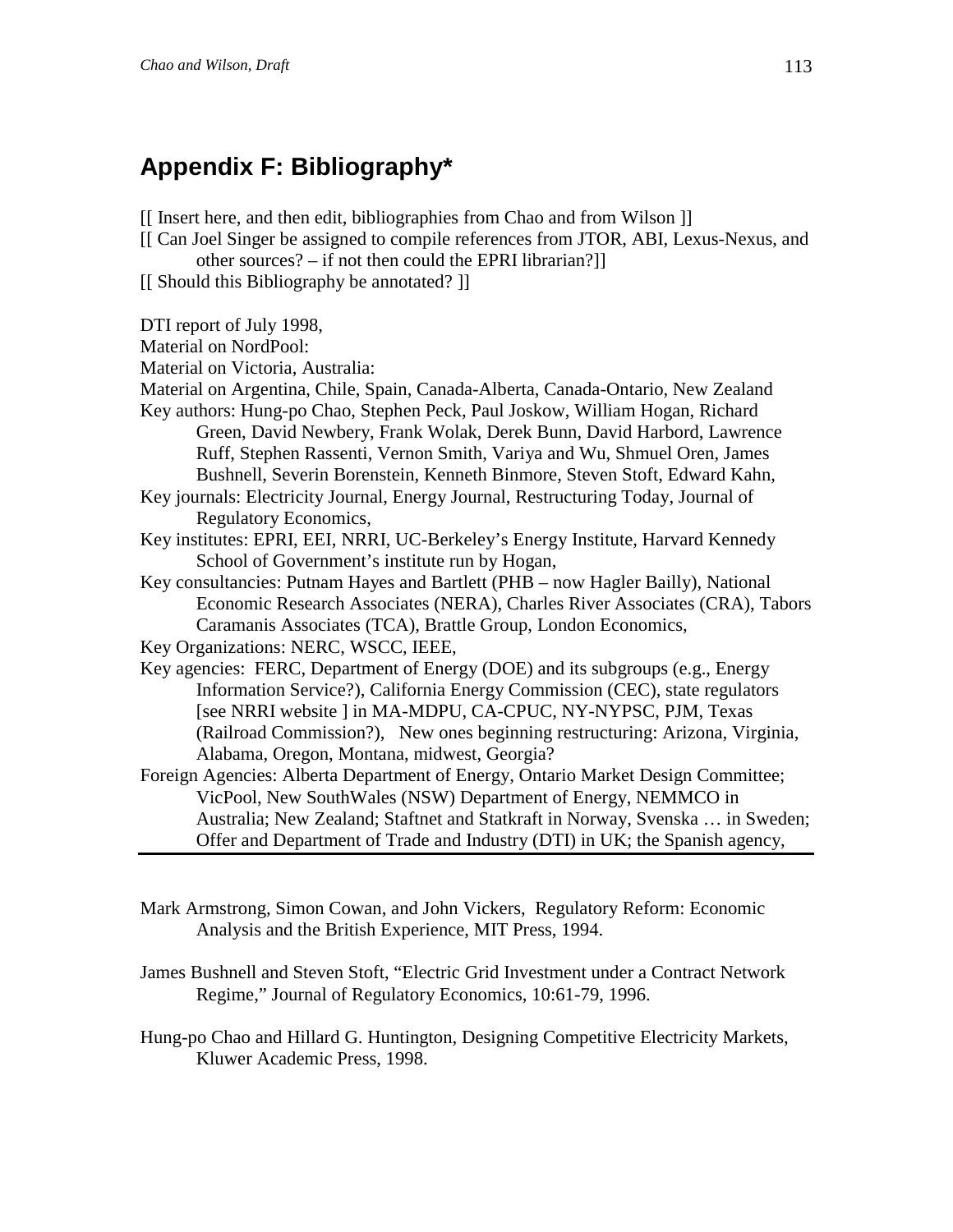- Hung-po Chao and Stephen Peck, "A Market Mechanism for Electric Power Transmission," Journal of Regulatory Economics, 10(1), 1996.
- Hung-po Chao and Stephen Peck, "An Institutional Design for an Electricity Contract Market with Central Dispatch," Energy Journal, 18(1):85-110, 1997.
- Michael Crew (ed.), Pricing and Regulatory Innovations under Increasing Returns, Kluwer Academic Press, 1996. [see article by Patrick and Wolak, "Industry Structure and Regulation in the England and Wales Electricity Market"]
- Michael A. Einhorn (ed.), From Regulation to Competition: New Frontiers in Electricity Markets, Kluwer Academic Publishers, 1994. [see especially Chapters 3 by Vickers and Yarrow and 4 by Green]
- Nils-Henrik von der Fehr and David Harbord, "Spot Market Competition in the U.K. Electricity Industry," Economic Journal, 103: 531-546, May 1993.
- Richard Gilbert and Edward Kahn (eds.), International Comparisons of Electricity Regulation, Cambridge University Press, 1996.
- Richard Green, "The Electricity Contract Market," Cambridge University, mimeo, May 1996.
- Richard Green, "Increasing Competition in the British Electricity Spot Market,' Journal of Industrial Economics, 1997.
- Richard J. Green and David M. Newbery, "Competition in the British Electricity Spot Market," Journal of Political Economy, 100(5): 929-953, October 1992.
- Alex Henney and Simon Crisp, "Lessons for the U.S.? Transmission Pricing, Constraints, and Gaming in England and Wales," Electricity Journal, January-February 1997, 17-23.
- William Hogan, "Contract Networks for Electric Power Transmission," Journal of Regulatory Economics, 4:221-242, 1992.
- S. Hunt and G. Shuttleworth, Competition and Choice in Electricity, John Wiley and Sons, 1996.
- Paul Joskow, "Restructuring, Competition and Regulatory Reform in the U.S. Electricity Sector," Journal of Economic Perspectives, 11(3):119-138, 1997.
- Paul Joskow and Richard Schmalensee, Markets for Power, MIT Press, 1983.
- G. McKerron and P. Pearson (eds.), The British Energy Experience: A Lesson or a Warning, Imperial College Press, London, 1996.